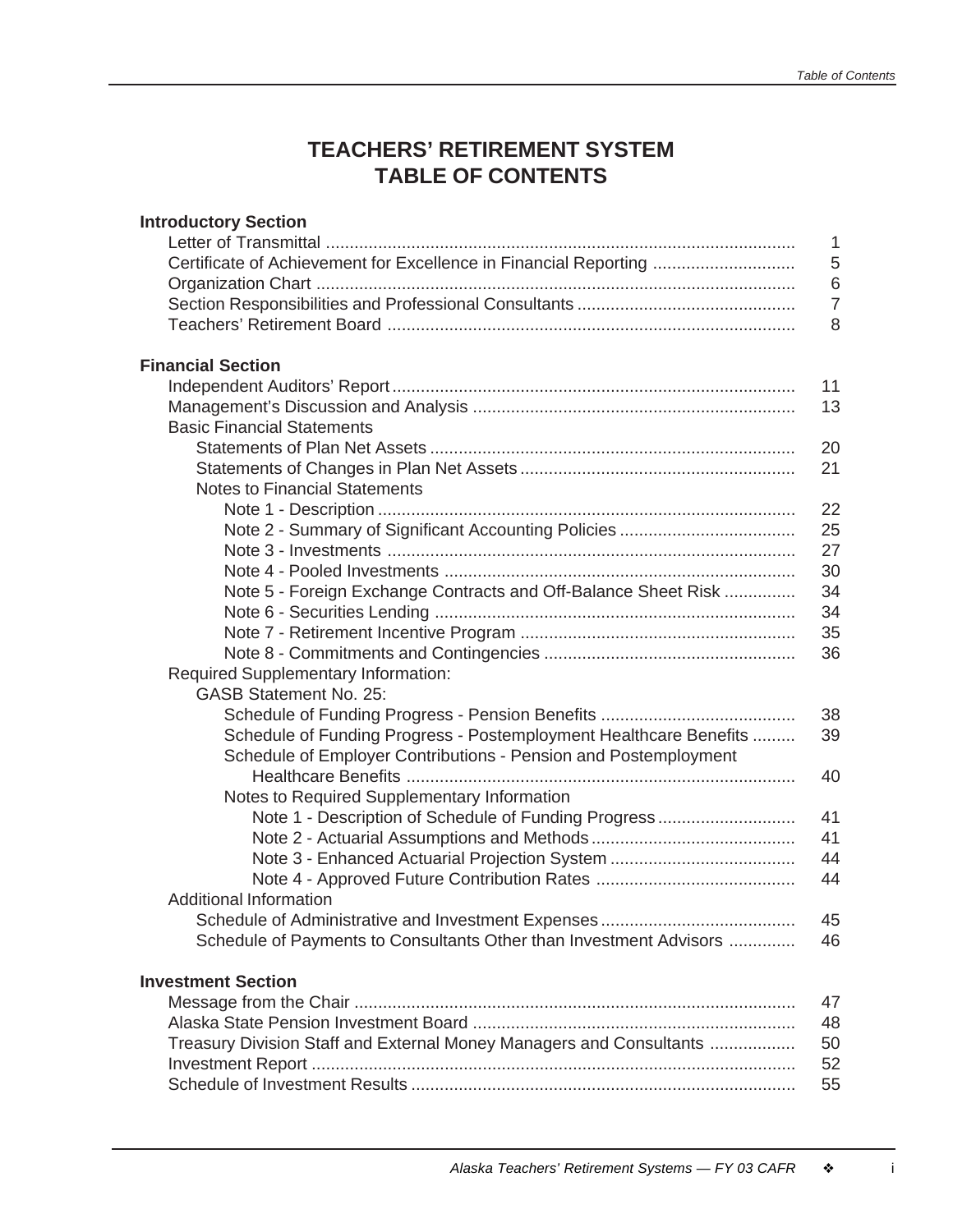### **Investment Section (continued)**

| -56 |
|-----|
|     |
| -58 |
| -60 |
|     |
|     |

### **Actuarial Section**

|                                                                            | -63 |
|----------------------------------------------------------------------------|-----|
|                                                                            |     |
|                                                                            |     |
| Schedule of Retirants and Beneficiaries Added to and Removed from Rolls 72 |     |
|                                                                            |     |
|                                                                            |     |
|                                                                            |     |

#### **Statistical Section**

|                                                                       | 81 |
|-----------------------------------------------------------------------|----|
|                                                                       | 81 |
|                                                                       | 82 |
|                                                                       | 82 |
|                                                                       | 83 |
|                                                                       | 83 |
| Graph-10-Year Comparison of Valuation Assets and Accrued Liabilities  | 84 |
|                                                                       | 84 |
|                                                                       | 85 |
| Graph-20-Year Comparison of Retiree Monthly Health Insurance Premiums | 85 |
| Schedule of Benefit Recipients by Type of Benefit and Option Selected | 86 |
|                                                                       | 86 |
|                                                                       | 87 |
|                                                                       |    |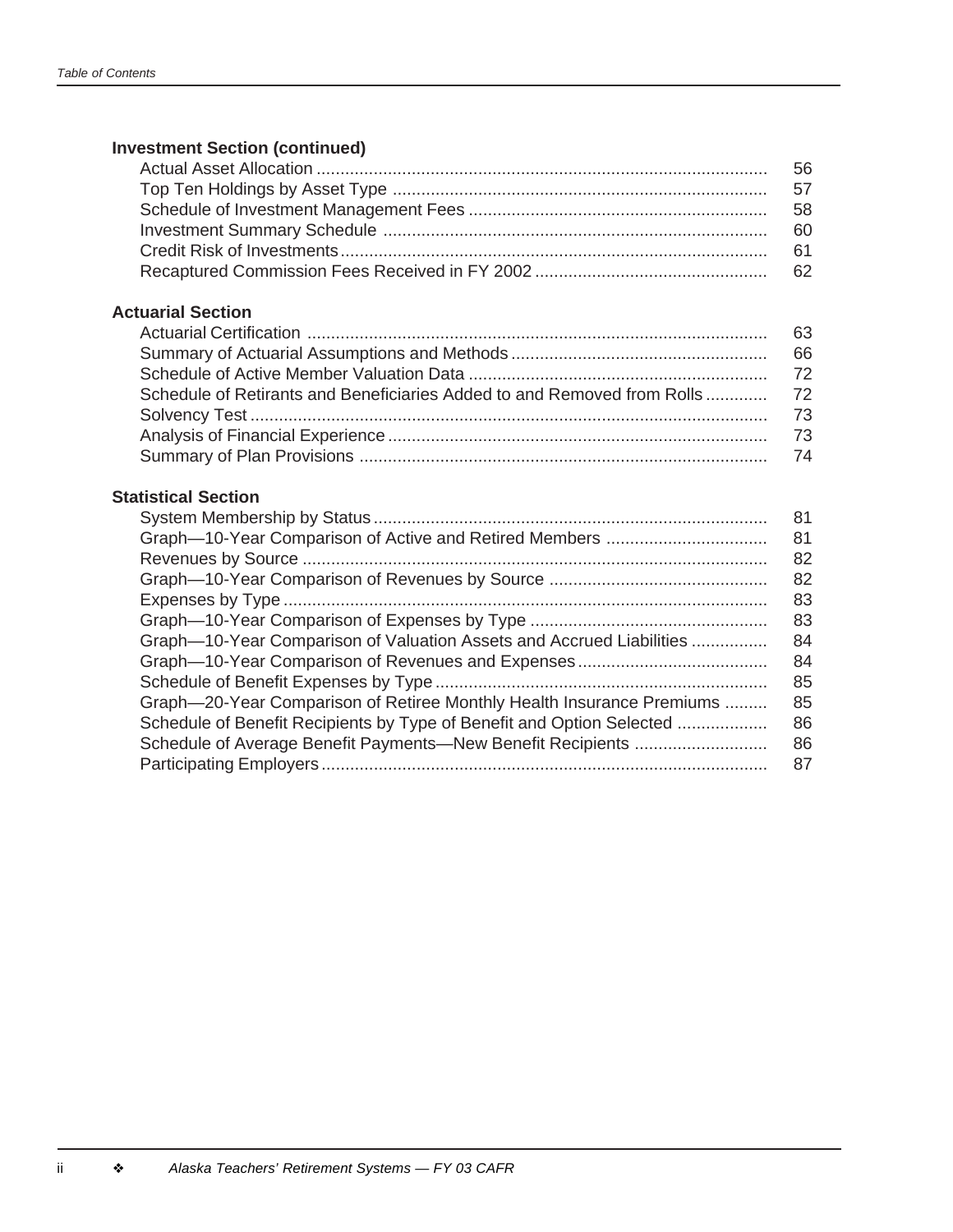December 16, 2003

The Honorable Frank H. Murkowski, Governor Members of the Alaska State Legislature Teachers' Retirement Board Alaska State Pension Investment Board Employers and Plan Members of the System

We are pleased to present the Comprehensive Annual Financial Report (CAFR) of the Teachers' Retirement System (TRS) (System) for the fiscal year ended June 30, 2003.

This report is intended to provide comprehensive information on the financial operations of the System for the year. Responsibility for both the accuracy of the data, and the completeness and fairness of the presentation, including all disclosures, rests with the management of the System. To the best of our knowledge and belief, the enclosed data is accurate in all material respects and is reported in a manner designed to present fairly the financial position and results of operations of the System for the year ended June 30, 2003. All disclosures necessary to enable the reader to gain an understanding of the System's activities have been included.

For financial reporting purposes, the System utilizes Governmental Accounting Standards Board (GASB) Statement No. 25, *Financial Reporting for Defined Benefit Pension Plans and Note Disclosures for Defined Contribution Plans*, GASB Statement No. 34, *Basic Financial Statements – and Management's Discussion and Analysis – for State and Local Governments*, GASB Statement No. 37, *Basic Financial Statements – and Management's Discussion and Analysis – for State and Local Governments*: *Omnibus*, and GASB Statement No. 38, *Certain Financial Statement Note Disclosures*. Assets of the System are presented at fair value. The actuarial value of assets and the actuarial accrued liability are presented in the required supplementary information following the notes to the financial statements.

The FY 2003 CAFR is divided into five sections:

- **Introductory Section**, which contains this letter of transmittal, the administrative organization of the System, and a list of the members serving on the Teachers' Retirement Board;
- **Financial Section**, which contains the Independent Auditors' Report, management's discussion and analysis (MD&A), Independent Auditors' Report, basic financial statements, required supplementary information, and additional information;
- **Investment Section**, which contains a message from the Chair of the Alaska State Pension Investment Board (ASPIB), a list of members serving on the ASPIB, a report on investment activity, investment results, and various investment schedules;
- **Actuarial Section**, which contains the Actuarial Certification letter and the results of the most current (June 30, 2002) annual actuarial valuation; and
- **Statistical Section**, which includes graphs and tables of significant data.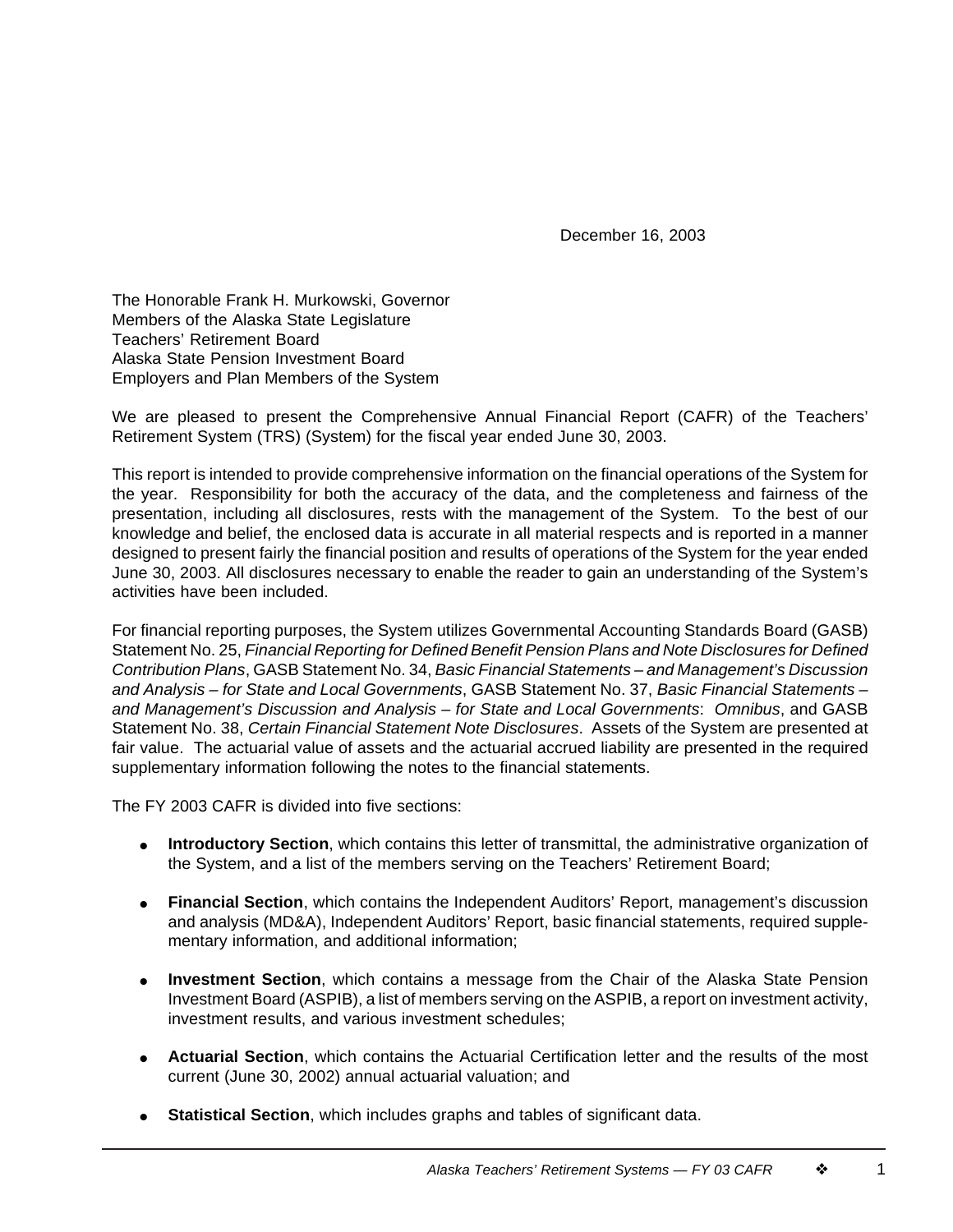The Alaska TRS was established in 1955 to provide pension and postemployment healthcare benefits for teachers and other eligible participants. Normal service, survivor, and disability benefits are available to all members who attain the age and service requirements of the System.

|                                |             | <b>TRS</b>  |             |  |  |  |
|--------------------------------|-------------|-------------|-------------|--|--|--|
|                                | <b>FY03</b> | <b>FY02</b> | <b>FY01</b> |  |  |  |
| Net Assets (millions)          | \$3,602.6   | 3,689.0     | 4,086.9     |  |  |  |
| <b>Participating Employers</b> | 57          | 57          | 60          |  |  |  |

#### **Reporting Entity**

The System is considered a component unit of the State of Alaska for financial reporting purposes. Because of the closeness of the System's relationship to the State, it is included in the State of Alaska CAFR as a blended component unit.

The Commissioner of the Department of Administration, appointed by the Governor, is responsible for administering the System. In order to meet the statutory requirements of administering the System, the Commissioner appoints the Director of the Division of Retirement and Benefits. The Director is responsible for the daily operations of the System.

The Teachers' Retirement Board prescribes policies and regulations, hears appeals, and approves employers' contribution rates prepared by the System's independent actuary.

The ASPIB has statutory oversight of the System's investments and the authority to invest the System's monies. Actual investing is performed by external investment firms and investment officers of the Department of Revenue, Treasury Division, listed in the Investment Section of this report. The Treasury Division is responsible for carrying out investment policies established by ASPIB.

#### **Major Initiatives**

The System continues to make progress on completing several on-going projects. Most of these efforts focused on improvements in technology, improving methods for members to obtain information about the System and their benefits, and continued compliance with accounting requirements of the Governmental Accounting Standards Board (GASB) and the Financial Accounting Standards Board (FASB) as applicable in the circumstances.

During FY 2003, the System granted a discretionary cost-of-living increase, along with the statutorily required automatic cost-of-living increase.

#### **Financial Information**

Management is responsible for maintaining a system of adequate internal accounting controls designed to provide reasonable assurance that transactions are executed in accordance with management's general or specific authorization, and are recorded as necessary to maintain accountability for assets and to permit preparation of financial statements in accordance with generally accepted accounting principles. Discussion and analysis of net assets and related additions and deductions is presented in the MD&A beginning on page 13.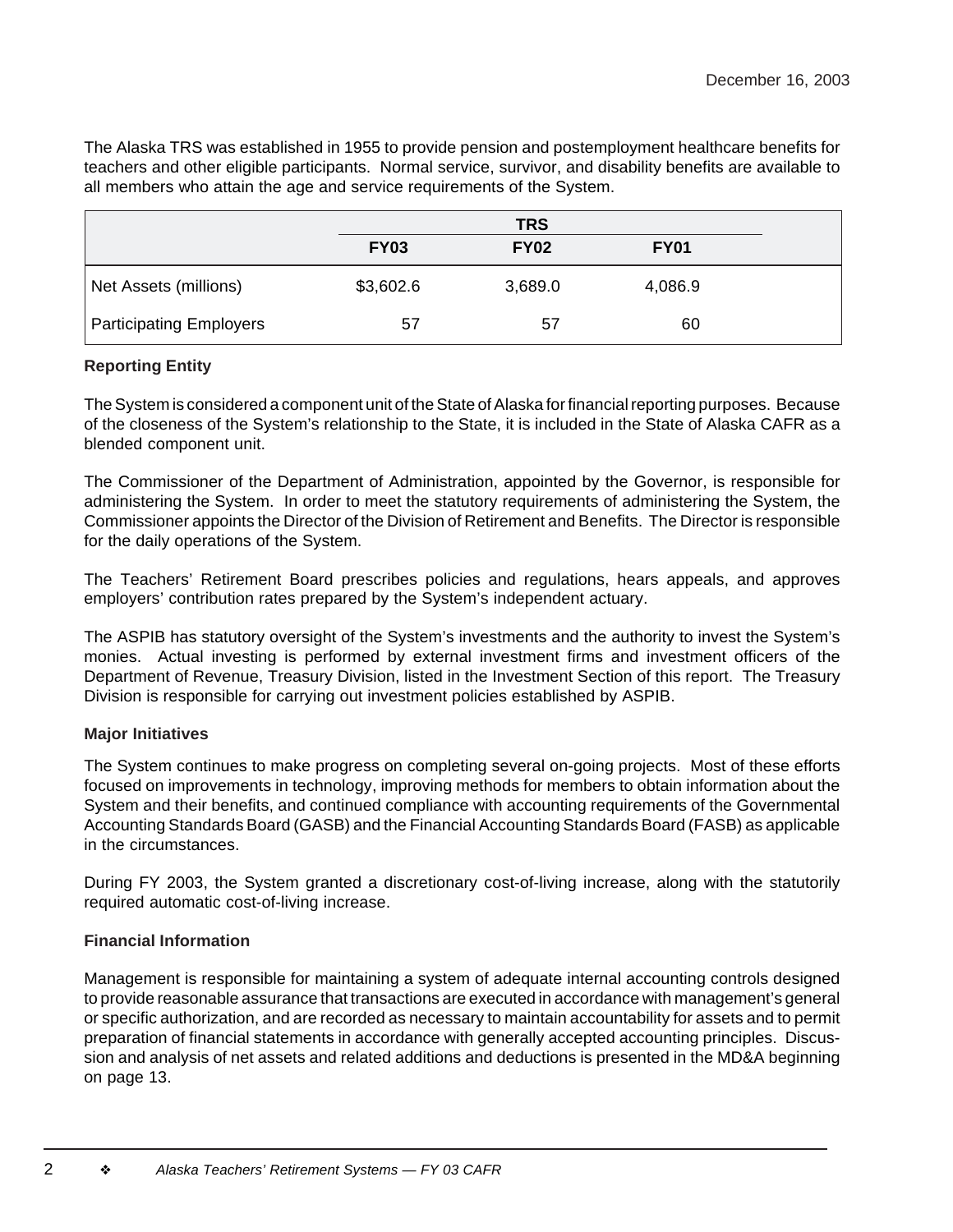#### **Independent Audit**

The System's annual audit was conducted by the independent accounting firm of KPMG LLP. The auditors' report on the basic financial statements is included in the Financial Section of this report.

#### **Actuarial Valuation**

An actuarial valuation of the System is performed annually. An assumption experience study is performed at least every other year. The actuarial firm, Mercer Human Resource Consulting, Inc. completed the actuarial reviews and valuations as of June 30, 2002, and served as technical advisor to the System. Actuarial certifications and supporting statistics are included in the Actuarial and Statistical Sections of this report.

#### **Actuarial Audit**

In Fiscal Year 2003, the System contracted for an actuarial audit of the System's consulting actuary, Mercer Human Resource Consulting, Inc. Based upon a review of the 2000 experience studies and the 2001 valuation reports, including the underlying data and calculations, the actuarial auditor, Milliman USA, found the actuarial work to be generally reasonable. However, the auditor found a number of areas where changes were needed, and made additional observations and recommendations for improving the actuarial process.

The major issues noted by the auditor were categorized under two levels of significance to the overall funding status of the Plan. Level A findings included areas where changes were needed to correct the implementation of a method, calculation, or use of data, and which would result in a financial impact on the actuarial findings. Level B findings were in areas where the auditor recommended changes based on their professional opinion or preferences; these would also have some financial impact, if adopted, on the resulting actuarial valuation.

The actuarial audit reports are posted on the Division's website at: www.state.ak.us/drb/pers/actuarialaudits.html

#### **Professional Services**

Professional consultants are retained to perform professional services that are essential to the effective and efficient operation of the System. A list of consultants is provided in the Introductory Section with the exception of investment professional consultants, who are listed in the Investment Section of this report.

#### **Certificate of Achievement**

The Government Finance Officers Association of the United States and Canada (GFOA) awarded a Certificate of Achievement for Excellence in Financial Reporting to the Alaska Teachers' Retirement System for its comprehensive annual financial report for the fiscal year ended June 30, 2002. In order to be awarded a Certificate of Achievement, a government must publish an easily readable and efficiently organized comprehensive annual financial report. This report must satisfy both generally accepted accounting principles and applicable legal requirements.

A Certificate of Achievement is valid for a period of one year only. We believe that our current comprehensive annual financial report continues to meet the Certificate of Achievement Program's requirements and we are submitting it to the GFOA to determine its eligibility for another certificate.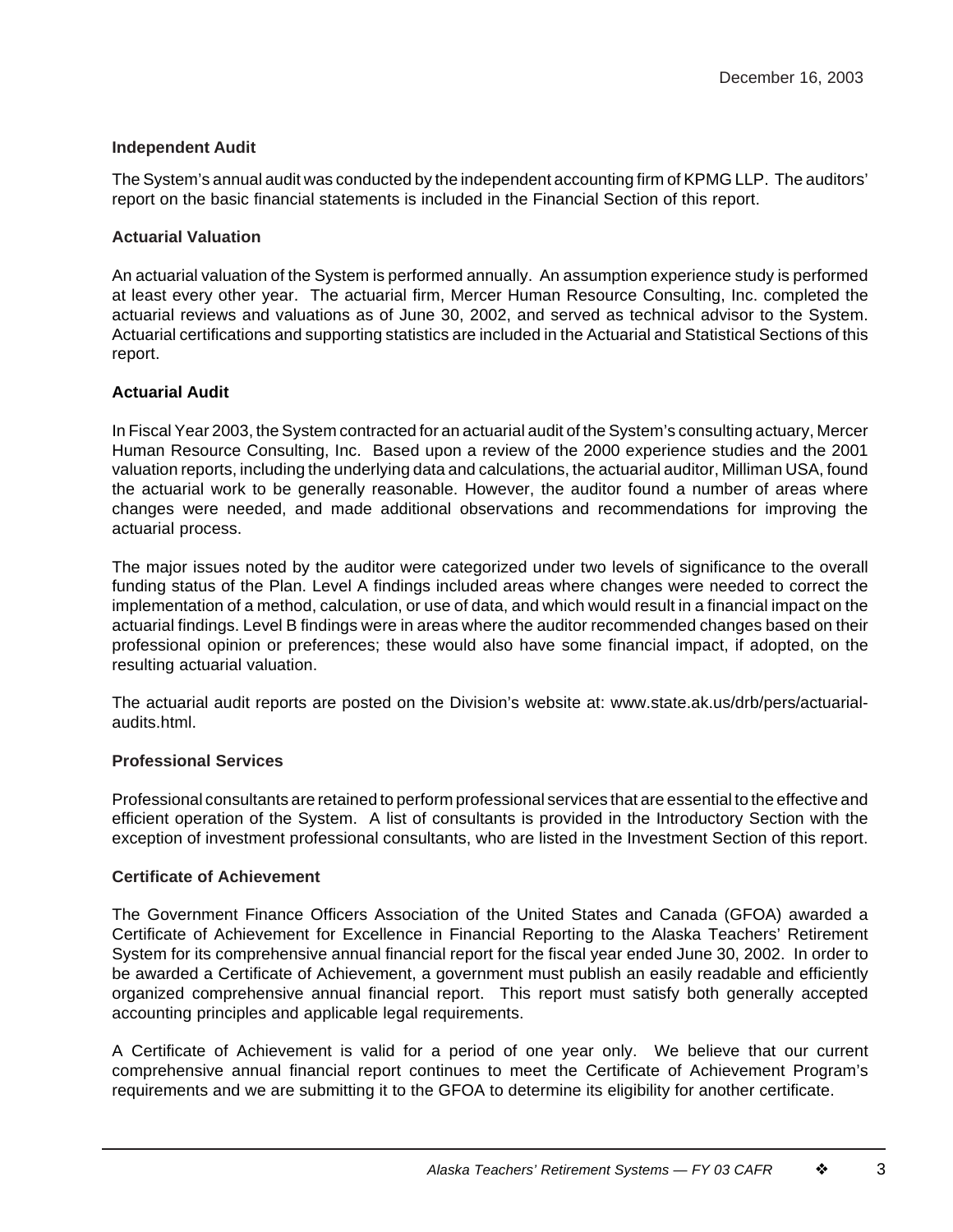#### **Acknowledgments**

The preparation of this report is made possible by the dedicated service of the staff of the System. It is intended to provide complete and reliable information as a basis for making management decisions, as a means of determining compliance with legal provisions, and as a means of determining responsible stewardship of the funds of the system.

The report is being mailed to all employer members of the System. They form the link between the System and the membership. Their cooperation contributes significantly to the success of the System. We hope the employers and their employees find this report informative.

We would like to take this opportunity to express our gratitude to the Teachers' Retirement Board, the Alaska State Pension Investment Board, the staff, the advisors, and to the many people who have worked so diligently to assure the successful operation of the System.

Commissioner **Director** Director

tanet 2 Parke

Kevin<sup>i</sup> Worley, CPA Defined Benefits Accounting Supervisor

Respectfully submitted,

Mike Miller **Mike Millhorn** 

Tranh

Janet L. Parker Anselm Staack, CPA, JD Deputy Director Chief Financial Officer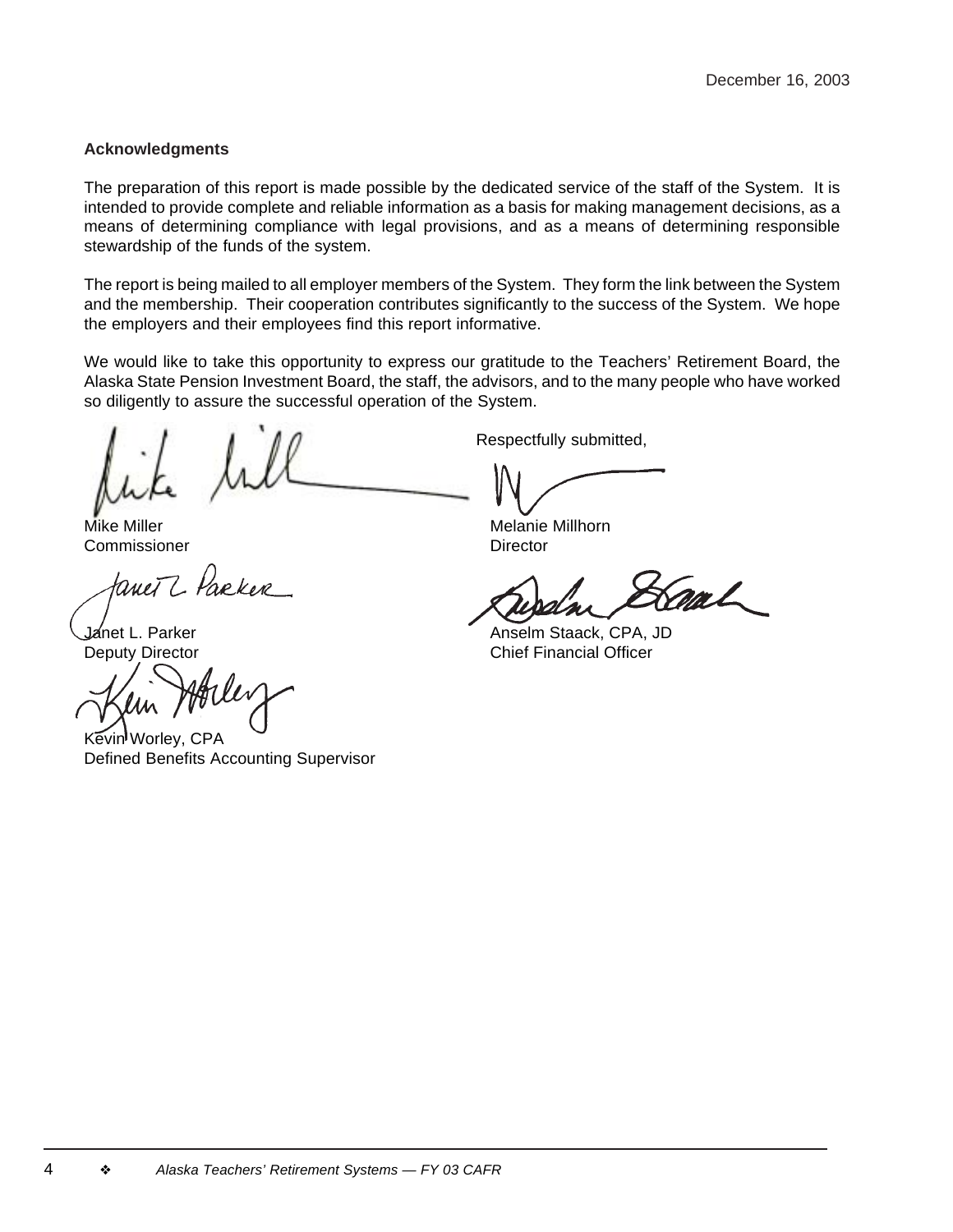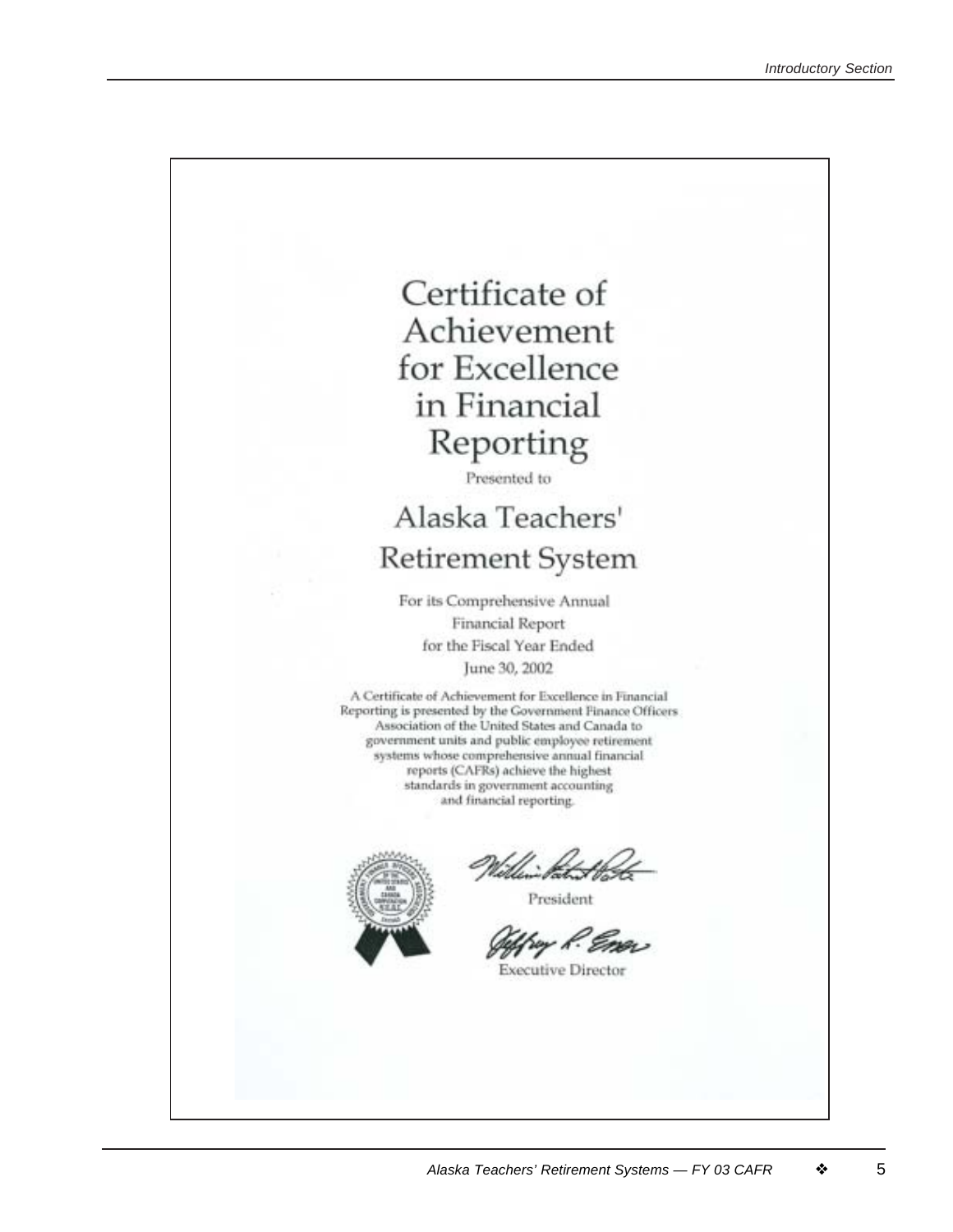#### **ORGANIZATION CHART**

December 16, 2003

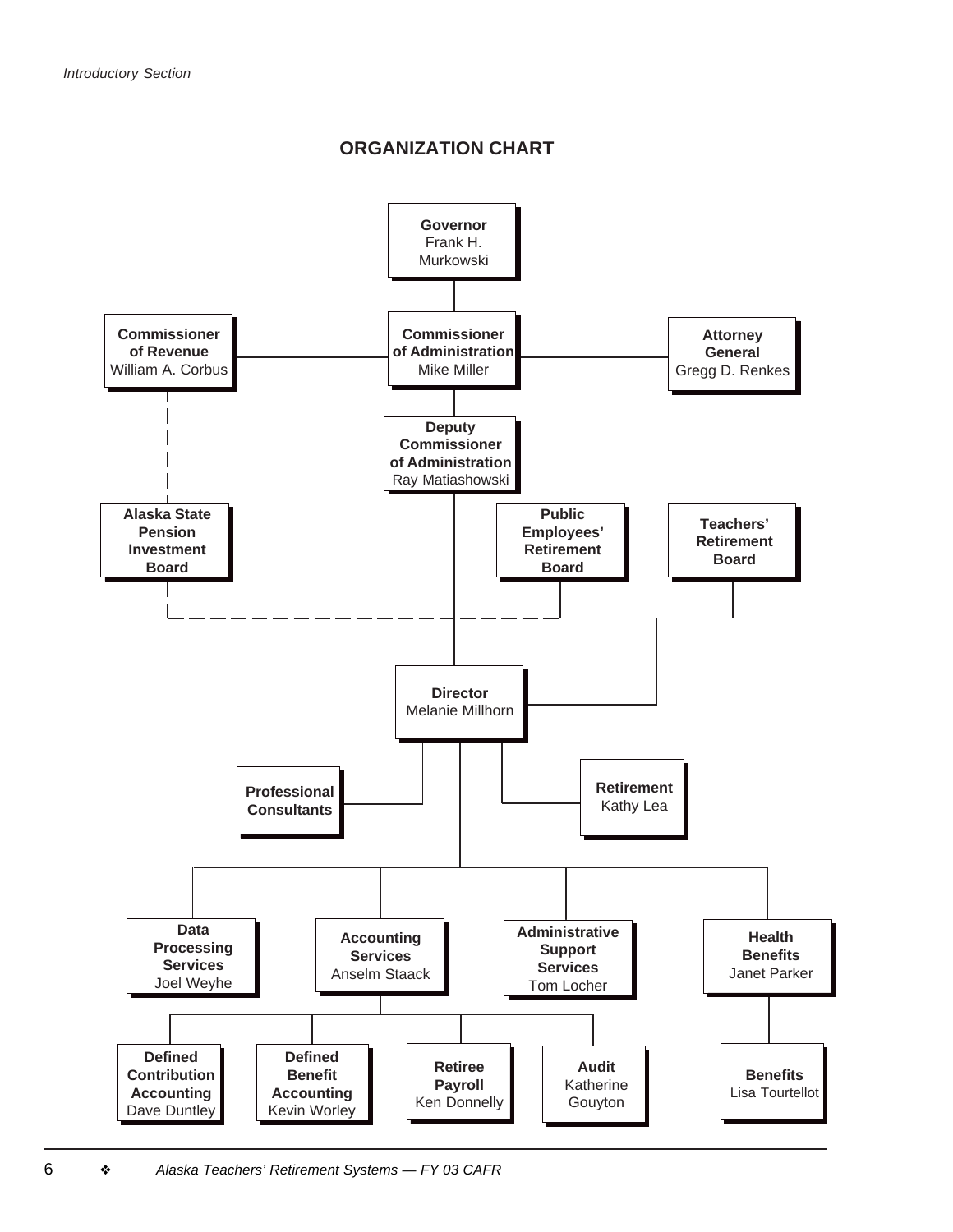#### **Section Responsibilities**

The **Retirement Section** is responsible for providing comprehensive retirement counseling to the participating members and employers in the plan. The section appoints members to retirement benefits and maintains benefit payment information.

The **Benefits Section** is responsible for the administration of group health, disability, and life insurance. This section provides benefits counseling and plan change information to the membership.

The **Defined Benefit Accounting Section** is responsible for maintaining the employee and employer records and accounts in each of the defined benefit plans administered by the Division, producing financial statements and reports, and assuring compliance with the Internal Revenue Service requirements for defined benefit plans.

The **Defined Contribution Accounting Section** is responsible for accounting, plan operations, and financial activities related to the defined contribution plan systems administered by the Division.

The **Data Processing Services Section** supports the information systems the Systems use. Responsibilities include planning, development, data base design, programming, and operational support of the data processing systems, including the Local Area Network.

The **Administrative Support Services Section** is responsible for budget preparation, fiscal management of appropriations, procurement of professional services, supplies, and equipment. The section manages the Systems' record center containing the members' physical records and performs other administrative functions, such as legislative tracking and personnel management.

The **Retiree Payroll Section** is responsible for issuing monthly and on demand retirement benefit payments to eligible retirees or their beneficiaries. The section maintains accurate records for reporting benefit recipient tax statements and reporting and paying withheld income taxes, garnishments, and IRS levies.

| <b>PROFESSIONAL CONSULTANTS</b>               |                                          |  |  |  |  |
|-----------------------------------------------|------------------------------------------|--|--|--|--|
| <b>Consulting Actuary</b>                     | <b>Legal Counsel</b>                     |  |  |  |  |
| Mercer Human Resource Consulting              | Keith Levy                               |  |  |  |  |
| Seattle, Washington                           | Virginia Ragle                           |  |  |  |  |
|                                               | Kathleen Strasbaugh                      |  |  |  |  |
| <b>Independent Auditors</b>                   | <b>Assistant Attorney Generals</b>       |  |  |  |  |
| <b>KPMG LLP</b>                               | Juneau, Alaska                           |  |  |  |  |
| Anchorage, Alaska                             |                                          |  |  |  |  |
|                                               | <b>Legal Counsel - Retirement Boards</b> |  |  |  |  |
| <b>Benefits Consultant</b>                    | Wohlforth, Vassar, Johnson & Brecht      |  |  |  |  |
| Deloitte & Touche, LLP                        | Anchorage, Alaska                        |  |  |  |  |
| Minneapolis, Minnesota                        |                                          |  |  |  |  |
|                                               | <b>Consulting Physicians</b>             |  |  |  |  |
| <b>Third Party Health Claim Administrator</b> | Kim Smith, M.D.                          |  |  |  |  |
| Aetna Life Insurance Company                  | William Cole, M.D.                       |  |  |  |  |
| Walnut Creek, California                      | Juneau, Alaska                           |  |  |  |  |

A list of external money managers and consultants for the System can be found on pages 50-51, and the Schedule of Investment Management Fees on pages 58-59.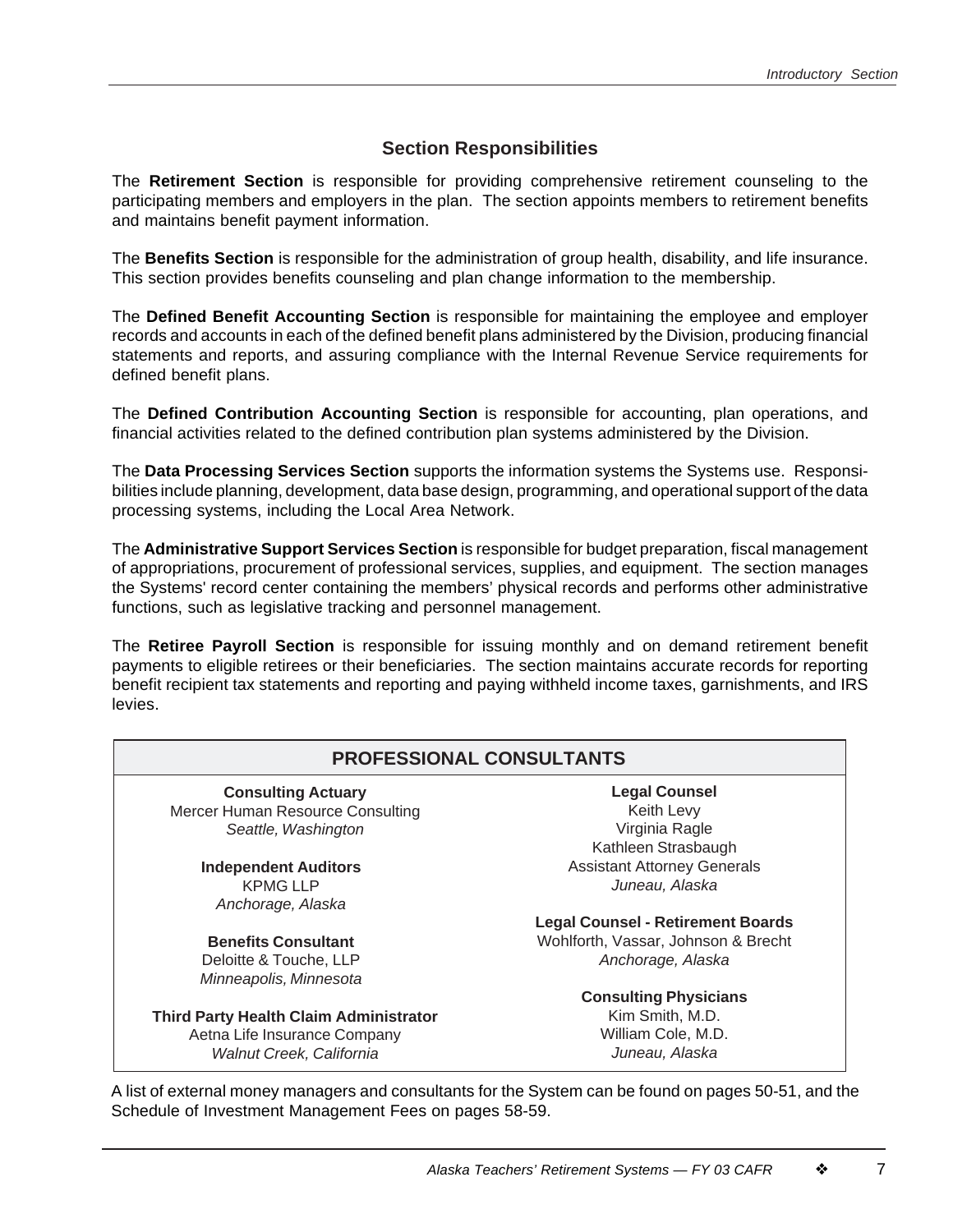# **TEACHERS' RETIREMENT BOARD**

(as of June 30, 2003)



**Elizabeth Briggs Hertz, Chair**

Term Expires: January 31, 2003

Elizabeth "Betty" Briggs Hertz arrived in Alaska in 1967. Ms. Hertz taught for 23 years in the Anchorage School District and retired in 1990. During her teaching career, she taught at West Anchorage High School and Steller Secondary School. Ms. Hertz has also held a variety of positions in the Anchorage Education Association. Since retirement, Ms. Hertz has taught English classes at the University of Alaska-Anchorage and management courses at the Alaska Pacific University. She and her husband own Windemere Consultants, a management consulting business specializing in interpersonal communications and career development planning.

December 16, 2003



**Gerald Patterson, Vice Chair** Term Expires: June 30, 2005

Gerald "Jerry" Patterson began his Alaskan teaching career in Juneau in 1971 as a reading specialist but spent most of his time teaching fifth grade. He remained in the same school, Auke Bay Elementary, until his retirement in 1990 and currently resides in Juneau with his wife Carol, also a retired teacher. Mr. Patterson is a graduate of Western Washington State College where he received both his bachelors and masters degrees. During his teaching career, he was active with the Juneau Education Association, holding a variety of positions, and remains active with two retired teacher groups. In his spare time, Mr. Patterson enjoys traveling and taking advantage of the many outdoor opportunities available in Juneau.



**Charlie Arteaga** Term Expires: January 31, 2005

Charlie Arteaga has been an Alaskan resident for 33 years. He resides in Ketchikan. He received his Bachelor's in Education at Arizona State University and his Masters in Counseling at the University of Oregon. He was an educator with the Ketchikan Gateway Borough School District until 1996.

Mr. Arteaga was appointed to the Teachers' Retirement Board by Governor Tony Knowles. He is now employed in other sectors of public service and tourism. He intends to remain an active Alaskan citizen.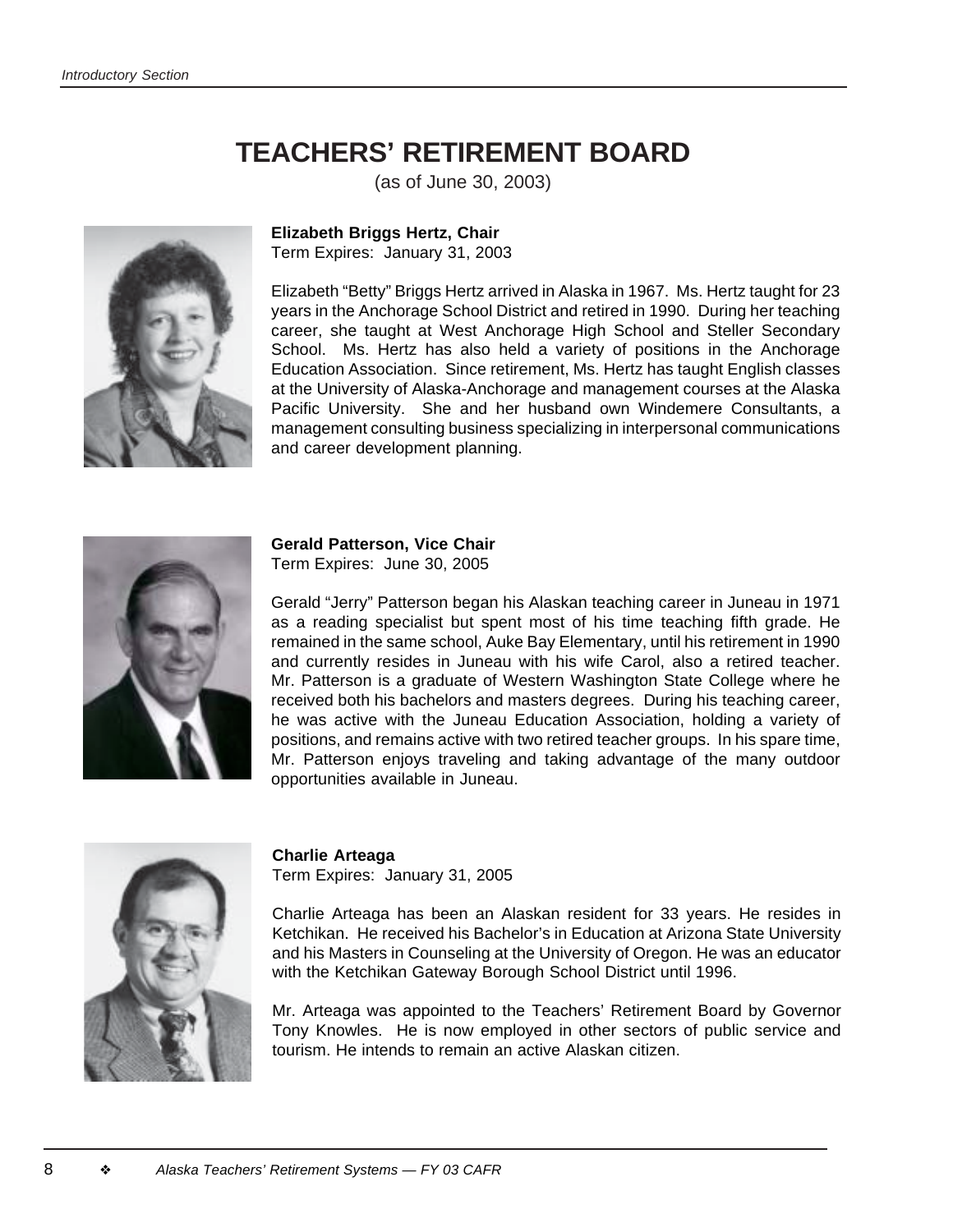

**Gayle W. Harbo**

Term Expires: June 30, 2005

Gayle Harbo arrived in Alaska in 1957, married Sam Harbo in 1958, and lived in Cold Bay, Juneau and Nome before settling in Fairbanks in 1962. She graduated from North Carolina State University in Raleigh with a BS in Mathematics and earned a Master of Arts in Teaching at the University of Alaska-Fairbanks. She taught at Lathrop High School for most of her twenty-five years in the Fairbanks District and served as coordinator of the school's Advanced Placement Program and on the District's Curriculum Committee. She worked on committees which wrote the evaluation documents used by the district and served on several budget committees. Since retiring in 1993, she has enjoyed traveling with her husband and assisting him with several building projects for each of their four children. She loves her home and garden and the opportunity to take care of any or all of their seven grandchildren.



#### **Robert Salo**

Term Expires: January 31, 2004

Robert Salo first began teaching in Alaska in 1965. Before Mr. Salo retired in 1990 he spent 22 years teaching Physical Education and 3 years as Kenai Central High School's assistant principal. Mr. Salo's wife, Judith, and his daughter, Holly, are also teachers. He resides in Kenai.

Mr. Salo has a long involvement with teaching and has served, in a leadership capacity, on many committees and boards including NEA, American Alliance of Health, National Interscholastic Association of Athletic Directors and Kenai Peninsula School Administrators Association.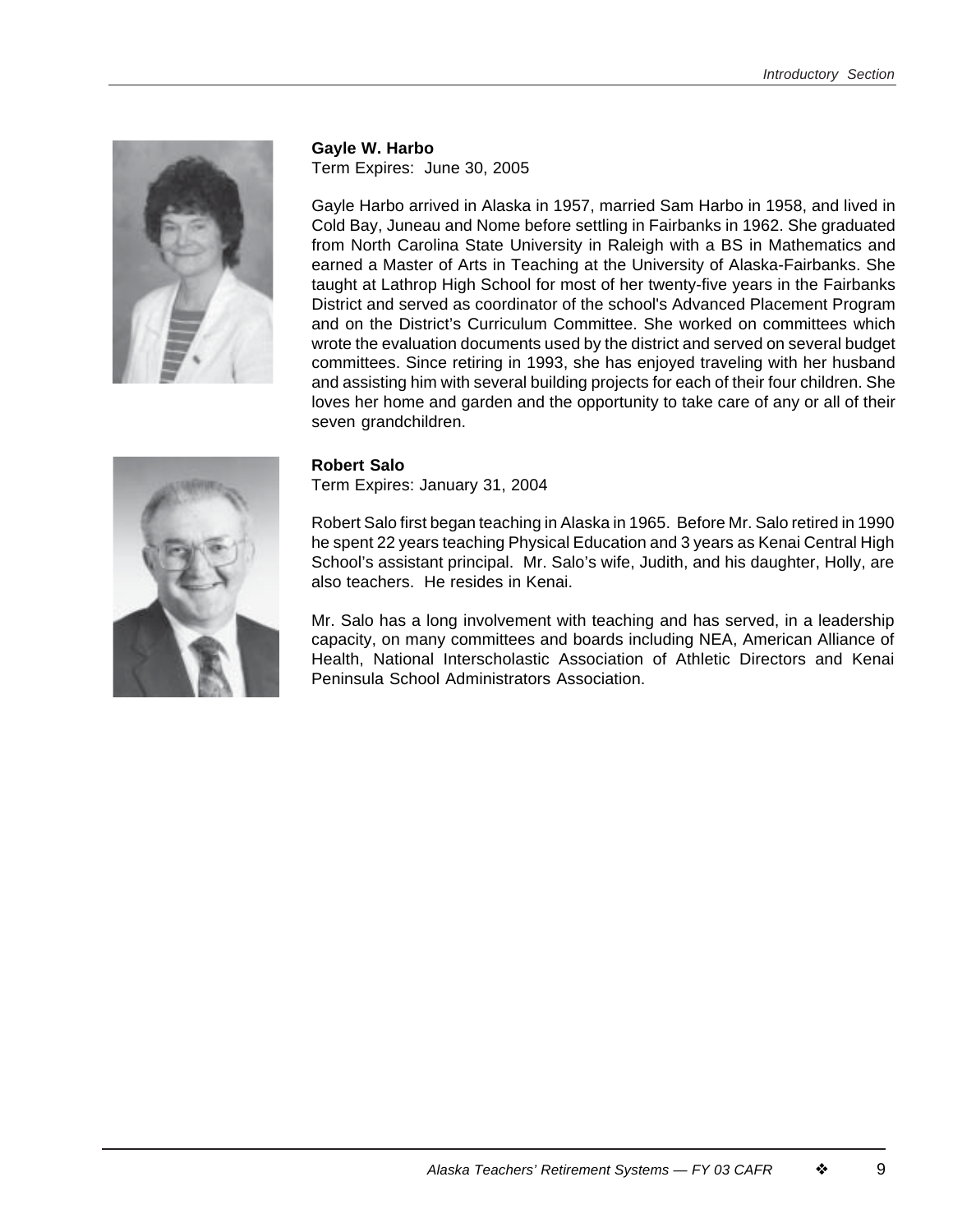This page intentionally left blank.

December 16, 2003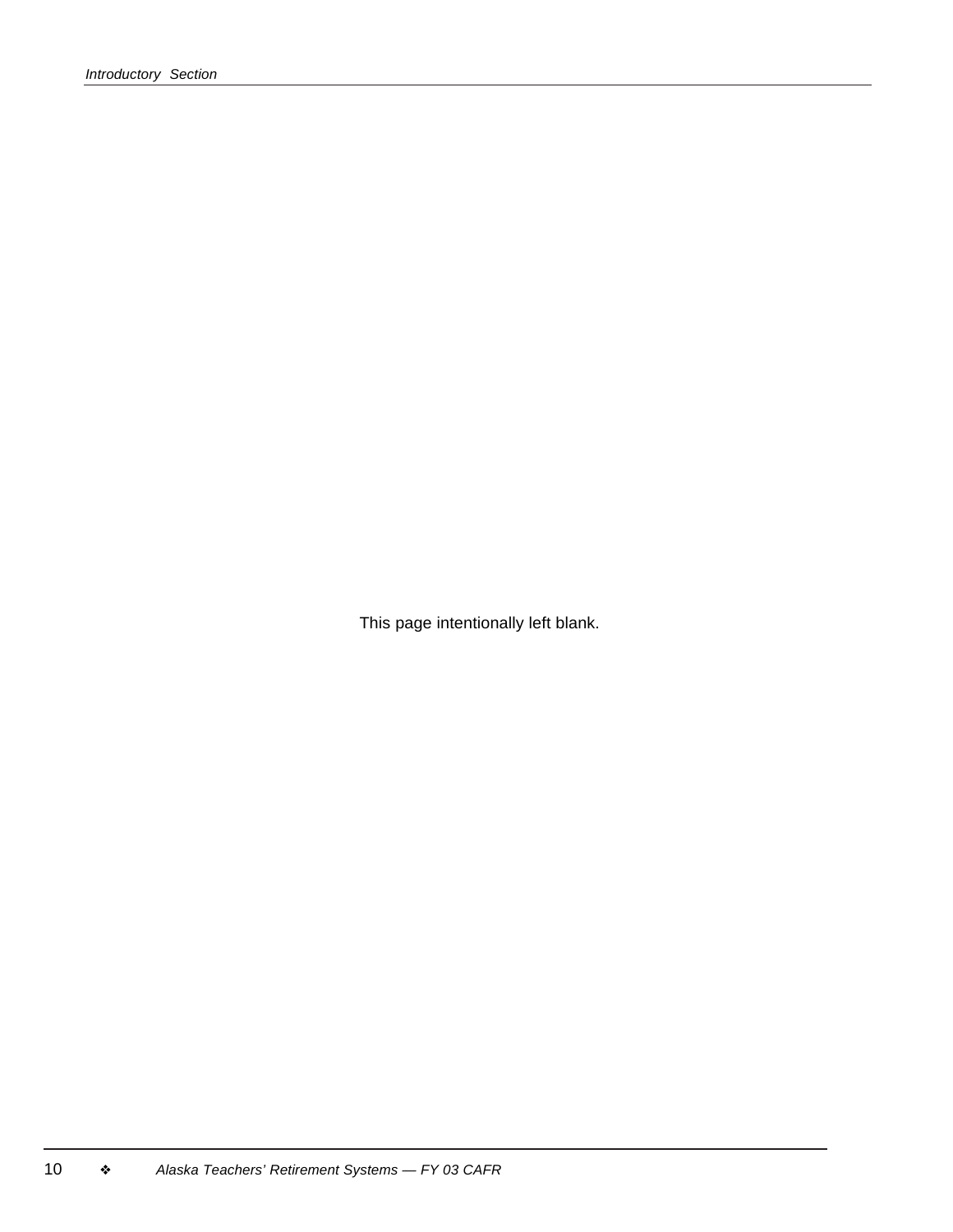

701 West Eighth Avenue Suite 600 Anchorage, AK 99501

#### **Independent Auditors' Report**

Division of Retirement and Benefits State of Alaska Teachers' Retirement System:

We have audited the accompanying statements of plan net assets of the State of Alaska Teachers' Retirement System (Plan), a Component Unit of the State of Alaska, as of June 30, 2003 and 2002, and the related statements of changes in plan net assets for the years then ended. These financial statements are the responsibility of the Plan's management. Our responsibility is to express an opinion on these financial statements based on our audits.

We conducted our audits in accordance with auditing standards generally accepted in the United States of America. Those standards require that we plan and perform the audit to obtain reasonable assurance about whether the financial statements are free of material misstatement. An audit includes examining, on a test basis, evidence supporting the amounts and disclosures in the financial statements. An audit also includes assessing the accounting principles used and significant estimates made by management, as well as evaluating the overall financial statement presentation. We believe that our audits provide a reasonable basis for our opinion.

In our opinion, the financial statements referred to above present fairly, in all material respects, the plan net assets of the State of Alaska Teachers' Retirement System, a Component Unit of the State of Alaska, as of June 30, 2003 and 2002, and the changes in plan net assets for the years then ended in conformity with accounting principles generally accepted in the United States of America.

The accompanying required supplementary information of management's discussion and analysis on pages 13 to 19 and schedules of funding progress and employer contributions on pages 38 to 40 and additional information pages 41 to 44 are not a required part of the basic financial statements but are supplementary information required by accounting principles generally accepted in the United States of America. We have applied certain limited procedures, which consisted principally of inquiries of management regarding the methods of measurement and presentation of the required supplementary information. However, we did not audit the information and express no opinion on it.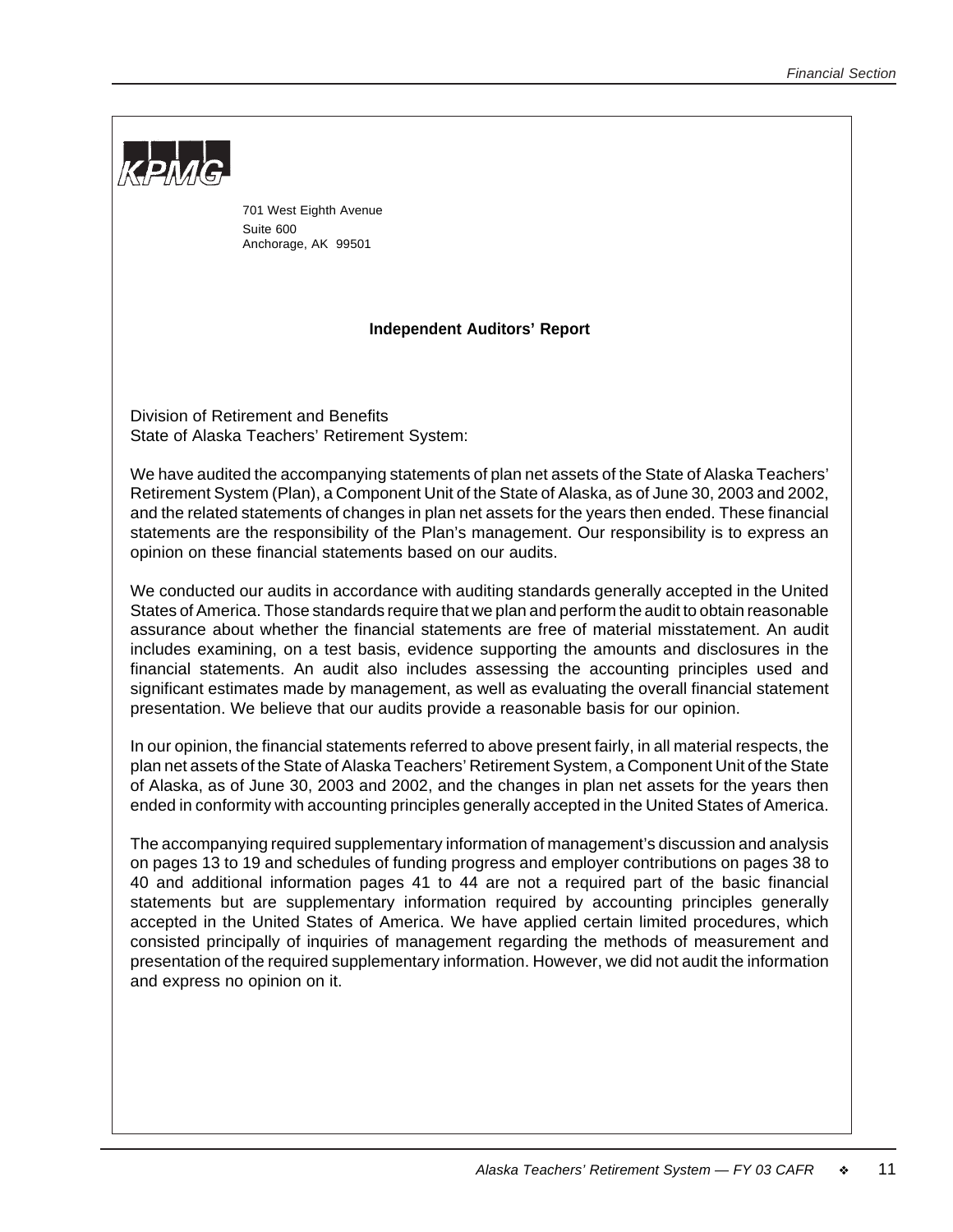### $K$  $R$  $A$  $G$

Our audits were conducted for the purpose of forming an opinion on the basic financial statements taken as a whole. Schedules 1 and 2 on pages 45 and 46 are presented for the purpose of additional analysis and are not a required part of the basic financial statements. This information is the responsibility of the Plan's management, has been subjected to the auditing procedures applied in the audits of the basic financial statements and, in our opinion, is fairly stated in all material respects in relation to the basic financial statements taken as a whole.

The investment, actuarial and statistical data on pages 47 through 87 are presented for the purpose of additional analysis and are not a required part of the basic financial statements of the State of Alaska Teachers' Retirement System (Plan), a Component Unit of the State of Alaska. Such additional information has not been subjected to the auditing procedures applied in the audit of the basic financial statements and, accordingly, we express no opinion on it.

KPMG LLP

September 26, 2003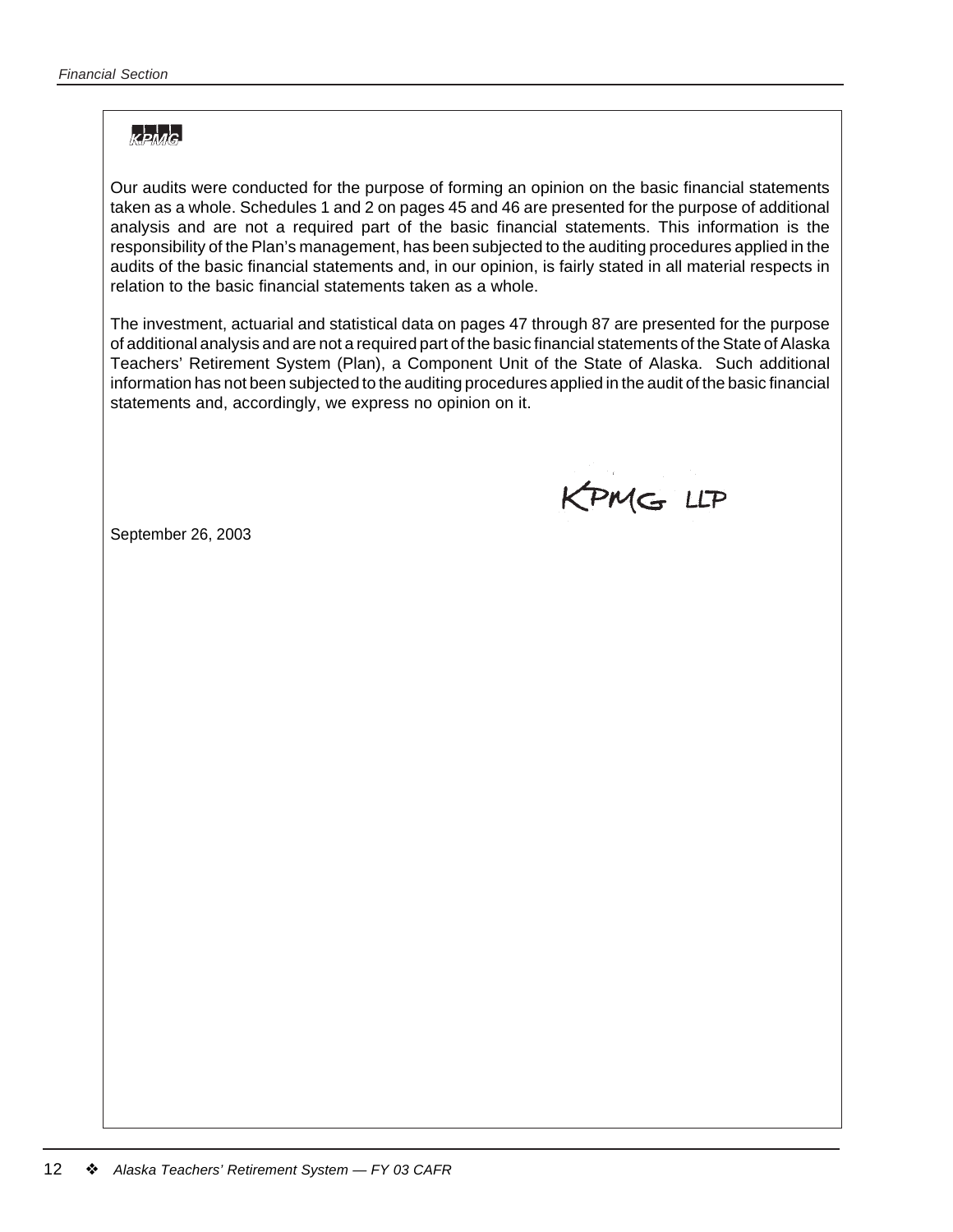# **Management's Discussion and Analysis**

This section presents management's discussion and analysis (MD&A) of the Teachers' Retirement System's (Plan) financial position and performance for the year ended June 30, 2003. This section is presented as a narrative overview and analysis. Please read the MD&A in conjunction with the letter of transmittal, including the Introductory Section, the financial statements, and other information to better understand the financial condition and performance of the Plan during the fiscal year ended June 30, 2003. Prior fiscal years' information is presented for comparative purposes.

#### **Financial Highlights**

The Plan's total current assets exceeded its total current liabilities by \$3,602,619,000 and \$3,689,036,000 at the close of Fiscal Years 2003 and 2002, respectively.

The Plan's "Net assets held in trust for pension and postemployment healthcare benefits" as of June 30, 2003 and 2002 decreased by \$86,417,000 and \$397,812,000 or 2.3% and 9.7% over the closing balances of those assets in Fiscal Years 2002 and 2001, respectively.

Plan member and employer contributions received totaled \$118,645,000 and \$112,476,000 during Fiscal Years 2003 and 2002; an increase of \$6,169,000 or 5.5% and a decrease of \$390,000 or 0.4% from Fiscal Years 2002 and 2001, respectively.

Net investment income (loss) increased from (\$225,234,000) to \$111,575,000 during Fiscal Year 2003 and decreased from (\$245,363,000) to (\$225,234,000) during Fiscal Year 2002; reflecting an increase of 149.5% and a decrease of 8.2% from Fiscal Years 2002 and 2001, respectively.

Pension benefit and postemployment healthcare payments totaled \$310,416,000 and \$279,843,000 during Fiscal Years 2003 and 2002, respectively; reflecting an increase of \$30,573,000 and \$19,970,000 or 10.9% and 7.7% from Fiscal Years 2002 and 2001, respectively.

#### **Overview of the Financial Statements**

This discussion and analysis is intended to serve as an introduction to the Plan's basic financial statements. The Plan's basic financial statements are comprised of three components: (1) statement of plan net assets, (2) statement of changes in plan net assets, and (3) notes to the financial statements. This report also contains required supplementary information in addition to the basic financial statements.

*Statement of Plan Net Assets* – This statement presents information regarding the Plan's assets, liabilities, and net assets. Net assets represent the total amount of assets less the total liabilities. The Statement of Plan Net Assets classifies assets, liabilities and net assets as current, non-current and restricted.

*Statement of Changes in Plan Net Assets* – This statement presents how the Plan's net assets changed during the fiscal year as a result of contributions, investment income (loss), operating expenses, and changes in net assets.

The above statements represent resources available for investment and the payment of benefits as of the fiscal year-end and the sources and uses of those funds during the fiscal year.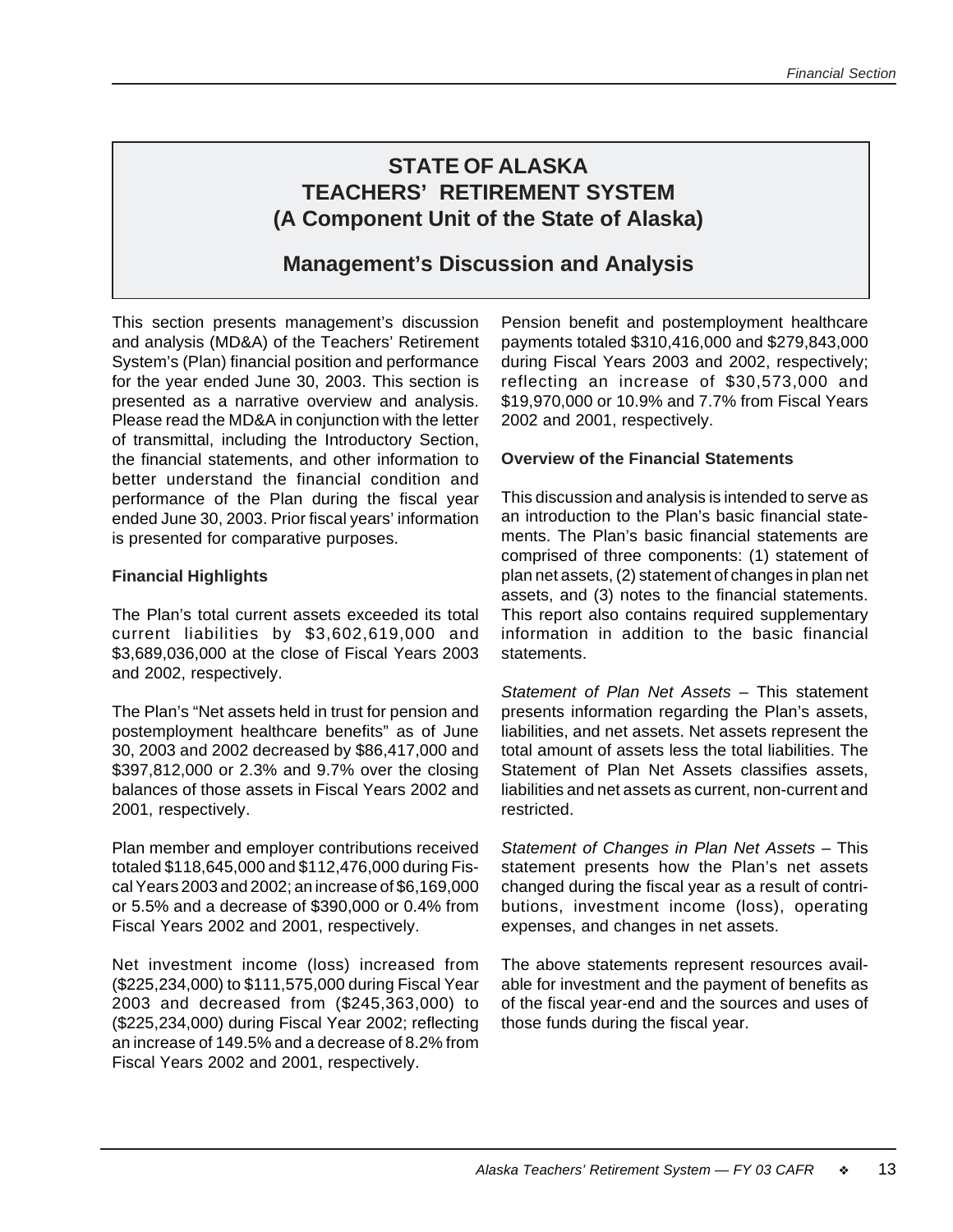### **Management's Discussion and Analysis**

*Notes to the Financial Statements* – The notes to the financial statements are an integral part of the financial statements and provide additional detailed information and schedules to better understand the Plan's financial statements.

*Required Supplementary Information* – The required supplementary information consists of three schedules and related notes concerning the funded status and actuarial assumptions and methods of the Plan. *Other Supplementary Schedules* – Other supplementary schedules include detailed information on administrative and investment expenses incurred by the Plan and payments to consultants for professional services.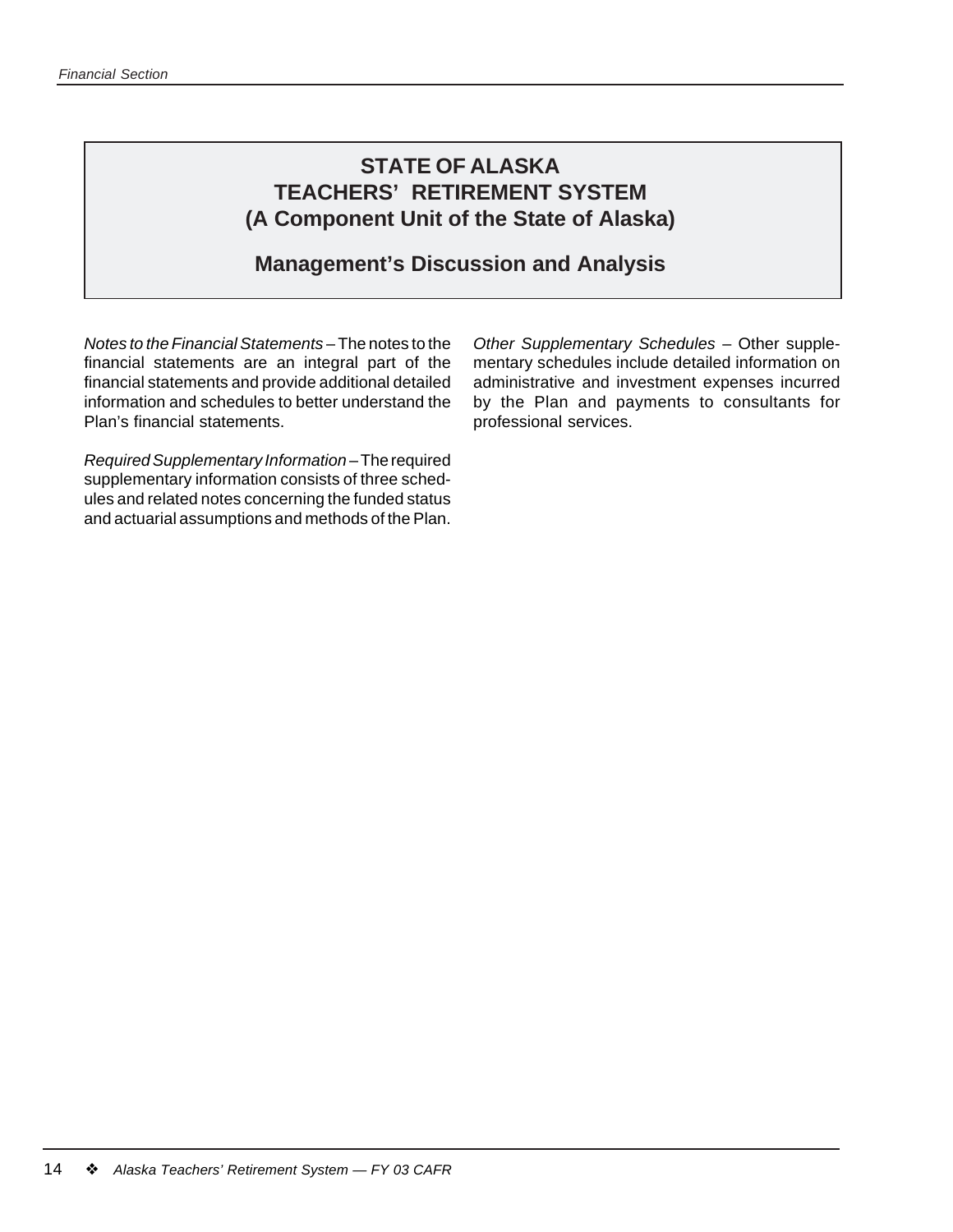### **Management's Discussion and Analysis**

#### **Condensed Financial Information**

#### **Teachers' Retirement System (000's omitted)**

#### **NET ASSETS**

| <b>Increase/Decrease</b>      |                 |                              |               |               |            |
|-------------------------------|-----------------|------------------------------|---------------|---------------|------------|
| <b>Description</b>            | 2003            | 2002                         | <b>Amount</b> | $\frac{9}{6}$ | 2001       |
| Assets:                       |                 |                              |               |               |            |
| Cash and receivables          | \$<br>6,849     | 10,955                       | (4, 106)      | (37.5%)       | 15,403     |
| Investments, at fair value    | 3,598,476       | 3,681,951                    | (83, 475)     | (2.3%)        | 4,075,096  |
| Other assets                  | 88              | 71                           | 17            | 23.9%         | 443        |
| <b>Total assets</b>           | 3,605,413       | 3,692,977                    | (87, 564)     | $(2.4\%)$     | 4,090,942  |
| Liabilities:                  |                 |                              |               |               |            |
| Accrued expenses              | 2,794           | 3,418                        | (624)         | (18.3%)       | 4,022      |
| Other liabilities             |                 | 523                          | (523)         | $(100.0\%)$   | 72         |
| <b>Total liabilities</b>      | 2,794           | 3,941                        | (1, 147)      | $(29.1\%)$    | 4,094      |
| <b>Total net assets</b>       | \$3,602,619     | 3,689,036                    | (86, 417)     | $(2.3\%)$     | 4,086,848  |
|                               |                 | <b>CHANGES IN NET ASSETS</b> |               |               |            |
| Net assets, beginning of year | \$3,689,036     | 4,086,848                    | (397, 812)    | $(9.7\%)$     | 4,484,902  |
| Additions:                    |                 |                              |               |               |            |
| Contributions                 | 118,645         | 112,476                      | 6,169         | 5.5%          | 112,866    |
| Net investment loss           | 111,575         | (225, 234)                   | 336,809       | 149.5%        | (245, 363) |
| Other additions               | 14              | 4                            | 10            | 250.0%        | (4)        |
| <b>Total additions</b>        | 230,234         | (112, 754)                   | 342,988       | 304.2%        | (132, 501) |
| Deductions:                   |                 |                              |               |               |            |
| <b>Benefits</b>               | 310,416         | 279,843                      | 30,573        | 10.9%         | 259,873    |
| <b>Refunds</b>                | 3,840           | 3,120                        | 720           | 23.1%         | 3,742      |
| Administrative expenses       | 2,395           | 2,095                        | 300           | 14.3%         | 1,938      |
| <b>Total deductions</b>       | 316,651         | 285,058                      | 31,593        | 11.1%         | 265,553    |
| Decrease in net assets        | (86, 417)       | (397, 812)                   | 311,395       | (78.3%)       | (398, 054) |
| Net assets, end of year       | 3,602,619<br>\$ | 3,689,036                    | (86, 417)     | $(2.3\%)$     | 4,086,848  |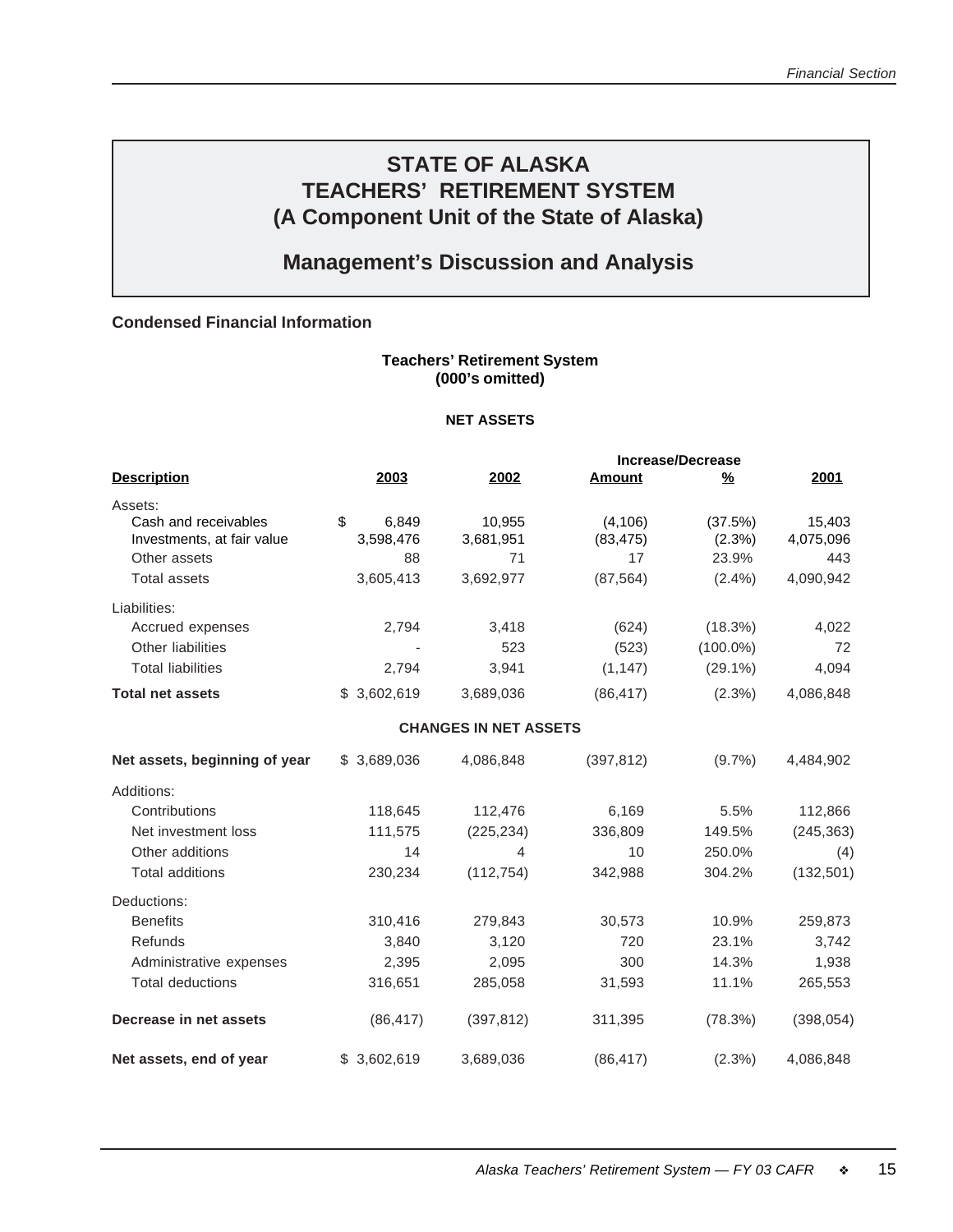**Management's Discussion and Analysis**

#### **Financial Analysis of the Plan**

The Statement of Plan Net Assets as of June 30, 2003 and 2002 showed total assets exceeding total liabilities by \$3,602,619,000 and \$3,689,036,000, respectively. These amounts represent the Plan "Net assets held in trust for pension and postemployment healthcare benefits". The entire amount is available to cover the Plan's obligations to pay pension and postemployment healthcare benefits to its members and their beneficiaries.

These amounts also represent a decrease in "Net assets held in trust for pension and postemployment healthcare benefits" of \$86,417,000 and \$397,812,000, or 2.3% and 9.7% from Fiscal Years 2002 and 2001, respectively. The decrease is mainly due to increased benefit costs for pensions and postemployment healthcare. Over the long term, plan member and employer contributions as well as investment income received are expected to cover the pension benefit and postemployment healthcare costs of the Plan.

The investment of pension funds is a long-term undertaking. On an annual basis, the Alaska State Pension Investment Board (ASPIB) reviews and adopts an asset allocation strategy to ensure the asset mix will remain at an optimal risk/reward level given the Plan's constraints and objectives. During Fiscal Year 2003, ASPIB adopted an asset allocation that includes 40% in Domestic Equities, 17% in International Equities, 31% in Domestic Fixed Income, 3% in International Fixed Income, and 9% in Real Estate.

For Fiscal Year 2003, the Plan's investments generated a 3.68% rate of return. The Plan's annualized rate of return was –2.51% over the last three years and 2.48% over the last five years.

#### **Actuarial Valuations and Funding Progress**

The overall objective of a pension fund is to accumulate sufficient funds to meet all expected future obligations to participants. The contribution requirements are determined as a percentage of eligible salaries, and reflect the cost of benefits accruing in Fiscal Year 2003 and a fixed amortization of the funding target surplus or the unfunded accrued liability. The amortization period is set by the Teachers' Retirement Board. Contribution levels are recommended by the Actuary and adopted by the Board each year. Investment losses and increasing healthcare costs impacted the Plan's funding ratio as of June 30, 2002 (the date of the Plan's latest actuarial valuation report). The ratio of assets to liabilities decreased from 95.0% to 68.2% during the year, using June 30, 2002 net assets as a base. The goal for the Plan is to have progress toward achieving the funding objectives of the Plan.

A summary of the actuarial assumptions and methods is presented in the Notes to Required Supplementary Information. The assumptions, when applied in combination, fairly represent past and anticipated future experience of the Plan.

|                                                                              | (000's omitted)    |                                 |  |  |  |
|------------------------------------------------------------------------------|--------------------|---------------------------------|--|--|--|
| <b>Valuation Year</b>                                                        | 2002               | 2001                            |  |  |  |
| Valuation Assets \$ 3,689,036<br><b>Accrued Liabilities</b><br>Funding ratio | 5,411,642<br>68.2% | 4,372,229<br>4,603,147<br>95.0% |  |  |  |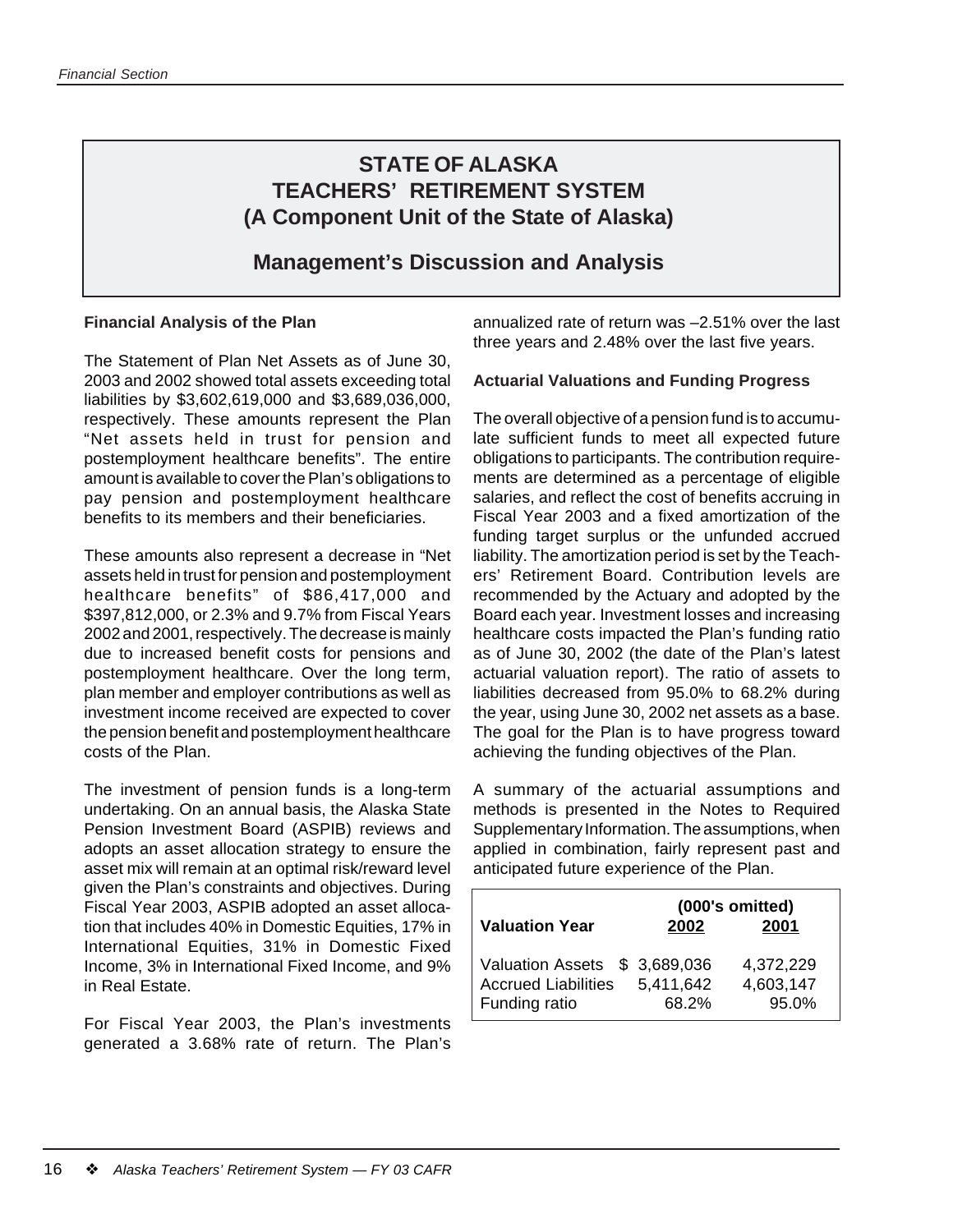# **Management's Discussion and Analysis**

#### **Contributions and Investment Income (Loss)**

The revenues required to finance retirement benefits are accumulated through a combination of employer and plan member contributions and investment income.

|                |         | <b>Millions</b> |       | Inc/(Dec) |             |
|----------------|---------|-----------------|-------|-----------|-------------|
|                | FY03    | <b>FY02</b>     | Amt   | %         | <b>FY01</b> |
| Plan Member    |         |                 |       |           |             |
| Contributions  | \$55.8  | 51.1            | 4.7   | 9.2%      | 48,725      |
| Employer       |         |                 |       |           |             |
| Contributions  | 62.9    | 61.4            | 1.4   | 2.4%      | 64.141      |
| Net Investment |         |                 |       |           |             |
| Income (Loss)  | 111.6   | (225.2)         | 336.8 | 149.5%    | (245, 363)  |
| Total          | \$230.2 | (112.7)         | 343.0 | 304.2%    | (132, 497)  |

Plan member contributions increased from \$51,074,000 during Fiscal Year 2002 to \$55,789,000 during Fiscal Year 2003, an increase of \$4,715,000 or 9.2%. There was an increase from \$48,725,000 in Fiscal Year 2001 to \$51,074,000 during Fiscal Year 2002, an increase of \$2,349,000 or 4.8%. Investment income increased by \$336,809,000 or 149.5% over amounts recorded in Fiscal Year 2002, thereby providing a substantial boost to increase net assets of the Plan over the same period. Investment income decreased by \$20,129,000 or 8.2% from amounts recorded in Fiscal Year 2001.

Over the long term, the investment portfolio has been a major component in additions to plan assets. A favorable fourth quarter for Fiscal Year 2003 propelled the Plan into positive annual earnings for the first time in three years. In the fourth quarter, the Plan generated a 10.46% return, which resulted in a 3.68% return for the fiscal year.

#### **Benefits, Refunds, and Expenses**

The primary expense of the Plan is the payment of pension benefits. These benefit payments, together

with postemployment healthcare premiums paid, lump sum refunds made to former plan members and the cost of administering the Plan comprise the costs of operation.

|                 | <b>Expenses</b> |                 |      |           |             |  |  |
|-----------------|-----------------|-----------------|------|-----------|-------------|--|--|
|                 |                 | <b>Millions</b> |      | Inc/(Dec) |             |  |  |
|                 | <b>FY03</b>     | <b>FY02</b>     | Amt  | %         | <b>FY01</b> |  |  |
| Pension         |                 |                 |      |           |             |  |  |
| <b>Benefits</b> | \$<br>244.5     | 222.9           | 21.6 | 9.7%      | 210,945     |  |  |
| Healthcare      |                 |                 |      |           |             |  |  |
| <b>Benefits</b> | 65.9            | 57.0            | 9.0  | 15.7%     | 48,928      |  |  |
| Refunds of      |                 |                 |      |           |             |  |  |
| Contributions   | 3.8             | 3.1             | 0.7  | 23.1%     | 3,742       |  |  |
| Administrative  |                 |                 |      |           |             |  |  |
| Expenses        | 2.4             | 2.1             | 0.3  | 14.3%     | 1,938       |  |  |
|                 |                 |                 |      |           |             |  |  |
| Total           | \$316.7         | 285.1           | 31.6 | 11.1%     | 265.553     |  |  |

Pension benefit payments increased \$21,621,000 and \$11,952,000 or 9.7% and 5.7% from Fiscal Years 2002 and 2001, respectively. The majority of the increase in pension benefits was the result of a continuing increase in the number of retirees. Also, the Plan granted a discretionary cost-of-living (post retirement pension adjustment (PRPA)) increase at the beginning of the fiscal year 2003.

Postemployment healthcare benefits increased \$8,952,000 and \$8,018,000 or 15.7% and 16.4% from Fiscal Years 2002 and 2001, respectively. Healthcare costs continue to rise in amounts exceeding 10% year over year.

#### **Funding**

Retirement benefits are financed by accumulations from employer and plan member contributions and income earned on the Plan's investments.

Employer contributions are determined by the Plan's consulting actuaries and approved by the Plan's governing board.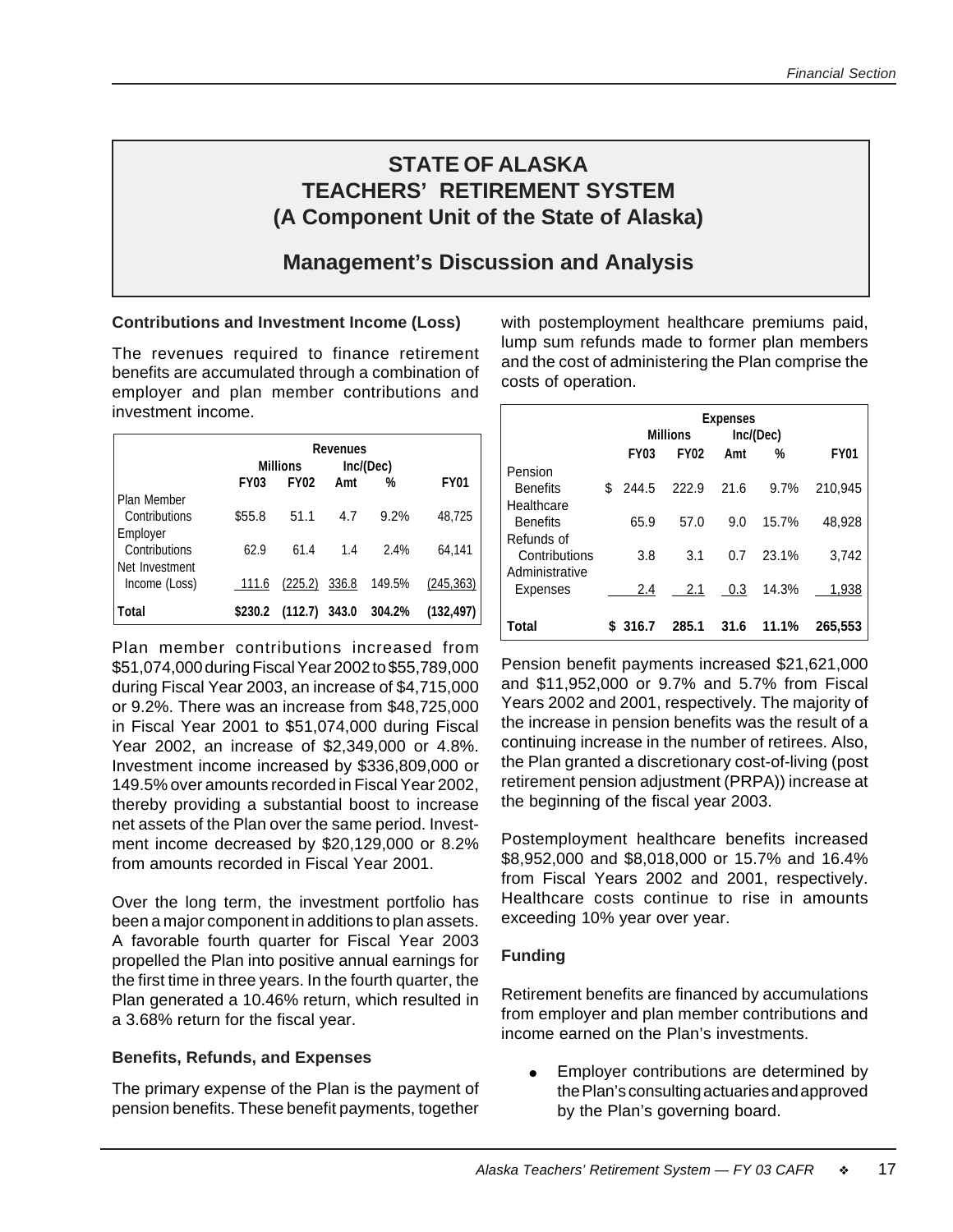### **Management's Discussion and Analysis**

- Plan member contributions are determined by statute.
- . ASPIB works in conjunction with the Department of Revenue, Division of Treasury, in determining the proper asset allocation strategy.

#### **Legislation**

During the Fiscal Year 2003 legislative session, four laws were enacted that affected the Plan:

Senate Bill 26 – This bill was written to authorize state employees who are members of a reserve or auxiliary component of the armed forces of the United States, including the organized militia of Alaska, and are called to active duty by the appropriate state or federal authority to continue to receive the equivalent of their state compensation and some or all of their state benefits.

Senate Bill 140 – This bill affects retired members who chose to retire early via retirement incentive programs (RIP) and are subsequently reemployed as a commissioner. This act removes a major disincentive to serving as a commissioner.

Senate Bill 177 – This bill affects retired PERS and TRS members who are called to active military duty so that their cost-of-living benefits are not affected while serving any length of time outside the state.

House Bill 192 – This bill was written based on the transfer of TRS members from the Department of Education and Early Development to the Department of Labor and Workforce Development so that these members could continue their eligibility in the Plan.

#### **Economic Conditions, Future Contribution Rates, and Status of Unfunded Liability**

During the period July 1, 2002 to March 31, 2003, the Plan's investments continued to decline, a continuation of Fiscal Years 2001 and 2002. However, the last quarter of the fiscal year provided the necessary strength to push the Plan's rate of return into positive returns, resulting in a 3.68% return for the fiscal year. While the Plan did not meet its' actuarially assumed investment return of 8.25%, the year ended on a positive note. By not meeting the assumed rate of return, the Plan could see an increase in the employer contribution rates in Fiscal Year 2006.

The financial market environment during the period July 1, 2002 through March 31, 2003 was another harsh and challenging one. Financial conditions during the fourth quarter changed substantially to the positive and netted a quarterly return of 10.46%. While equities have typically outperformed other investment types over longer periods, equity investments can yield disappointing or even negative returns for indefinite periods of time.

The impact of Fiscal Year 2001 and 2002's decline on the Plan's market value has an obvious impact on the Fiscal Year 2005 employer contribution rate as well as the Plan's funding status as of June 30, 2002. Due to these declines, the June 30, 2002 actuarial valuation report for the Plan's reported a funding ratio of 68.2%. As a result of the decline in the funding ratio, a rate increase to 35.57% for Fiscal Year 2005 was recommended by the consulting actuary. The TRS board adopted an employer contribution rate of 16% as the financial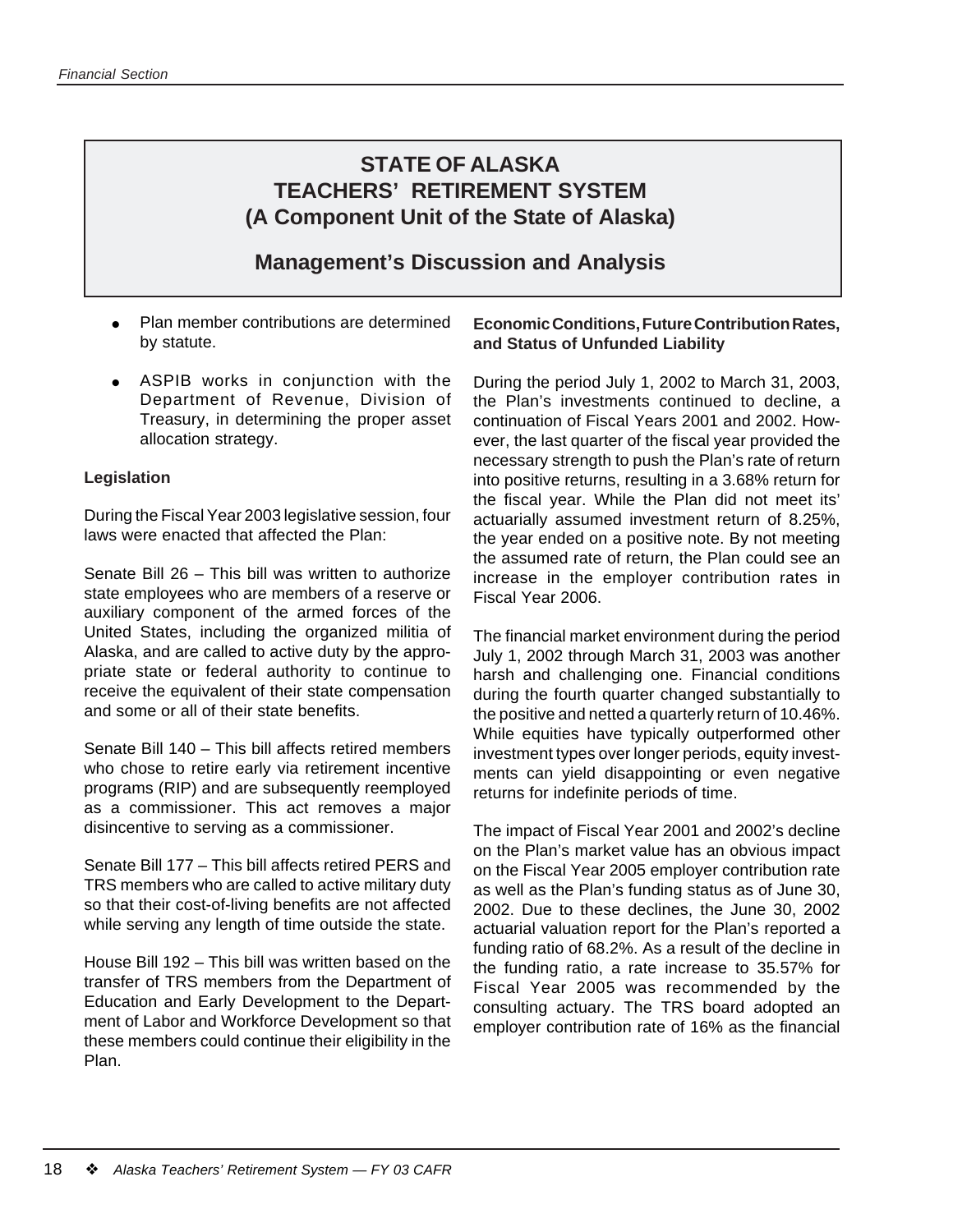### **Management's Discussion and Analysis**

impact of a full rate increase on member employers would be devastating to their budgets and to the communities that the member employers serve.

#### **Requests for Information**

This financial report is designed to provide a general overview of the Plan's finances for all those with interest in the Plan's finances. Questions concerning any of the information provided in this report or requests for additional financial information should be addressed to the Alaska Teachers' Retirement System, Division of Retirement and Benefits, Accounting Section, P.O. Box 110203, Juneau, Alaska 99811-0203.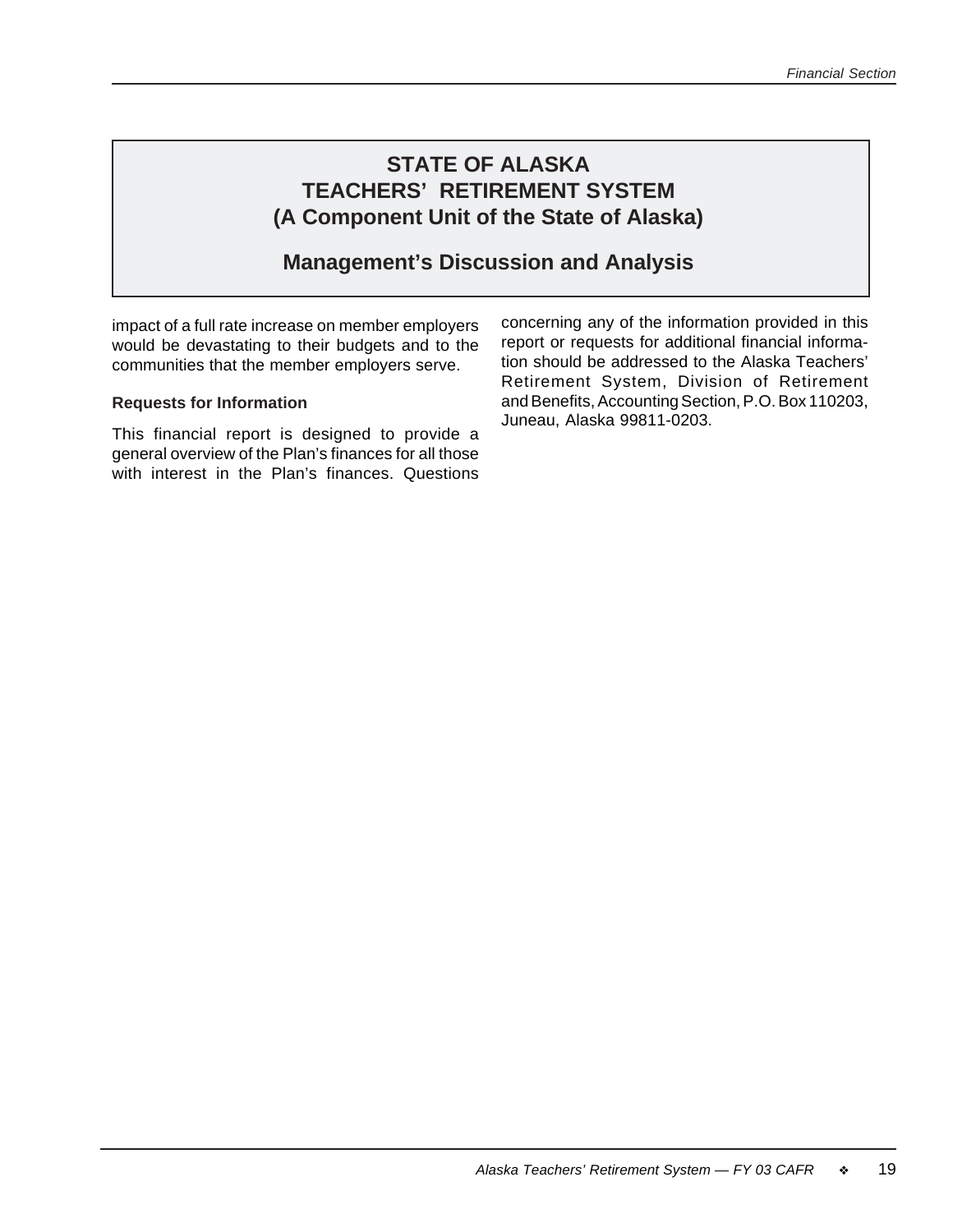### **Statements of Plan Net Assets**

### **June 30, 2003 and 2002 (000's omitted)**

|                                             | 2003                                                                                    |                                                  |                   |           | 2002                                             |           |  |
|---------------------------------------------|-----------------------------------------------------------------------------------------|--------------------------------------------------|-------------------|-----------|--------------------------------------------------|-----------|--|
|                                             |                                                                                         | Post-<br>employment<br><b>Pension Healthcare</b> | Total             |           | Post-<br>employment<br><b>Pension Healthcare</b> | Total     |  |
| Current assets:                             |                                                                                         |                                                  |                   |           |                                                  |           |  |
| Cash and cash equivalents (notes 3 and 4):  |                                                                                         |                                                  |                   |           |                                                  |           |  |
| Short-term fixed income pool                | 449<br>S                                                                                | 114                                              | 563               | 1,936     | 433                                              | 2,369     |  |
| Receivables:                                |                                                                                         |                                                  |                   |           |                                                  |           |  |
| Contributions                               | 4,748                                                                                   | 1,202                                            | 5,950             | 4,908     | 1,100                                            | 6,008     |  |
| Retirement incentive program                |                                                                                         |                                                  |                   |           |                                                  |           |  |
| employer contributions (note 7)             |                                                                                         |                                                  |                   | 2,106     | 472                                              | 2,578     |  |
| Due from State of Alaska                    |                                                                                         |                                                  |                   |           |                                                  |           |  |
| <b>General Fund</b>                         | 268                                                                                     | 68                                               | 336               |           |                                                  |           |  |
| <b>Total receivables</b>                    | 5,016                                                                                   | 1,270                                            | 6,286             | 7,014     | 1,572                                            | 8,586     |  |
| Investments, at fair value (notes 3 and 4): |                                                                                         |                                                  |                   |           |                                                  |           |  |
| Domestic equity pool                        | 1,194,813                                                                               | 248,928                                          | 1,443,741         | 1,066,699 | 276,234                                          | 1,342,933 |  |
| Retirement fixed income pool                | 549,367                                                                                 | 139,093                                          | 688,460           | 927,721   | 207,900                                          | 1,135,621 |  |
| International equity pool                   | 443,713                                                                                 | 112,342                                          | 556,055           | 492,231   | 110,308                                          | 602,539   |  |
| Real estate pool                            | 200,400                                                                                 | 50,739                                           | 251,139           | 236,044   | 52,897                                           | 288,941   |  |
| International fixed income pool             | 106,615                                                                                 | 26,994                                           | 133,609           | 101,170   | 22,673                                           | 123,843   |  |
| Private equity pool (note 8)                | 83,703                                                                                  | 21,193                                           | 104,896           | 79,259    | 17,762                                           | 97,021    |  |
| External domestic fixed income pool         | 303,580                                                                                 | 76,863                                           | 380,443           | 43,485    | 9,745                                            | 53,230    |  |
| Emerging markets equity pool                | 32,025                                                                                  | 8,108                                            | 40,133            | 30,899    | 6,924                                            | 37,823    |  |
| <b>Total investments</b>                    | 2,914,216                                                                               | 684,260                                          | 3,598,476         | 2,977,508 | 704.443                                          | 3,681,951 |  |
| Loans and mortgages, at fair value,         |                                                                                         |                                                  |                   |           |                                                  |           |  |
| net of allowance for loan losses of         |                                                                                         |                                                  |                   |           |                                                  |           |  |
| \$31 in 2003 and \$60 in 2002               | 59                                                                                      | 15                                               | 74                | 48        | 11                                               | 59        |  |
| Other current assets                        | 12                                                                                      | $\overline{2}$                                   | 14                | 10        | 2                                                | 12        |  |
| Total assets                                | 2.919.752                                                                               |                                                  | 685,661 3,605,413 | 2,986,516 | 706,461                                          | 3.692.977 |  |
| <b>Current liabilities:</b>                 |                                                                                         |                                                  |                   |           |                                                  |           |  |
| Accrued expenses                            | 2,229                                                                                   | 565                                              | 2,794             | 2,792     | 626                                              | 3,418     |  |
| Due to State of Alaska General Fund         |                                                                                         |                                                  |                   | 427       | 96                                               | 523       |  |
|                                             |                                                                                         |                                                  |                   |           |                                                  |           |  |
| <b>Total liabilities</b>                    | 2,229                                                                                   | 65                                               | 2,794             | 3,219     | 722                                              | 3,941     |  |
| Commitments and contingencies (note 8)      | $\mathcal{L}^{\text{max}}_{\text{max}}$ , where $\mathcal{L}^{\text{max}}_{\text{max}}$ | <u> 1999 - Jan Jan Jawa</u>                      |                   |           |                                                  |           |  |
| Net assets held in trust for                |                                                                                         |                                                  |                   |           |                                                  |           |  |
| pension and postemployment                  |                                                                                         |                                                  |                   |           |                                                  |           |  |
| healthcare benefits                         | \$2,917,523                                                                             | 685,096                                          | 3,602,619         | 2,983,297 | 705,739                                          | 3,689,036 |  |
|                                             |                                                                                         |                                                  |                   |           |                                                  |           |  |

(Schedules of funding progress are presented on pages 38 and 39)

*See accompanying notes to financial statements.*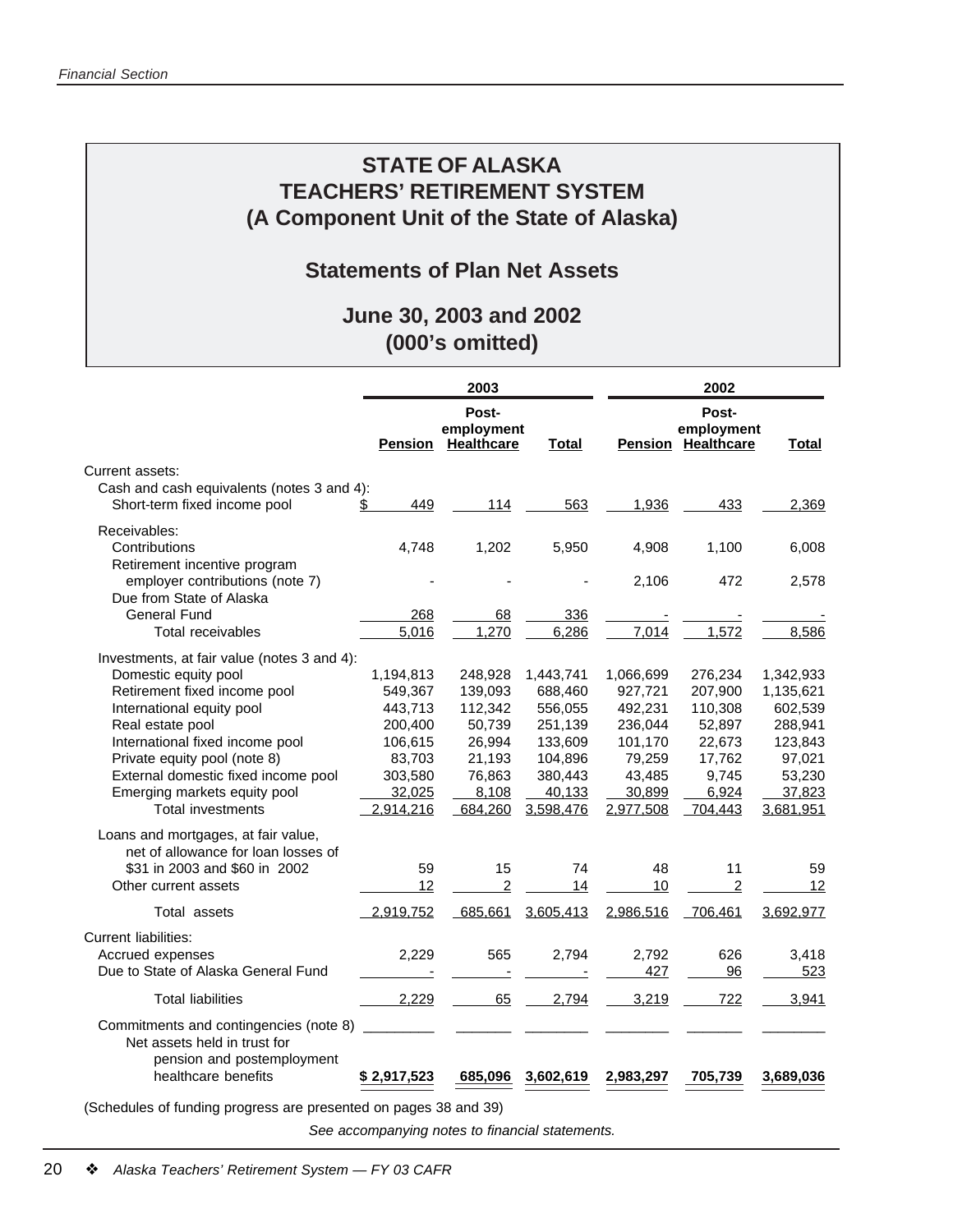### **Statements of Changes in Plan Net Assets**

### **Years ended June 30, 2003 and 2002 (000's omitted)**

|                                                                                                               | 2003           |                                          |              | 2002           |                                                  |              |  |
|---------------------------------------------------------------------------------------------------------------|----------------|------------------------------------------|--------------|----------------|--------------------------------------------------|--------------|--|
|                                                                                                               | <b>Pension</b> | Post-<br>employment<br><b>Healthcare</b> | <b>Total</b> |                | Post-<br>employment<br><b>Pension Healthcare</b> | <b>Total</b> |  |
| Additions:                                                                                                    |                |                                          |              |                |                                                  |              |  |
| Contributions:                                                                                                |                |                                          |              |                |                                                  |              |  |
| <b>Employers</b>                                                                                              | \$<br>50,157   | 12,699                                   | 62,856       | 50,161         | 11,241                                           | 61,402       |  |
| Plan members                                                                                                  | 44,518         | 11,271                                   | 55,789       | 41,724         | 9,350                                            | 51,074       |  |
| <b>Total contributions</b>                                                                                    | 94,675         | 23,970                                   | 118,645      | 91,885         | 20,591                                           | 112,476      |  |
| Investment income (loss):                                                                                     |                |                                          |              |                |                                                  |              |  |
| Net appreciation (depreciation) in fair                                                                       |                |                                          |              |                |                                                  |              |  |
| value of investments (note 3)                                                                                 | 1,607          | 407                                      | 2,014        | (289, 117)     | (64, 790)                                        | (353, 907)   |  |
| Interest                                                                                                      | 48,782         | 12,351                                   | 61,133       | 66,717         | 14,951                                           | 81,668       |  |
| <b>Dividends</b>                                                                                              | 45,051         | 11,406                                   | 56,457       | 45,476         | 10,191                                           | 55,667       |  |
| Net recognized mortgage loan recovery_                                                                        | 23             | 6                                        | 29           | 69             | 16                                               | 85           |  |
| Total investment income (loss)                                                                                | 95,463         | 24,170                                   | 119,633      | (176, 855)     | (39, 632)                                        | (216, 487)   |  |
| Less investment expense                                                                                       | 6,430          | 1,628                                    | 8,058        | 7,146          | 1,601                                            | 8,747        |  |
| Net investment income (loss)                                                                                  | 89,033         | 22,542                                   | 111,575      | (184,001)      | (41, 233)                                        | (225, 234)   |  |
| Other                                                                                                         | 11             | $\overline{3}$                           | 14           | $\overline{4}$ |                                                  |              |  |
| <b>Total additions</b>                                                                                        | 183.719        | 46.515                                   | 230,234      | (92, 112)      | (20, 642)                                        | (112, 754)   |  |
| Deductions:                                                                                                   |                |                                          |              |                |                                                  |              |  |
| <b>Benefits</b>                                                                                               | 244,518        | 65,898                                   | 310,416      | 222,897        | 56,946                                           | 279,843      |  |
| Refunds of contributions                                                                                      | 3,064          | 776                                      | 3,840        | 2,549          | 571                                              | 3,120        |  |
| Administrative expenses                                                                                       | 1,911          | 484                                      | 2,395        | 1,712          | 383                                              | 2,095        |  |
| <b>Total deductions</b>                                                                                       | 249,493        | 67,158                                   | 316,651      | 227,158        | 57,900                                           | 285,058      |  |
| Net decrease                                                                                                  | (65, 774)      | (20, 643)                                | (86, 417)    | (319, 270)     | (78, 542)                                        | (397, 812)   |  |
| Net assets held in trust for pension and<br>postemployment healthcare benefits:<br>Balance, beginning of year | 2,983,297      | 705.739                                  | 3,689,036    | 3,302,567      | 784,281                                          | 4,086,848    |  |
| Balance, end of year                                                                                          | \$2,917,523    | 685,096                                  | 3,602,619    | 2,983,297      | 705,739                                          | 3,689,036    |  |

*See accompanying notes to financial statements.*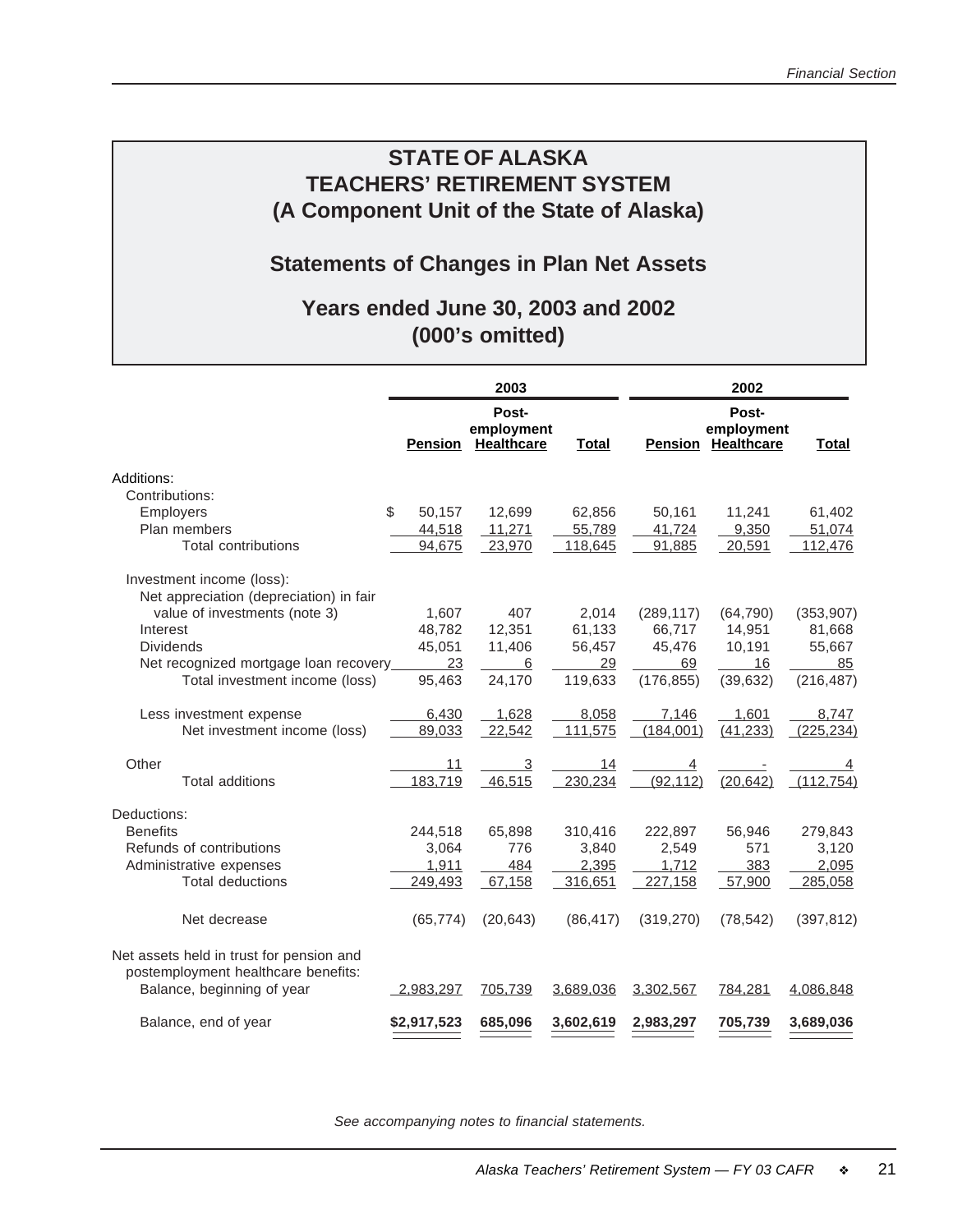### **Notes to Financial Statements**

### **June 30, 2003 and 2002 (000's omitted)**

#### **(1) DESCRIPTION**

The following brief description of the State of Alaska Teachers' Retirement System (Plan), a Component Unit of the State of Alaska, is provided for general information purposes only. Participants should refer to the Plan agreement for more complete information.

#### **(a) General**

The Plan is a defined benefit, cost-sharing, multiple employer public employee retirement system established and administered by the State of Alaska (State) to provide pension and postemployment healthcare benefits for teachers and other eligible participants. Benefit and contribution provisions are established by State law and may be amended only by the State Legislature. The Plan is considered a component unit of the State financial reporting entity and is included in the State's financial reports as a pension trust fund.

At June 30, 2003 and 2002, the number of participating local government employers was:

|                  | 2003 | 2003 |
|------------------|------|------|
| State of Alaska  |      |      |
| School districts | 53   | 52   |
| Other            | 3    |      |
| Total employers  | 57   |      |

Inclusion in the Plan is a condition of employment for permanent school district, University of Alaska and State Department of Education employees who meet the eligibility requirements for participation in the Plan. At June 30, 2002 and 2001, the dates of the two most recent actuarial valuations, Plan membership consisted of:

|                                 | 2002   | 2001   |
|---------------------------------|--------|--------|
| Retirees and                    |        |        |
| beneficiaries                   |        |        |
| currently receiving<br>benefits | 7,804  | 7,333  |
| Terminated Plan members         |        |        |
| entitled to future              |        |        |
| benefits                        | 783    | 767    |
|                                 | 8,587  | 8,100  |
| Current Plan members:           |        |        |
| Vested                          | 5,224  | 5,499  |
| Nonvested                       | 4,466  | 4,316  |
|                                 | 9,690  | 9,815  |
|                                 | 18,277 | 17,915 |

#### **(b) Pension Benefits**

Vested employees hired prior to July 1, 1990, are entitled to pension benefits beginning at normal retirement age, fifty-five, or early retirement age, fifty. For employees hired after June 30, 1990, the normal and early retirement ages are sixty and fifty-five, respectively. Employees may also retire at any age and receive a normal benefit when they accumulate the required credited service.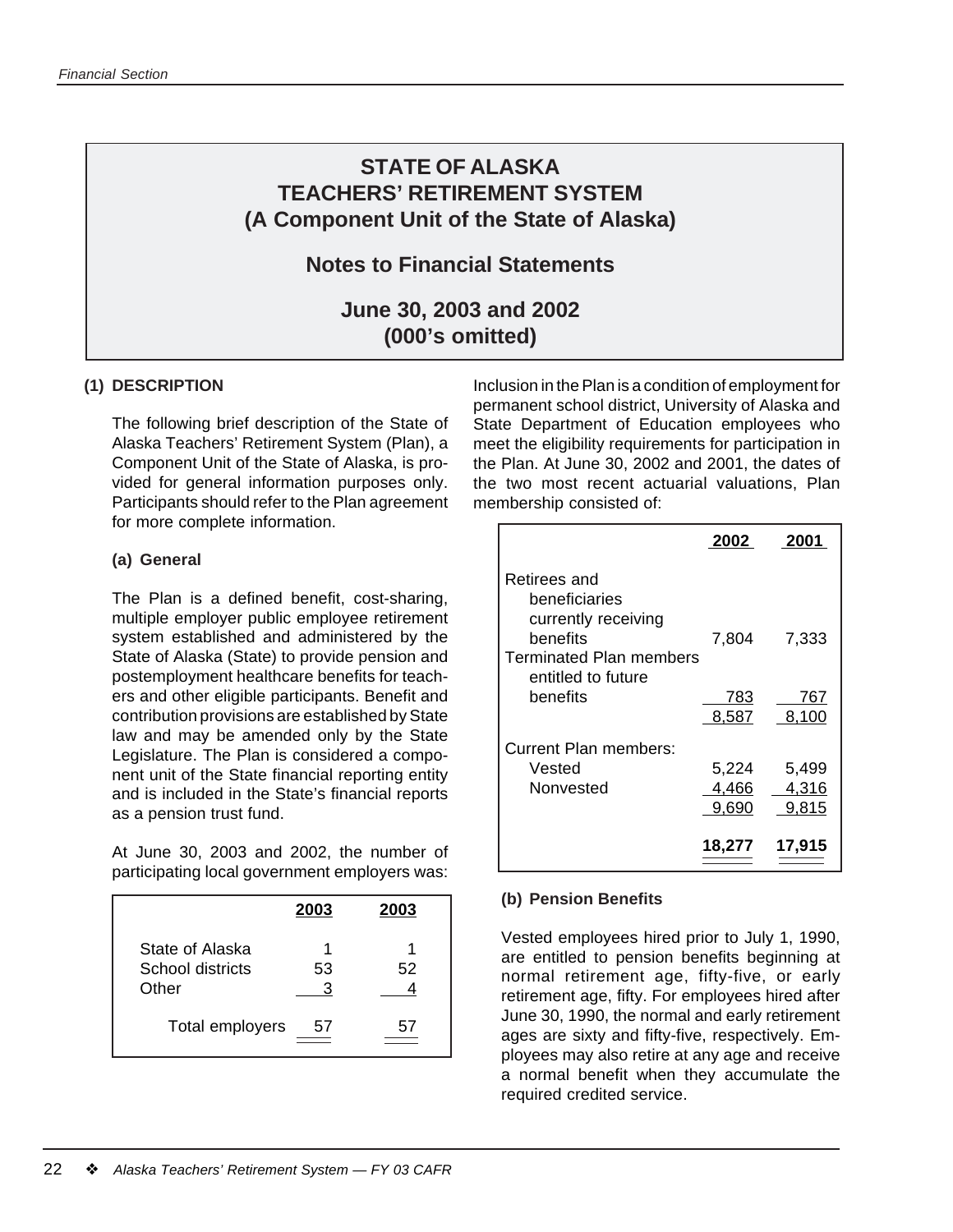# **Notes to Financial Statements**

### **June 30, 2003 and 2002 (000's omitted)**

The normal annual pension benefit is based on years of service and the average base salary. The average base salary is based upon the employee's three highest contract years' salaries.

The benefit related to all years of credited service prior to July 1, 1990 and for years of service through a total of twenty years is equal to 2% of the employee's average base salary. The benefit for each year over twenty years of service subsequent to June 30, 1990, is equal to 2-1/2% of the employee's base salary.

Minimum benefits for employees eligible for retirement are \$25 per month for each year of credited service.

Married members must receive their benefits in the form of a joint and survivor annuity unless their spouses consent to another form of benefit or benefits are payable under the 1% supplemental contributions provision.

The Plan has two types of post-retirement pension adjustments (PRPA). The automatic PRPA is issued annually to all eligible benefit recipients when the cost of living increases in the previous calendar year. The automatic PRPA increase is paid beginning July 1 of each year. The discretionary PRPA may be granted to eligible recipients by the Plan Administrator, if the cost of living in the previous calendar year rises and the financial condition of the Plan permits. If both an automatic and discretionary PRPA are granted, and a retiree is eligible for both adjustments, the one that provides the retiree the greater increase will be paid.

### **(c) Postemployment Healthcare Benefits**

When pension benefits begin, major medical benefits are provided without cost to (1) all employees first hired before July 1, 1990, (2) employees hired after July 1, 1990 with 25 years of membership service, and (3) employees who are disabled or age sixty or older, regardless of their initial hire dates. Employees first hired after June 30, 1990, may receive major medical benefits prior to age sixty by paying premiums.

Prior to July 1, 1997, postemployment healthcare benefits were provided by the payment of premiums to an insurance company. Beginning July 1, 1997, the Retiree Health Fund (RHF), a pension trust fund of the State, was established. The RHF is self-funded and provides major medical coverage to retirees of the Plan. Retirees of three other State retirement plans also participate in the RHF. The Plan, along with the other participating plans, retains the risk of loss of allowable claims. Each year, RHF issues a publicly available financial report which may be obtained by writing to the State of Alaska, Department of Administration, Division of Retirement and Benefits, P.O. Box 110203, Juneau, Alaska, 99811-0203 or by calling (907) 465-4460.

#### **(d) Death Benefits**

When benefits are payable under the 1% supplemental contribution provision, the Plan member's spouse is eligible for a spouse's pension if there is/are no dependent child(ren). If there is/are dependent child(ren), a survivor's allowance may be payable to the Plan member's spouse, or guardian of the dependent child(ren). The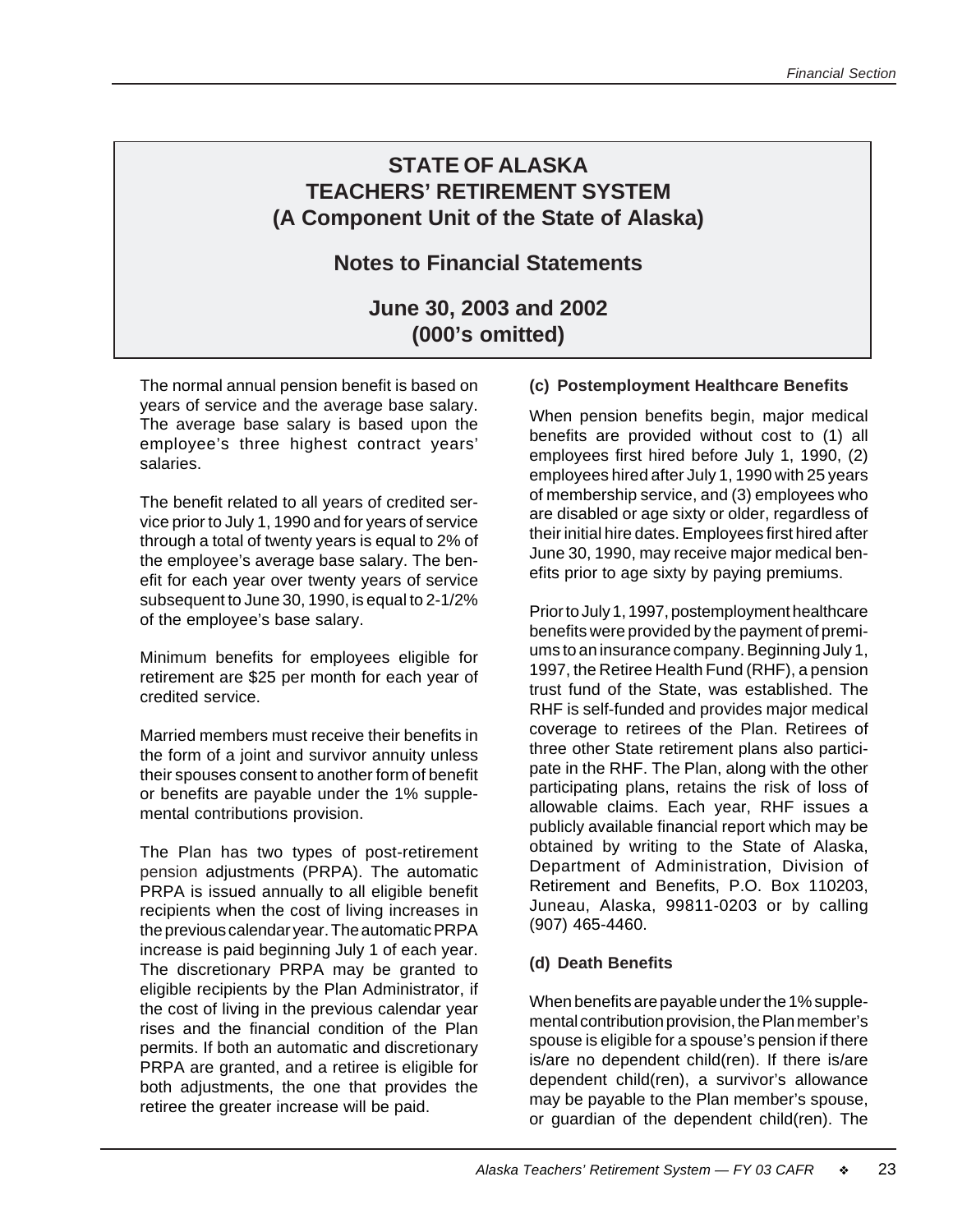### **Notes to Financial Statements**

# **June 30, 2003 and 2002 (000's omitted)**

amount of the pension or allowance is determined by the Plan member's base salary. Plan members first hired after June 30, 1982, are not eligible to participate in this provision.

If an active Plan member dies from occupational causes, the spouse may receive a monthly pension from the Plan. When death is due to occupational causes and there is no surviving spouse, the Plan member's dependent child(ren) may receive a monthly pension until they are no longer dependents. The amount of the occupational death pension changes on the date the Plan member's normal retirement would have occurred if the Plan member had lived. The new benefit is based on the Plan member's average base salary at the time of death and the credited service that would have accrued had the Plan member lived and continued to work until normal retirement. If benefits are payable under the 1% supplemental contribution provision, benefits are not payable under this provision. If the death was from nonoccupational causes, and the Plan member was vested, the spouse may receive a monthly survivor benefit based on a 50% joint and survivor option. If the Plan member is not married or vested, a lump sum death benefit is payable to the named beneficiary(ies).

#### **(e) Disability Benefits**

If a Plan member has been in membership service for five or more years for which contributions have been made, is not eligible for normal retirement benefits and becomes permanently disabled, the Plan member is entitled to a monthly benefit. The annual disability benefit is equal to 50% of the base salary at the

time of the disability plus an additional 10% of his/her base salary for each dependent child up to a maximum of four children. At normal retirement age, a disabled Plan member receives normal retirement benefits.

#### **(f) Contributions**

#### Plan Member Contributions

Plan members contribute 8.65% of their base salary as required by statute. The Plan member contributions are deducted before federal tax is withheld. Eligible Plan members contribute an additional 1% of their salary under the supplemental contribution provision. Contributions are collected by employers and remitted to the Plan and may be voluntarily or, under certain circumstances, involuntarily refunded to the Plan member or a garnishing agency sixty days after termination of employment. Plan member contributions earn interest at the rate of 4.5% per annum, compounded annually.

#### Employer Contributions

The Plan's funding policy provides for periodic employer contributions at actuarially determined rates that, expressed as percentages of annual covered payroll, are sufficient to accumulate assets to pay both pension and postemployment healthcare benefits when due. Employer contribution rates are level percentages of payroll and are determined using the projected unit credit actuarial funding method. The Plan uses the level percentage of pay method to amortize the unfunded liability or funding surplus over a twenty-five year fixed period.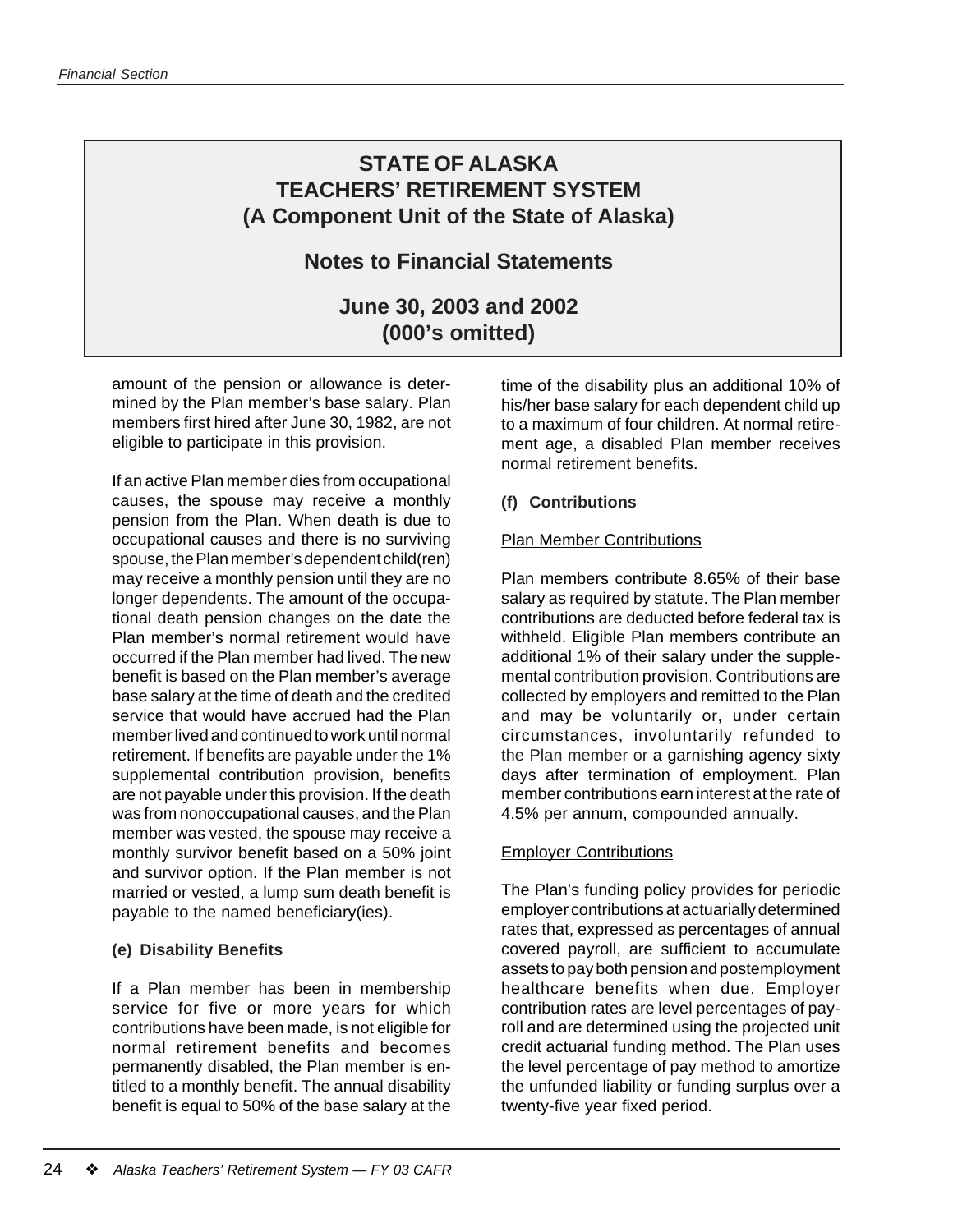### **Notes to Financial Statements**

### **June 30, 2003 and 2002 (000's omitted)**

#### **(g) Administrative Costs**

Administrative costs are financed through investment earnings.

#### **(h) Due To/From State of Alaska General Fund**

Amounts due to/from the State of Alaska General Fund represent the net difference between amounts paid by the Plan on behalf of others and amounts paid by others on behalf of the Plan.

#### **(2) SUMMARY OF SIGNIFICANT ACCOUNTING POLICIES**

#### **(a) Basis of Accounting**

The Plan's financial statements are prepared using the economic resources measurement focus and the accrual basis of accounting. Contributions are recognized in the period in which they are due. Benefits and refunds are recognized when due and payable.

#### **(b) Use of Estimates**

The preparation of financial statements in conformity with generally accepted accounting principles requires management to make estimates and assumptions that affect the reported amounts of assets and liabilities and disclosure of contingent assets and liabilities at the date of the financial statements and the reported amounts of additions and deductions during the reporting period. Actual results could differ from those estimates.

#### **(c) GASB Statements No. 25 and No. 26**

Governmental Accounting Standards Board (GASB) Statements No. 25 and No. 26 require that Plan net assets be split between pension and postemployment healthcare. To meet these requirements, Plan assets, liabilities, revenues and expenses not specifically identifiable to either plan are allocated to the pension and postemployment healthcare plans based on their proportionate share of actuarial accrued liabilities.

#### **(d) Investments**

Security transactions and any resulting gains or losses are accounted for on a trade date (ownership) basis at the current fair value. Dividend income on domestic and international equity securities is accrued on the ex-dividend date. Interest in the international fixed income pool is accrued daily.

Investments are recorded at fair value. Fair value is "the amount that a plan can reasonably expect to receive for an investment in a current sale between a willing buyer and a willing seller – that is, other than in a forced or liquidation sale."

Income in the short-term fixed income pool is calculated daily and credited monthly to each participant. Total income, which includes interest and realized and unrealized gains and losses on securities, is calculated daily and distributed monthly to each participant on a pro rata basis.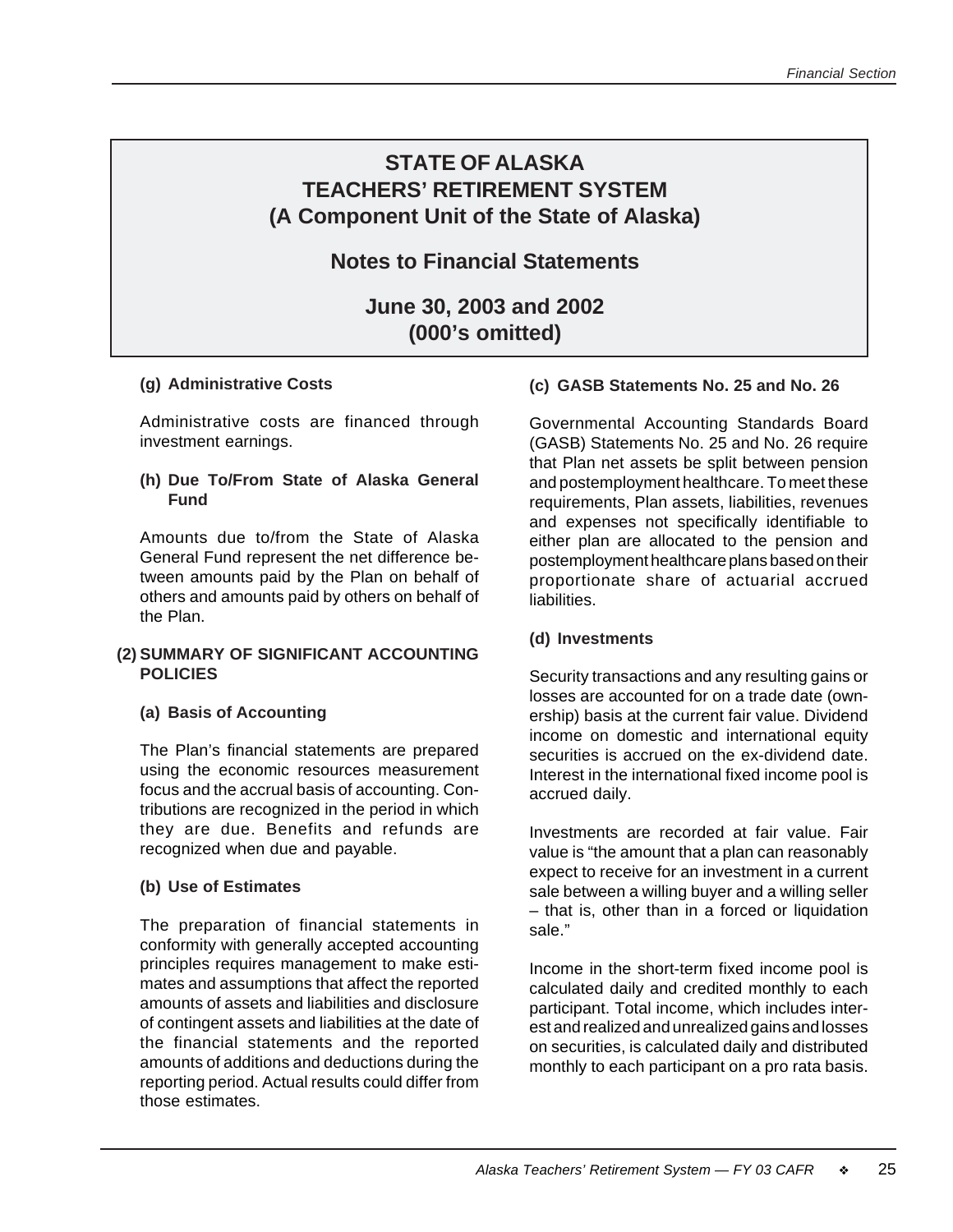### **Notes to Financial Statements**

### **June 30, 2003 and 2002 (000's omitted)**

Income in the retirement fixed income pool and the external domestic fixed income pool is calculated daily and is reinvested. Total income, which includes interest and realized and unrealized gains and losses on securities, is allocated daily to each participant on a pro rata basis but is not distributed.

As the emerging markets equity pool recognizes income, the per share value changes, resulting in the recognition of unrealized gains/ losses at the pool and participant level. When participants' shares in the pool are sold, previously unrealized income is realized at the participant level.

Net appreciation (depreciation) is determined by calculating the change in the fair value of investments between the end of the year and the beginning of the year, less purchases of investments at cost, plus sales of investments at fair value.

Investment expense consists of those administrative expenses directly related to the Plan's investment operations.

Real estate investments include commingled real estate equities, separate account limited partnerships, mortgage loans and other real estate acquired by foreclosure and judgments. Commingled real estate equities and separate account limited partnerships are valued quarterly by public market quotations, where a quoted market exists, or by independent appraisers, and are periodically adjusted by trustees of the investments when market conditions change. The cost of commingled real estate equities and

separate account limited partnerships securities is determined on the average cost basis. Mortgage loans are valued at their principal balance (cost) less an allowance for loan loss, the net result of which approximates fair value. The allowance for loan loss is considered by management to be sufficient to cover any losses to the mortgage loan portfolio. Real estate acquired by foreclosure and judgments is carried at estimated net realizable value.

Venture capital investments in the private equity pool are comprised of limited partnerships in privately held companies of which equity ownership is not traded on a national or international exchange. Investments in the private equity pool are valued quarterly by the general partners and investment sponsors. The private equity oversight manager is held to a standard of reasonable care in verifying that the general partners' valuations reasonably reflect the underlying value of the investments. The cost of investments in the private equity pool is determined on the average cost basis.

The Plan holds shares, rather than specific securities, in the emerging markets equity pool, a closed-end mutual fund-like commingled equity investment pool. Underlying securities within the pool are priced on the last business day of each week and each month. Equity securities are valued using the last reported sale price on the exchange on which the securities are traded as of the close of business on the day the securities are being valued, or, in the absence of any sales price, at the last reported bid price. Fixed income securities are valued at prices obtained from a bond pricing service when such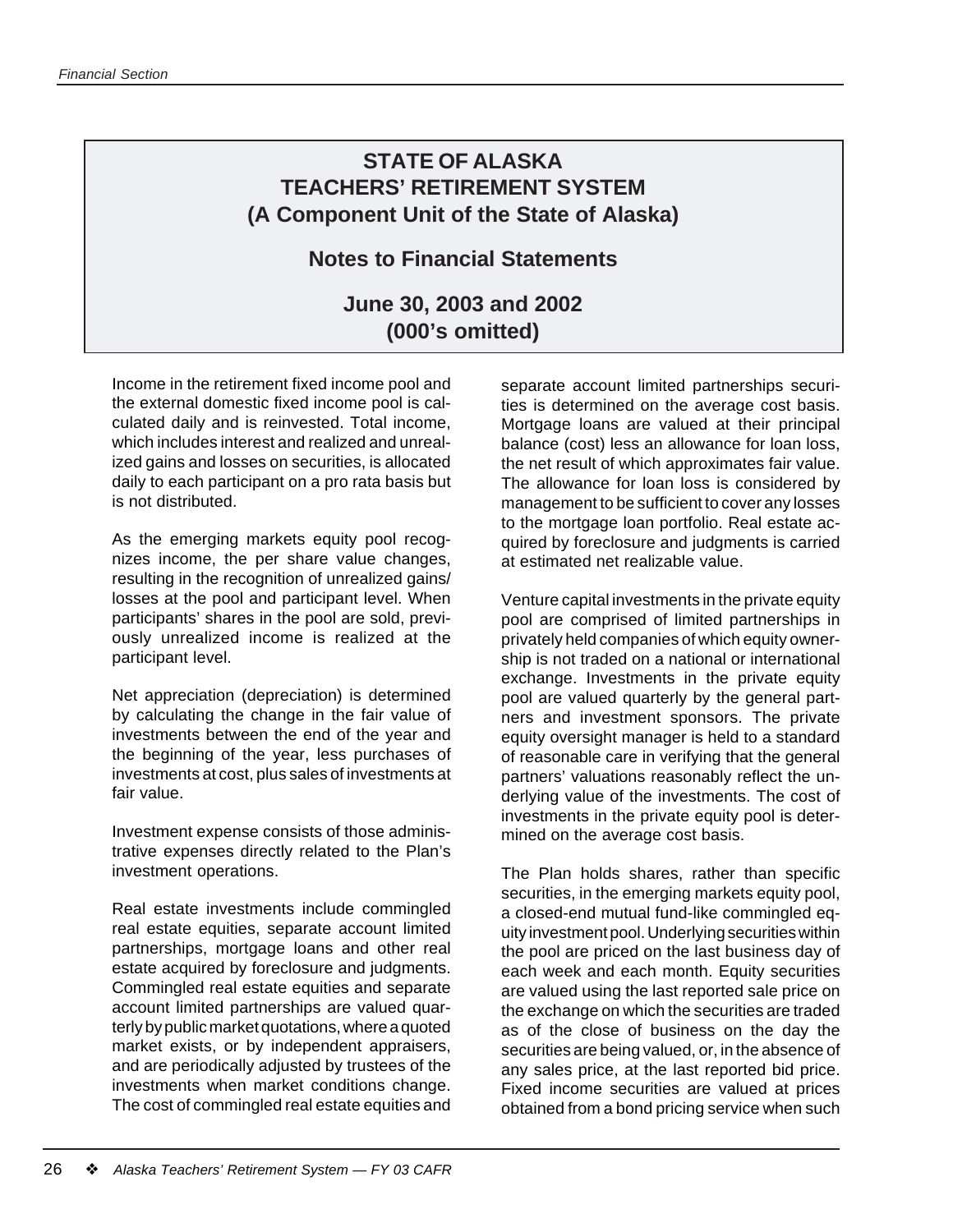### **Notes to Financial Statements**

# **June 30, 2003 and 2002 (000's omitted)**

prices are available; otherwise, such securities are valued at the mid-point between the bid and asked price or at prices for securities of comparable maturity, quality and type. Short-term securities with 60 days or less to maturity are amortized to maturity based on cost. Securities expressed in terms of foreign currencies are translated into U.S. dollars at the prevailing market rates. Forward currency contracts are valued at the mid-point of representative quoted bid and asked prices. Securities and assets for which representative market quotations are not readily available are valued at fair value as determined in good faith under policies approved by the commingled equity fund's board of directors.

The fair value of all other debt and equity securities is determined by the custodial agent each business day. The custodian determines fair value using pricing services or prices quoted by one or more independent brokers. Equity securities traded on a national or international exchange are valued at the last reported sales price at current exchange rates, if applicable, defaulting to current bid price if a particular security was not traded that day. Fair value of debt securities has been established as the midpoint between the bid and asked prices. The cost of debt and equity investments is determined on the average cost basis.

#### **(e) Contributions Receivable**

Contributions from Plan members and employers for service through June 30 are accrued. These contributions are considered fully collectible and, accordingly, no allowance for uncollectible receivables is reflected in the financial statements.

#### **(f) Federal Income Tax Status**

The Plan is a qualified plan under Section 401(a) of the Internal Revenue Code and is exempt from federal income taxes under Section 501(a).

#### **(g) GASB Statement No. 34**

The Plan adopted Governmental Accounting Standards Board Statement No. 34, *Basic Financial Statements – and Management's Discussion and Analysis – for State and Local Governments* (GASB No. 34) on July 1, 2001, concurrent with the State of Alaska's adoption of GASB No. 34. This statement, known as the "reporting model" statement, affects the way the Plan presents financial information. GASB No. 34 requires the basic financial statements of fiduciary funds to include statements of plan net assets and statements of changes in plan net assets. Modifications made to the Plan's financial reporting model as a result of the adoption of GASB No. 34 include presentation of management's discussion and analysis (as required supplementary information) and presentation of assets and liabilities in a classified format. The adoption of GASB No. 34 had no cumulative effect on net assets.

#### **(3) INVESTMENTS**

GASB Statement No. 3 requires a disclosure regarding custodial credit risk to indicate the chance of loss in the event a financial institution or third party holding the Plan's deposits or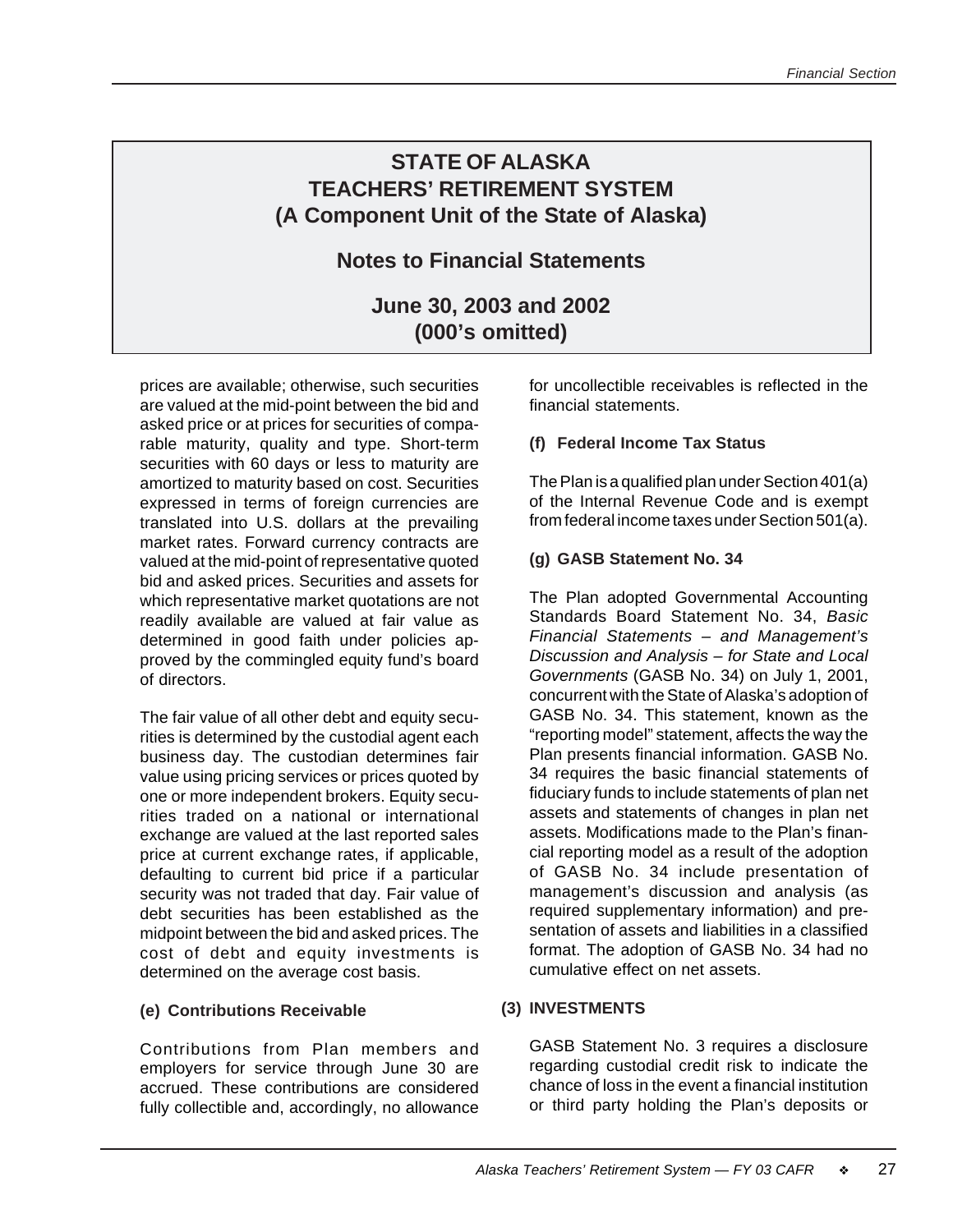### **Notes to Financial Statements**

# **June 30, 2003 and 2002 (000's omitted)**

securities fails. Deposits and those investments represented by specific, identifiable securities are classified into three categories of credit risk: Category 1 – Insured or registered, or securities held by the State or its custodian in the State's name; Category 2 – Uninsured or unregistered, with securities held by the counterparty's trust department (if a bank) or agent in the State's name; and Category 3 – Uninsured and unregistered, with securities held by the counterparty, or by its trust department (if a bank) or agent, but not in the State's name. Category 1 is the highest level of safekeeping security as defined by GASB.

At June 30, 2003 and 2002, the Plan's cash and cash equivalents and investments other than mortgage-related assets are represented by participation in investment pools rather than specific, identifiable securities. Although pooled investments represent the Plan's share of ownership in the pool rather than ownership of specific securities, all of the underlying securities in the pools in which the Plan participates are considered to be Category 1 as defined by GASB Statement No. 3, except: (A) investments in the mutual fund-like emerging markets equity pool which are considered to be Category 2, and (B) shares in the private equity pool and the real estate pool which, like the Plan's mortgagerelated assets, are not transferable financial instruments and therefore cannot be categorized with regard to custodial credit risk.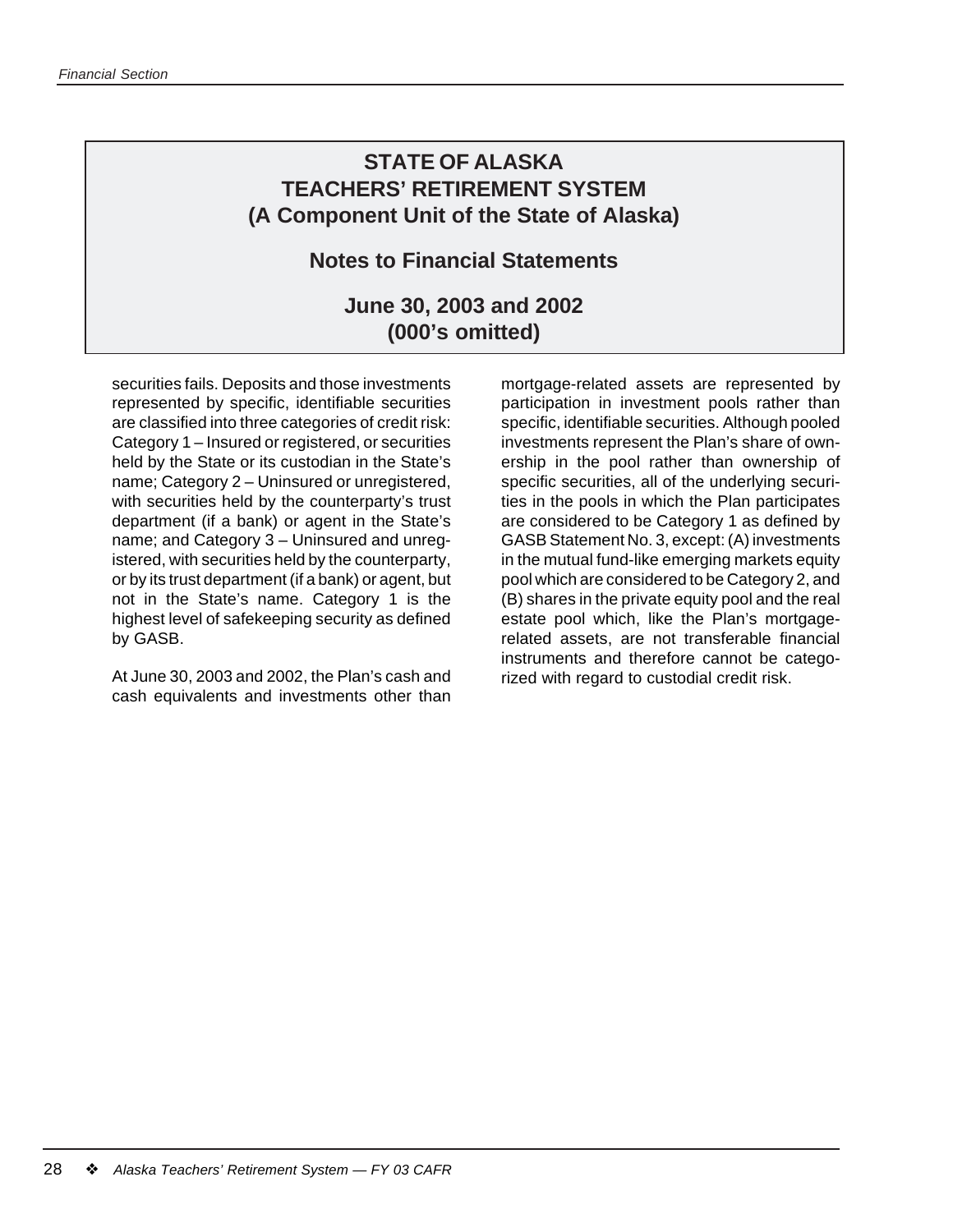### **Notes to Financial Statements**

# **June 30, 2003 and 2002 (000's omitted)**

The cost and fair value of the Plan's investments at June 30, 2003 and 2002 are as follows:

|                                     | Cost            | Fair<br><b>Value</b> |
|-------------------------------------|-----------------|----------------------|
| 2003:                               |                 |                      |
| Domestic equity pool                | \$1,349,855     | 1,443,741            |
| Retirement fixed income pool        | 661,022         | 688,460              |
| International equity pool           | 663,498         | 556,055              |
| Real estate pool                    | 230,775         | 251,139              |
| International fixed income pool     | 118,148         | 133,609              |
| Private equity pool                 | 143,420         | 104,896              |
| Emerging markets equity pool        | 49,325          | 40,133               |
| External domestic fixed income pool | 371,343         | 380,443              |
|                                     | 3,587,386<br>S. | 3,598,476            |
| 2002:                               |                 |                      |
| Domestic equity pool                | \$1,331,620     | 1,342,933            |
| Retirement fixed income pool        | 1,117,114       | 1,135,621            |
| International equity pool           | 693,048         | 602,539              |
| Real estate pool                    | 268,655         | 288,941              |
| International fixed income pool     | 120,291         | 123,843              |
| Private equity pool                 | 116,264         | 97,021               |
| Emerging markets equity pool        | 49,086          | 37,823               |
| External domestic fixed income pool | 52,041          | 53,230               |
|                                     | \$3,748,119     | 3,681,951            |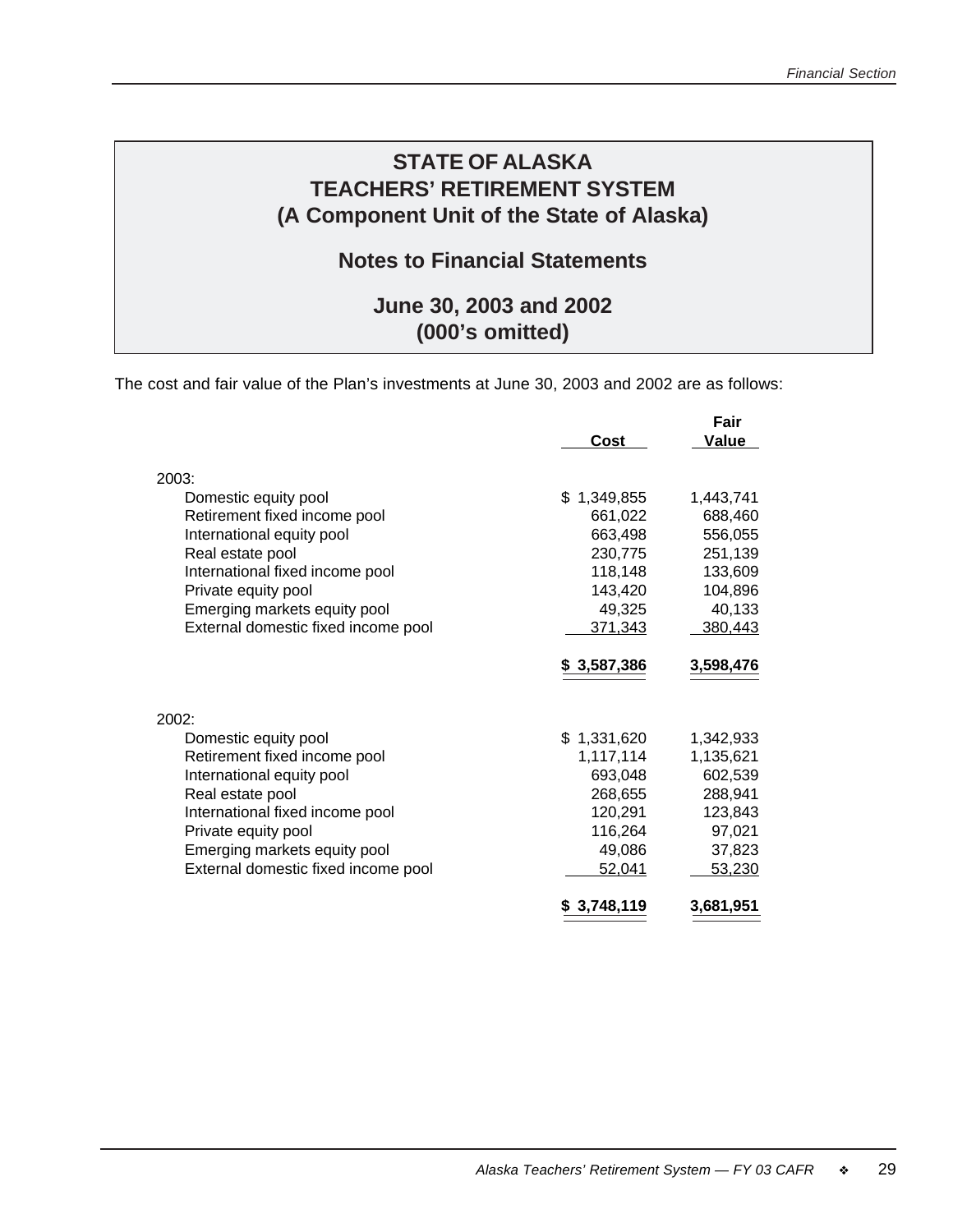### **Notes to Financial Statements**

### **June 30, 2003 and 2002 (000's omitted)**

During 2003 and 2002, the Plan's investments (including investments bought, sold, as well as held during the year) appreciated (depreciated) in value as follows:

|                          | 2003   | 2002                   |
|--------------------------|--------|------------------------|
| Investments measured     |        |                        |
| by quoted fair value     |        |                        |
| in an active market:     |        |                        |
| Domestic equity          |        |                        |
| pool                     |        | $$$ (16,651) (293,734) |
| <b>Retirement fixed</b>  |        |                        |
| income pool              | 33,296 | 18,454                 |
| International equity     |        |                        |
| pool                     |        | $(49,916)$ $(70,824)$  |
| Real estate pool         | 3,494  | (4, 843)               |
| International fixed      |        |                        |
| income pool              | 22,041 | 17,111                 |
| Private equity pool      |        | $(16,519)$ $(20,253)$  |
| <b>Emerging markets</b>  |        |                        |
| equity pool              | 2,071  | (1, 561)               |
| <b>External domestic</b> |        |                        |
| fixed income             |        |                        |
| pool                     | 24,198 | 1,743                  |
|                          |        | 2,014 (353,907)        |

Based on the Plan's percentage of ownership in each investment pool as of June 30, 2003 and 2002, the Plan held no individual investments which exceeded 5% of net assets held in trust for pension and postemployment healthcare benefits.

The Alaska State Pension Investment Board (ASPIB) has statutory oversight of the Plan's

investments and the authority to invest the Plan's monies. As the fiduciary, ASPIB has the statutory authority to invest the assets under the Prudent Investor Rule. Alaska Statute provides that investments shall be made with the judgment and care under circumstances then prevailing that an institutional investor of ordinary professional prudence, discretion and intelligence exercises in managing large investment portfolios. Actual investing is performed by the investment officers of the Division of Treasury of the Department of Revenue or by contracted external investment managers.

#### **(4) POOLED INVESTMENTS**

#### **(a) Short-Term Fixed Income Pool**

The Plan, along with other State funds, participates in an internally managed short-term fixed income pool, which was established March 15, 1993, with a start up and maintained share price of \$1. Each participant owns shares in the pool, the number of which fluctuates daily with contributions, withdrawals and income. The assets of the short-term fixed income pool are comprised of money market instruments, U.S. Treasuries, mortgage and asset-backed securities, corporate debt and other U.S. dollar denominated bonds. Individual fixed rate securities in this pool are limited to 14 months in maturity. Floating rate securities are limited to three years in maturity. At June 30, 2003 and 2002, the Plan has a 0.03% and 0.17% direct ownership in the short-term fixed income pool totaling \$563 and \$2,369, respectively. These amounts include interest receivable of \$4 and \$6, respectively.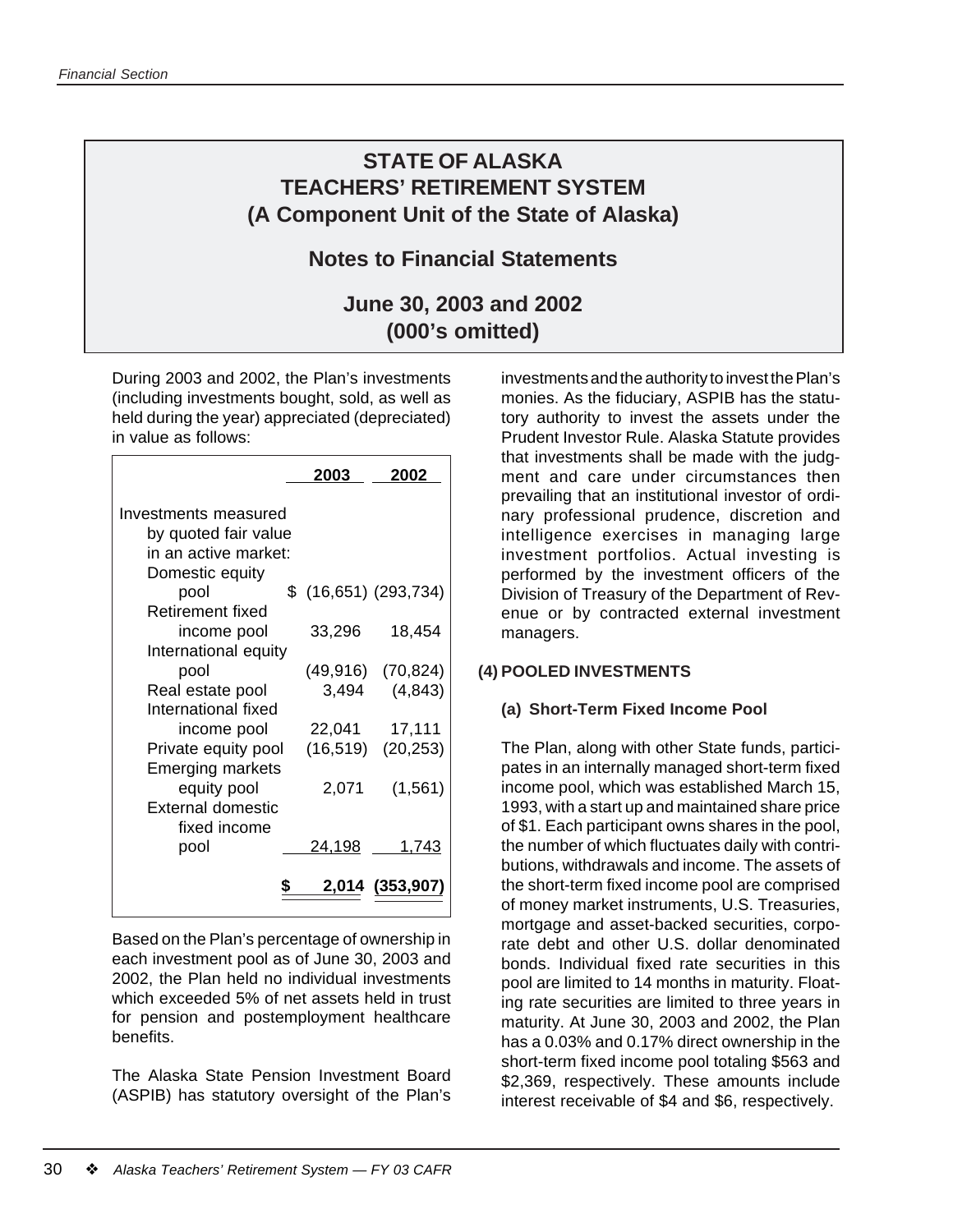### **Notes to Financial Statements**

### **June 30, 2003 and 2002 (000's omitted)**

#### **(b) Domestic Equity Pool**

The Plan, along with three other State retirement systems, participates in an externally managed domestic equity pool. The pool was established July 1, 1991, with a start up share price of \$1,000. Each manager may independently determine the allocation between equities and other permissible securities. Ownership in the pool is based on the number of shares held by each participant. The net asset value per share is determined by dividing the total fair value of the net assets of the pool by the number of shares of the pool outstanding on the valuation date. Contributions to and withdrawals from the pool are based on the net asset value per share on the day of the transaction. At June 30, 2003 and 2002, the Plan's investment in the domestic equity pool totaled 32.44% and 32.98%, respectively, and consisted of the following:

|                                                                                                                       | 2003                         | 2002    |
|-----------------------------------------------------------------------------------------------------------------------|------------------------------|---------|
| Domestic equity<br>securities<br>Convertible bonds                                                                    | \$1,428,452 1,324,517<br>996 | 3,842   |
| Cash and cash<br>equivalents held in<br>the short-term<br>fixed income pool,<br>other short-term<br>debt instruments, |                              |         |
| and currency<br>Net receivables                                                                                       | 13,942                       | 16,885  |
| (payables)                                                                                                            | 351                          | (2,311) |
|                                                                                                                       |                              |         |

#### **(c) Retirement Fixed Income Pool**

The Plan, along with three other State retirement systems, participates in an externally managed retirement fixed income pool. The pool was established March 1, 1996, with a start up share price of \$1,000. Each manager may independently determine the allocation between permissible securities. Ownership in the pool is based on the number of shares held by each participant. The net asset value per share is determined by dividing the total fair value of the net assets of the pool by the number of shares of the pool outstanding on the valuation date. Contributions to and withdrawals from the pool are based on the net asset value per share on the day of the transaction. At June 30, 2003 and 2002, the Plan's investment in the retirement fixed income pool totaled 32.74% and 32.93%, respectively, and consisted of the following:

|                        | 2003      | 2002              |
|------------------------|-----------|-------------------|
| \$<br>Mortgage related | 306,050   | 402,370           |
| Corporate              | 193,016   | 291,951           |
| U.S. Treasury          | 84,619    | 202,886           |
| Municipal              | 7,708     |                   |
| Yankees                | 6,916     | 15,352            |
| Asset backed           | 36,017    | 72,009            |
| U.S. government        |           |                   |
| agency                 | 33,570    | 70,055            |
| Cash and cash          |           |                   |
| equivalents held       |           |                   |
| in the short-term      |           |                   |
| fixed income pool      | 94,171    | 90,773            |
| Net payables           | (73, 607) | (9, 775)          |
|                        |           | 688,460 1,135,621 |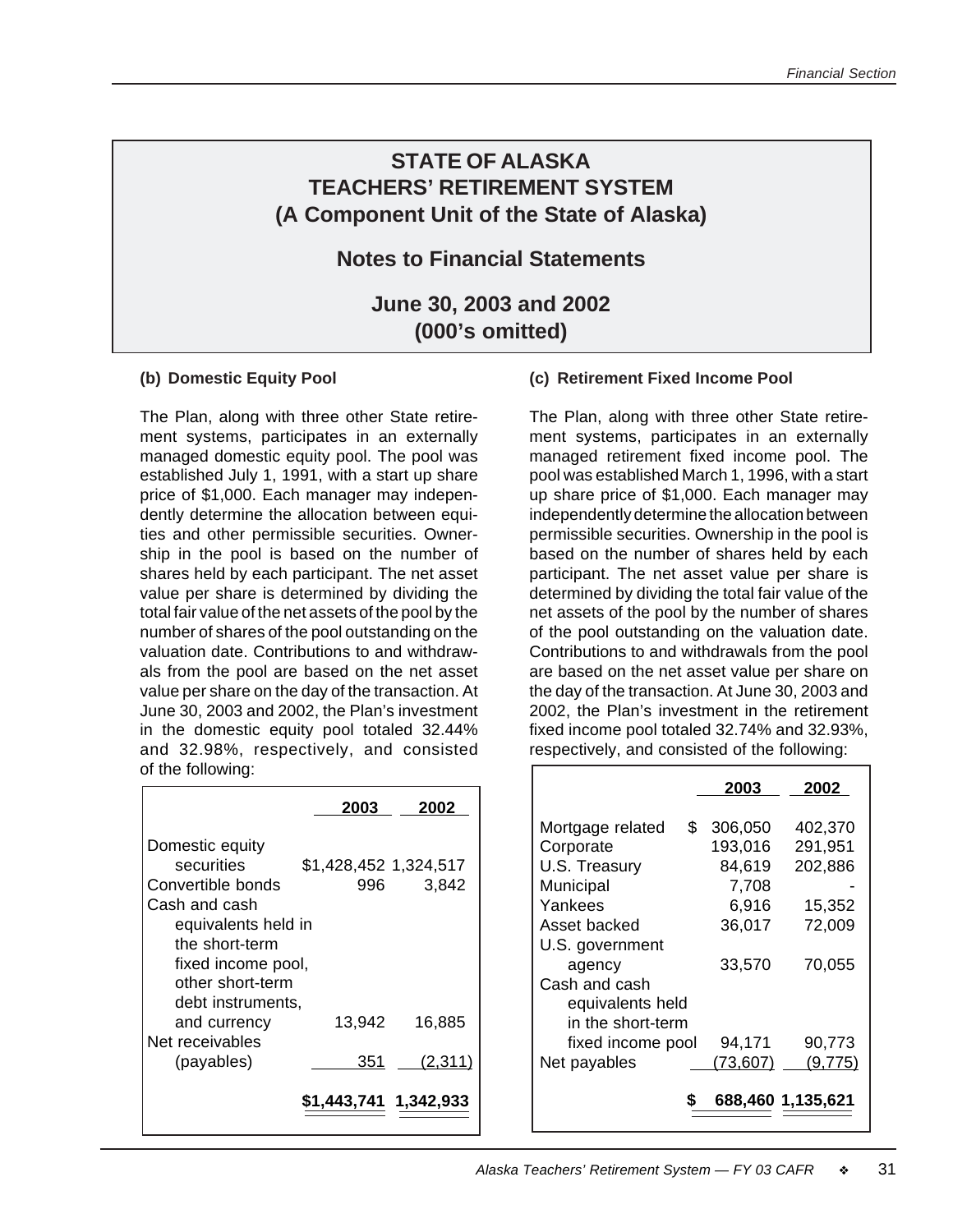### **Notes to Financial Statements**

### **June 30, 2003 and 2002 (000's omitted)**

#### **(d) International Equity Pool**

The Plan, along with three other State retirement systems, participates in an externally managed international equity pool. The pool was established January 1, 1992, with a start up share price of \$1,000. Each manager may independently determine the allocation between equities and other permissible securities. Ownership in the pool is based on the number of shares held by each participant. The net asset value per share is determined by dividing the total fair value of the net assets of the pool by the number of shares of the pool outstanding on the valuation date. Contributions to and withdrawals from the pool are based on the net asset value per share on the day of the transaction. At June 30, 2003 and 2002, the Plan's investment in the international equity pool totaled 32.31% and 32.81% respectively, and consisted of the following:

|                                                                                                                  | 2003      | 2002           |
|------------------------------------------------------------------------------------------------------------------|-----------|----------------|
| International equity<br>securities<br>Cash and cash<br>equivalents held<br>in short-term debt<br>instruments and | \$547,062 | 591,088        |
| foreign currency<br>Net receivables                                                                              | 8,903     | 8,873<br>2,578 |
|                                                                                                                  | 556,055   | 602.539        |

#### **(e) Real Estate Pool**

The Plan, along with one other State retirement system, participates in an externally managed real estate pool. The pool was established June 27, 1997, with a start up share price of \$1. Ownership in the pool is based on the number of shares held by each participant. The net asset value per share is determined by dividing the total fair value of the net assets of the pool by the number of shares of the pool outstanding on the valuation date. Contributions to and withdrawals from the pool are based on the net asset value per share on the day of the transaction. At June 30, 2003 and 2002, the Plan has a 32.46% and 33.24% direct ownership in the real estate pool totaling \$251,139 and \$288,941 respectively.

#### **(f) International Fixed Income Pool**

The Plan, along with one other State retirement system, participates in an externally managed international fixed income pool. The pool was established March 3, 1997, with a start up share price of \$1,000. Each manager may independently determine the allocation between permissible securities. Ownership in the pool is based on the number of shares held by each participant. The net asset value per share is determined by dividing the total fair value of the net assets of the pool by the number of shares of the pool outstanding on the valuation date. Contributions to and withdrawals from the pool are based on the net asset value per share on the day of the transaction. At June 30, 2003 and 2002, the Plan's investment in the international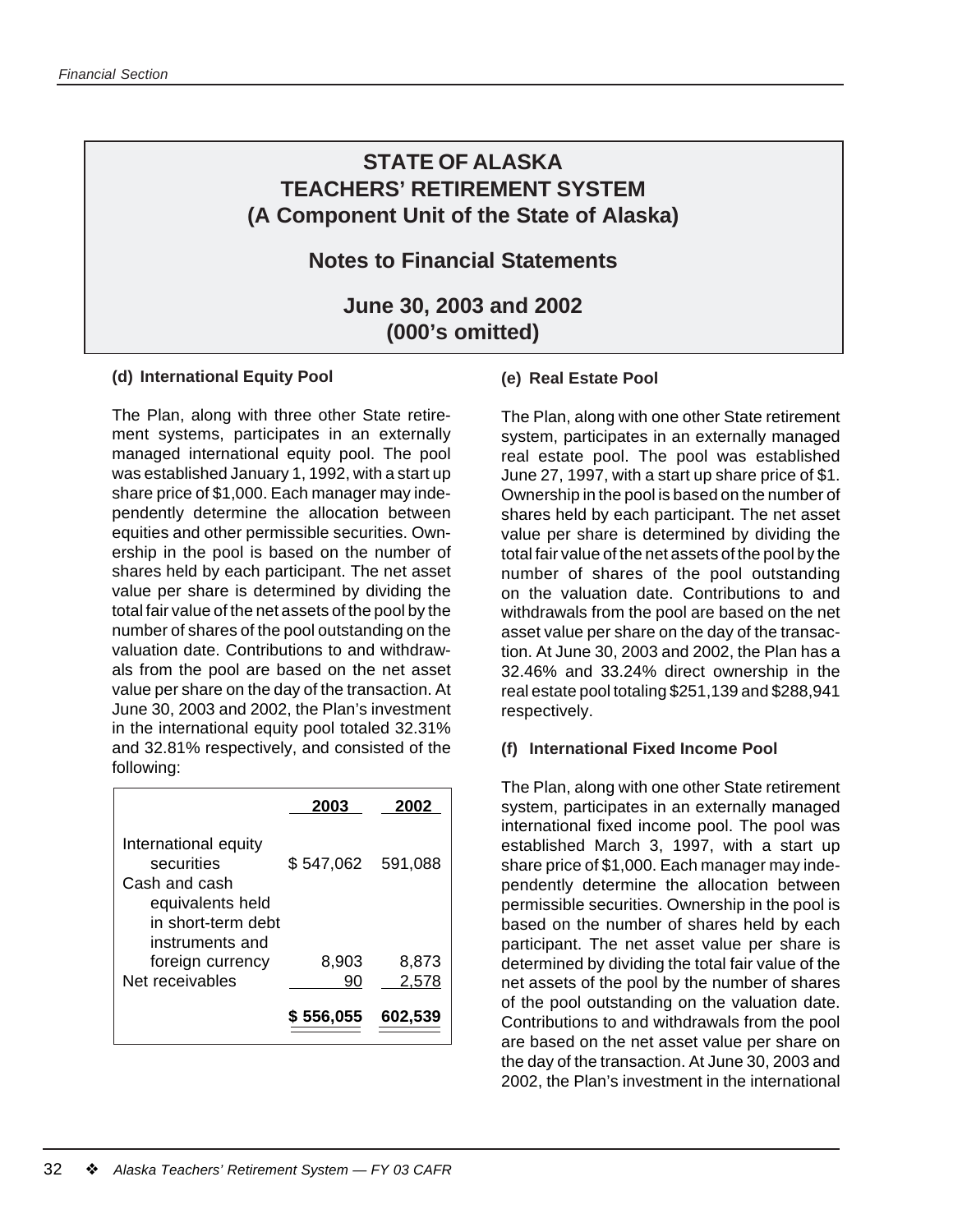### **Notes to Financial Statements**

### **June 30, 2003 and 2002 (000's omitted)**

fixed income pool totaled 32.51% and 33.15% respectively, and consisted of the following:

|                                     | 2003      | 2002    |
|-------------------------------------|-----------|---------|
| International fixed                 |           |         |
| income securities \$129,525         |           | 119,655 |
| Cash and cash                       |           |         |
| equivalents held                    |           |         |
| in short-term debt                  |           |         |
| instruments and                     |           |         |
| foreign currency<br>Net receivables | 1,471     | 1,921   |
|                                     | 2,613     | 2,267   |
|                                     | \$133,609 | 123,843 |

#### **(g) Private Equity Pool**

The Plan, along with one other State retirement system, participates in an externally managed private equity pool. The pool was established April 24, 1998, with a start up share price of \$1,000. Ownership in the pool is based on the number of shares held by each participant. Underlying assets in the pool are composed of venture capital, buyouts and special situation investments through limited partnership agreements. Contributions to and withdrawals from the pool are based on the net asset value per share on the day of the transaction. At June 30, 2003 and 2002, the Plan has a 32.68% and 33.13% direct ownership in the private equity pool totaling \$104,896 and \$97,021, respectively.

#### **(h) Emerging Markets Equity Pool**

The Plan, along with one other State retirement system, participates in an externally managed

emerging markets equity pool. The pool was established May 2, 1994, with a start up share price of \$1,000. The pool participates in two externally managed commingled investment funds through ownership of equity shares. The commingled funds, comprised of various institutional investors, invest in the securities markets of developing countries. Each manager may independently determine the allocation between permissible securities. Ownership in the pool is based on the number of shares held by each participant. The net asset value per share is determined by dividing the total fair value of the net assets of the pool by the number of shares of the pool outstanding on the valuation date. Contributions to and withdrawals from the pool are based on the net asset value per share on the day of the transaction. At June 30, 2003 and 2002, the Plan has a 35.00% ownership in the emerging markets equity pool totaling \$40,133 and \$37,823, respectively.

#### **(i) External Domestic Fixed Income Pool**

The Plan, along with three other State retirement systems, participates in an externally managed domestic fixed income pool. The pool was established June 25, 1999 with a start up share price of \$1,000. Each manager may independently determine the allocation between permissible securities. Ownership in the pool is based on the number of shares held by each participant. The net asset value per share is determined by dividing the total fair value of the net assets of the pool by the number of shares of the pool outstanding on the valuation date. Contributions to and withdrawals from the pool are based on the net asset value per share on the day of the transaction. At June 30, 2003 and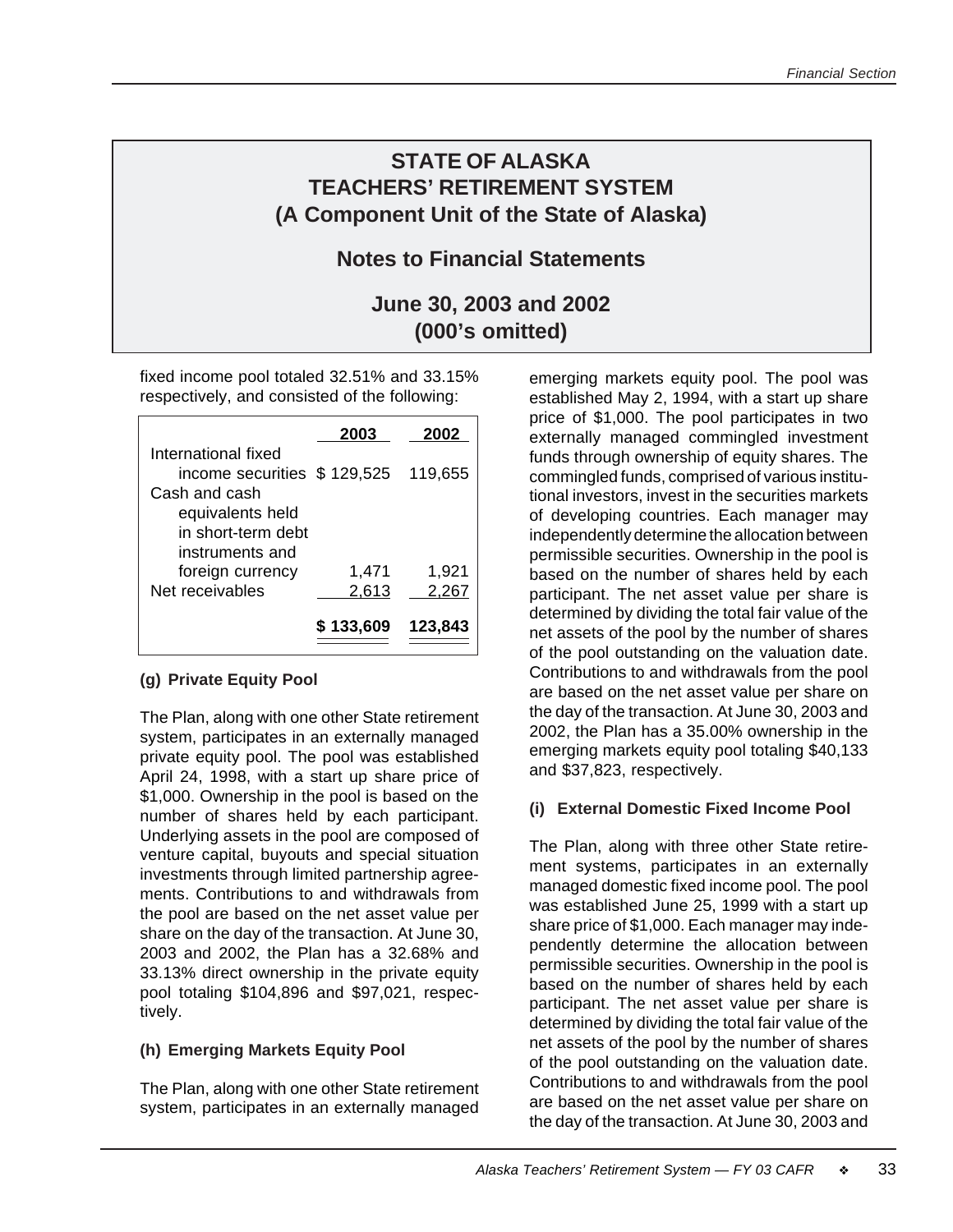### **Notes to Financial Statements**

### **June 30, 2003 and 2002 (000's omitted)**

2002, the Plan's investment in the external domestic fixed income pool totaled 32.54% and 32.83%, respectively, and consisted of the following:

|                    | 2003      | 2002   |
|--------------------|-----------|--------|
| Mortgage backed    | \$169,162 | 21,236 |
| Corporate          | 75,743    | 10,963 |
| U.S. Treasury      | 35,002    | 9,161  |
| U.S. government    |           |        |
| agency             | 25,319    | 1,482  |
| Asset backed       | 12,269    | 3,472  |
| Yankees            | 4,230     | 331    |
| Municipal          | 4,699     | 328    |
| Cash and cash      |           |        |
| equivalents held   |           |        |
| in short-term debt |           |        |
| instruments        | 124,644   | 5,097  |
| Net receivables    |           |        |
| (payables)         | (70, 625) | 1,160  |
|                    | 380,443   | 53,230 |

#### **(5) FOREIGN EXCHANGE CONTRACTS AND OFF-BALANCE SHEET RISK**

The Plan, through its investment in the international equity pool, entered into foreign currency forward contracts to buy and sell specified amounts of foreign currencies at specified rates on specified future dates for the purpose of hedging existing security positions in these currencies. The maturity periods for these contracts range from one to two months. The Plan had net unrealized gains with respect to such contracts, calculated using forward rates at June 30, as follows:

|                                                  | 2003 |            | 2002           |
|--------------------------------------------------|------|------------|----------------|
| Net contract sales<br>Less: fair value           |      | 466<br>460 | 4,049<br>4,337 |
| Net unrealized gains<br>(losses) on<br>contracts |      | ห          |                |

The counterparties to the foreign currency forward contracts consist of a diversified group of financial institutions. The Plan is exposed to credit risk to the extent of non-performance by these counterparties; however, the Plan considers the risk of default to be remote. The Plan's market risk is limited to the difference between contractual rates and forward rates at the balance sheet date.

#### **(6) SECURITIES LENDING**

Alaska Statute 37.10.071 authorizes the Alaska State Pension Investment Board (the Board) to lend assets, under an agreement and for a fee, against deposited collateral of equivalent market value. In January 2001 the Board entered into an agreement with State Street Corporation (the Bank) to lend short-term fixed income, marketable debt, domestic equity and international equity securities. The Bank, acting as the Board's agent under the agreement, transfers securities to broker agents or other entities for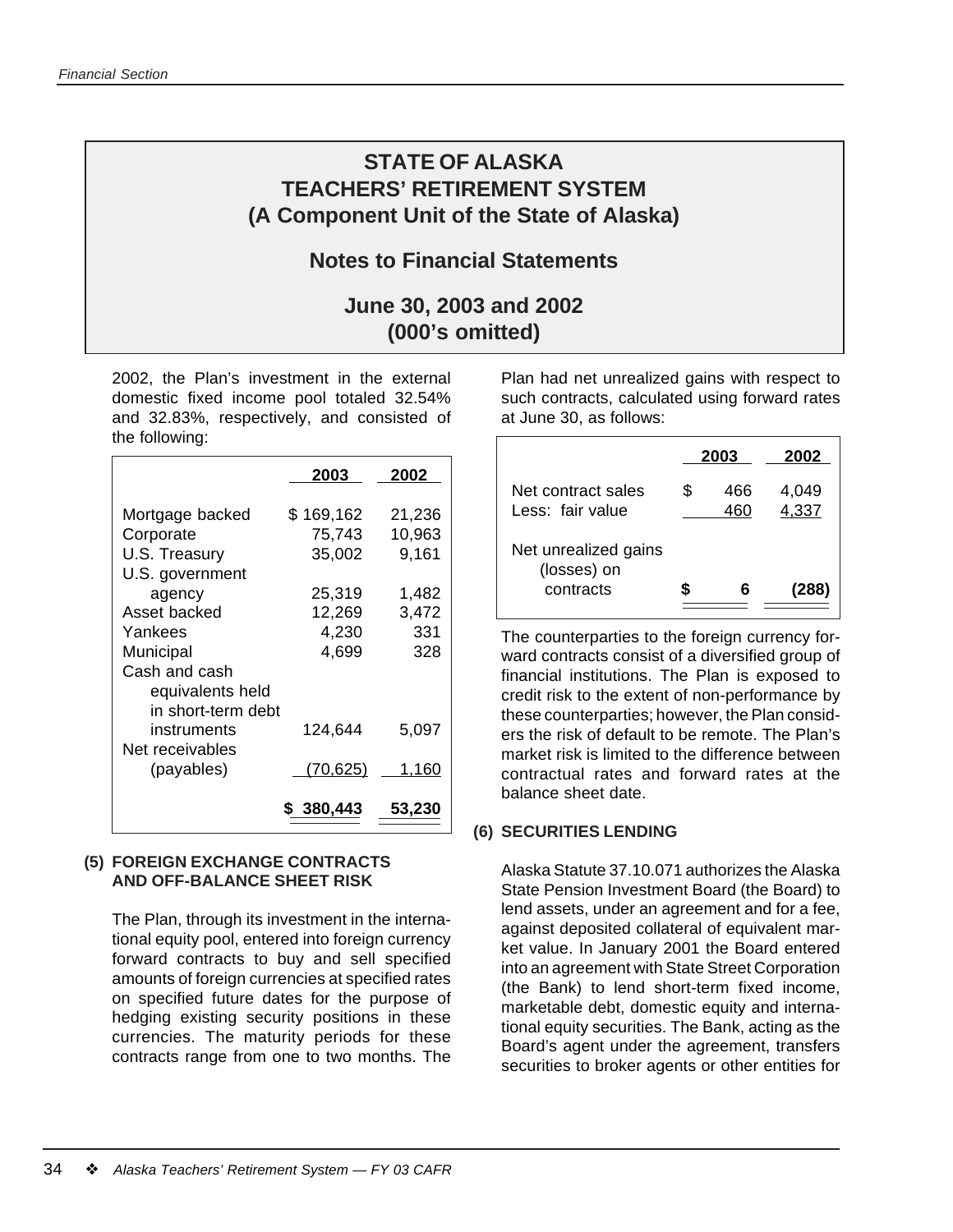### **Notes to Financial Statements**

### **June 30, 2003 and 2002 (000's omitted)**

collateral in the form of cash or securities and simultaneously agrees to return the collateral for the same securities in the future.

At June 30, 2003 and 2002, the fair value of securities on loan allocable to the Plan totaled \$303,478 and \$366,685, respectively. There is no limit to the amount that can be loaned and the Board is able to sell securities on loan. International equity security loans are fully collateralized at not less than 105 percent of their fair value. All other security loans are fully collateralized at not less than 102 percent of their fair value. The Bank invests the collateral in a commingled investment pool; maturities of these investments generally did not match the maturities of the loaned securities because the lending agreements are terminable at will. The Bank may pledge or sell collateral upon borrower default. Since the Board does not have the ability to pledge or sell the collateral unless the borrower defaults, no assets or liabilities are recorded on the financial statements. There is limited credit risk associated with the lending transactions since the Board is indemnified by the Bank against any loss resulting from counterparty failure or default on a loaned security subject to limitation relating to war, civil unrest or revolution, or beyond the reasonable control of the Bank. The Bank and the borrower receive a fee from earnings on invested collateral.

For the year ended June 30, 2003 and 2002, there were no losses incurred as a result of securities lending transactions and there were no significant violations of legal or contractual provisions nor failures by any borrowers to return loaned securities.

### **(7) RETIREMENT INCENTIVE PROGRAM**

House Bill 354 (Chapter 65, SLA 96) was passed on June 18, 1996, and provided for a retirement incentive program (RIP or Program) for members of school district employers and employees of Mt. Edgecumbe and the Alaska Vocational Technical Center. The RIP encouraged eligible employees to retire up to three years earlier than they had planned as a cost savings for school districts. The incentive program could be implemented if the program produced an overall cost savings to the employer. The application and retirement deadlines were determined by the employer when they established a program. The original application period for school district employees under House Bill 354 was June 30, 1996 through December 31, 1996. During fiscal year 1997, Senate Bill 130 (Chapter 92, SLA 97) was passed which amended the original program. Senate Bill 130 allowed for additional application periods of 30-60 days, ending no later than June 30, 1999.

Employers who participated in the RIP were required to reimburse the Plan for the actuarial equivalent of the difference between the benefits each employee received after the addition of the retirement incentive under the program and the amount the employee would have received without the incentive, less any amount the employee was indebted as a result of retiring under the program. Reimbursements from employers were due in minimum equal annual installments so that the entire balance was paid within three years after the end of the fiscal year in which each employee retired.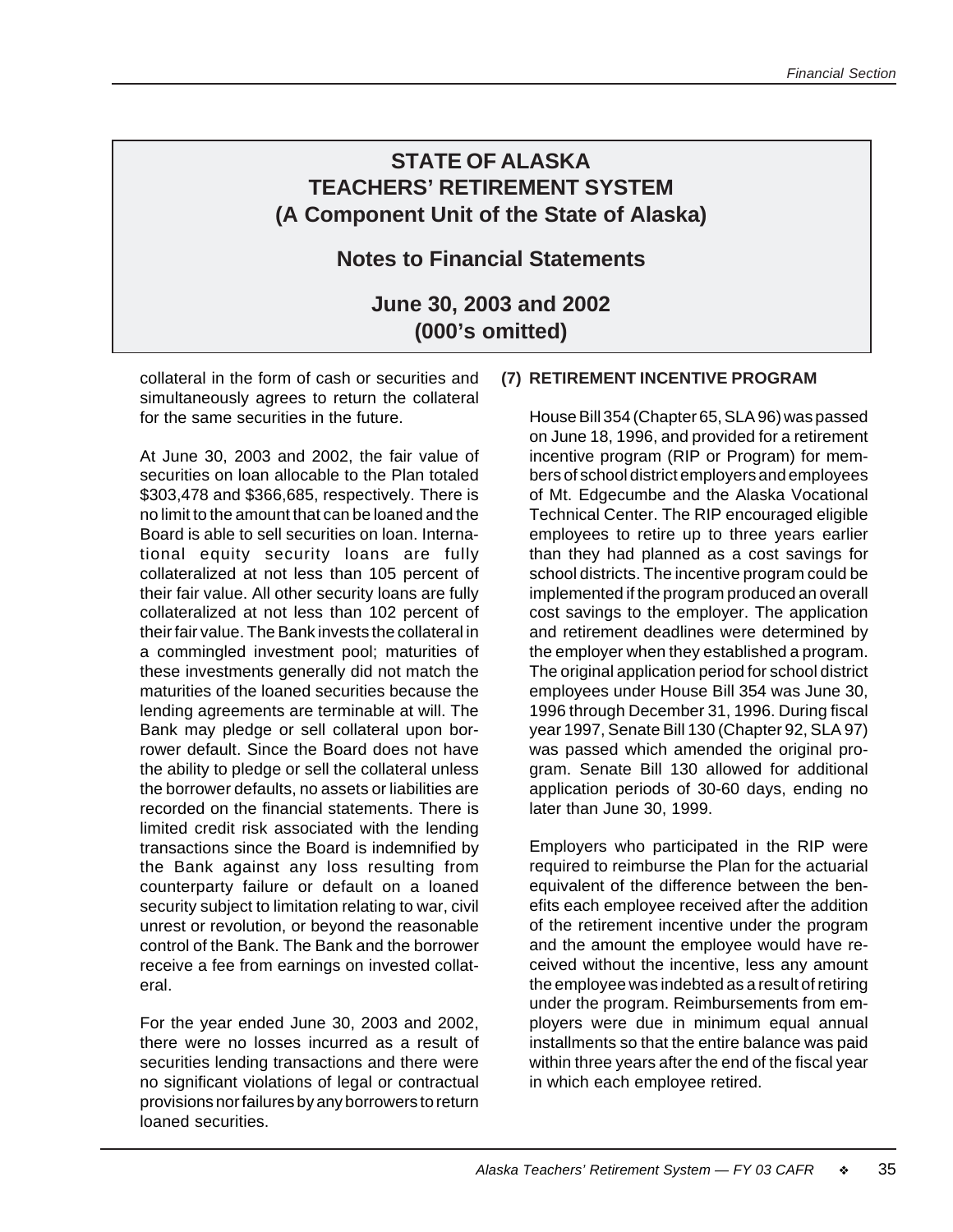### **Notes to Financial Statements**

### **June 30, 2003 and 2002 (000's omitted)**

Employers were also required to reimburse the Plan for the estimated costs of administering the program. The Plan established a receivable for employer reimbursements and administrative costs as employees retired. There were no additions to plan net assets during fiscal year 2003 or 2002.

When employees terminated employment to participate in the program, they were indebted to the Plan for 25.95% of their annual compensation for the calendar year in which they terminated. Any outstanding indebtedness at the time an employee was appointed to retirement resulted in an actuarial adjustment of his/ her benefit amount.

### **(8) COMMITMENTS AND CONTINGENCIES**

### **(a) Commitments**

The Plan, through its investment in the private equity pool, entered into agreements through an external investment manager to provide capital funding for limited and general partnerships as it continues to build a private equity portfolio. At June 30, 2003, the Plan's share of these unfunded commitments totaled \$129,096 to be paid through the year 2008.

### **(b) Contingencies**

The State is a defendant in a lawsuit filed by the Alaska Civil Liberties Union and seven samesex couples with regards to the statutes limiting employee health insurance coverage to employees and their spouses and dependents, thus excluding coverage for domestic partners of employees. An adverse ruling against the

State would increase the number of persons that would be covered by insurance paid by the Plan. Although the ultimate outcome of the litigation discussed above is uncertain at this point in time, the Plan believes that an unfavorable outcome, if rendered, would not have a material adverse effect on its financial position or funding status. The Plan has not recorded an accrual related to the above lawsuit, because an unfavorable outcome in this matter is, in management's opinion, not considered probable but rather only possible, and the potential loss, if any, cannot be reasonably estimated at this time.

The Plan is a defendant in four similar lawsuits, three of which are class action suits. The lawsuits pertain to whether recent changes to the retiree health insurance program under the Plan resulted in violations of members' constitutional rights to retirement benefits. In 2001, the Superior Court of the State of Alaska issued an order granting the plaintiffs' motion for partial summary judgment. The Supreme Court reversed the Superior Court and remanded for further proceedings. The Supreme Court ruled that provisions to health coverage programs can be made if, from the perspective of the retiree group as a whole, they are balanced by comparable increases in benefits. The issue is now pending before the Superior Court. The likelihood of an unfavorable outcome is reasonably possible, however, the costs would be passed through to employers through the normal contribution process.

The State is a defendant in a class action lawsuit involving a constitutional challenge to PERS and TRS statutes that provide a 10 percent cost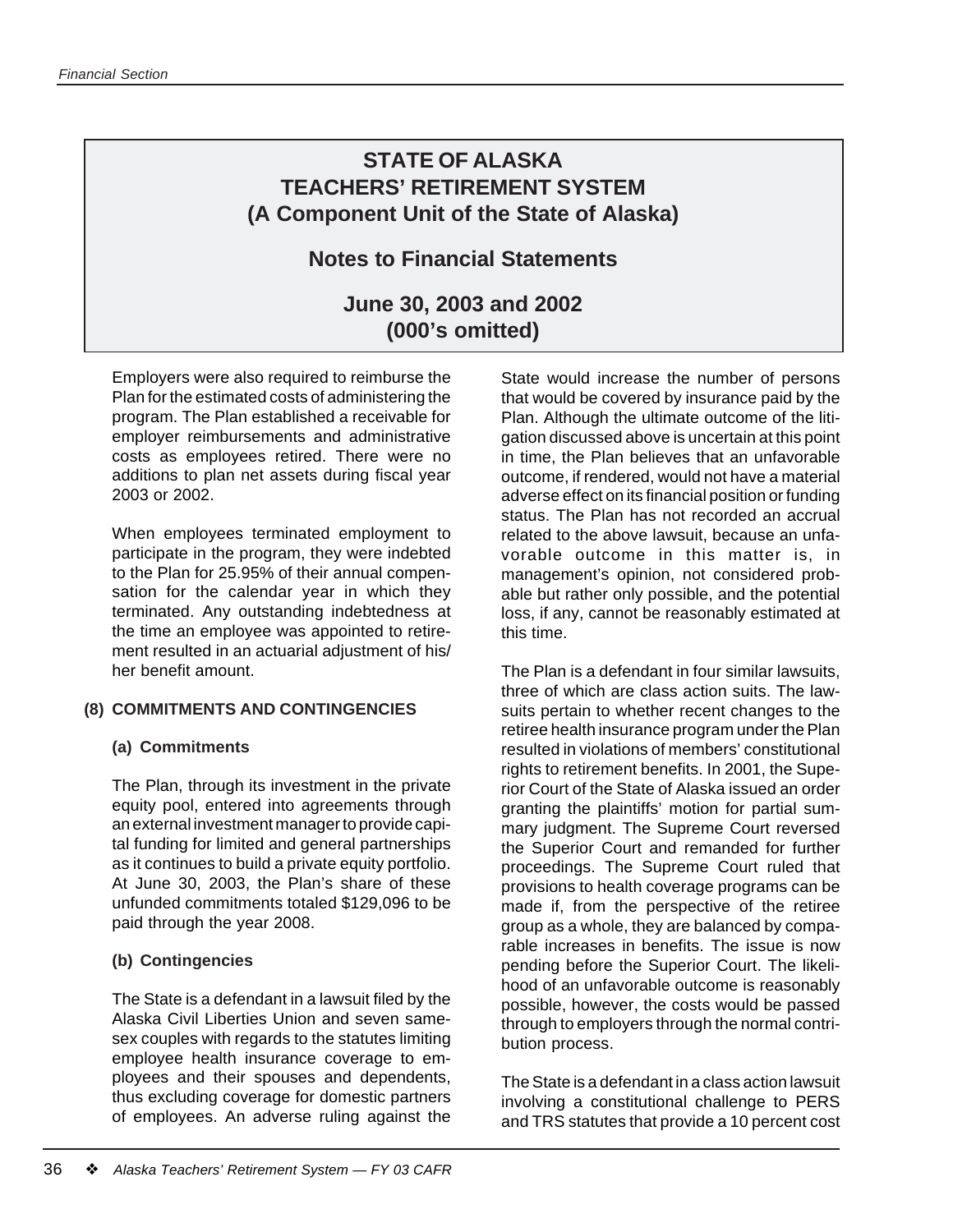### **Notes to Financial Statements**

### **June 30, 2003 and 2002 (000's omitted)**

of living adjustment (COLA) to retirees and other benefit recipients who reside in the state of Alaska. The plaintiffs claim that these statutes violate the right to travel of non-resident benefit recipients, and therefore, the 10 percent COLA should be paid to all benefit recipients, regardless of residence. The class action lawsuit will be submitted to the Alaska Supreme Court to

consider the constitutionality of the COLA statutes and how they are applied. The likelihood of an unfavorable outcome of the litigation is reasonably possible and the Plan believes that an unfavorable outcome, if rendered, would negatively impact its financial position and funding status. The ultimate impact cannot be determined within a reasonable range.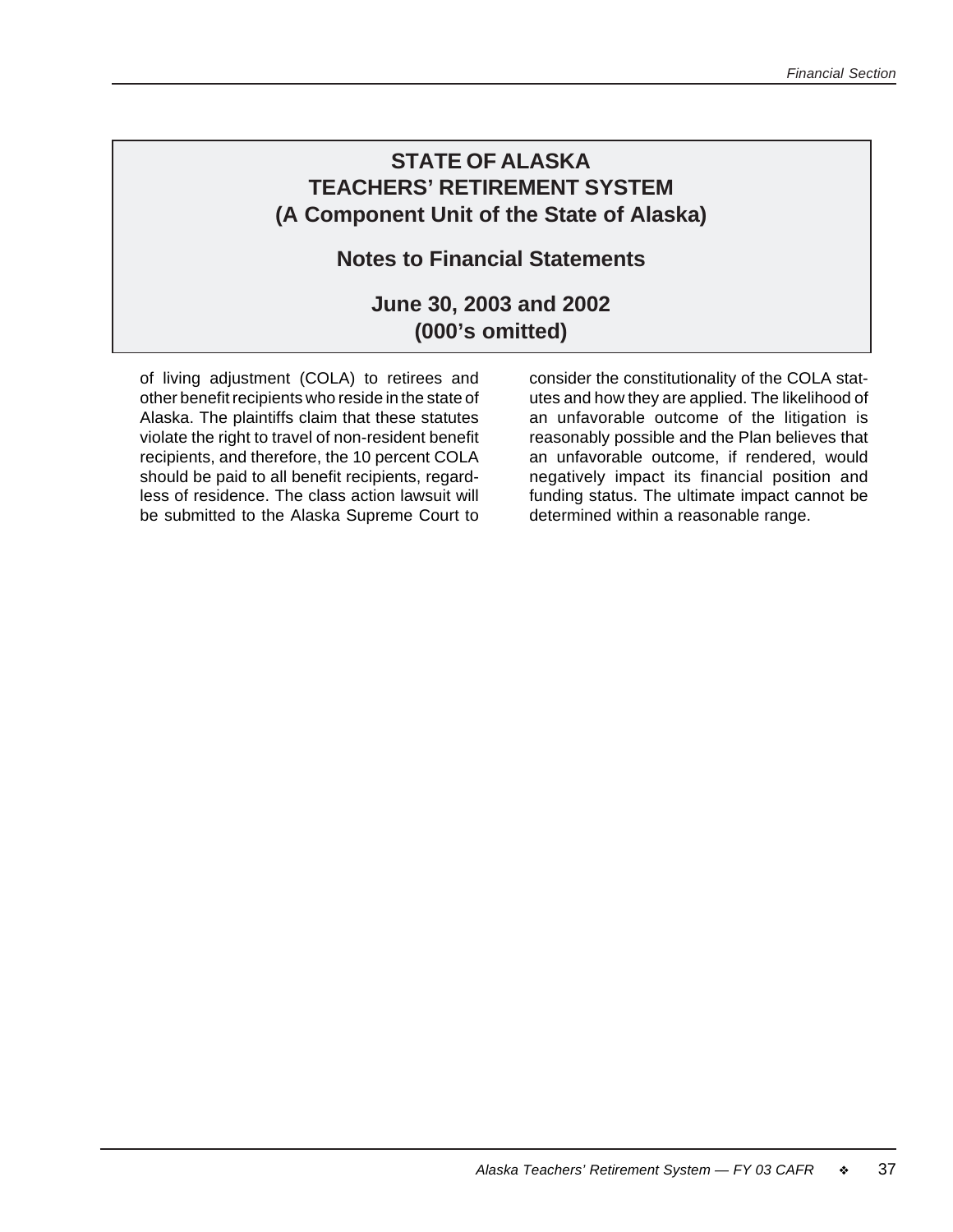### **Required Supplementary Information (Unaudited)**

## **Schedule of Funding Progress Pension Benefits**

### **June 30, 2003 and 2002 (000's omitted)**

| <b>Actuarial</b><br>valuation<br>year ended<br>June 30 | <b>Actuarial</b><br>value<br>of plan<br>assets | <b>Actuarial</b><br>accrued<br>liabilities<br>(AAL) | <b>Funding</b><br>Excess (FE)/<br>(Unfunded<br>actuarial<br>accrued<br>liabilities)<br>(UAAL) | <b>Funded</b><br>ratio | Covered<br>payroll | <b>FE/(UAAL)</b><br>as a<br>percentage<br>of covered<br>payroll |
|--------------------------------------------------------|------------------------------------------------|-----------------------------------------------------|-----------------------------------------------------------------------------------------------|------------------------|--------------------|-----------------------------------------------------------------|
| 1997                                                   | \$2,563,693                                    | 2.728.050                                           | (164,357)                                                                                     | 94.0%                  | \$466,455          | (35.2%)                                                         |
| 1998                                                   | 2,825,528                                      | 2,893,325                                           | (67.797)                                                                                      | 97.7%                  | 469.433            | (14.4%)                                                         |
| 1999                                                   | 3.120.951                                      | 3.043.509                                           | 77.442                                                                                        | 102.5%                 | 466.414            | 16.6%                                                           |
| 2000                                                   | 3,338,700                                      | 3,350,552                                           | (11, 852)                                                                                     | 99.6%                  | 482.571            | (2.5%)                                                          |
| 2001                                                   | 3,468,310                                      | 3,651,488                                           | (183,178)                                                                                     | 95.0%                  | 496,188            | (36.9%)                                                         |
| 2002                                                   | 2.699.445                                      | 3.959.958                                           | (1,260,513)                                                                                   | 68.2%                  | 509.437            | (247.4%)                                                        |

*See accompanying notes to required supplementary information and independent auditors' report.*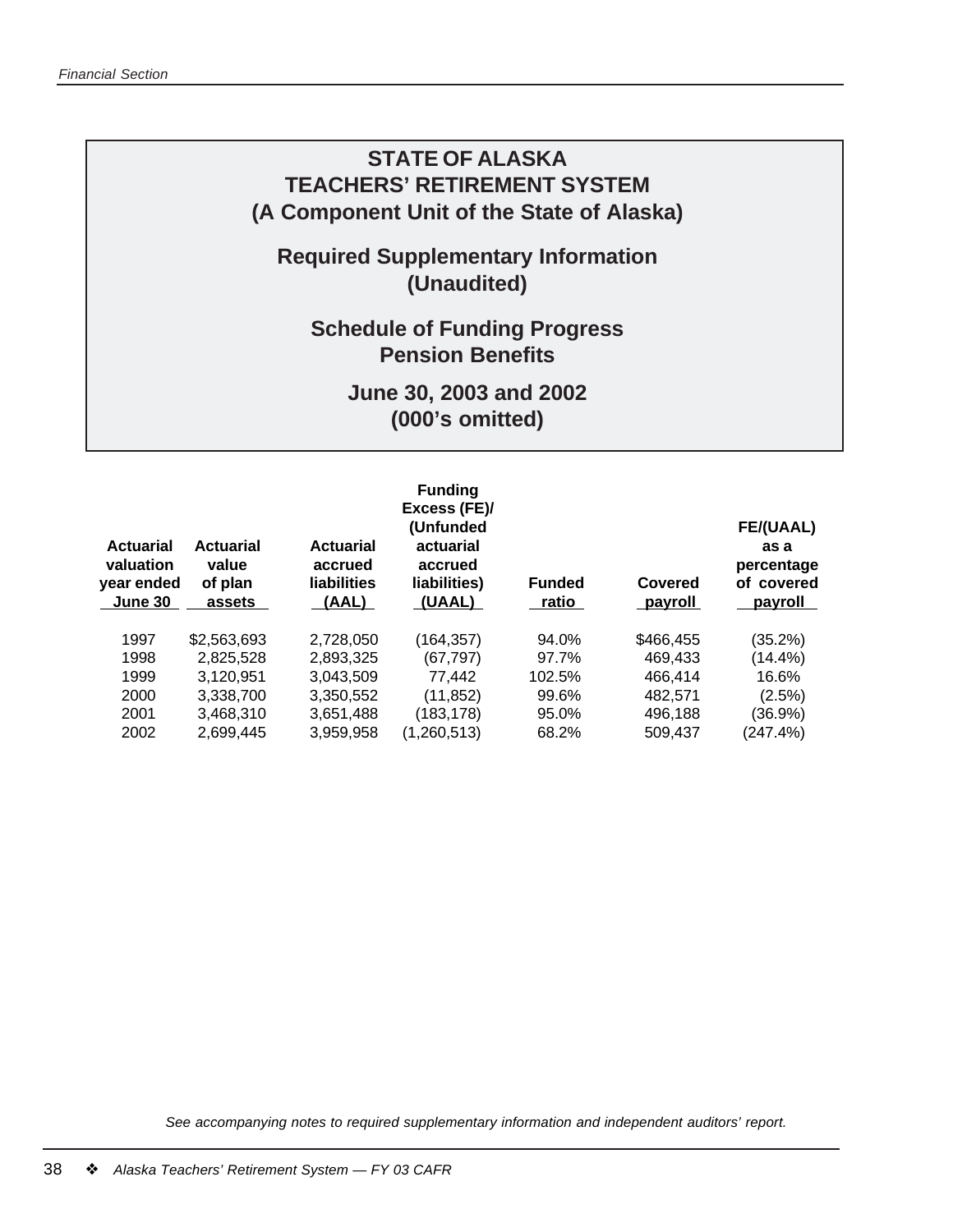### **Required Supplementary Information (Unaudited)**

## **Schedule of Funding Progress Postemployment Healthcare Benefits**

**June 30, 2003 and 2002 (000's omitted)**

| <b>Actuarial</b><br>valuation<br>year ended<br>June 30 | <b>Actuarial</b><br>value<br>of plan<br>assets | <b>Actuarial</b><br>accrued<br><b>liabilities</b><br>(AAL) | <b>Funding</b><br>Excess (FE)/<br>(Unfunded<br>actuarial<br>accrued<br>liabilities)<br>(UAAL) | <b>Funded</b><br>ratio | Covered<br><u>payroll</u> | <b>FE/(UAAL)</b><br>as a<br>percentage<br>of covered<br>payroll |
|--------------------------------------------------------|------------------------------------------------|------------------------------------------------------------|-----------------------------------------------------------------------------------------------|------------------------|---------------------------|-----------------------------------------------------------------|
| 1997                                                   | \$556,351                                      | 592.019                                                    | (35,668)                                                                                      | 94.0%                  | \$466,455                 | (7.6%)                                                          |
| 1998                                                   | 620.542                                        | 635.432                                                    | (14,890)                                                                                      | 97.7%                  | 469.433                   | $(3.2\%)$                                                       |
| 1999                                                   | 694.682                                        | 677.445                                                    | 17.237                                                                                        | 102.5%                 | 466.414                   | 3.7%                                                            |
| 2000                                                   | 845.315                                        | 848.316                                                    | (3,001)                                                                                       | 99.6%                  | 482.571                   | $(0.6\%)$                                                       |
| 2001                                                   | 903,919                                        | 951,659                                                    | (47,740)                                                                                      | 95.0%                  | 496,188                   | (9.6%)                                                          |
| 2002                                                   | 989.591                                        | 1.451.684                                                  | (462,093)                                                                                     | 68.2%                  | 509.437                   | (90.7%)                                                         |

*See accompanying notes to required supplementary information and independent auditors' report.*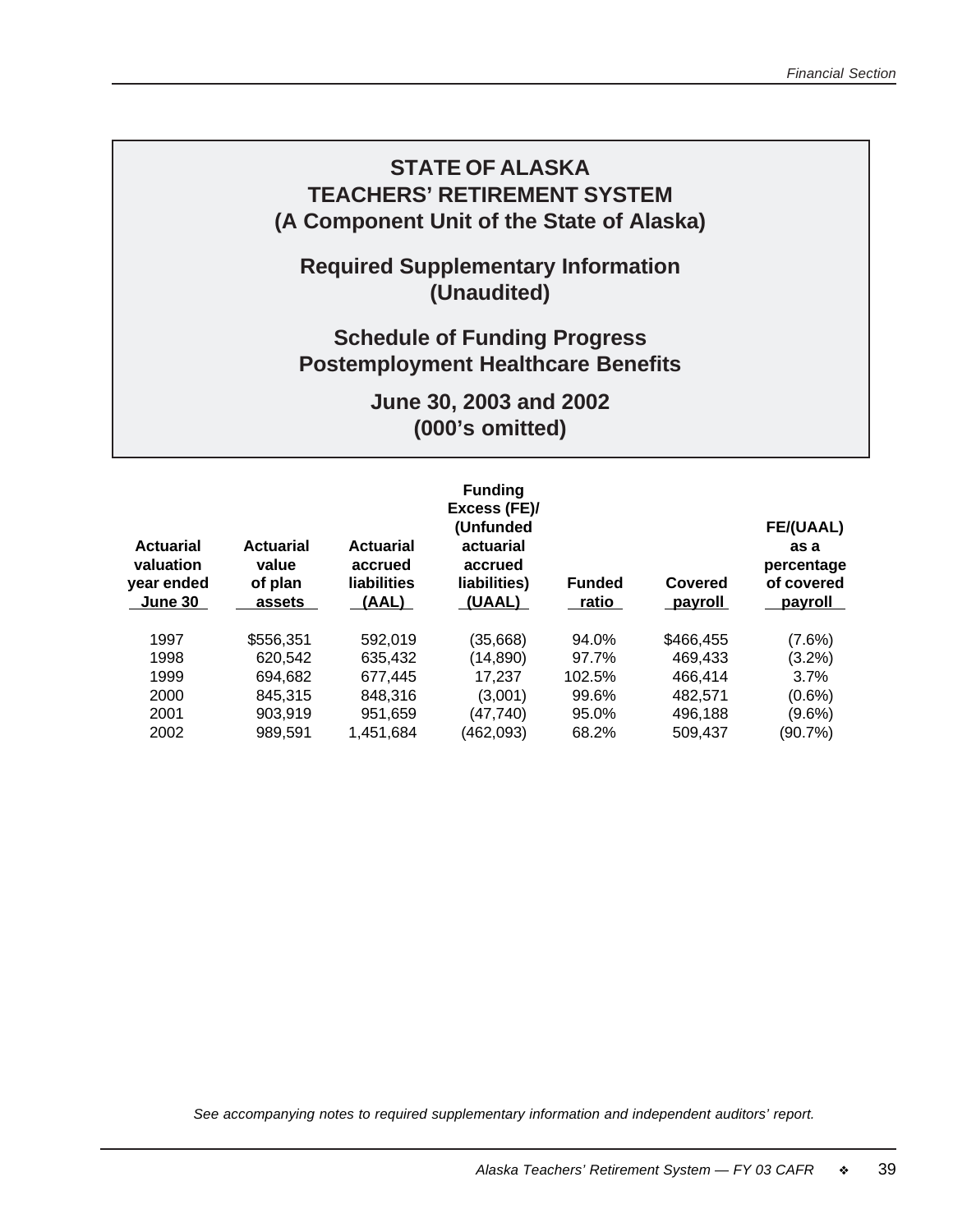**Required Supplementary Information (Unaudited)**

## **Schedule of Employer Contributions Pension and Postemployment Healthcare Benefits**

**June 30, 2003 and 2002 (000's omitted)**

|                       |                                                      | Postemployment                                   |                                             |                                                         | Postemployment                                      |                                                       |
|-----------------------|------------------------------------------------------|--------------------------------------------------|---------------------------------------------|---------------------------------------------------------|-----------------------------------------------------|-------------------------------------------------------|
| Year ended<br>June 30 | <b>Pension</b><br>annual<br>required<br>contribution | healthcare<br>annual<br>required<br>contribution | Total<br>annual<br>required<br>contribution | <b>Pension</b><br>percentage<br>contributed<br>(note 3) | healthcare<br>percentage<br>contributed<br>(note 3) | <b>Total</b><br>percentage<br>contributed<br>(note 3) |
| 1998                  | \$62.787                                             | 13.717                                           | 76.504                                      | 80%                                                     | 80%                                                 | 80%                                                   |
| 1999                  | 44,142                                               | 9.759                                            | 53,901                                      | 114%                                                    | 114%                                                | 114%                                                  |
| 2000                  | 55.448                                               | 12.426                                           | 67.874                                      | 92%                                                     | 92%                                                 | 92%                                                   |
| 2001                  | 46.067                                               | 10,324                                           | 56,391                                      | 114%                                                    | 114%                                                | 114%                                                  |
| 2002                  | 32,331                                               | 7.245                                            | 39,576                                      | 155%                                                    | 155%                                                | 155%                                                  |
| 2003                  | 37,800                                               | 9.570                                            | 47,370                                      | 133%                                                    | 133%                                                | 133%                                                  |

*See accompanying notes to required supplementary information and independent auditors' report.*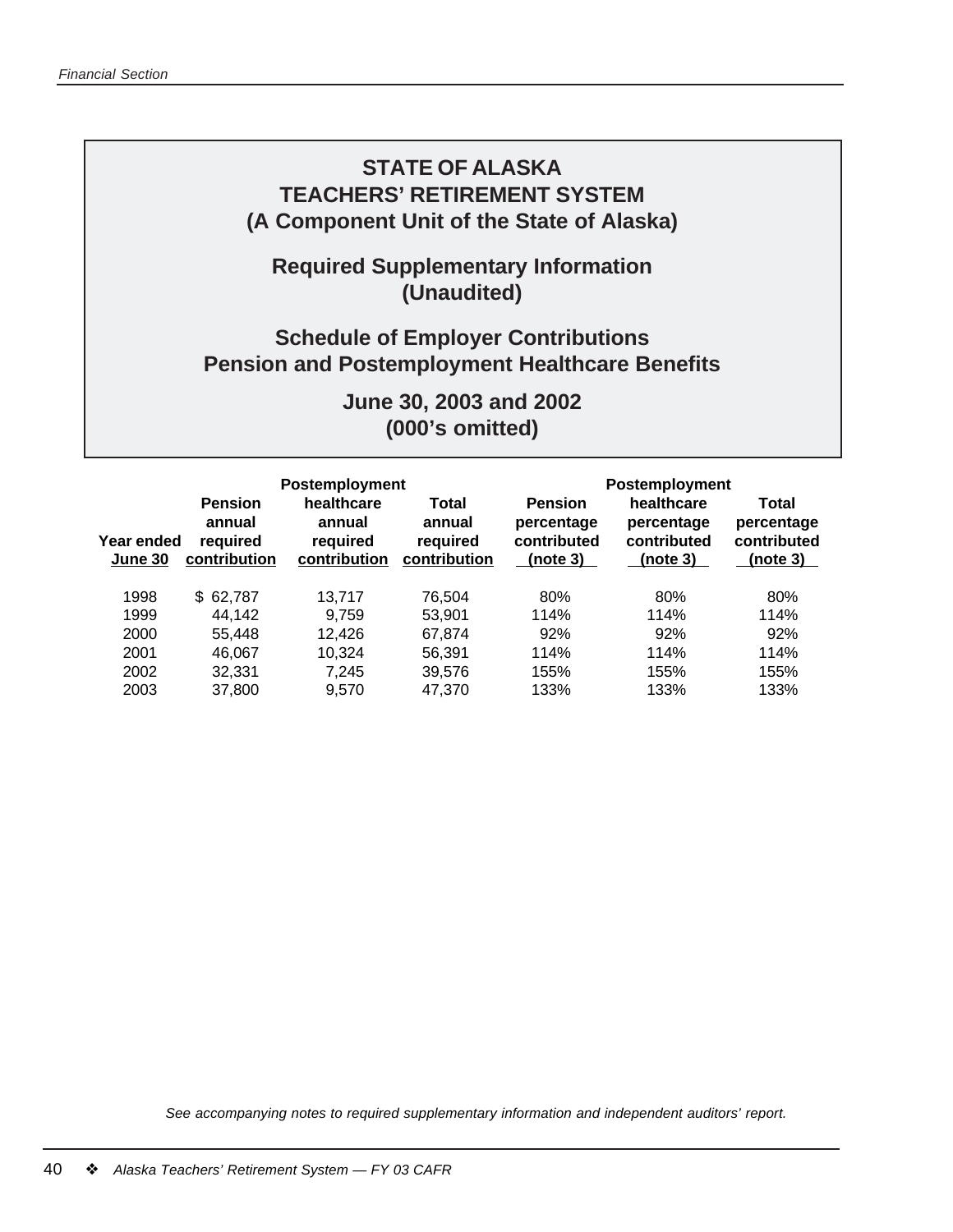## **Notes to Required Supplementary Information (Unaudited)**

## **June 30, 2003 and 2002 (000's omitted)**

#### **(1) DESCRIPTION OF SCHEDULE OF FUNDING PROGRESS**

Each time a new benefit is added which applies to service already rendered, an "unfunded actuarial accrued liability" is created. Laws governing the Plan require that these additional liabilities be financed systematically over a period of future years. Also, if actual financial experiences are less favorable than assumed financial experiences, the difference is added to the unfunded actuarial accrued liability.

In an inflationary economy, the value of the dollar is decreasing. This environment results in employee pay increasing in dollar amounts resulting in unfunded actuarial accrued liabilities increasing in dollar amounts, all at a time when the actual value of these items, in real terms, may be decreasing.

### **(2) ACTUARIAL ASSUMPTIONS AND METHODS**

The actuarial valuation is prepared by Mercer Human Resource Consulting. The significant actuarial assumptions used in the valuation as of June 30, 2002 are as follows:

- (a) Actuarial cost method projected unit credit, unfunded actuarial accrued liability or funding excess amortized over a twenty-five year fixed period level percentage of pay.
- (b) Mortality 1994 Group Annuity Mortality Basic Table for males and females, 1994 base year. All deaths are assumed to result from non-occupational causes.
- (c) Retirement age retirement rates based on the 1997-1999 actual experience.
- (d) Investment return 8.25% per year, compounded annually, net of expenses.
- (e) Health cost trend –

| <b>Fiscal Year</b> |
|--------------------|
| 12.0%              |
| 11.5%              |
| 11.0%              |
| 10.5%              |
| 10.0%              |
| 9.5%               |
| 9.0%               |
| 8.5%               |
| 8.0%               |
| 7.5%               |
| 7.0%               |
| 6.0%               |
| 5.0%               |
|                    |

- (f) Salary scale inflation 3.5%, productivity 0.5%, merit (first five years of employment) 1.5%.
- (g) Total inflation total inflation as measured by the Consumer Price Index for urban and clerical workers for Anchorage is assumed to increase 3.5% annually.
- (h) Cost of living allowance (domicile in Alaska) 65% of those benefit recipients who are eligible for the allowance are assumed to remain in Alaska and receive the allowance.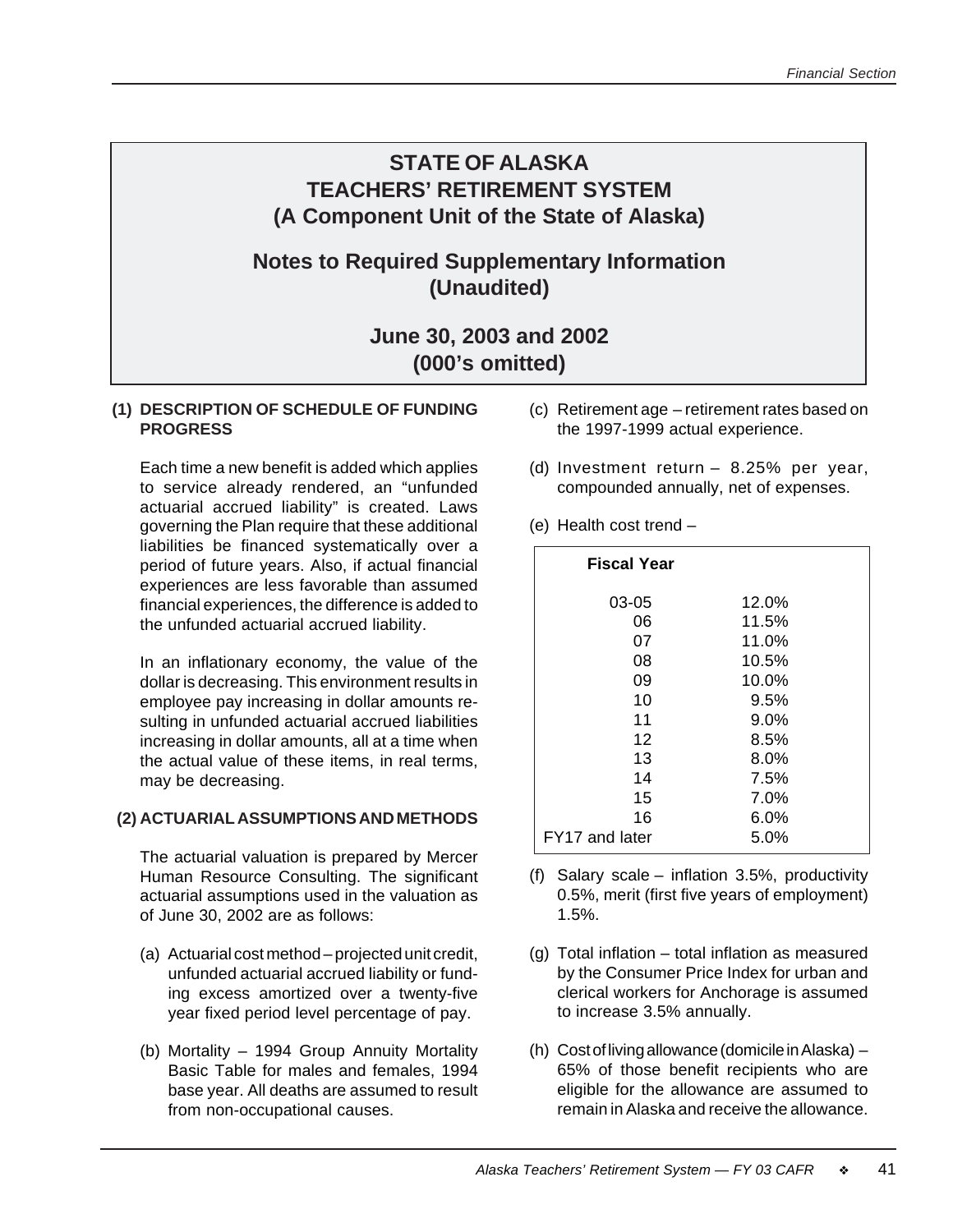**Notes to Required Supplementary Information (Unaudited)**

## **June 30, 2003 and 2002 (000's omitted)**

- (i) Contribution refunds 100% of those terminating after age thirty-five who are vested will leave their contributions in the Plan and thereby retain their deferred vested benefit. All others who terminate are assumed to have their contributions refunded.
- (j) Total turnover select and ultimate rate based upon the 1997-1999 actual withdrawal experience.
- (k) Disability incidence rates based upon the 1991-1995 actual experience. Post-disability mortality in accordance with rates published by the Pension Benefit Guaranty Corporation to reflect mortality of those receiving disability benefits under Social Security.
- (l) Asset valuation method recognize 20% of the investment gains and losses in each of the current and preceding four years and phased in over the next five years. All assets are valued at market value. Valuation assets cannot be outside a range of 80% to 120% of the market value of assets.
- (m) Valuation of medical benefits for retirees a pre-age sixty-five cost and lower post-age sixty-five cost (due to Medicare) are assumed such that the total rate for all retirees equals the present premium rate assumption. These medical premiums are then increased with the health cost inflation assumption.
- (n) Spouse's age wives are assumed to be four years younger than husbands.
- (o) Dependent children benefits to dependent children have been valued assuming members who are not single have one dependent child.
- (p) New entrants growth projections are made for active TRS population under three scenarios:

| Pessimistic: | 0% per year |
|--------------|-------------|
| Median:      | 1% per year |
| Optimistic:  | 2% per year |

- (q) Sick leave 4.7 days of unused sick leave for each year of service will be available to be credited once the member is retired.
- (r) Post-retirement pension 50% and 75% of assumed inflation is valued for the automatic Post-Retirement Pension Adjustment (PRPA) as specified in the statute.
- (s) Part-time status part-time employees are assumed to earn 0.550 years of credited service per year.
- (t) Expenses expenses are covered in the investment return assumption.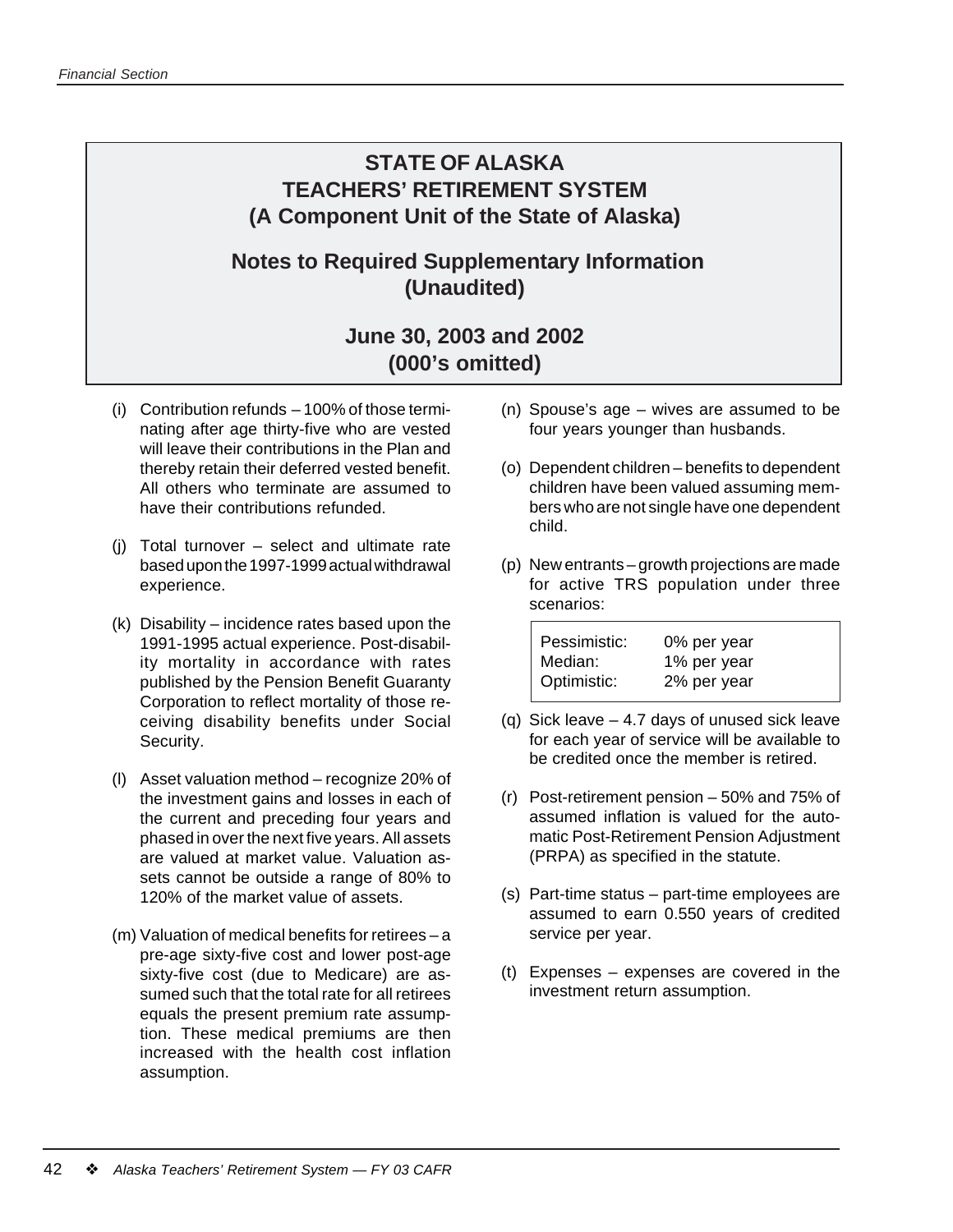## **Notes to Required Supplementary Information (Unaudited)**

### **June 30, 2003 and 2002 (000's omitted)**

The assumptions and methods, when applied in combination, fairly represent past and anticipated future experience of the Plan. The foregoing actuarial assumptions are based on the presumption that the Plan will continue. Were the Plan to terminate, different actuarial assumptions and other factors might be applicable in determining the actuarial present value of accumulated benefits.

All significant accounting policies, benefit provisions and actuarial assumptions are the same for the required supplementary information and the financial statements except as follows:

- Effective June 30, 1994, there was a change in the asset valuation method. The revised asset valuation method smoothes the difference between expected investment return and actual return during a given year by spreading the results over five years by recognizing 20% of the investment gain or loss in each of the current and preceding four years.
- Effective June 30, 1996, the investment return was increased from 8% to 8.25% per year. Disability assumptions were revised based on actual experience in 1991-1995. In addition, the amortization period for funding surpluses was changed from five years to a rolling twenty-five year period.
- Effective June 30, 2000, the following changes were made:
	- $\geq$  There was a change in the economic actuarial assumption. The total inflation assumption was changed from 4% to 3.5% annually. This affected the economic assumptions, including salary scale and health cost trend.
	- $>$  The retirement assumptions were revised based on actual experience in 1997-1999.
	- $\geq$  The turnover assumptions were revised based on actual withdrawal experience in 1997-1999.
	- $>$  The cost of living allowance was increased from 62% to 65% participation.
	- $\ge$  For the June 30, 2000 actuarial valuation, data as of June 30, 1999 was projected one year using standard actuarial techniques. The active population count was assumed to increase by 1.81% (quadratic extrapolation over the most recent 3 valuation dates). Actual CPI data was used to estimate new PRPA benefits for participants retired as of June 30, 1999.
	- $\geq$  The mortality basis was changed from the 1984 Unisex Pension Mortality Table to the 1994 Group Annuity Mortality Basic Table for males and females, 1994 base year.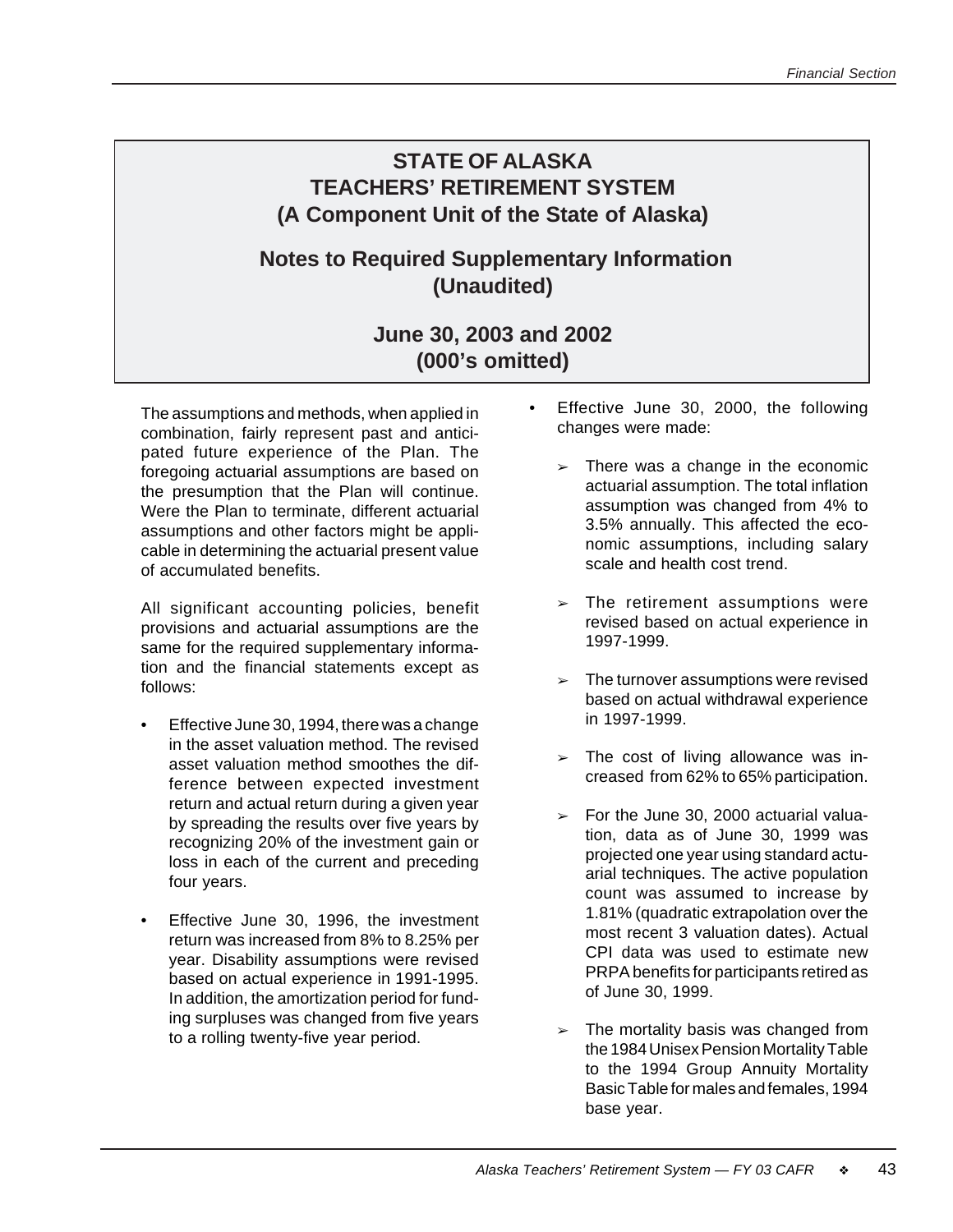**Notes to Required Supplementary Information (Unaudited)**

## **June 30, 2003 and 2002 (000's omitted)**

 $>$  The health cost trend assumptions were changed from an ultimate rate of 5.5% per annum to the following:

| <b>Fiscal Year</b> |      |
|--------------------|------|
| 01                 | 7.5% |
| 02                 | 6.5% |
| 03                 | 5.5% |
| 04-08              | 5.0% |
| 09-13              | 4.5% |
| Thereafter         | 4.0% |

- Effective June 30, 2002, the following changes were made:
	- $\geq$  The actuarial cost method was changed from a rolling twenty-five year period to a twenty-five year fixed period level percentage of pay.
	- $\ge$  Part-time employees are assumed to earn 0.550 years of credited service per year.
	- $>$  The health cost trend assumptions were changed for fiscal years 2003 and later from an ultimate rate of 12.0% for fiscal years 2003-2005 decreasing in yearly 0.5% increments to 5.0% beginning in 2017 and all subsequent fiscal years.
	- $>$  The asset valuation method was changed to recognize 20% of the investment gains and losses in each of the current and preceding four years and will be phased in over the next five years.

#### **(3) ENHANCED ACTUARIAL PROJECTION SYSTEM**

The Plan's actuary, at the request of the Teachers' Retirement Board, uses an enhanced actuarial projection system to determine annual employer contribution rates. Although the same actuarial cost method is used by the Plan's actuary, the enhanced system projects population growth patterns and their associated liabilities twenty-five years into the future.

The purpose of the enhanced actuarial projection system is to level out contribution rates in order to provide employers with a more stable long-term contribution pattern.

The Plan's utilization of the enhanced actuarial projection system resulted in 1998 and 2000 employer contributions being less than the annual required contribution and 1999 and 2001-2003 employer contributions being more than the annual required contribution.

#### **(4) APPROVED FUTURE CONTRIBUTION RATES**

Due primarily to declines in the market value of Plan assets, the June 30, 2002 actuarial valuation report for the Plan reported a funding ratio of 68.2%. As a result of the decline in the funding ratio, a rate increase to 35.57% for Fiscal Year 2005 was recommended by the consulting actuary. The TRS board members voted for a rate of 16% for Fiscal Year 2005.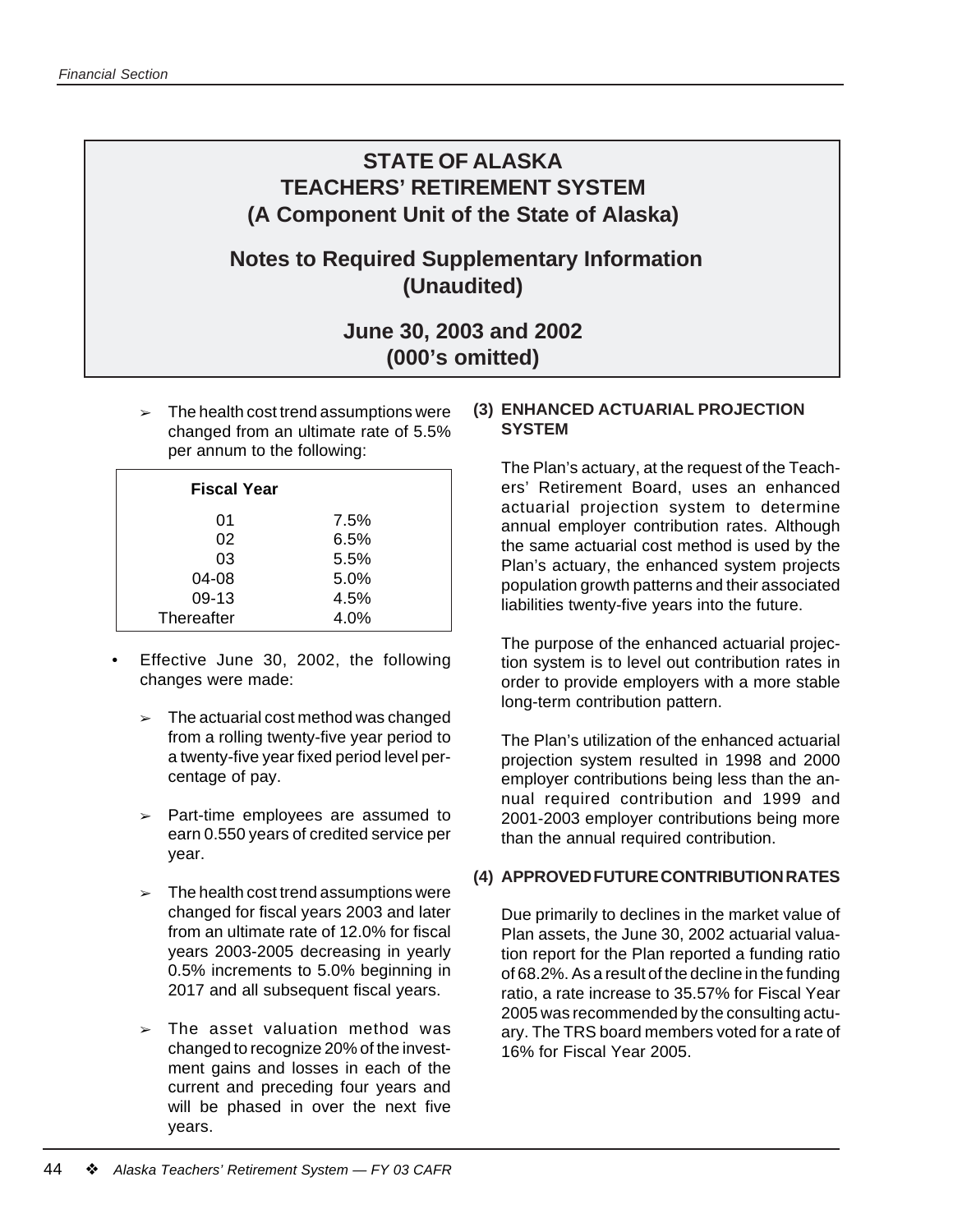Schedule 1

## **STATE OF ALASKA TEACHERS' RETIREMENT SYSTEM (A Component Unit of the State of Alaska)**

## **Schedule of Administrative and Investment Expenses**

### **Year ended June 30, 2003 with comparative totals for 2002 (000's omitted)**

|                                   | <b>Administrative</b> | <b>Investment</b> | <b>Totals</b>  |                |
|-----------------------------------|-----------------------|-------------------|----------------|----------------|
|                                   | expenses              | expenses          | 2003           | 2002           |
| Personal services:                |                       |                   |                |                |
| Wages                             | \$<br>894             | 436               | 1,330          | 1,201          |
| <b>Benefits</b>                   | 511                   | 92                | 603            | 418            |
| Total personal services           | 1,405                 | 528               | 1,933          | 1,619          |
| Travel:                           |                       |                   |                |                |
| Transportation                    | 31                    | 28                | 59             | 58             |
| Per diem                          | 33                    | 23                | 56             | 55             |
| Moving                            |                       | 3                 | 3              | $\overline{2}$ |
| Honorarium                        | 20                    | <u> 11</u>        | 31             | 25             |
| <b>Total travel</b>               | 84                    | 65                | 149            | 140            |
| Contractual services:             |                       |                   |                |                |
| Management and consulting         | 163                   | 6,726             | 6,889          | 7,663          |
| Accounting and auditing           | 14                    | 460               | 474            | 385            |
| Other professional services       | 179                   | 46                | 225            | 379            |
| Advertising and printing          | 36                    | 101               | 137            | 110            |
| Data processing                   | 131                   | 12                | 143            | 102            |
| Communications                    | 101                   | 19                | 120            | 99             |
| Rentals/leases                    | 124                   | 31                | 155            | 78             |
| Legal                             |                       | 33                | 33             | 45             |
| Medical specialists               | 5                     |                   | 5              | 24             |
| Repairs and maintenance           | 3                     |                   | 3              | $\overline{2}$ |
| Transportation                    | 1                     | 1                 | $\overline{2}$ | $\overline{2}$ |
| Other services                    | 25                    | 10                | 35             | 32             |
| <b>Total contractual services</b> | 782                   | 7,439             | 8,221          | 8,921          |
| Other:                            |                       |                   |                |                |
| Equipment                         | 104                   | 10                | 114            | 45             |
| <b>Supplies</b>                   | 20                    | 16                | 36             | 117            |
| <b>Total other</b>                | 124                   | 26                | 150            | 162            |
| Total administrative and          |                       |                   |                |                |
| investment expenses               | \$2,395               | 8,058             | 10,453         | 10,842         |

*See accompanying independent auditors' report.*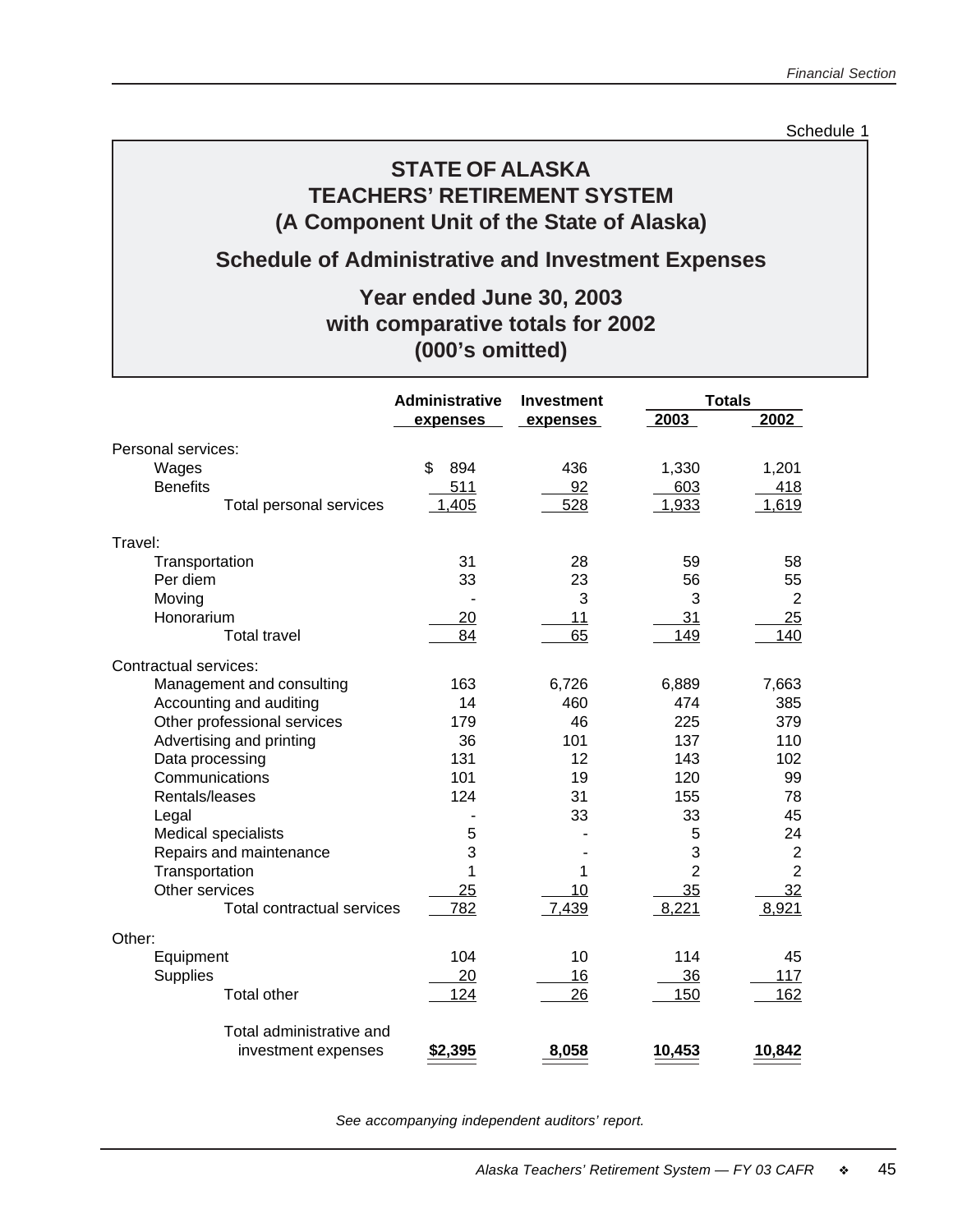Schedule 2

## **STATE OF ALASKA TEACHERS' RETIREMENT SYSTEM (A Component Unit of the State of Alaska)**

## **Schedule of Payments to Consultants Other than Investment Advisors**

### **Years ended June 30, 2003 and 2002 (000's omitted)**

| <b>Firm</b>                           | <b>Services</b>             |    | 2003 | 2002 |
|---------------------------------------|-----------------------------|----|------|------|
| <b>State Street Corporation</b>       | Custodian banking services  | \$ | 422  | 460  |
| <b>Systems Central Services Inc.</b>  | Data processing consultants |    | 114  | 72   |
| Mercer Human Resource Consulting      | <b>Actuarial services</b>   |    | 160  | 140  |
| Milliman USA                          | Actuarial auditing services |    | 27   |      |
| <b>KPMG LLP</b>                       | Auditing services           |    | 14   | 21   |
| State of Alaska, Department of Law    | Legal services              |    | 53   | 29   |
| Wohlforth, Vassar, Johnson and Brecht | TRS Board legal services    |    | 8    | 19   |
|                                       |                             | S  | 798  | 741  |

*See accompanying independent auditors' report.*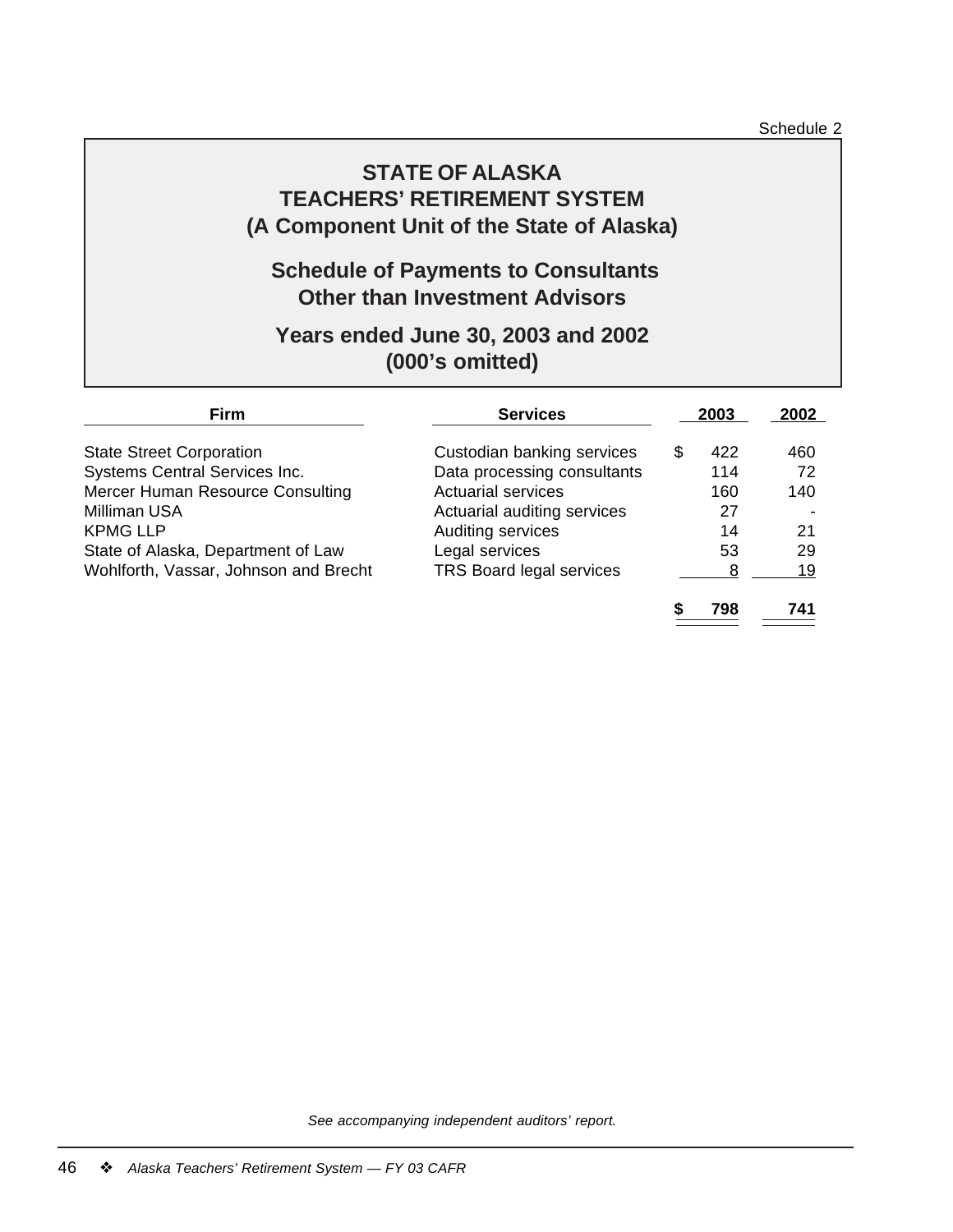# **MERCER**

Human Resource Consulting The Consulting Consulting Consulting Consumers Consulting Consumers Consumers Consumers Consumers Consumers Consumers Consumers Consumers Consumers Consumers Consumers Consumers Consumers Consumer

600 University Street, Suite 3200 Seattle, WA 98101-3137 206 808 8800 Fax 206 382 0627 www.mercerHR.com

March 13, 2003

State of Alaska Teachers' Retirement Board Department of Administration Division of Retirement & Benefits P.O. Box 110203 Juneau, AK 99811-0203

Dear Members of the Board:

#### **Actuarial Certification**

The annual actuarial valuation required for the State of Alaska Teachers' Retirement System has been prepared as of June 30, 2002 by Mercer Human Resource Consulting. The purposes of the report include:

- (1) a review of experience under the Plan for the year ended June 30, 2002;
- (2) a determination of the appropriate contribution rate for all employers in the System;
- (3) the provision of reporting and disclosure information for financial statements, governmental agencies, and other interested parties.

The following schedules that we have prepared are included in this report:

- (1) Summary of actuarial assumptions and methods
- (2) Schedule of active member valuation data
- (3) Schedule of benefit recipients added to and removed from rolls
- (4) Solvency test
- (5) Analysis of financial experience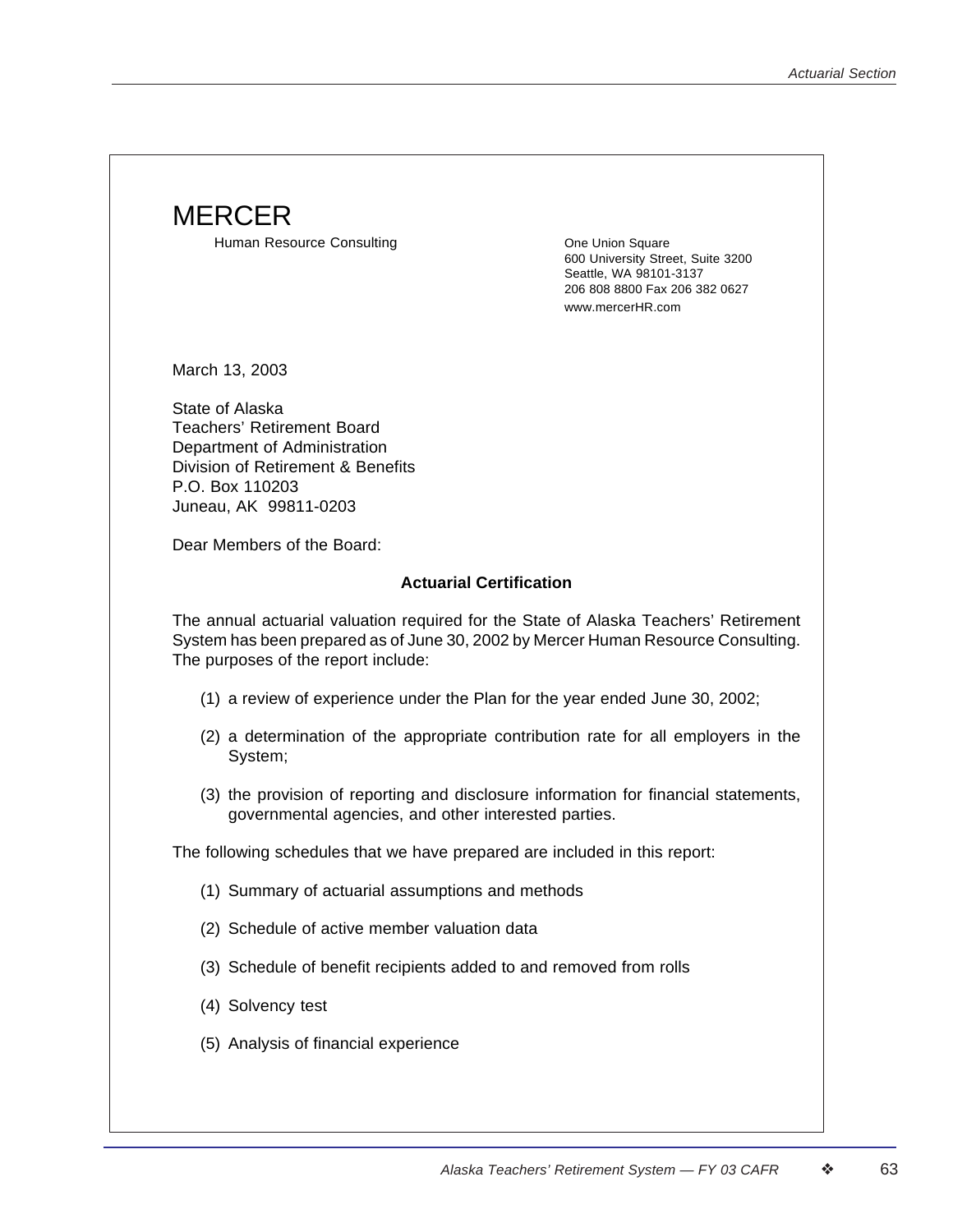# **MERCER**

Human Resource Consulting

Teachers' Retirement Board March 13, 2003 Page 2

In preparing this valuation, we have employed generally accepted actuarial methods and assumptions, in conjunction with employee data provided to us by the System's staff and financial information provided by the audited report from KPMG LLP, to determine a sound value for the System liability. This data has not been audited, but it has been reviewed and found to be consistent, both internally and with prior years' data. The actuarial assumptions are based on the results of an experience study presented to the Board in October 2000 and adopted in December 2000. Actuarial methods, medical cost trend, and assumed blended medical premiums were reviewed and revised in January 2003.

The contribution requirements are determined as a percentage of payroll, and reflect the cost of benefits accruing in FY03 and a fixed 25-year amortization of the initial unfunded accrued liability and subsequent gains/losses. The amortization period is set by the Board. Contribution levels are recommended by the Actuary and adopted by the Board each year. Over time, the contribution rate is expected to remain relatively constant as a percentage of payroll. The ratio of assets to liabilities decreased from 95.0% to 68.2% during the year primarily due to continuing poor equity market performance and a change in the asset valuation method. Over the years, progress has been made toward achieving the funding objectives of the System.

A summary of the actuarial assumptions and methods is presented in Section 2.3 of this report. The assumptions, when applied in combination, fairly represent past and anticipated future experience of the System.

Future contribution requirements may differ from those determined in the valuation because of:

- (1) differences between actual experience and anticipated experience based on the assumptions;
- (2) changes in actuarial assumptions or methods;
- (3) changes in statutory provisions; or
- (4) differences between the contribution rates determined by the valuation and those adopted by the Board.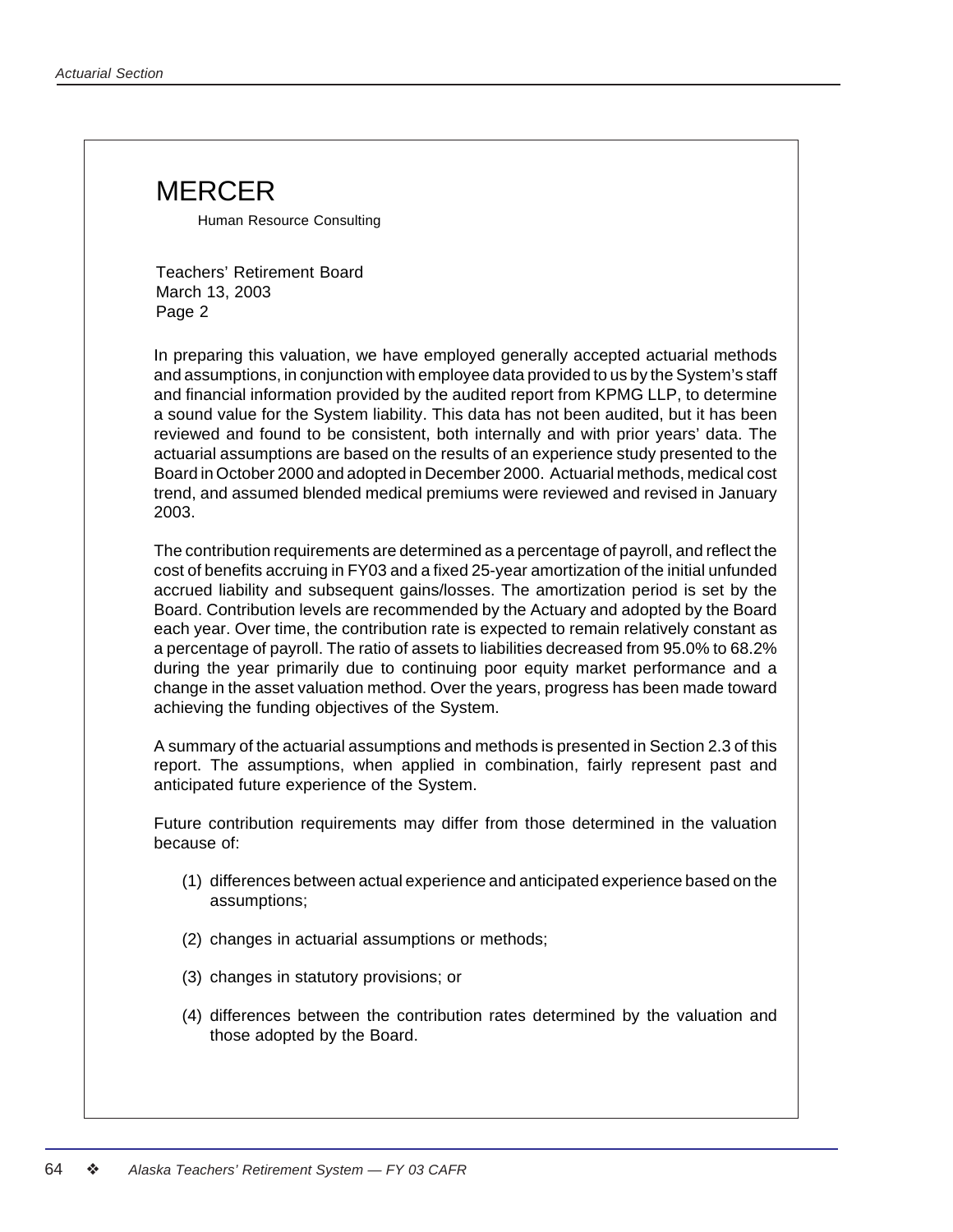# **MERCER**

Human Resource Consulting

Teachers' Retirement Board March 13, 2003 Page 3

The undersigned are members of the American Academy of Actuaries and the Society of Actuaries and are fully qualified to provide actuarial services to the State of Alaska.

We believe that the assumptions and methods used for funding purposes and for the disclosures presented in this report satisfy the parameter requirements set forth in the Government Accounting Standards Board (GASB) Statement Nos. 25 and 27.

We believe that this report conforms with the requirements of the Alaska statutes, and where applicable, other federal and accounting laws, regulations and rules, as well as generally accepted actuarial principles and practices.

It is our understanding that most of the information presented in the Required Supplementary Information in the Financial Section and in the supporting schedules in the Actuarial and Statistical Sections of this annual financial report was taken from the State of Alaska Teachers' Retirement System Actuarial Valuation Report as of June 30, 2002, that was prepared by Mercer Human Resource Consulting.

Sincerely,

Tim R. M. He

Troi R. M. Jee<br>Brian R. McGee, FSA, MAAA James W. Jacobson, ASA, MAAA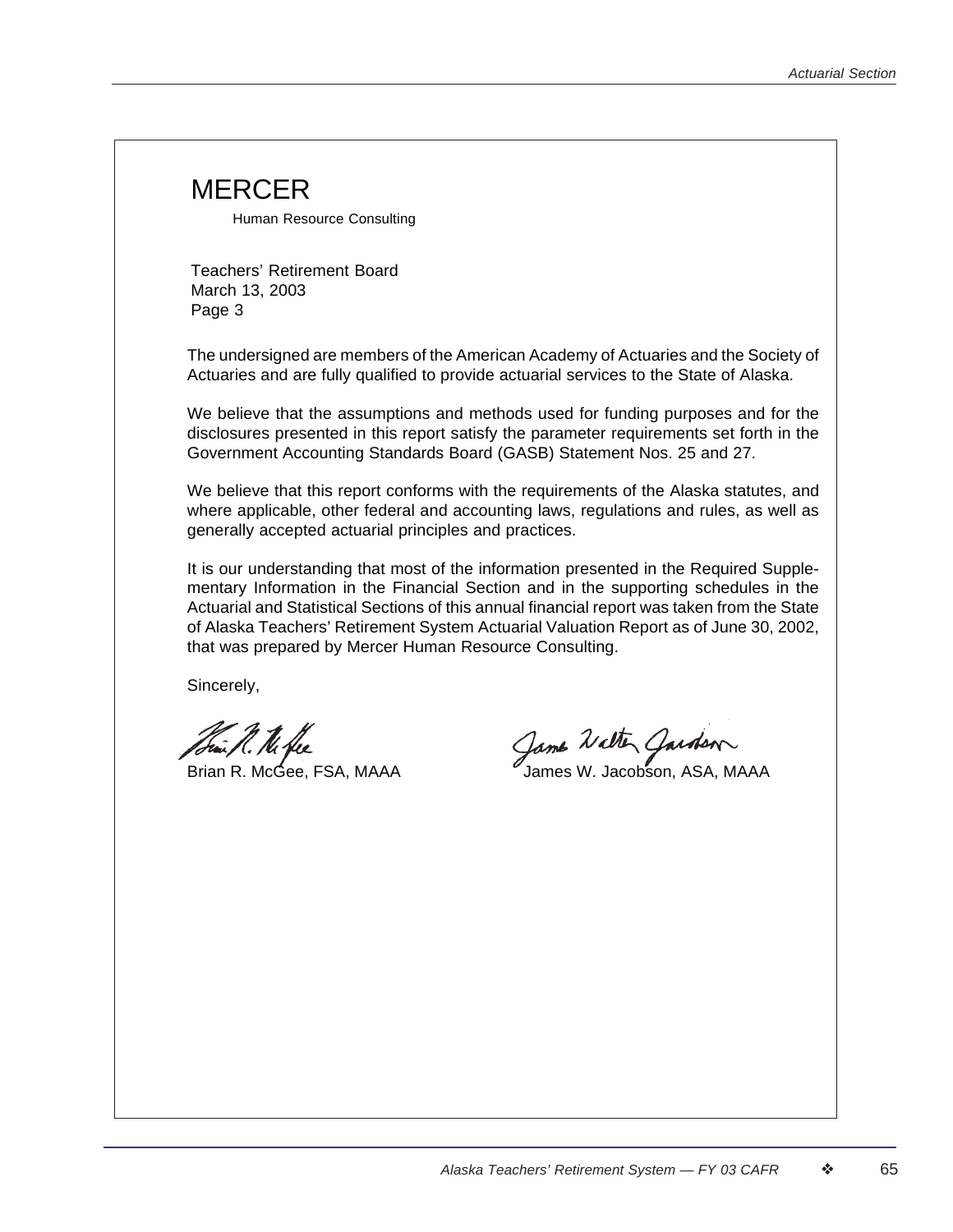### **Teachers' Retirement System Summary of Actuarial Assumptions and Methods**

The demographic and economic assumptions used in this valuation were recommended by Mercer Human Resource Consulting at the Fall 2000 TRS Board Meeting and adopted by the Board in December 2000. These assumptions were result of an experience study performed in the Fall of 2000. The funding method used in this valuation was adopted June 30, 1985 and last reviewed by the Board in January 2003. The asset smoothing method used to determine valuation assets was changed effective June 30, 2002.

### **A. Valuation of Liabilities**

**Actuarial Method —** Projected Unit Credit. Liabilities and contributions shown in the report are computed using the Projected Unit Credit method of funding. The initial unfunded accrued liability and future gains/losses are amortized over a 25-year fixed period level percentage of pay.

The objective under this method is to fund each participant's benefits under the plan as they accrue. Thus, each participant's total pension projected to retirement with salary scale is broken down into units, each associated with a year of past or future service. The principle underlying the method is that each unit is funded in the year for which it is credited. Typically, when the method is introduced there will be an initial liability for benefits credited for service prior to the date, and to the extent that this liability is not covered by Assets of the Plan there is an Unfunded Liability to be funded over a chosen period in accordance with an amortization schedule.

An Accrued Liability is calculated at the valuation date as the present value of benefits credited with respect to service to that date.

The Unfunded Liability at the valuation date is the excess of the Accrued Liability over the Assets of the Plan. The level annual payment to be made over a stipulated number of years to amortize the Unfunded Liability is the Past Service Cost.

The Normal Cost is the present value of those benefits which are expected to be credited with respect to service during the year beginning on the valuation date.

Under this method, differences between the actual experience and that assumed in the determination of costs and liabilities will emerge as adjustments in the Unfunded Liability, subject to amortization.

### **B. Actuarial Assumptions**

| $\mathbf{1}$ . | <b>Investment Return</b> | 8.25% per year, compounded annually, net of expenses.                                                                                         |  |  |
|----------------|--------------------------|-----------------------------------------------------------------------------------------------------------------------------------------------|--|--|
| 2.             | <b>Salary Scale</b>      | Inflation - 3.5% per year<br>Merit (first 5 years of employment) - 1.5% per year<br>Productivity - 0.5% per year                              |  |  |
| 3.             | Total Inflation          | Total inflation as measured by the Consumer Price Index for urban and<br>clerical workers for Anchorage is assumed to increase 3.5% annually. |  |  |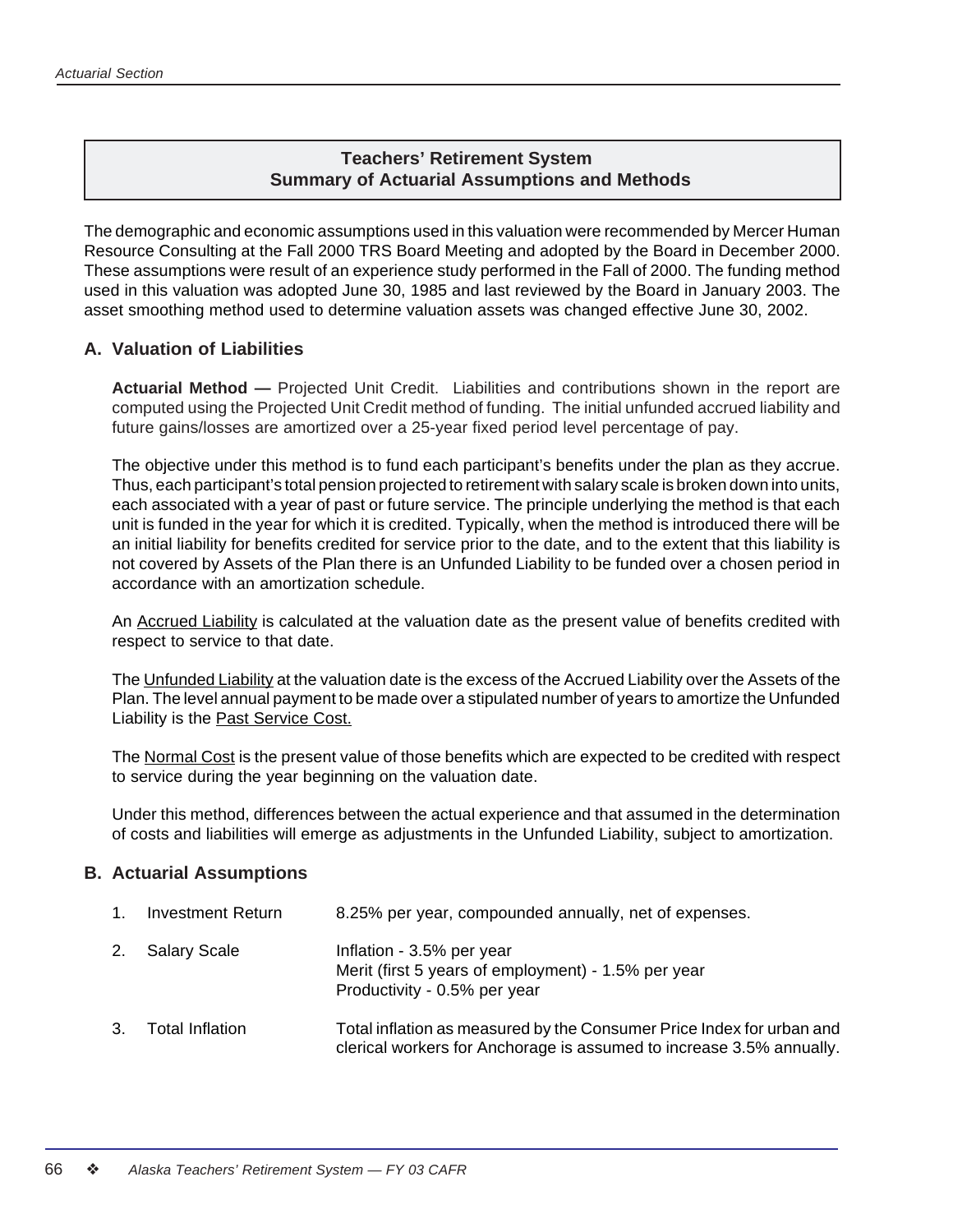|     | <b>Teachers' Retirement System</b><br><b>Summary of Actuarial Assumptions and Methods</b> |                                                                                                                                                                                                                                                                                              |                                                                                                                                           |  |  |  |
|-----|-------------------------------------------------------------------------------------------|----------------------------------------------------------------------------------------------------------------------------------------------------------------------------------------------------------------------------------------------------------------------------------------------|-------------------------------------------------------------------------------------------------------------------------------------------|--|--|--|
| 4.  | <b>Health Cost Trend</b>                                                                  | FY03 - FY05 - 12.0%<br>FY06 - 11.5%<br>FY07 - 11.0%<br>FY08 - 10.5%<br>FY09 - 10.0%<br>FY10 - 9.5%<br>FY11 - 9.0%                                                                                                                                                                            | FY12 - 8.5%<br>FY13 - 8.0%<br>FY14 - 7.5%<br>FY15 - 7.0%<br>FY16 - 6.0%<br>FY17 and later 5.0%                                            |  |  |  |
| 5.  | Mortality                                                                                 | causes.                                                                                                                                                                                                                                                                                      | 1994 Group Annuity Mortality Basic Table for males and females, 1994<br>Base Year. All deaths are assumed to result from non-occupational |  |  |  |
| 6.  | <b>Total Turnover</b>                                                                     | experience (See Table 1.)                                                                                                                                                                                                                                                                    | Select and ultimate rates based upon the 1997-99 actual withdrawal                                                                        |  |  |  |
| 7.  | Disability                                                                                | Incidence rates based upon the 1991-95 actual experience, in accor-<br>dance with Table 2. Post-disability mortality in accordance with rates<br>published by the Pension Benefit Guaranty Corporation to reflect<br>mortality of those receiving disability benefits under Social Security. |                                                                                                                                           |  |  |  |
| 8.  | Retirement                                                                                | Retirement rates based upon the 1997-99 actual experience in accor-<br>dance with Table 3.                                                                                                                                                                                                   |                                                                                                                                           |  |  |  |
| 9.  | Spouse's Age                                                                              |                                                                                                                                                                                                                                                                                              | Wives are assumed to be four years younger than husbands.                                                                                 |  |  |  |
| 10. | Dependent Children                                                                        | Benefits to dependent children have been valued assuming members<br>who are not single have one dependent child.                                                                                                                                                                             |                                                                                                                                           |  |  |  |
|     | 11. Contribution Refunds                                                                  | 100% of those terminating after age 35 who are vested will leave<br>their contributions in the fund and thereby retain their deferred vested<br>benefit. All others who terminate are assumed to have their contribu-<br>tions refunded.                                                     |                                                                                                                                           |  |  |  |
|     | 12. C.O.L.A.                                                                              | Of those benefit recipients who are eligible for the C.O.L.A., 65% are<br>assumed to remain in Alaska and receive the C.O.L.A.                                                                                                                                                               |                                                                                                                                           |  |  |  |
|     | 13. New Entrants                                                                          | Growth projections are made for the active TRS population under three<br>scenarios:                                                                                                                                                                                                          |                                                                                                                                           |  |  |  |
|     |                                                                                           | Pessimistic:<br>Median:<br>Optimistic:                                                                                                                                                                                                                                                       | 0% per year<br>1% per year<br>2% per year                                                                                                 |  |  |  |
|     | 14. Sick Leave                                                                            |                                                                                                                                                                                                                                                                                              | 4.7 days of unused sick leave for each year of service are assumed to<br>be available to be credited once the member is retired.          |  |  |  |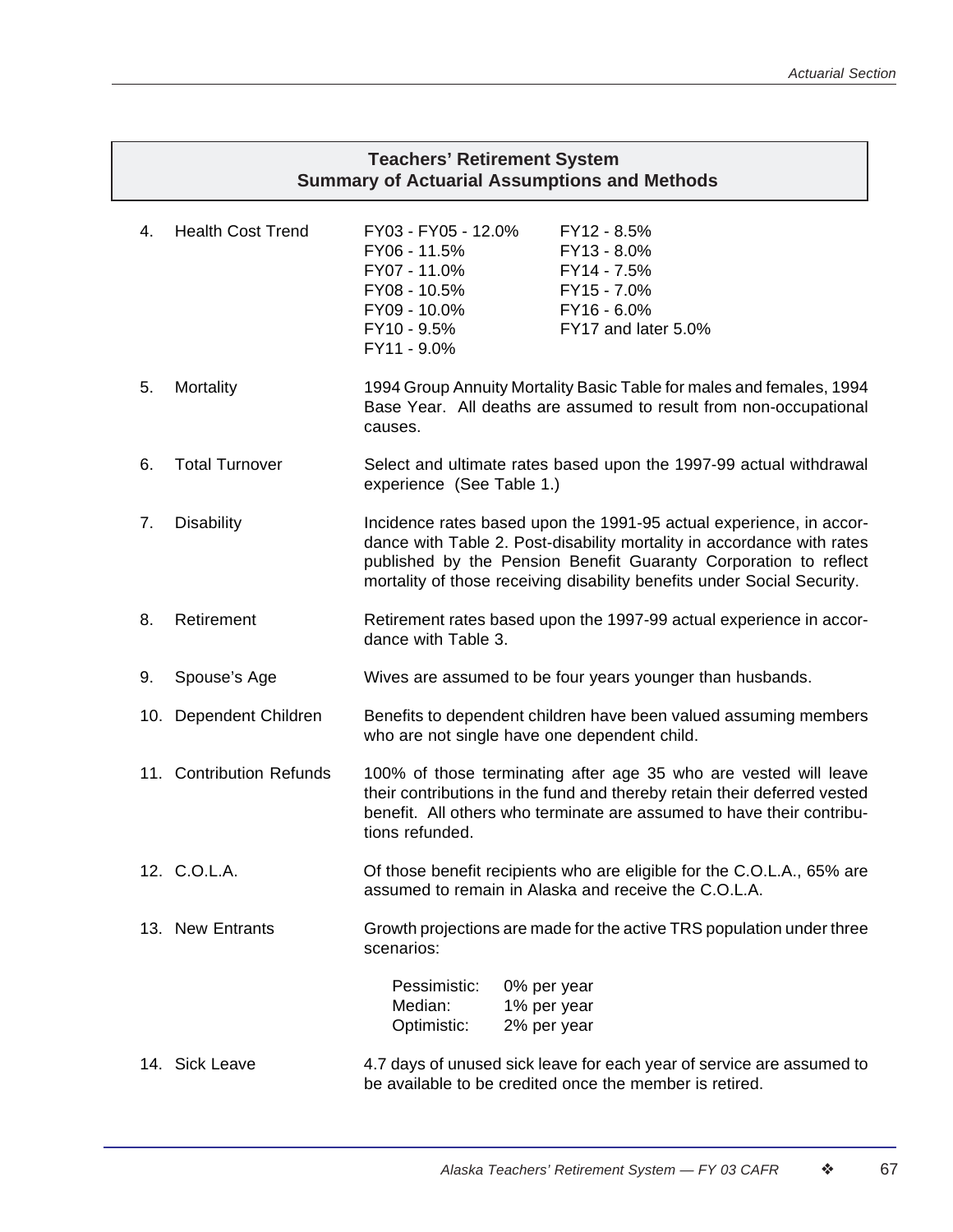### **Teachers' Retirement System Summary of Actuarial Assumptions and Methods**

| 15. Post-Retirement<br>Pension Adjustment | 50% and 75% of assumed inflation is valued for the automatic<br>Post-Retirement Pension Adjustment (PRPA) as specified in the statute. |
|-------------------------------------------|----------------------------------------------------------------------------------------------------------------------------------------|
| 16. Expenses                              | Expenses are covered in the investment return assumption.                                                                              |
| 17. Part-Time Status                      | Part-time employees are assumed to earn 0.550 years of credited<br>service per year.                                                   |

### **C. Valuation of Assets**

Effective June 30, 2002, the asset valuation method recognizes 20% of the investment gain or loss in each of the current and preceding four years. This method will be phased in over the next five years. All assets are valued at market value. Assets are accounted for on an accrued basis and are taken directly from audited financial statements provided by KPMG LLP. Valuation assets cannot be outside a range of 80% to 120% of the market value of assets.

### **D. Valuation of Medical Benefits**

Medical benefits for retirees are provided by the payment of premiums from the fund. A pre-65 cost and lower post-65 cost (due to Medicare) are assumed such that the total rate for all retirees equals the present premium rate assumption. These medical premiums are then increased with the health inflation assumption. The actuarial cost method used for funding retirement benefits is also used to fund health benefits.

For FY03, the pre-65 monthly premium is \$907.18 and the post-65 premium is \$345.59, based on an assumed total blended premium of \$694.00. The assumed total blended premium for FY03 is the average of the 2002 and 2003 calendar year actual blended premium. For the time period January 1, 2003 to December 31, 2003, the actual blended premium as provided by the State of Alaska, Division of Retirement and Benefits, is \$720.00.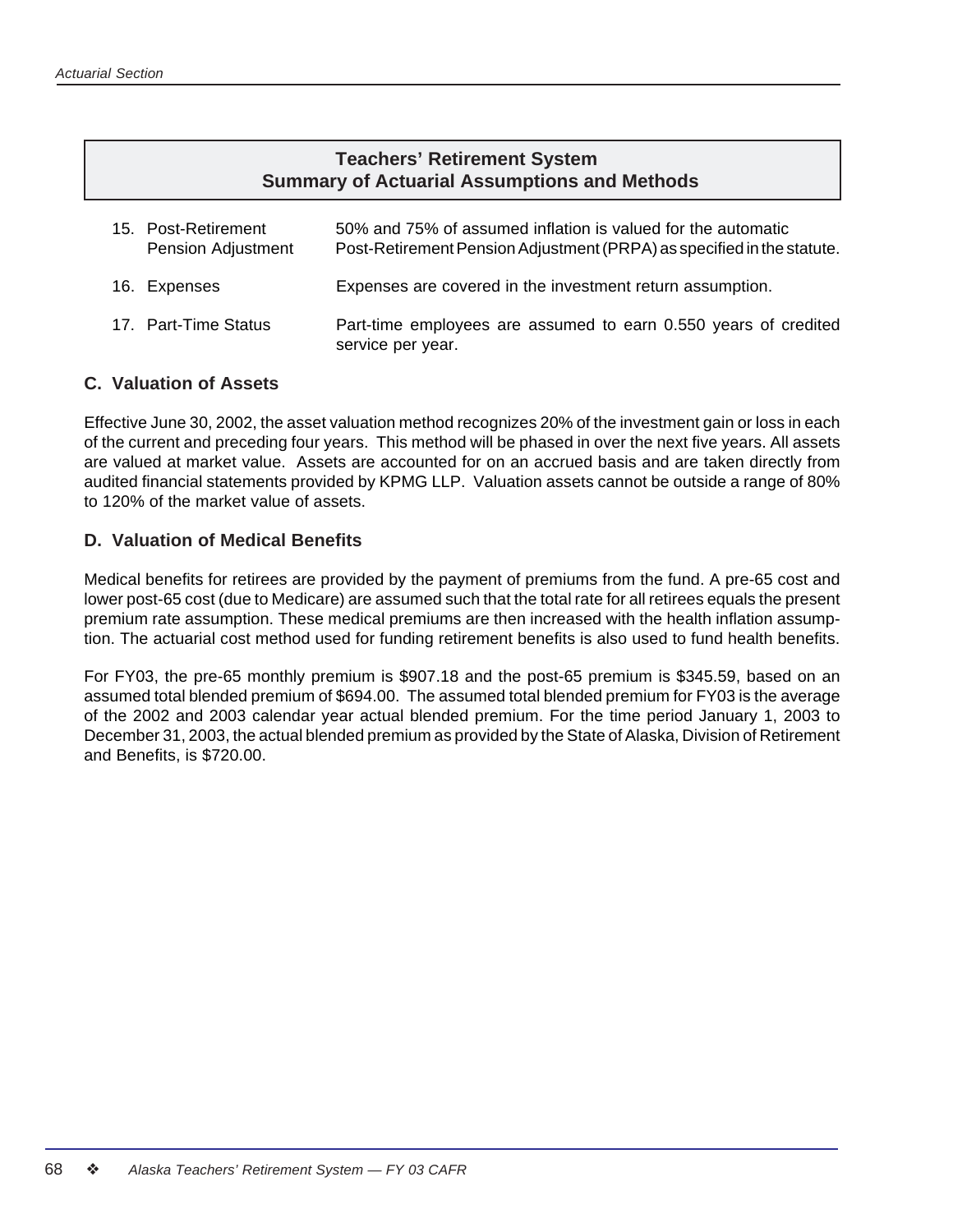| <b>Teachers' Retirement System</b><br><b>Summary of Actuarial Assumptions and Methods</b><br>Table 1<br><b>Total Turnover Assumptions</b> |                                                      |                                                                                      |      |  |  |  |  |
|-------------------------------------------------------------------------------------------------------------------------------------------|------------------------------------------------------|--------------------------------------------------------------------------------------|------|--|--|--|--|
| <b>Select Rates of Turnover</b><br><b>During the First 8 Years</b><br>of Employment                                                       |                                                      | <b>Ultimate Rates of Turnover</b><br><b>After the First 8 Years</b><br>of Employment |      |  |  |  |  |
| Year of<br><b>Employment</b>                                                                                                              | Rate                                                 | <b>Ages</b>                                                                          | Rate |  |  |  |  |
| 1<br>$\mathbf 2$<br>$\mathbf{3}$<br>$\overline{\mathbf{4}}$<br>5<br>6<br>$\overline{7}$<br>8                                              | .10<br>.10<br>.09<br>.09<br>.08<br>.07<br>.06<br>.05 | $20+$                                                                                | .04  |  |  |  |  |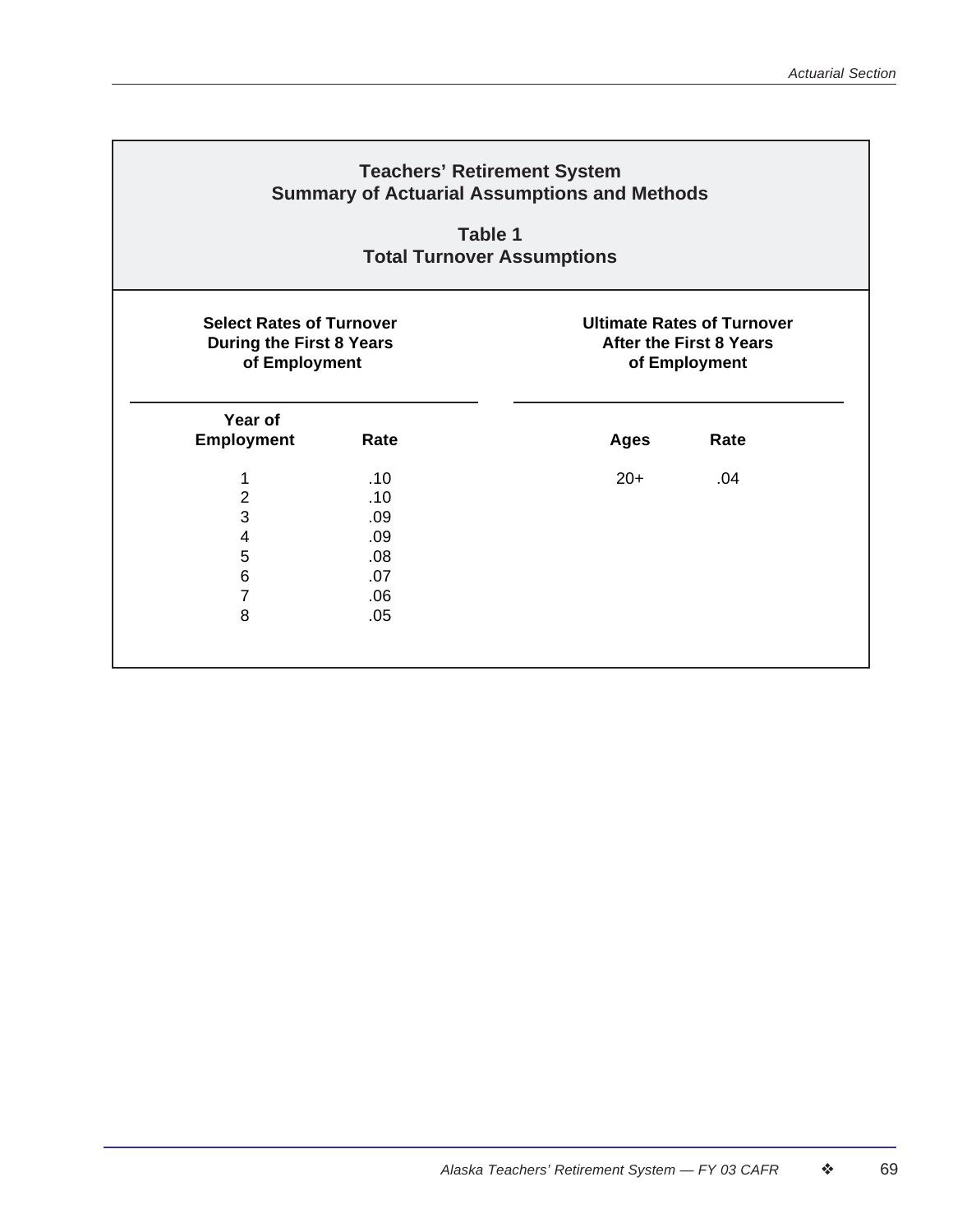| <b>Teachers' Retirement System</b><br><b>Summary of Actuarial Assumptions and Methods</b> |             |  |  |  |  |  |
|-------------------------------------------------------------------------------------------|-------------|--|--|--|--|--|
| Table 2<br><b>Disability Rates</b><br><b>Annual Rates Per 1,000 Employees</b>             |             |  |  |  |  |  |
| Age                                                                                       | Rate        |  |  |  |  |  |
| 20                                                                                        | .28         |  |  |  |  |  |
| 21                                                                                        | .28         |  |  |  |  |  |
| 22                                                                                        | .29         |  |  |  |  |  |
| 23                                                                                        | .29         |  |  |  |  |  |
| 24                                                                                        | .30         |  |  |  |  |  |
| 25                                                                                        | .30         |  |  |  |  |  |
| 26                                                                                        | .30         |  |  |  |  |  |
| 27                                                                                        | .31         |  |  |  |  |  |
| 28                                                                                        | .32         |  |  |  |  |  |
| 29                                                                                        | .33         |  |  |  |  |  |
| $\overline{30}$                                                                           | .34         |  |  |  |  |  |
| 31                                                                                        | .34         |  |  |  |  |  |
| 32                                                                                        | .35         |  |  |  |  |  |
| 33                                                                                        | .36         |  |  |  |  |  |
| 34                                                                                        | .37         |  |  |  |  |  |
| 35                                                                                        | .38         |  |  |  |  |  |
| 36                                                                                        | .40         |  |  |  |  |  |
| 37                                                                                        | .41         |  |  |  |  |  |
| 38                                                                                        | .43         |  |  |  |  |  |
| 39                                                                                        | .44         |  |  |  |  |  |
| 40                                                                                        | .46         |  |  |  |  |  |
| 41                                                                                        | .48         |  |  |  |  |  |
| 42                                                                                        | .51         |  |  |  |  |  |
| 43                                                                                        | .54         |  |  |  |  |  |
| 44                                                                                        | .59         |  |  |  |  |  |
| 45                                                                                        | .65         |  |  |  |  |  |
| 46                                                                                        | .70         |  |  |  |  |  |
|                                                                                           |             |  |  |  |  |  |
| 47                                                                                        | .76         |  |  |  |  |  |
| 48<br>49                                                                                  | .83<br>.89  |  |  |  |  |  |
|                                                                                           |             |  |  |  |  |  |
| 50<br>51                                                                                  | .96<br>1.04 |  |  |  |  |  |
|                                                                                           |             |  |  |  |  |  |
| 52                                                                                        | 1.14        |  |  |  |  |  |
| 53                                                                                        | 1.27        |  |  |  |  |  |
| 54                                                                                        | 1.42        |  |  |  |  |  |
| 55                                                                                        | 1.60        |  |  |  |  |  |
| 56                                                                                        | 1.84        |  |  |  |  |  |
| 57                                                                                        | 2.14        |  |  |  |  |  |
| 58                                                                                        | 2.44        |  |  |  |  |  |
| 59                                                                                        | 2.88        |  |  |  |  |  |
| 60                                                                                        | 3.37        |  |  |  |  |  |
| 61                                                                                        | 3.90        |  |  |  |  |  |
| 62                                                                                        | 4.52        |  |  |  |  |  |
| 63                                                                                        | 5.22        |  |  |  |  |  |
| 64                                                                                        | 5.96        |  |  |  |  |  |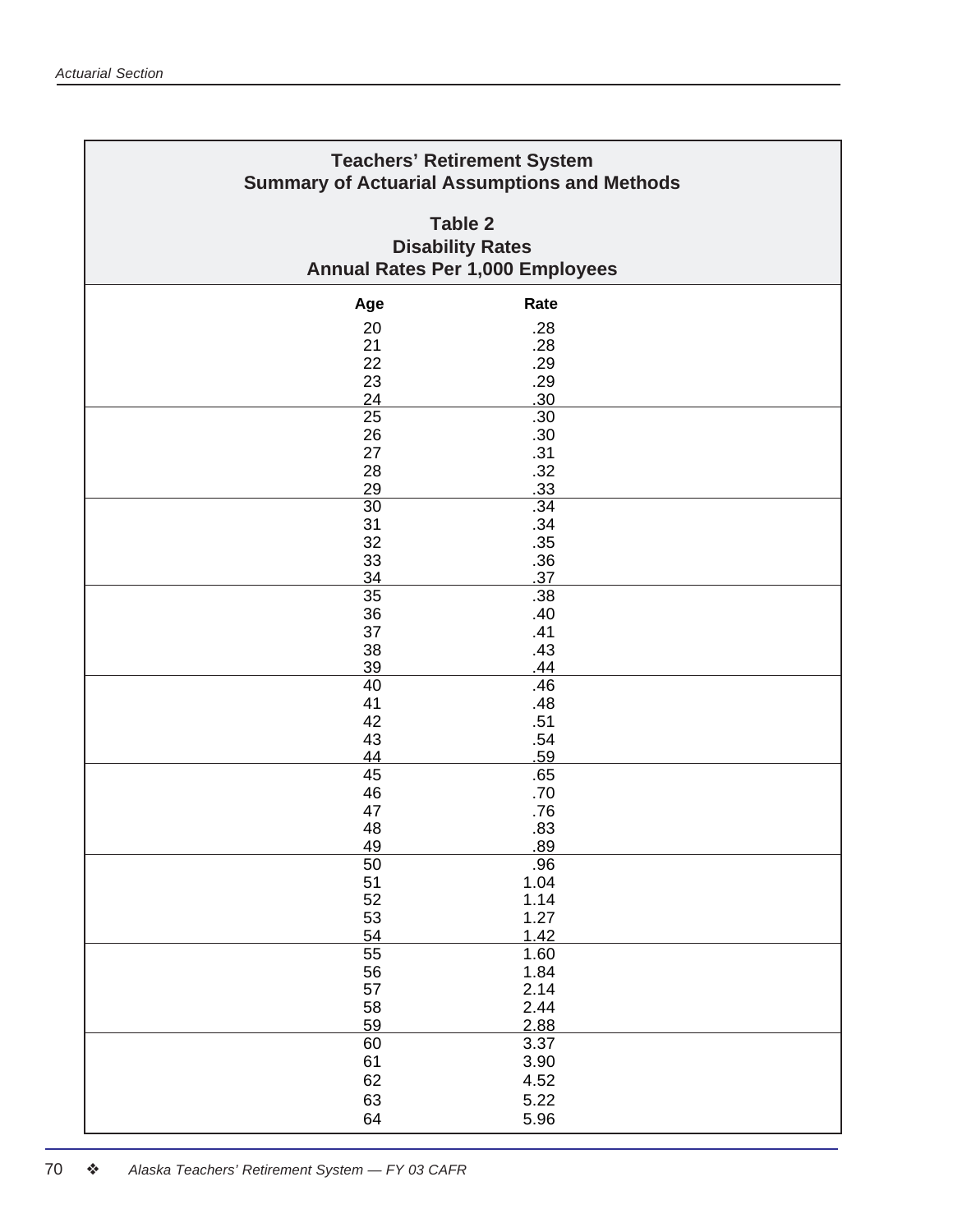| <b>Teachers' Retirement System</b><br><b>Summary of Actuarial Assumptions and Methods</b><br>Table 3<br><b>Retirement Rates</b> |                                 |  |  |  |  |  |
|---------------------------------------------------------------------------------------------------------------------------------|---------------------------------|--|--|--|--|--|
|                                                                                                                                 |                                 |  |  |  |  |  |
| 50<br>51<br>52<br>53<br>54                                                                                                      | .05<br>.05<br>.05<br>.05<br>.05 |  |  |  |  |  |
| 55<br>56<br>57<br>58<br>59                                                                                                      | .15<br>.13<br>.10<br>.10<br>.10 |  |  |  |  |  |
| 60<br>61<br>62<br>63<br>64                                                                                                      | .10<br>.10<br>.10<br>.17<br>.17 |  |  |  |  |  |
| 65<br>66 & up<br>Teachers retiring at ages under 50 are assumed to retire immediately upon attaining 21 years of service.       | .50<br>1.00                     |  |  |  |  |  |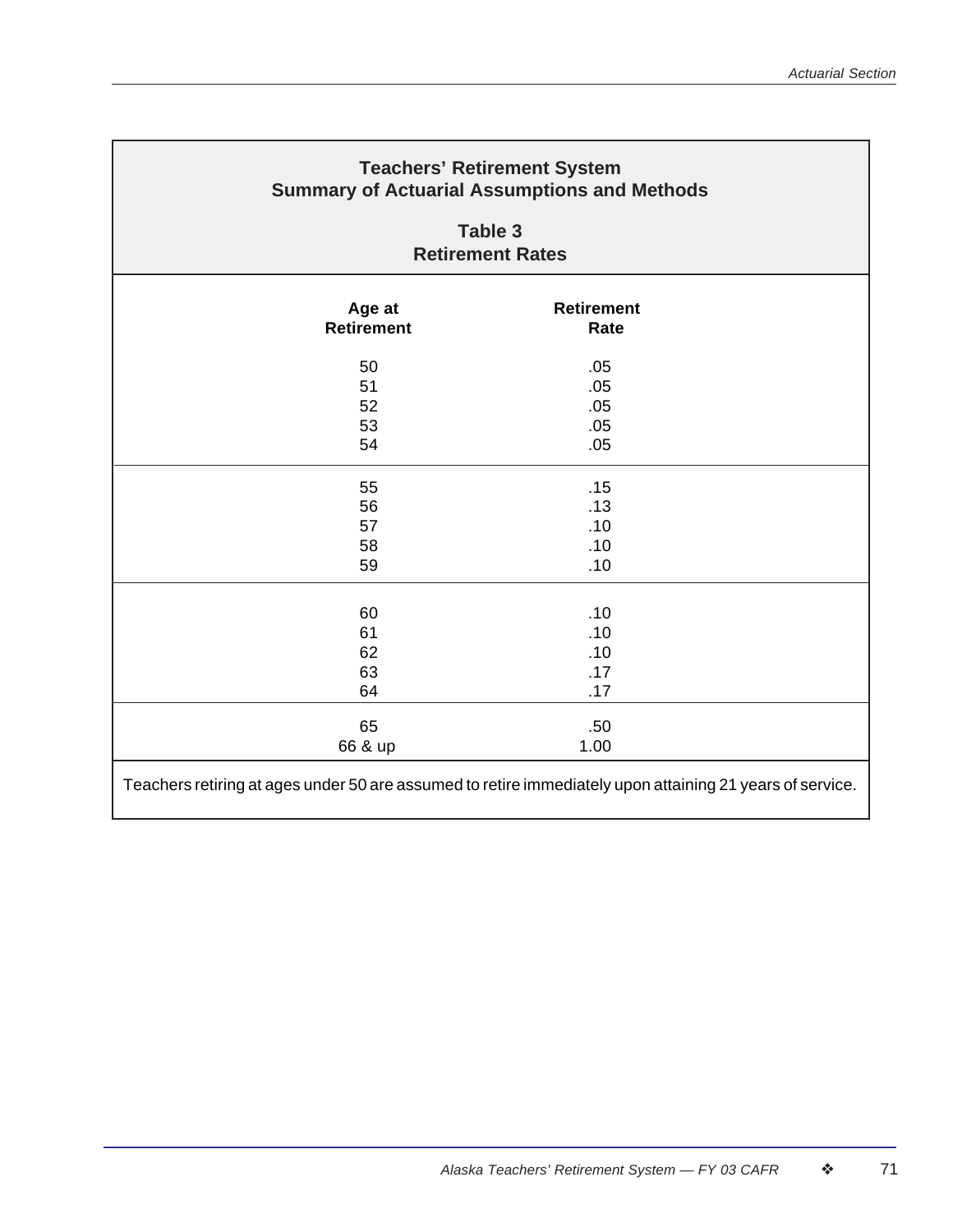| <b>Teachers' Retirement System</b><br><b>Schedule of Active Member Valuation Data</b> |               |                          |                              |                                                      |                                                       |  |  |  |
|---------------------------------------------------------------------------------------|---------------|--------------------------|------------------------------|------------------------------------------------------|-------------------------------------------------------|--|--|--|
| <b>Valuation</b><br><b>Date</b>                                                       | <b>Number</b> | Annual<br>Payroll (000s) | Annual<br><b>Average Pay</b> | Average<br>Increase/<br>(Decrease)<br>In Average Pay | Number of<br><b>Participating</b><br><b>Employers</b> |  |  |  |
| June 30, 2002                                                                         | 9,690         | \$509,437                | \$52,373                     | 4.0%                                                 | 57                                                    |  |  |  |
| June 30, 2001                                                                         | 9,815         | 496,188                  | 50,544                       | 1.8%                                                 | 60                                                    |  |  |  |
| June 30, 1999                                                                         | 9,396         | 466,414                  | 49,640                       | (2.1)%                                               | 61                                                    |  |  |  |
| June 30, 1998                                                                         | 9,262         | 469,433                  | 50,684                       | (0.4)%                                               | 61                                                    |  |  |  |
| June 30, 1997                                                                         | 9,164         | 466,455                  | 50,901                       | 1.3%                                                 | 61                                                    |  |  |  |
| June 30, 1996                                                                         | 9,259         | 465,182                  | 50,241                       | (0.5)%                                               | 61                                                    |  |  |  |
| June 30, 1995                                                                         | 9,452         | 477,205                  | 50,487                       | $0.6\%$                                              | 61                                                    |  |  |  |
| June 30, 1994                                                                         | 9,489         | 476,098                  | 50,174                       | $3.2\%$                                              | 61                                                    |  |  |  |
| June 30, 1993                                                                         | 9,459         | 459,746                  | 48,604                       | 0.2%                                                 | 61                                                    |  |  |  |
| June 30, 1992                                                                         | 9,238         | 448,186                  | 48,515                       | 2.2%                                                 | 62                                                    |  |  |  |

| <b>Teachers' Retirement System</b><br>Schedule of Retirants and Beneficiaries Added to and Removed from Rolls |       |                       |        |                           |       |                                    |                                            |                                       |  |
|---------------------------------------------------------------------------------------------------------------|-------|-----------------------|--------|---------------------------|-------|------------------------------------|--------------------------------------------|---------------------------------------|--|
|                                                                                                               |       | <b>Added to Rolls</b> |        | <b>Removed from Rolls</b> |       | <b>Rolls - End of Year</b>         | <b>Percent</b>                             |                                       |  |
| Year<br><b>Ended</b>                                                                                          | No.*  | Annual<br>Allowances* | $No.*$ | Annual<br>Allowances*     | No.   | <b>Annual</b><br><b>Allowances</b> | Increase in<br>Annual<br><b>Allowances</b> | Average<br>Annual<br><b>Allowance</b> |  |
| June 30, 2002                                                                                                 | 589   | \$24,789,896          | 118    | \$4,966,397               | 7,804 | \$237,094,545                      | 9.12%                                      | \$30,381                              |  |
| June 30, 2001                                                                                                 | 1,057 | 39,213,327            | 210    | 7,790,727                 | 7,333 | 217,271,046                        | 16.91%                                     | 29,629                                |  |
| June 30, 1999                                                                                                 | 598   | 19,014,567            | 91     | 2,893,521                 | 6,486 | 185,848,446                        | 9.50%                                      | 28,654                                |  |
| June 30, 1998                                                                                                 | 674   | 24,479,595            | 38     | 1,380,155                 | 5,979 | 169,727,400                        | 15.75%                                     | 28,387                                |  |
| June 30, 1997                                                                                                 | 583   | 29,988,351(1)         | 43     | 2,211,834(1)              | 5,343 | 146,627,960                        | 23.37%                                     | 27,443                                |  |
| June 30, 1996                                                                                                 | 376   | 8,410,895             | 32     | 441,353                   | 4,803 | 118,851,443                        | 7.19%                                      | 24,745                                |  |
| June 30, 1995                                                                                                 | 368   | 10,386,432            | 43     | 94,443                    | 4,459 | 110,881,901                        | 10.23%                                     | 24,867                                |  |
| June 30, 1994                                                                                                 | 280   | 8,923,551             | 37     | 616,360                   | 4,134 | 100,589,912                        | 9.00%                                      | 24,332                                |  |
| June 30, 1993                                                                                                 | 344   | 6,874,777             | 55     | 1,044,709                 | 3,891 | 92,282,721                         | 6.74%                                      | 23,717                                |  |
| June 30, 1992                                                                                                 | 120   | 5,799,044             | 62     | 1,436,106                 | 3,602 | 86,452,653                         | 5.31%                                      | 24,001                                |  |

\* Numbers are estimated, and include other internal transfers.

1 Includes additional benefits to current retirees from a one time retroactive ad hoc Post-Retirement Pension Adjustments.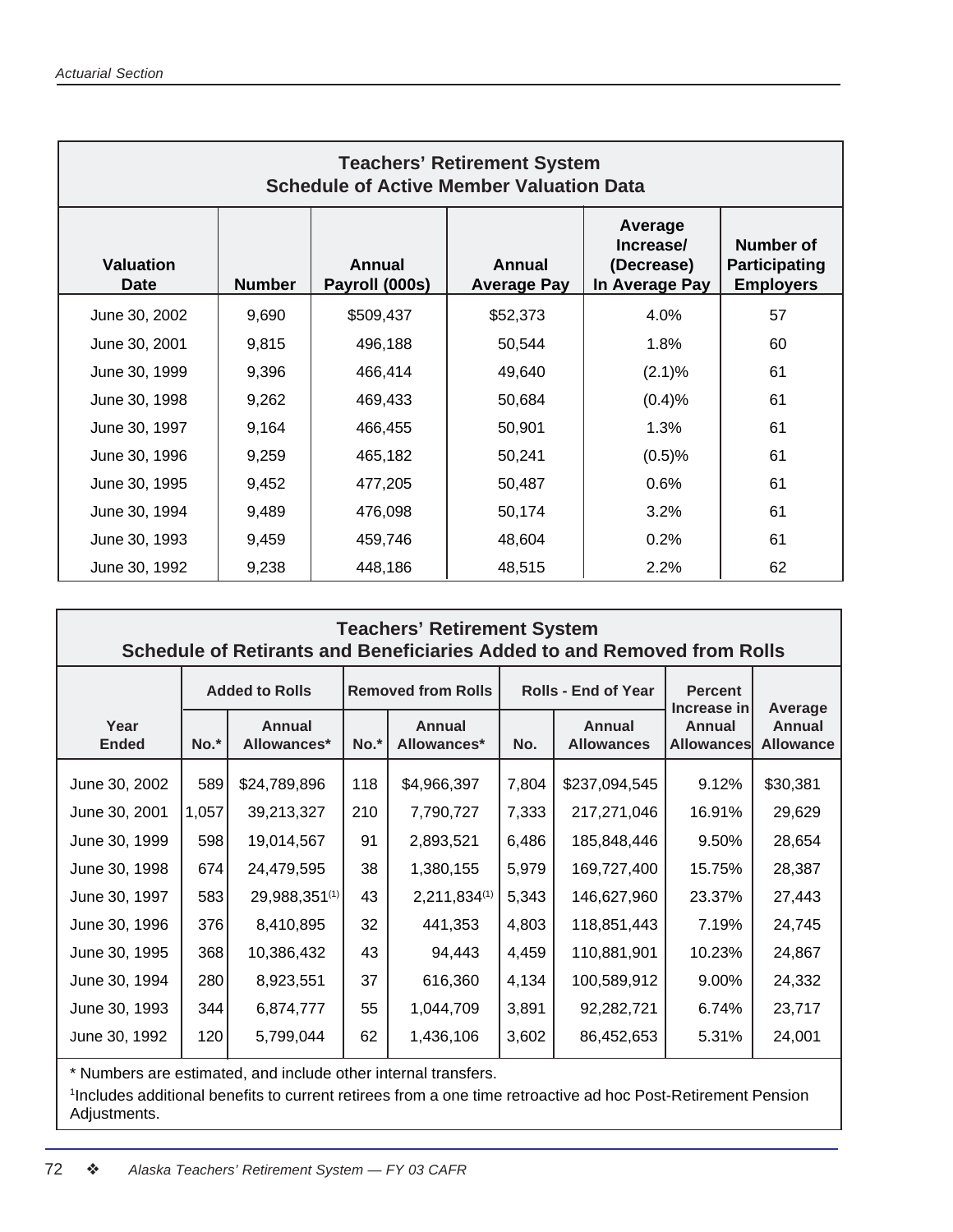| <b>Teachers' Retirement System Solvency Test</b>                                                          |                                                                         |                                                    |                                                                                  |                                   |                                                                      |       |        |
|-----------------------------------------------------------------------------------------------------------|-------------------------------------------------------------------------|----------------------------------------------------|----------------------------------------------------------------------------------|-----------------------------------|----------------------------------------------------------------------|-------|--------|
|                                                                                                           | <b>Aggregate Accrued Liability For:</b>                                 |                                                    |                                                                                  |                                   | <b>Portion of Accrued</b><br><b>Liabilities Covered</b><br>by Assets |       |        |
| <b>Valuation</b><br><b>Date</b>                                                                           | (1)<br><b>Active</b><br><b>Member</b><br><b>Contributions</b><br>(000s) | (2)<br><b>Inactive</b><br><b>Members</b><br>(000s) | (3)<br><b>Active Members</b><br>(Employer-<br><b>Financed</b><br>Portion) (000s) | Valuation<br><b>Assets (000s)</b> | (1)                                                                  | (2)   | (3)    |
| June 30, 2002 <sup>(1)(2)(3)</sup>                                                                        | \$523,142                                                               | \$3,755,882                                        | \$1,132,618                                                                      | \$3,689,036                       | 100%                                                                 | 84.3% | 0.0%   |
| June 30, 2001                                                                                             | \$533,752                                                               | \$3,213,431                                        | \$855,964                                                                        | \$4,372,229                       | 100%                                                                 | 100%  | 73.0%  |
| June 30, 2000(1)(2)                                                                                       | 490,176                                                                 | 2,872,250                                          | 836,442                                                                          | 4,184,015                         | 100%                                                                 | 100%  | 98.2%  |
| June 30, 1999                                                                                             | 469,068                                                                 | 2,571,345                                          | 680,541                                                                          | 3,815,633                         | 100%                                                                 | 100%  | 100.0% |
| June 30, 1998                                                                                             | 449,383                                                                 | 2,344,263                                          | 735,111                                                                          | 3,446,070                         | 100%                                                                 | 100%  | 88.8%  |
| June 30, 1997                                                                                             | 483,735                                                                 | 2,095,843<br>780,491                               |                                                                                  | 3,120,044                         | 100%                                                                 | 100%  | 69.2%  |
| June 30, 1996 <sup>(2)</sup>                                                                              | 1,689,636<br>451,249<br>799,552<br>2,858,756                            |                                                    |                                                                                  |                                   | 100%                                                                 | 100%  | 89.8%  |
| June 30, 1995                                                                                             | 437,089                                                                 | 1,531,406                                          | 944,972                                                                          | 2,647,392                         | 100%                                                                 | 100%  | 71.8%  |
| June 30, 1994(1)(2)                                                                                       | 398,990                                                                 | 1,419,506                                          | 942,913                                                                          | 2,472,957                         | 100%                                                                 | 100%  | 69.4%  |
| June 30, 1993                                                                                             | 370,667                                                                 | 1,223,220                                          | 835,569                                                                          | 2,261,082                         | 100%                                                                 | 100%  | 79.8%  |
| <b>Change of Assumptions</b><br>Change in Asset Valuation Method.<br>(2)<br>(3) Change in Methods.<br>(1) |                                                                         |                                                    |                                                                                  |                                   |                                                                      |       |        |
| <b>Teachers' Retirement System</b><br><b>Analysis of Financial Experience</b>                             |                                                                         |                                                    |                                                                                  |                                   |                                                                      |       |        |
| <b>Change in Employer Contribution Rate</b><br>Due to Gains and Losses in Accrued Liabilities             |                                                                         |                                                    |                                                                                  |                                   |                                                                      |       |        |

### **During the Last Five Fiscal Years Resulting From**

### **Differences Between Assumed Experience and Actual Experience**

| Type of                                                                                                        | <b>Change in Employer Contribution Rate During Fiscal Year</b> |                              |                          |                                |                                |  |  |
|----------------------------------------------------------------------------------------------------------------|----------------------------------------------------------------|------------------------------|--------------------------|--------------------------------|--------------------------------|--|--|
| <b>Gain or Loss</b>                                                                                            | 2002                                                           | 2001                         | 2000                     | 1999                           | 1998                           |  |  |
| <b>Health Experience</b><br><b>Salary Experience</b><br><b>Investment Experience</b><br>Demographic Experience | 3.85%<br>$(0.11)$ %<br>15.03%<br>4.21%                         | $(1.68)\%$<br>1.35%<br>2.66% | $(3.35)\%$<br>$(0.91)\%$ | $(0.64)$ %<br>(3.73)%<br>0.80% | $(0.84)$ %<br>(2.70)%<br>0.54% |  |  |
| (Gain) or Loss During Year from Experience                                                                     | 22.98%                                                         | 2.33%                        | $(4.26)\%$               | $(3.57)\%$                     | $(3.00)\%$                     |  |  |
| Non-recurring changes                                                                                          |                                                                |                              |                          |                                |                                |  |  |
| <b>Asset Valuation Method</b>                                                                                  | 0.03%                                                          |                              | $(1.38)\%$               |                                |                                |  |  |
| Past Service Amortization Change                                                                               | (9.08)%                                                        |                              |                          |                                |                                |  |  |
| <b>Assumption Changes</b>                                                                                      | 6.84%                                                          |                              | 6.68%                    |                                |                                |  |  |
| <b>System Benefit Changes</b>                                                                                  |                                                                | 0.17%                        |                          |                                |                                |  |  |
| <b>Administrative System Changes</b>                                                                           |                                                                | 3.49%                        |                          |                                |                                |  |  |
| Ad hoc PRPA                                                                                                    | 0.36%                                                          | 0.16%                        | 0.16%                    | 0.11%                          | 0.55%                          |  |  |
| Composite (Gain) or Loss During Year                                                                           | 21.13%                                                         | 6.15%                        | 1.20%                    | $(3.46)\%$                     | $(2.45)\%$                     |  |  |
| <b>Beginning Total Employer Contribution Rate</b>                                                              | 14.44%                                                         | 8.29%                        | 7.09%                    | 10.55%                         | 13.00%                         |  |  |
| <b>Ending Total Employer Contribution Rate</b>                                                                 | 35.57%                                                         | 14.44%                       | 8.29%                    | <u>7.09%</u>                   | 10.55%                         |  |  |
| <b>Board Adopted Employer Contribution Rate</b>                                                                | 16.00%                                                         | 12.00%                       | 11.00%                   | 11.00%                         | <u>12.00%</u>                  |  |  |
| Fiscal Year above rate is applied                                                                              | <b>FY05</b>                                                    | <b>FY04</b>                  | <b>FY03</b>              | <b>FY02</b>                    | <b>FY01</b>                    |  |  |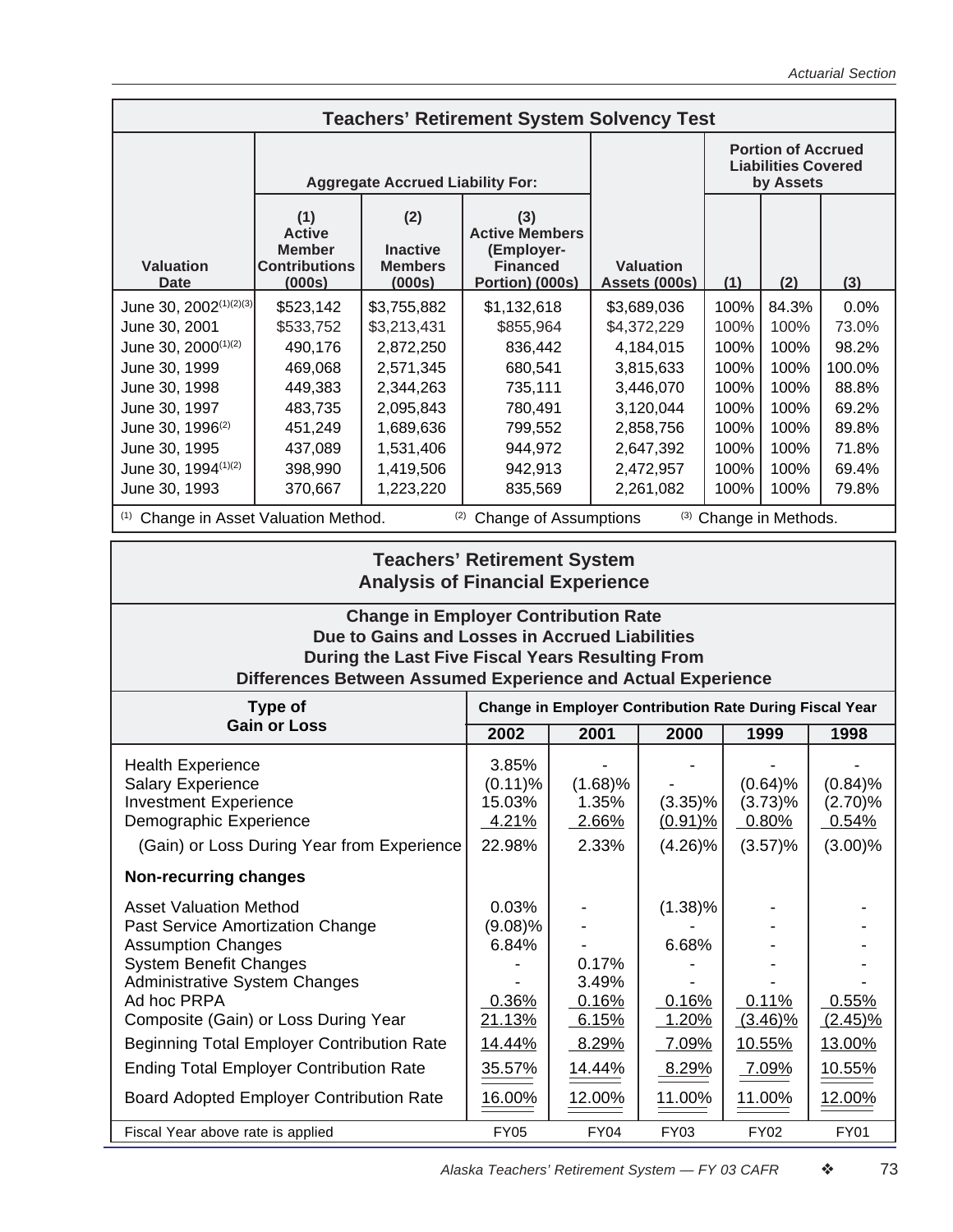## **Summary of Plan Provisions**

### **(1) Effective Date**

July 1, 1955, with amendments through July 1, 2002. Chapter 97, 1990 Session Laws of Alaska, created a two-tier retirement system. Members who were first hired under the TRS before July 1, 1990, are eligible for different benefits than members hired after June 30, 1990.

### **(2) Administration of Plan**

The Commissioner of Administration is responsible for administering the system. The Teachers' Retirement Board prescribes policies and regulations and performs other activities necessary to carry out the provisions of the system. The Alaska State Pension Investment Board, Department of Revenue, Treasury Division is responsible for investing TRS funds. The Attorney General represents the system in legal proceedings.

### **(3) Membership**

Membership in the Alaska TRS is mandatory for the following employees:

- certificated full-time and part-time elementary and secondary teachers, certificated school nurses, and certificated employees in positions requiring teaching certificates;
- positions requiring a teaching certificate as a condition of employment in the Department of Education and Early Development;
- University of Alaska full-time and part-time teachers, and full-time administrative employees in positions requiring academic standing if approved by the TRS administrator;
- certain full-time or part-time teachers of Alaska Native language or culture who have elected to be covered under the TRS;
- members on approved sabbatical leave under AS 14.20.310;
- certain State legislators who have elected to be covered under the TRS; and
- a teacher who has filed for worker's compensation benefits due to an on the job assault and who, as a result of the physical injury, is placed on leave without pay.

Employees participating in the University of Alaska's Optional Retirement Plan or other retirement plans funded by the State are not covered by the TRS.

Employees who work half-time in the TRS and Public Employees' Retirement System (PERS) simultaneously are eligible for half-time TRS and PERS credit.

### **(4) Credited Service**

TRS members receive a year of membership credit if they work a minimum of 172 days during the school year (July 1 through June 30 of the following year). Fractional credit is determined based on the number of days worked. Part-time members receive membership credit for each day in proportion to full-time service. Credit is granted for all Alaskan public school service.

Members may claim other types of service, including:

- Outside teaching service in out-of-state schools or Alaska private schools (not more than ten years may be claimed);
- Military service (not more than five years of military service or ten years of combined outside and military service may be claimed);
- Alaska Bureau of Indian Affairs (BIA) service;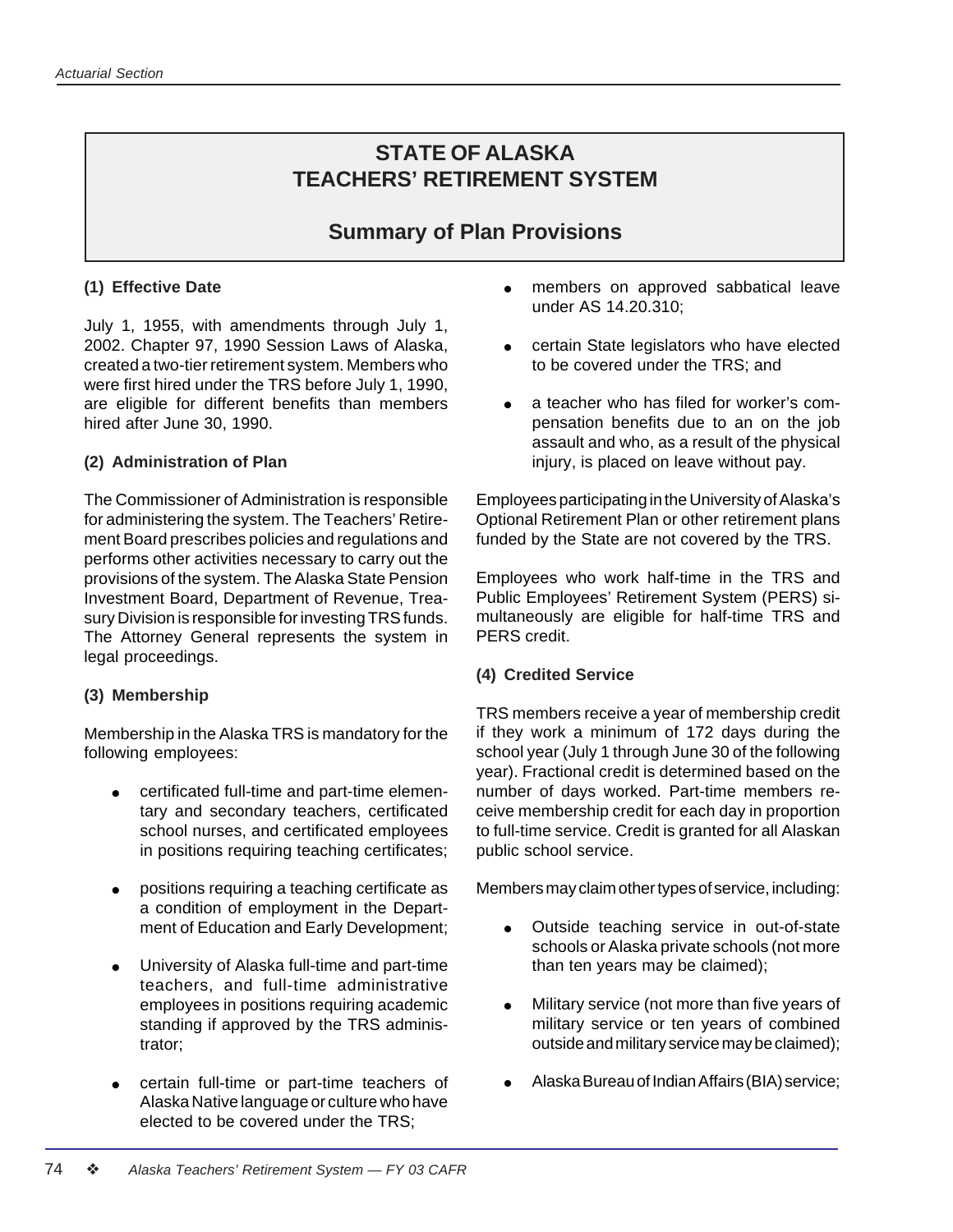## **Summary of Plan Provisions**

- Retroactive Alaskan service that was not creditable at the time it occurred, but later became creditable because of legislative change;
- Unused sick leave credit after members retire; and
- Leave of absence without pay.

Except for retroactive Alaska service that occurred before July 1, 1955, and unused sick leave, contributions are required for all claimed service.

Members receiving TRS disability benefits continue to earn TRS credit while disabled.

### **(5) Employer Contributions**

TRS employers contribute the amounts required, in addition to employees' contributions, to fund the benefits of the system.

### **(6) Member Contributions**

Mandatory Contributions: Members are required to contribute 8.65% of their base salaries. Members' contributions are deducted from gross salaries before federal income taxes are withheld.

Contributions for Claimed Service: Member contributions are also required for most of the claimed service described in (4) above.

1% Supplemental Contributions: Members who joined the system before July 1, 1982, and elected to participate in the supplemental contributions provision, are required to contribute an additional 1% of their salaries. Supplemental contributions are deducted from gross salaries before federal income taxes are withheld. Under the supplemental provision, an eligible spouse or dependent child will

<sup>1</sup> Members participating before July 1, 1990 are eligible for normal  $paid-up$  membership service; retirement at age 55 or early retirement at age 50.

receive a survivor's allowance or spouse's pension if the member dies (see (11) below).

Interest: Member's contributions earn 4.5% interest, compounded annually on June 30.

Refund Contributions: Terminated members may receive refunds of their member contribution accounts, which includes their mandatory contributions, indebtedness payments, and interest earned. Terminated members' accounts may be attached to satisfy claims under Alaska Statute 09.38.065, federal income tax levies, and valid Qualified Domestic Relations Orders.

Reinstatement of Contributions: Refunded accounts and the corresponding TRS service may be reinstated upon reemployment in the TRS. Accounts attached to satisfy claims under Alaska Statute 09.38.065 or a federal tax levy may be reinstated at any time. Interest accrues on refunds until paid in full or members retire.

### **(7) Retirement Benefits**

### Eligibility:

- (a) Members, including deferred vested members, are eligible for normal retirement at age  $60^1$ , or early retirement at age 55, if they have at least:
	- (i) eight years of paid-up membership service;
	- (ii) 15 years of paid-up creditable service, the last five years of which are membership service, and they were first hired under the TRS before July 1, 1975;
	- (iii) five years of paid-up membership service and three years of paid-up Alaska Bureau of Indian Affairs service;
	- (iv) 12 years of combined part-time and full-time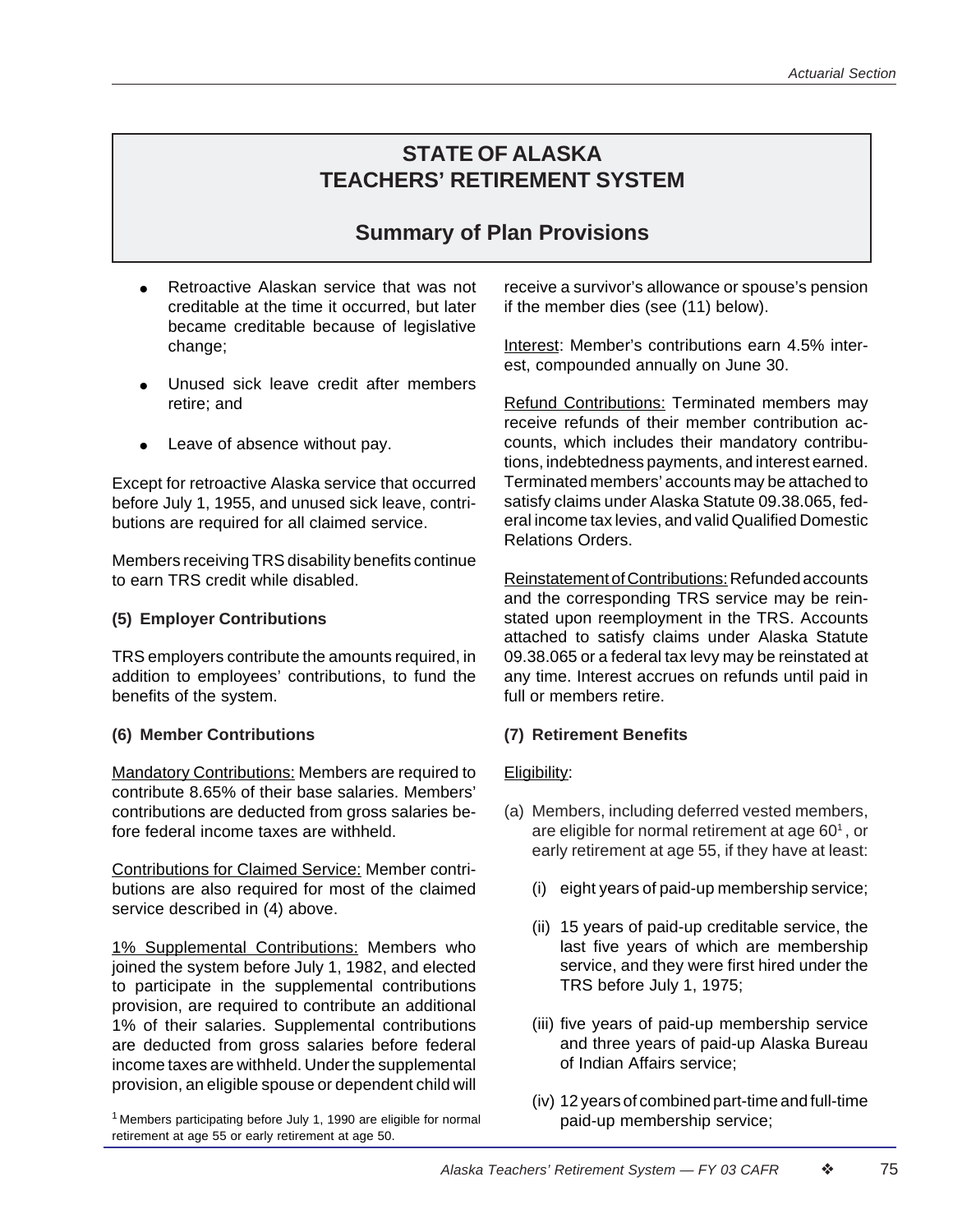### **Summary of Plan Provisions**

- (v) two years of paid-up membership service if they are vested in the Public Employees' Retirement System (PERS); or
- (vi) one year of paid-up membership service if they are retired from the PERS.
- (b) Members may retire at any age when they have:
	- (i) 25 years of paid-up creditable service, the last five years of which are membership service;
	- (ii) 20 years of paid-up membership service;
	- (iii) 20 years of combined paid-up membership and Alaska Bureau of Indian Affairs service, the last five years of which are membership service; or
	- (iv) 20 years of combined paid-up part-time and full-time membership service.

Benefit Type: Lifetime benefits are paid to members. Eligible members may receive normal, unreduced benefits when they (1) reach normal retirement age and complete the service required; or (2) satisfy the minimum service requirements to retire at any age under (b) above. Members may receive early, actuarially reduced benefits when they reach early retirement age and complete the service required.

Members may select joint and survivor options. Under those options and early retirement, benefits are actuarially adjusted so that members receive the actuarial equivalents of their normal benefit amounts.

Benefit Calculation: Retirement benefits are calculated by multiplying the average base salary (ABS) times the total TRS service times the percentage multiplier. The ABS is determined by averaging the salaries earned during the three highest school years. Members must earn at least 115 days of credit in a school year to include it in the ABS calculation. The TRS pays a minimum benefit of \$25.00 per month for each year of service when the calculated benefit is less.

The percentage multipliers are 2% for the first 20 years and 2.5% for all remaining service. Service before July 1, 1990, is calculated at 2%.

Indebtedness: Members who terminate and refund their TRS contributions are not eligible to retire unless they return to TRS employment and pay back their refunds, plus interest, or accrue additional service which qualifies them for retirement. TRS refunds must be paid in full if the corresponding service is to count toward the minimum service requirements for retirement. Refunded TRS service is included in total service for the purpose of calculating retirement benefits. However, when refunds are not completely paid before retirement, benefits are actuarially reduced for life.

#### **(8) Reemployment of Retired Members**

Retirees who return to work in a permanent full-time or part-time TRS position after a Normal Retirement have two options available, the Standard Option or the Waiver Option.

Under the Standard Option, retirement benefits are suspended while retired members are reemployed under the TRS. During reemployment, members earn additional TRS service and contributions are withheld from their wages.

If an Alaska school district has established that there is a shortage of teachers in a particular discipline or specialty and has passed a resolution to that effect, a retiree returning to work in a permanent full-time or part-time TRS position with that school district may exercise the Waiver Option. The Waiver Option allows a retiree who retired under a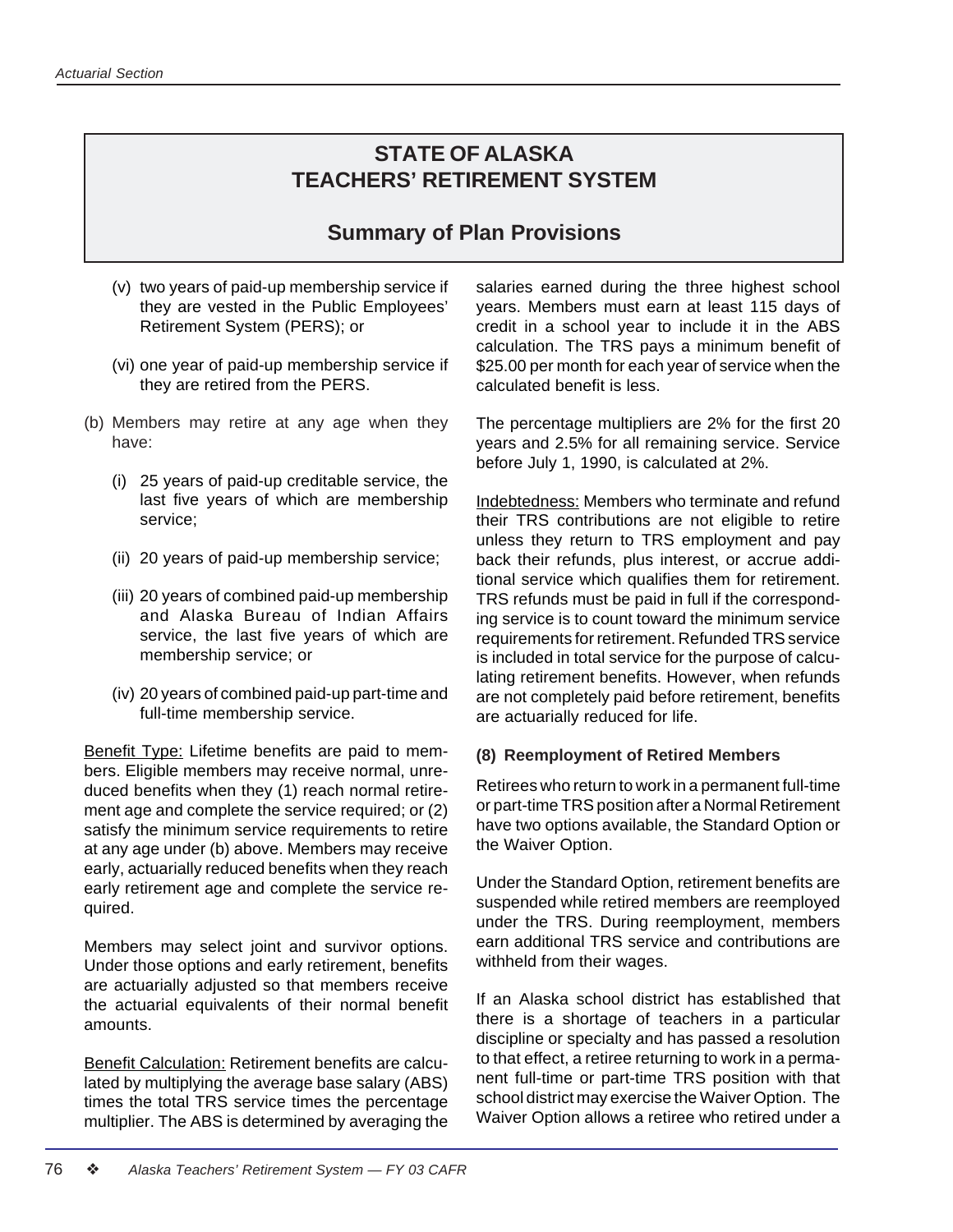### **Summary of Plan Provisions**

Normal Retirement to reemploy with a TRS employer and continue to receive a retirement benefit by signing a waiver of participation in the TRS. The Waiver Option became effective July 1, 2001 and applies to reemployment periods after that date.

The Waiver Option is not available to members who retired early or under the Retirement Incentive Program (RIP).

Members retired under the RIP who return to employment under the TRS, Public Employees' Retirement System (PERS), Judicial Retirement System (JRS) or the University of Alaska's Optional Retirement Plan will:

- (a) forfeit the three years of incentive credits that they received;
- (b) owe the TRS 110% of the benefits that they received under the RIP, which may include costs for health insurance, excluding amounts that they paid to participate; and
- (c) be charged 7% interest from the date that they are reemployed until their indebtedness is paid in full or they retire again. If the indebtedness is not completely paid, future benefits will be actuarially reduced for life.

### **(9) Postemployment Healthcare Benefits**

When pension benefits begin, major medical benefits are provided by the TRS to (1) all employees first hired before July 1, 1990, and (2) members who have twenty-five years of membership service, are disabled or age sixty or older, regardless of their initial hire dates. Employees first hired after June 30, 1990, may receive major medical benefits prior to age sixty by paying premiums.

### **(10) Disability Benefits**

Monthly disability benefits are paid to permanently disabled members until they die, recover or become eligible for normal retirement. To be eligible, members must have at least five years of paid-up membership service.

Disability benefits are equal to 50% of the member's base salary at the time of disability. The benefit is increased by 10% of the base salary for each minor child, up to a maximum of 40%. Members continue to earn TRS service until eligible for normal retirement.

Members are appointed to normal retirement on the first of the month after they become eligible.

### **(11) Death Benefits**

Monthly death benefits may be paid to a spouse or dependent children upon the death of a member. If monthly benefits are not payable under the supplemental contributions provision or occupational and nonoccupational death provisions, the designated beneficiary receives the lump sum benefit described below.

Occupational Death: When an active member dies from occupational causes, a monthly survivor's pension may be paid to the spouse, unless benefits are payable under the supplemental contributions provision (below). The pension equals 40% of the member's base salary on the date of death or disability, if earlier. If there is no spouse, the pension may be paid to the member's dependent children. On the member's normal retirement date, the benefit converts to a normal retirement benefit. The normal benefit is based on the member's average base salary on the date of death and service, including service accumulated from the date of the member's death to the normal retirement date.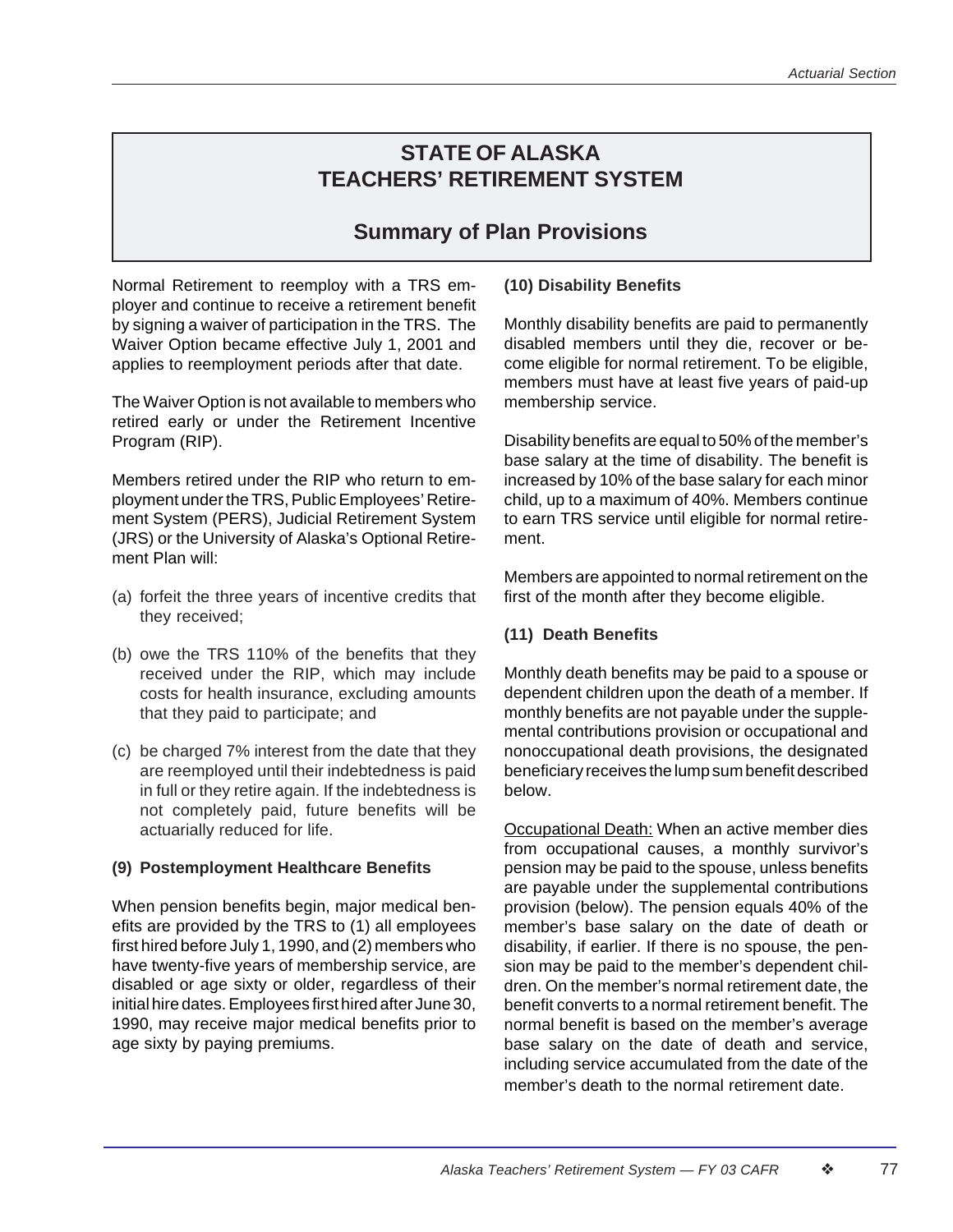## **Summary of Plan Provisions**

Nonoccupational Death: When a vested member dies from nonoccupational causes, the surviving spouse may elect to receive a monthly 50% joint and survivor benefit or a lump sum benefit, unless benefits are payable under the supplemental contributions provision (below). The monthly benefit is calculated on the member's average base salary and TRS service accrued at the time of death.

Lump Sum Benefit: Upon the death of an active member who has less than one year of service or an inactive member who is not vested, the designated beneficiary receives the member's contribution account, which includes mandatory contributions, indebtedness payments, and interest earned. Any supplemental contributions will also be refunded. If the member has more than one year of TRS service, the beneficiary also receives \$1,000 and \$100 for each year of TRS service, up to a maximum of \$3,000. An additional \$500 may be payable if the member is survived by dependent children.

Supplemental Contributions Provision: Members are eligible for supplemental coverage if they joined the TRS before July 1, 1982, elected to participate in the supplemental provision, and made the required contributions. A survivor's allowance or spouse's pension (below) may be payable if the member made supplemental contributions for at least one year and dies while in membership service or while disabled under the TRS. In addition, the allowance and pension may be payable if the member dies while retired or in deferred vested status if supplemental contributions were made for at least five years.

(a) Survivor's Allowance: If the member is survived by dependent children, the surviving spouse and dependent children are entitled to a survivor's allowance. The allowance for the spouse is equal to 35% of the member's base salary at the time of death or disability, plus 10% for each dependent child up to a maximum of 40%. The allowance terminates and a spouse's pension becomes payable when there is no longer an eligible dependent child.

(b) Spouse's Pension: The spouse's pension is equal to 50% of the retirement benefit that the deceased member was receiving or would have received if retired at the time of death. The spouse's pension begins on the first of the month after the member's death or termination of the survivor's allowance.

Death After Retirement: If a joint and survivor option was selected at retirement, the eligible spouse receives continuing, lifetime monthly benefits after the member dies. A survivor's allowance or spouse's pension may be payable if the member participated in the supplemental contributions provision. If a joint and survivor option was not selected and benefits are not payable under the supplemental contributions provision, the designated beneficiary receives the member's contribution account, less any benefits already paid.

### **(12) Post Retirement Pension Adjustments**

Post retirement pension adjustments (PRPAs) are granted annually to eligible benefit recipients when the consumer price index (CPI) increases during the preceding calendar year. PRPAs are calculated by multiplying the recipient's base benefit, including past PRPAs, times:

- (a) 75% of the CPI increase in the preceding calendar year or 9%, whichever is less, if the recipient is at least age 65 or on TRS disability; or
- (b) 50% of the CPI increase in the preceding calendar year or 6%, whichever is less, if the recipient is at least age 60, or under age 60 if the recipient has been receiving benefits for at least eight years.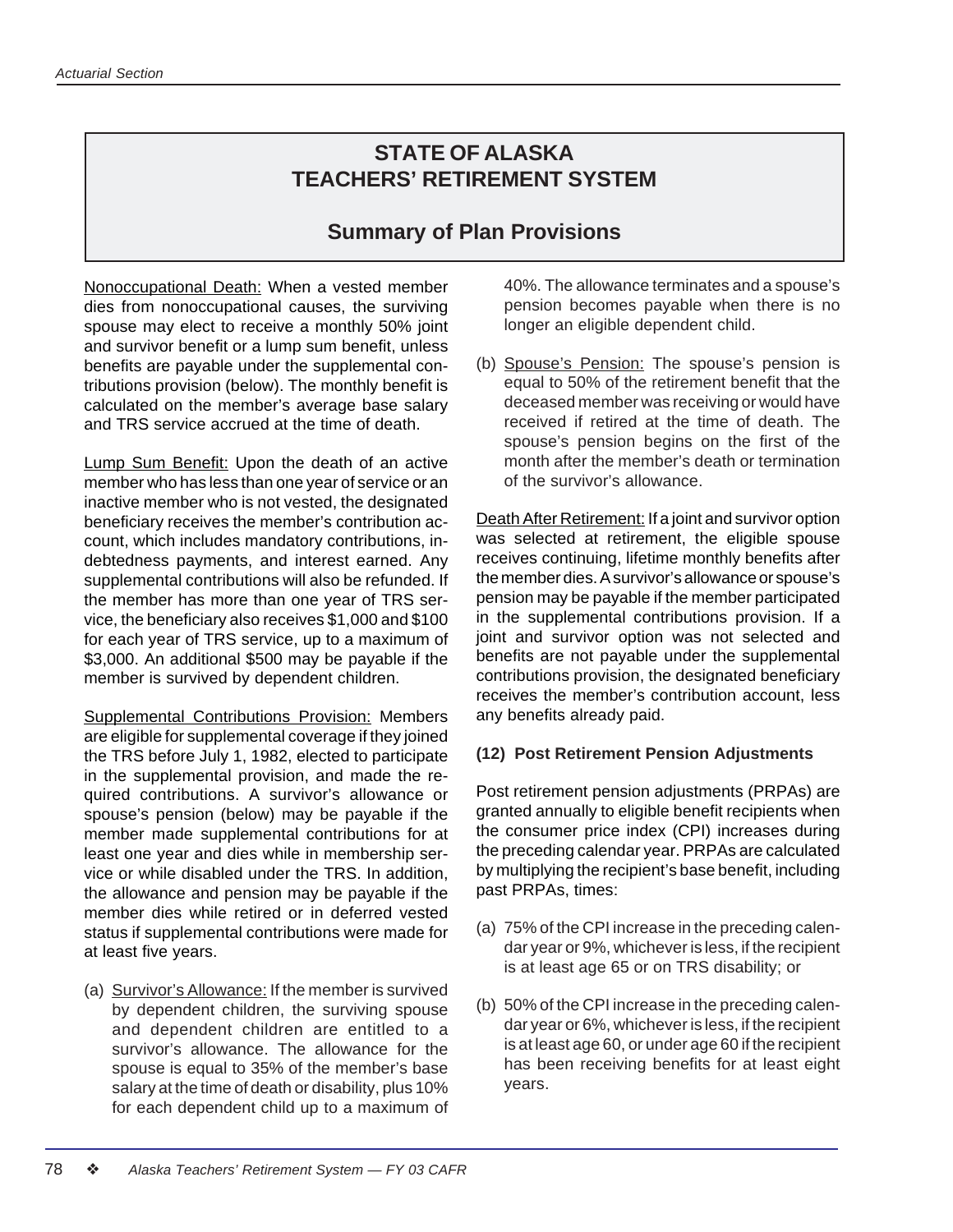### **Summary of Plan Provisions**

Ad hoc PRPAs, up to a maximum of 4%, may be granted to eligible recipients who were first hired before July 1, 1990, if the CPI increases and the financial condition of the fund will permit an increase. In a year where an Ad Hoc PRPA is granted, eligible recipients will receive the higher of the two calculations.

#### **(13) Alaska Cost of Living Allowance**

Eligible benefit recipients who reside in Alaska receive an Alaska cost of living allowance (COLA) equal to 10% of their base benefits. The following benefit recipients are eligible:

- (a) members who were first hired under the TRS before July 1, 1990, and their survivors;
- (b) members who were first hired under the TRS after June 30, 1990, and their survivors if they are at least age 65; and
- (c) all disabled members.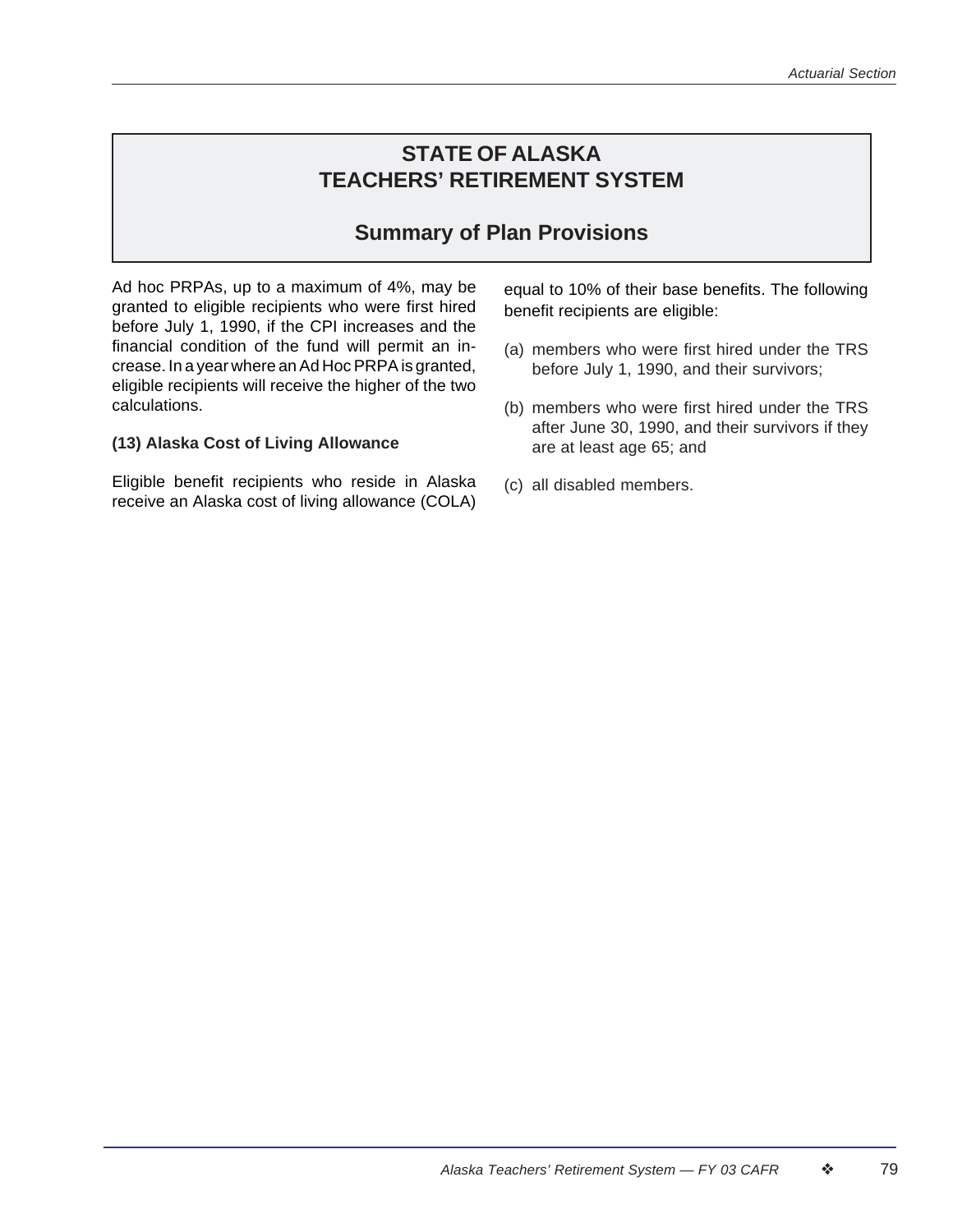This page intentionally left blank.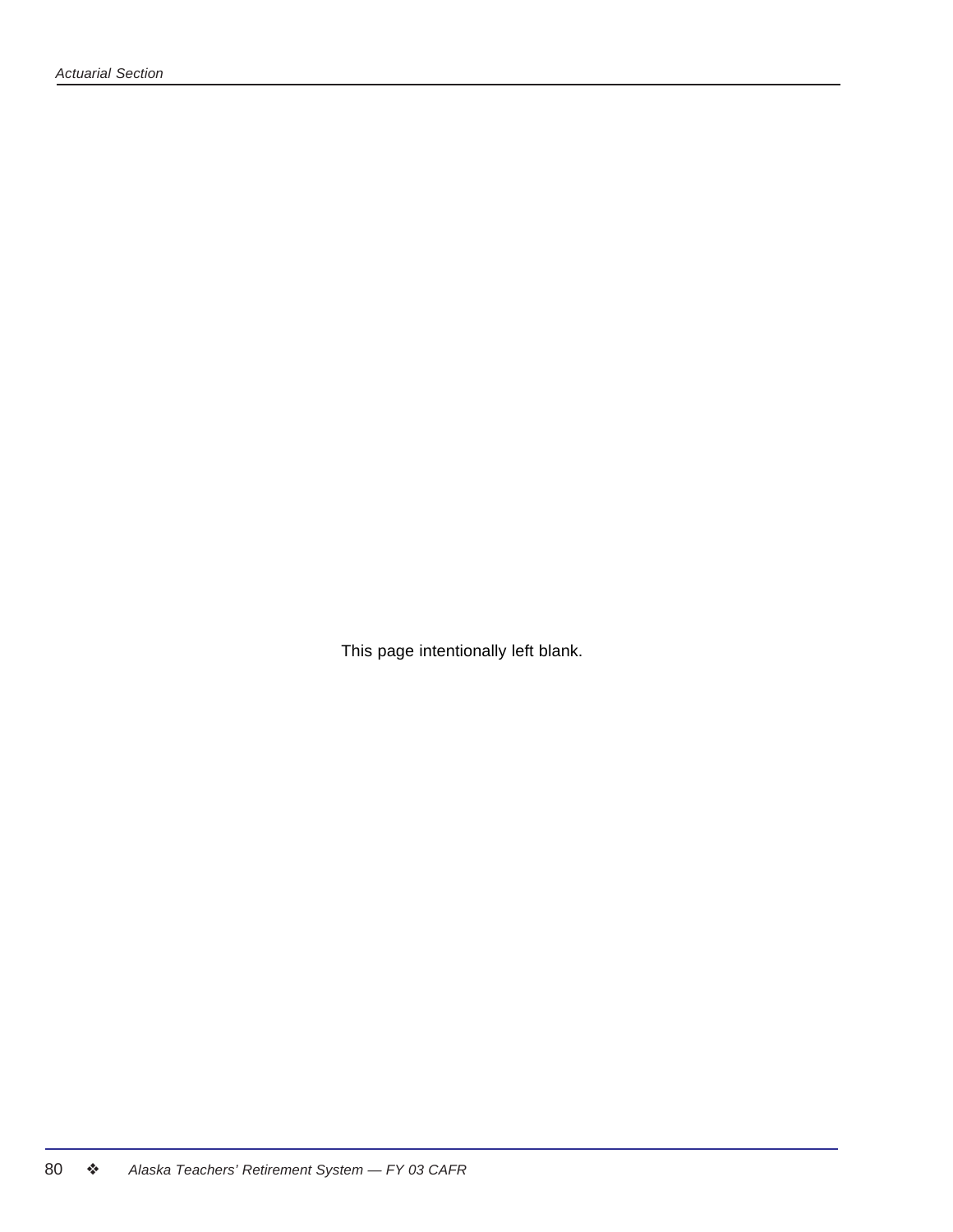### *Investment Section* **Alaska State Pension Investment Board**



P.O. Box 110405 Juneau, Alaska 99811-0405 (907) 465-3749

### **Message from the Chair**

I am pleased to present the 2003 Annual Report of Investments for the period ending June 30, 2003 to you, the participants and beneficiaries of this retirement trust fund.

The difficult economic and stock market environment experienced in fiscal 2001 and 2002 continued through much of fiscal 2003. The stock market reached a low in October 2002, rallied and then tested the low in March 2003. Fortunately, the market rebounded strongly in the June quarter and ended the year with a fractional gain. For the twelve months, U.S. stocks registered a slight gain of 0.25% as measured by the Standard & Poors' 500 Stock Index. Small cap stocks, as measured by the Russell 2000 Stock Index (comprised of the smallest 2000 of the top 3000 companies ranked by market capitalization), lost -1.6% for the 12 months. International stocks, as measured by the MSCI EAFE Index, declined –6.5%. As was the case throughout the bear market, the real bright spots were high quality investment grade bonds and real estate. The Lehman Aggregate Index, a measure of the investment grade bond market, benefited from the decline in interest rates and returned a handsome +10.4% while various measures of the real estate market produced returns in excess of +7.6%.TRS experienced an overall positive return of 3.7% for the 12 months ended June 30, 2003. While this was below our long-term targets, it is refreshing to see evidence suggesting that the worst market environment in modern financial market history may well have ended and the economy begun a gradual recovery.

The System's domestic equity investments experienced mixed results. The System's large company component continued to outperform the S&P 500 by posting a gain of 0.35%. The smaller company component of the domestic portfolio registered a loss of 5.4% and underperformed the Russell 2000 stock index. The Russell 2000 fell 1.64% for the year. The System's international equity composite declined –5.8%. While negative, this result was better than the MSCI EAFE Index loss of –6.5%.

On a positive note, the System's domestic bond portfolio slightly outperformed its benchmark index (positive +10.7% for the portfolio and 10.4% for the index) the decision to maintain significant bond exposure contributed importantly to minimizing losses. TRS's real estate portfolio also helped overall results by posting a positive +8.97% return. For the second year in succession, the biggest bright spot was the performance of the System's international bond portfolio. The portfolio enjoyed a +24.5% return much of which was attributable to the weakness in the value of the U.S. dollar during the fiscal year. In total, the TRS return during FY03 of 3.7% was slightly below its target return of 4.6%. The primary explanatory factor was a slight over target allocation to equities. A secondary factor was the underperformance of the U.S. small cap equity composite relative to its market benchmark.

It is critical to remember that the System's assets are invested for the long-term. Our objective is to produce a very competitive long-term return that meets the System's funding requirements at an acceptable risk level. We, therefore, are encouraged to observe that the 11  $\frac{3}{4}$  year cumulative annualized return (the longest period available) of +8.2% compares favorably with the System's policy target index return of +8.1% and is very close to the System's actuarial earnings assumption.

The trustees work hard to achieve an asset mix that provides the highest expected return for a given level of risk. Working closely with our dedicated staff in the Department of Revenue and our investment advisors and consultants, we established an investment mix that we believe will provide enhanced returns while maintaining a prudent level of risk. The asset allocation plan adopted by the trustees for FY03 called for an investment distribution as follows: 36% in domestic equities, 15% in international equities, 31% in domestic fixed income, 3% in international fixed income, 6% in private equity and 9% in real estate. This asset allocation is reviewed annually and has been slightly modified for the new fiscal year. It, however, is designed to provide competitive returns at a reasonable level of risk. Fiscal 2003 results were within the range of shorterterm returns envisioned as possible.

ASPIB represents over 60,000 participants and beneficiaries. The trustees strongly believe that you should be kept well informed about the performance of your retirement funds, and about what we as fiduciaries are doing on your behalf. To this end, we are proud of the ASPIB web site, which can be accessed at www.revenue.state.ak.us/treasury/aspib/ index.htm. We continue to encourage member participation at our meetings, and welcome your letters and comments.

On behalf of all the trustees, thank you for giving us the opportunity to serve as your fiduciaries.

Gail Schubert, Acting Chair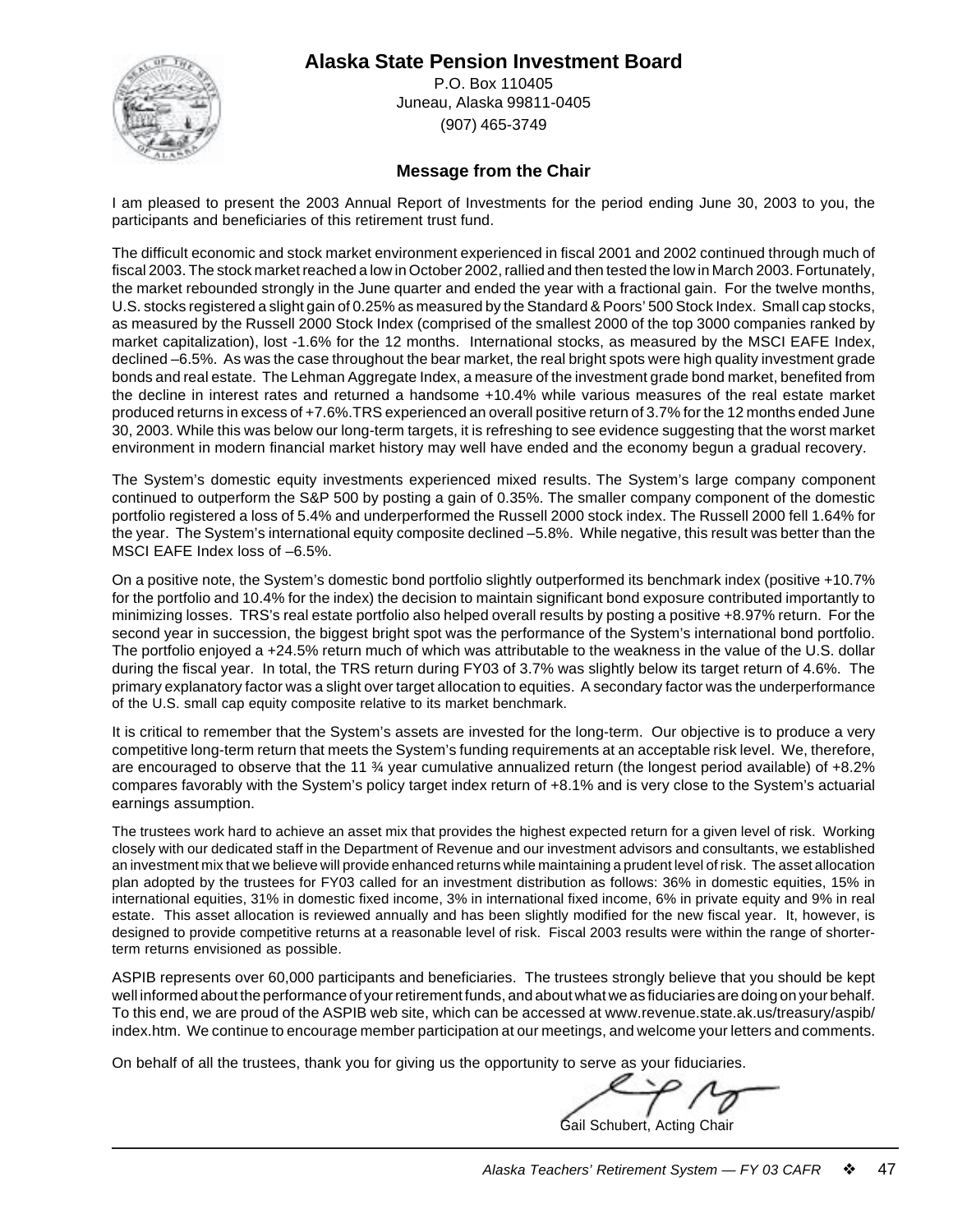### **ALASKA STATE PENSION INVESTMENT BOARD** (as of June 30, 2003)



#### **Gail R. Schubert, Acting Chair**

Appointed by the Governor

Gail R. Schubert, Acting Chair, was first appointed to the board by Governor Hickel, and reappointed by Governor Knowles. She is currently Executive Vice President and General Counsel to Bering Straits Native Corporation, President of its two 8(a) subsidiaries, and of counsel to the law firm of Foster, Pepper Rubini & Reeves LLC in Anchorage. From 2002 to 2003, Mrs. Schubert was General Counsel to Southcentral Foundation, and from 1995 to 2002, she was a member of Foster Pepper. From 1992 to 1995, Mrs. Schubert practiced law at Birch, Horton, Bittner & Cherot, and from 1982 to 1992, Mrs. Schubert practiced law in New York City at the firms of Rogers & Wells; Fried and Frank, Harris, Shriver & Jacobson; and at the Federal Reserve Bank of New York. Mrs. Schubert attended the School of Law at Cornell University; the Johnson School of Management (MBA) at Cornell; and Stanford University. She serves as Chair of the Boards of the Alaska Native Heritage Center and Akeela Treatment Services, Inc., and on the boards of the Bering Straits Native Corporation, the Alaska Federation of Natives, Khoanic Broadcast Corporation, the Alaska Native Justice Center, and is a member of the Anchorage Downtown Rotary. Mrs. Schubert's term expires December 31, 2003.

#### **William "Riley" Snell, Vice Chair**

Appointed by the Governor

William (Riley) Snell, Vice Chair, was appointed to the board by Governor Knowles. Mr. Snell has held numerous positions in State government. He served as the Executive Director of the Alaska Industrial Development and Expert Authority (AIDEA) from July 1992 until November of 1996 overseeing banking and development programs. Four years prior to the Executive Director position, Riley served as Deputy Director-Development at AIDEA. From 1985 until July 1989 he served as Deputy Commissioner for the Central Region of the Department of Transportation and Public Facilities. Riley possesses over 27 years of experience in State Transportation and Public Facilities Development and Public Financing. Currently Riley is Vice President and General Manager of Cable and Entertainment for General Communications Inc. (GCI). His responsibilities at GCI include CATV product management as well as construction and maintenance of all outside plant facilities for the company. Mr. Snell's term expires December 31, 2003.



#### **Merritt C. Olson, Secretary** TRS Representative

Merritt C. Olson was elected by the Teachers' Retirement System. He served as a member of the Teachers' Retirement System Board for 14 years, a portion of that time as Chair. He has been an Alaska resident since 1953 and resides in Anchorage. Appointed by Governor Egan to serve on the committee that organized the Student Loan Fund, he also served as a member of AARP's State Legislative Committee. Now a retired secondary mathematics teacher from the Anchorage schools and adjunct instructor of psychology at Alaska Methodist University and the University of Alaska, Anchorage, Mr. Olson earned his Ph.D. from Rutgers University and was a Fulbright Scholar in 1957-58. He is Past President of NEA-Alaska/Retired and served on the NEA-Retired (national) Advisory Council for six years. Mr. Olson's term expires December 31, 2003.



#### **Wilson L. Condon** PERS Representative

Wilson L. Condon was elected by the Public Employees' Retirement System. He is currently Chief of the Oil, Gas & Mining Section at the Department of Law. Previously, Mr. Condon was Commissioner of the Alaska Department of Revenue from 1995-2002. Prior to serving as commissioner, he was a partner in a private law firm from 1983- 1995 and acted as lead counsel for the state in a series of oil and gas royalty and tax cases. He served as Attorney General from 1980 - 1982 and as Deputy Attorney General from 1975 - 1980. He holds an A.B. Political Science

degree and a J.D. degree from Stanford University. Mr. Condon's term expires December 31, 2006.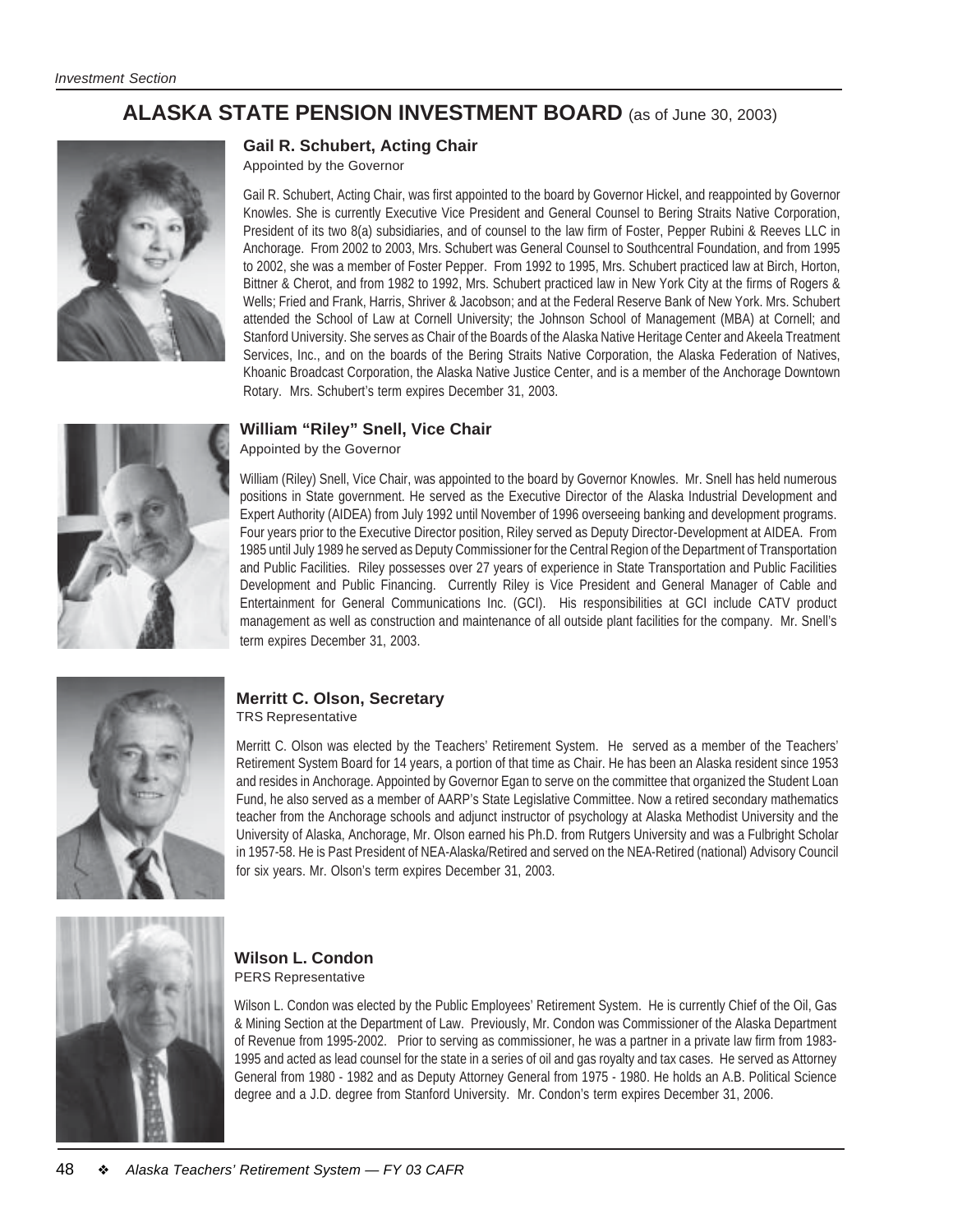#### *Investment Section*



#### **William Corbus**

Statutory Representative

William Corbus was appointed Revenue Commissioner in December 2002. He oversees an agency that has very diverse responsibilities, including tax collection, investing state funds, child support enforcement and distributing permanent fund dividends. Bill Corbus is the retired president of Alaska Electric Light and Power, the electric company that serves the Juneau area, where he has lived since 1970. He served as a Lt. J.G. in the U.S. Naval Reserve, including one year as an advisor to the Vietnamese Navy in 1962-63. Mr. Corbus then worked for Stone & Webster in New York City providing public utility security analysis, financial planning, and accounting. As Revenue Commissioner, he also sits on nine boards, including the Board of Trustees of the Alaska Permanent Fund Corporation. Mr. Corbus holds a B.S. in industrial engineering from Stanford University and an MBA from the Amos Tuck Graduate School of Business Administration at Dartmouth College.



### **Jeffrey E. Sinz**

Appointed by the Governor

Jeffrey E. Sinz was appointed to the board in 1998 by Governor Knowles. Mr. Sinz is currently employed as Director of Finance for the Kenai Peninsula Borough. He has over twenty years experience in public sector finance, including thirteen years with the Municipality of Anchorage. While at the Municipality, he served as Municipal Accounting Officer, Director of Finance for the Anchorage Telephone Utility, Finance Manager for the Solid Waste Services Utility, and a Senior Budget Analyst for the municipal general government. He also worked as a financial planner and supervisor with the Alaska Railroad Corporation and as a financial administrator with a Wisconsin public school district. Jeff also serves as vice president of the Alaska Municipal League Investment Pool Board of Directors. He has an MBA in Management from the University of Alaska Anchorage and a BBA in Finance from the University of Wisconsin Eau Claire. His term expires December 31, 2004.



#### **James "Pat" Wellington** PERS Representative

James "Pat" Wellington was elected by the Public Employees' Retirement System. Mr. Wellington was born in Ketchikan, Alaska and graduated from Douglas High School. He served two years in the U.S. Army and started his law enforcement career with the Seward Police Department in late 1955. He served as Deputy U.S. Marshal, Alaska State Troopers, Chief of Police of Juneau, Deputy Commissioner and Commissioner of the Department of Public Safety, and retired in 1977 as Director of the Alaska State Troopers. Mr. Wellington is also the Chairman of the Public Employees' Retirement Board. He resides in Anchorage. Mr. Wellington's term expires December 31, 2004.



### **Dorothy Wells**

TRS Representative

Dorothy Wells was elected by the Teachers' Retirement System. A resident of Alaska for 37 years, Ms. Wells is a retired teacher who taught business education at Eielson Air Force Base, and business classes for the University of Alaska night school program at Eielson. She obtained her B.S. degree from the University of Minnesota/Minneapolis and did graduate work both there and at the University of Alaska/ Fairbanks. Mrs. Wells served on the Teachers' Retirement Board for 20 years, and is active with NEA-Alaska/Retired. Her term expires December 31, 2005.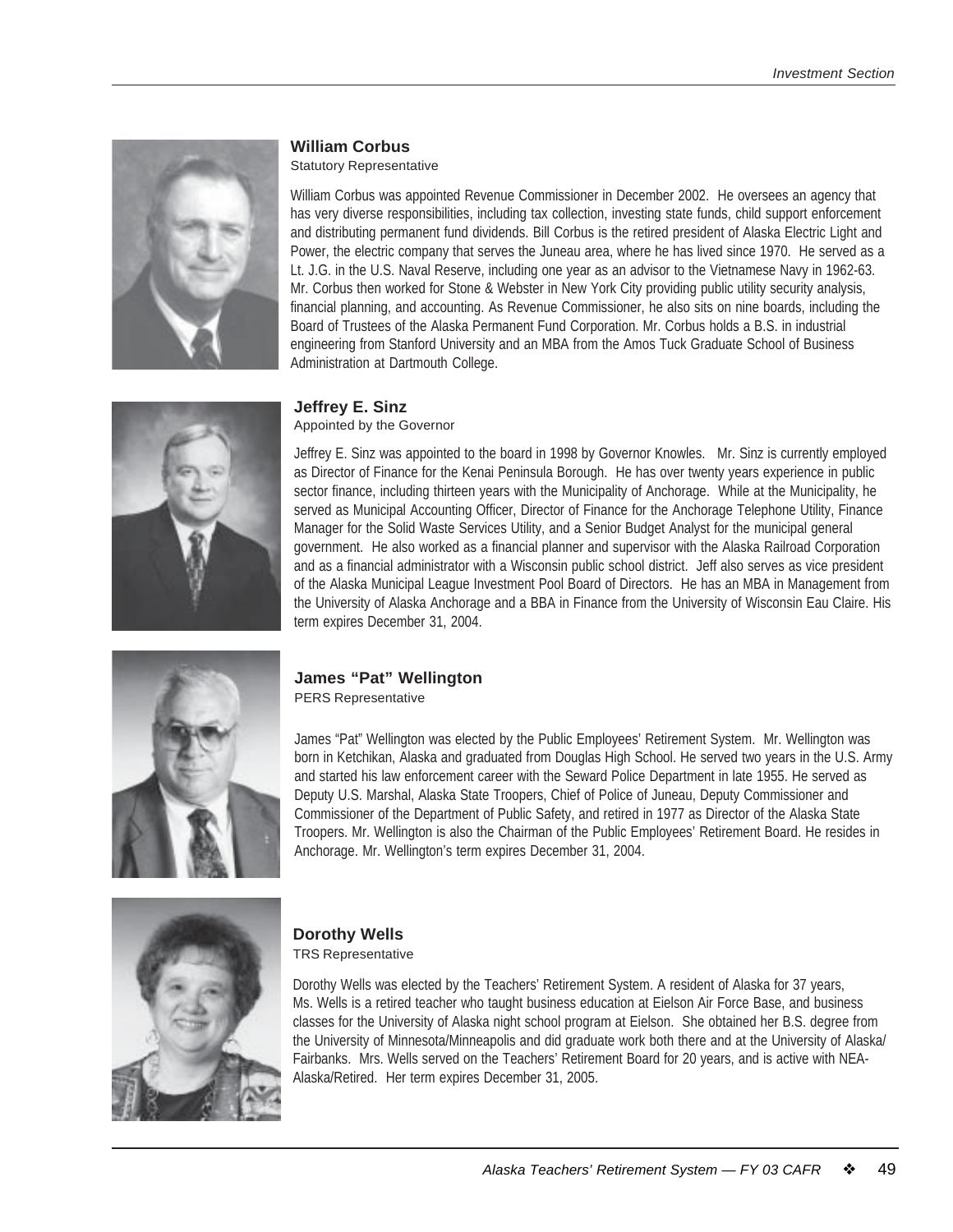### **Department of Revenue Treasury Division Staff**

**Commissioner** William Corbus

**Deputy Commissioner** Tomas Boutin

**Chief Investment Officer** Gary Bader

**Comptroller** Betty Martin, CPA

**ASPIB Liaison Officer** Judy Hall

**Investment Officers** Bob G. Mitchell, Marketable Debt Stephen R. Sikes Philip Bartlett Michael T. Oliver, CFA, Alternatives Maria E. Tsu, CFA

**Cash Management** Michelle M. Prebula, MBA, CPA, CCM

### **External Money Managers and Consultants**

#### **Investment Consultants**

Callan Associates Inc. *San Francisco, CA* The Townsend Group *Denver, CO*

#### **Domestic Fixed Income**

BlackRock Financial Management, Inc. *New York, NY*

#### **Domestic Equity Large Capitalization**

Capital Guardian Trust Co. *Los Angeles, CA* Dresdner RCM Global Investors *San Francisco, CA* McKinley Capital Management, Inc. *Anchorage, AK* Tukman Capital Management, Inc. *San Francisco, CA*

#### **Domestic Equity Small Capitalization**

Capital Guardian Trust Co. *San Francisco, CA* John McStay Investment Counsel *Dallas, TX* Trust Company of the West *New York, NY*

#### **Domestic Equity Index Fund**

State Street Global Advisors *Boston, MA*

#### **Domestic Enhanced Index**

Invesco Capital Management, Inc. *New York, NY*

#### **Emerging Markets**

Capital Guardian Trust Co. *Los Angeles, CA* J.P. Morgan Fleming Asset Management, Inc. *New York, NY*

#### **Global Equity**

Lazard Freres Asset Management *New York, NY*

#### **International Equity—EAFE**

Bank of Ireland Asset Management (US) Ltd. *Santa Monica, CA* Brandes Investment Partners, L.P. *San Diego, CA* Capital Guardian Trust Co. *Los Angeles, CA*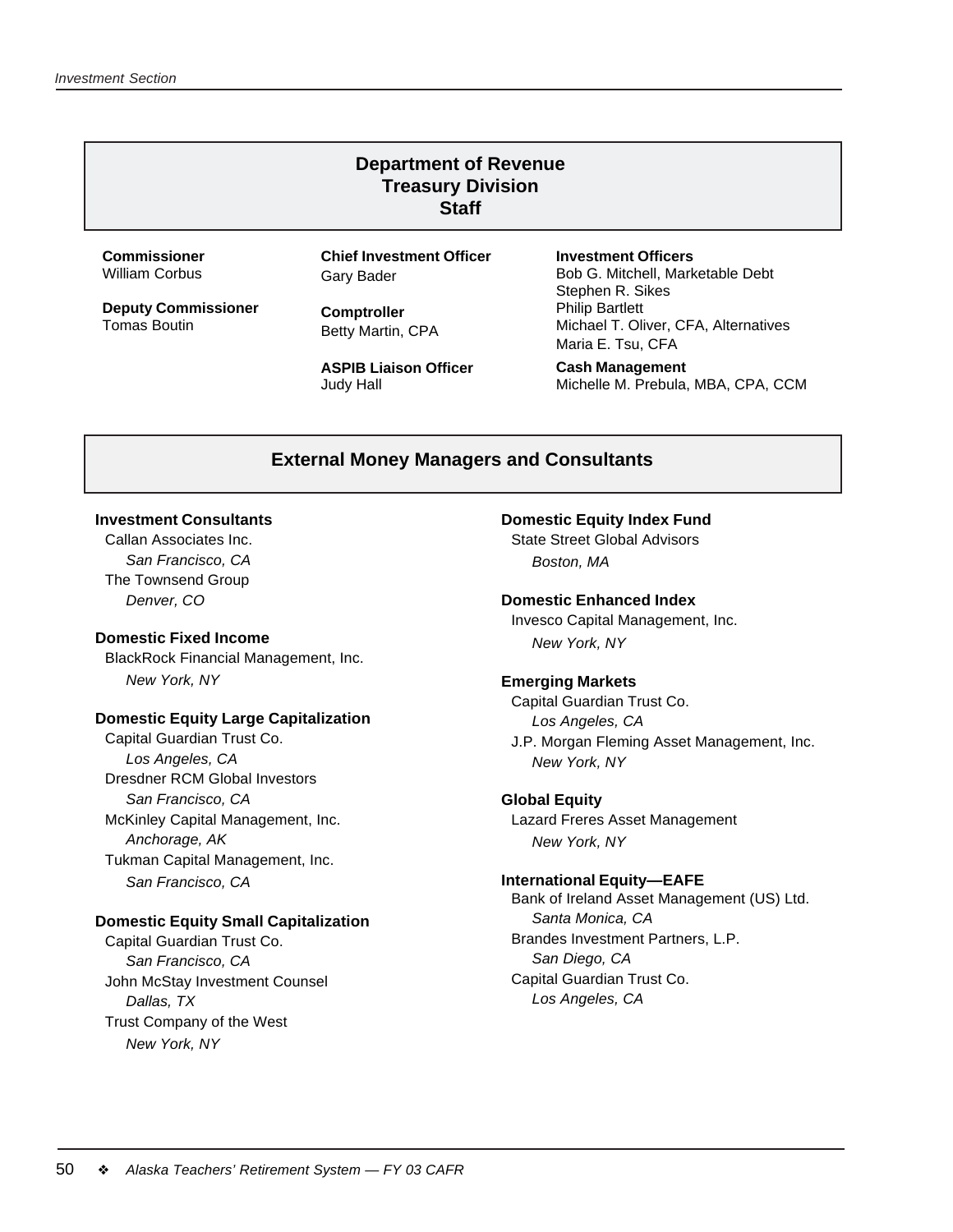### **External Money Managers and Consultants (con't)**

#### **International Fixed Income** Delaware International Advisers Ltd. *London, England*

#### **Private Equity**

Abbott Capital Management, L.P. *New York, NY* Pathway Capital Management, LLC *Irvine, CA*

#### **Performance Measurement**

Callan Associates Inc. *Denver, CO*

#### **Real Estate Management—Commingled Funds**

Heitman Capital Management *Chicago, IL* J.P. Morgan Investment Management Inc. *New York, NY* Sentinel Real Estate Corporation *New York, NY* UBS Realty Investors, LLC *Hartfort, CT*

#### **Real Estate—Core Separate Accounts**

PM Realty Advisors *Newport Beach, CA* Sentinel Real Estate Corporation *New York, NY* UBS Realty Investors, LLC *San Francisco, CA*

#### **Real Estate—Value Added Separate Accounts**

Invesco Realty Advisors *Dallas, TX* Lowe Enterprises Investment Management Inc. *Los Angeles, CA*

### **Supplemental Benefits System**

Barclays Global Investors *San Francisco, CA* Capital Guardian Trust Company *Los Angeles, CA* Citizens Funds *Portsmouth, NH* State Street Global Advisors *Boston, MA* T. Rowe Price Investment Services *Baltimore, MD*

#### **Deferred Compensation**

Barclays Global Investors *San Francisco, CA* Capital Guardian Trust Company *Los Angeles, CA* T. Rowe Price Investment Services *Baltimore, MD & Glen Allen, VA*

#### **Global Master Custodian**

State Street Bank & Trust Co. *Boston, MA*

#### **Investment Advisory Council**

Shlomo Benartzi *Los Angeles, CA* Jerrold Mitchell *Wayland, MA* Timothy O'Brien *Denver, CO*

#### **Independent Auditors**

KPMG LLP

*Anchorage, AK*

#### **Legal Counsel**

Wohlforth, Vassar, Johnson & Brecht *Anchorage, AK*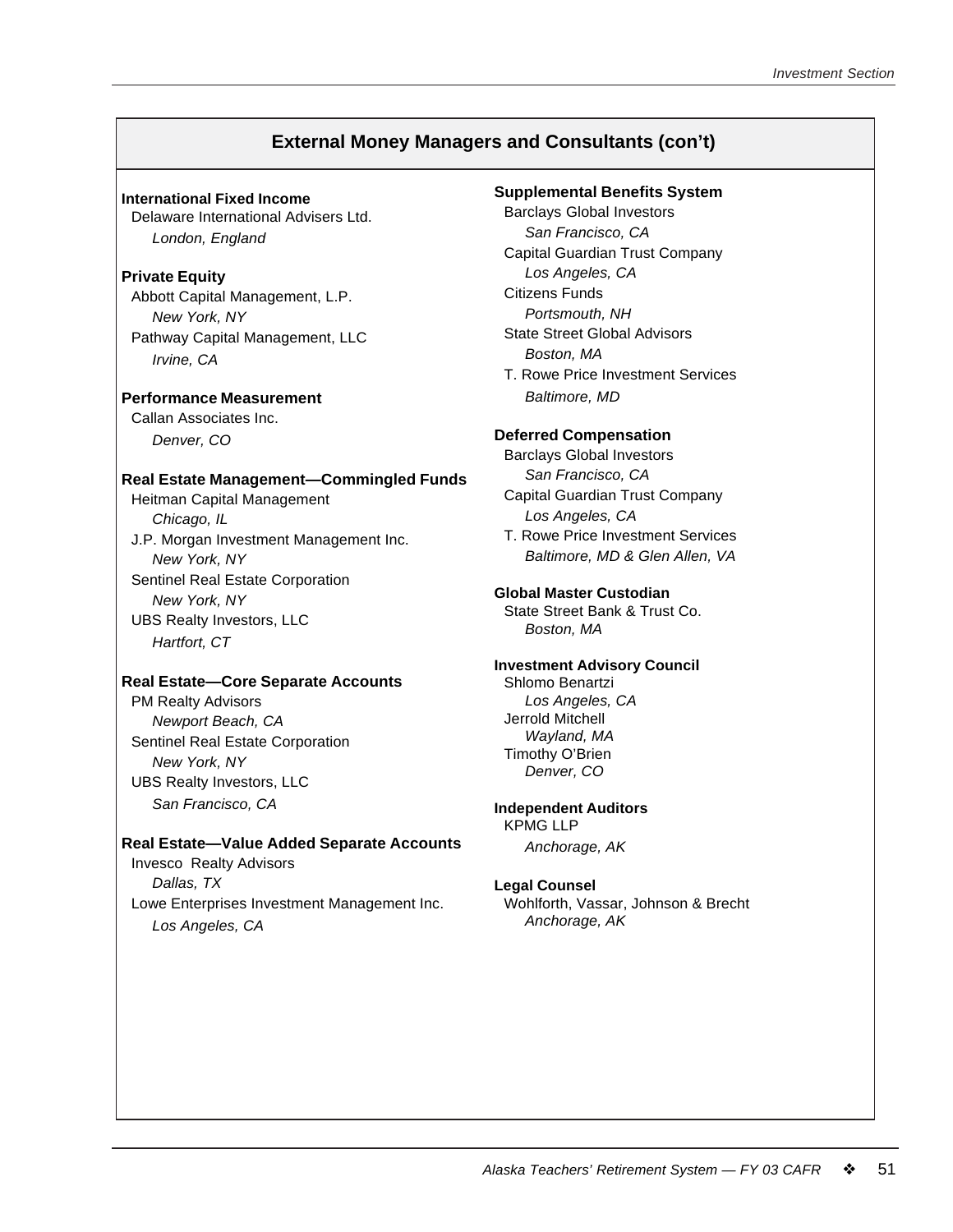### **Teachers' Retirement System Investment Report**

The Investment Report was prepared by the State of Alaska, Department of Revenue, Treasury Division.

The basis of presentation for the data reported in the investment section is in accordance with the Association for Investment Management and Research (AIMR) Performance Presentation **Standards** 

#### **INVESTMENTS**

The State of Alaska Teachers Retirement System's investment goals are the long term return and sustainability of the pension funds under management. Near-term market fluctuations are integrated into the overall outlook of the fund guidelines. Annually the Alaska State Pension Investment Board (ASPIB) sets its asset allocation strategy in order to reflect changes in the market place while still retaining an optimal risk/return level within the set constraints and objectives of the Investment Board.

During the 2003 Fiscal Year<sup>1</sup>, ASPIB's asset allocation was composed of 40.24% domestic equities, 16.6% international equities, 29.6% domestic fixed income, 3.72% international fixed income, 6.94% real estate and 2.9% alternative investments.

For the 2003 Fiscal Year, TRS investments generated a 3.68% rate of return. The TRS annualized rate of return was negative 2.51% over the last three years and 2.48% over the last five years.

#### **INVESTMENT OVERVIEW**

The diversification of the TRS investment portfolio continued to protect the overall returns from the bear markets which began in the spring of 2000. For the Fiscal Year, the U.S. equity portfolio fell - 0.97% and the international equity portfolio dropped -5.83% (as compared to the 2002 Fiscal Year losses of –16.8% and –8.3%, respectively). Positive performance was provided in the U.S

<sup>1</sup> July 1<sup>st</sup>, 2002 – June 30<sup>th</sup>, 2003

fixed-income market, which generated a 10.69% return up from 8.2% the previous year.

ASPIB continued the systematic increase in TRS investments in real estate and private equity. The real estate portfolio earned 8.97% for the 2003 Fiscal Year versus 5.2% in Fiscal Year 2002. The TRS investments in private equities lost 14.75%, as compared to a 17.1% loss in 2002. Over the past five years, TRS real estate investments have earned an average of 10.5% per year.

#### **DOMESTIC ECONOMY**

The U.S. economy grew slowly during the 2003 Fiscal Year as it climbed out of the recession, which began during the last quarter of the 2001 Fiscal Year. The continued effects of September 11th as well as market ripples from the collapse and scandals of Enron, WorldCom, and Arthur Anderson were felt throughout the markets. Built atop these events were the military actions in Afghanistan and Iraq.

By historical standards, the U.S. recession was extremely mild and short-lived. The economy actually expanded by 3.9% during the 2003 Fiscal Year, compared with 3.3% in 2002 and 2.3% in 2001. Although the net change in the consumer confidence index was negative, there was a steep climb and leveling out of the curve during the third and fourth quarters as the Iraq war drew to an official end. Retail sales maintained historical patterns although the index fell 2.5% from the previous year.

Lower and lower mortgage rates spurred consumers to purchase new houses. Sales of new homes totaled 1,028,417 up from the 2002 Fiscal Year number of 914,580. Sales of existing homes hit a five year high with the sale of 5.713 million units, a 4.7% increase from 5.457 million units in 2002. Finally this change in interest rates spurred the largest growth in mortgage refinancing seen in a lifetime, with a 227% increase in the number of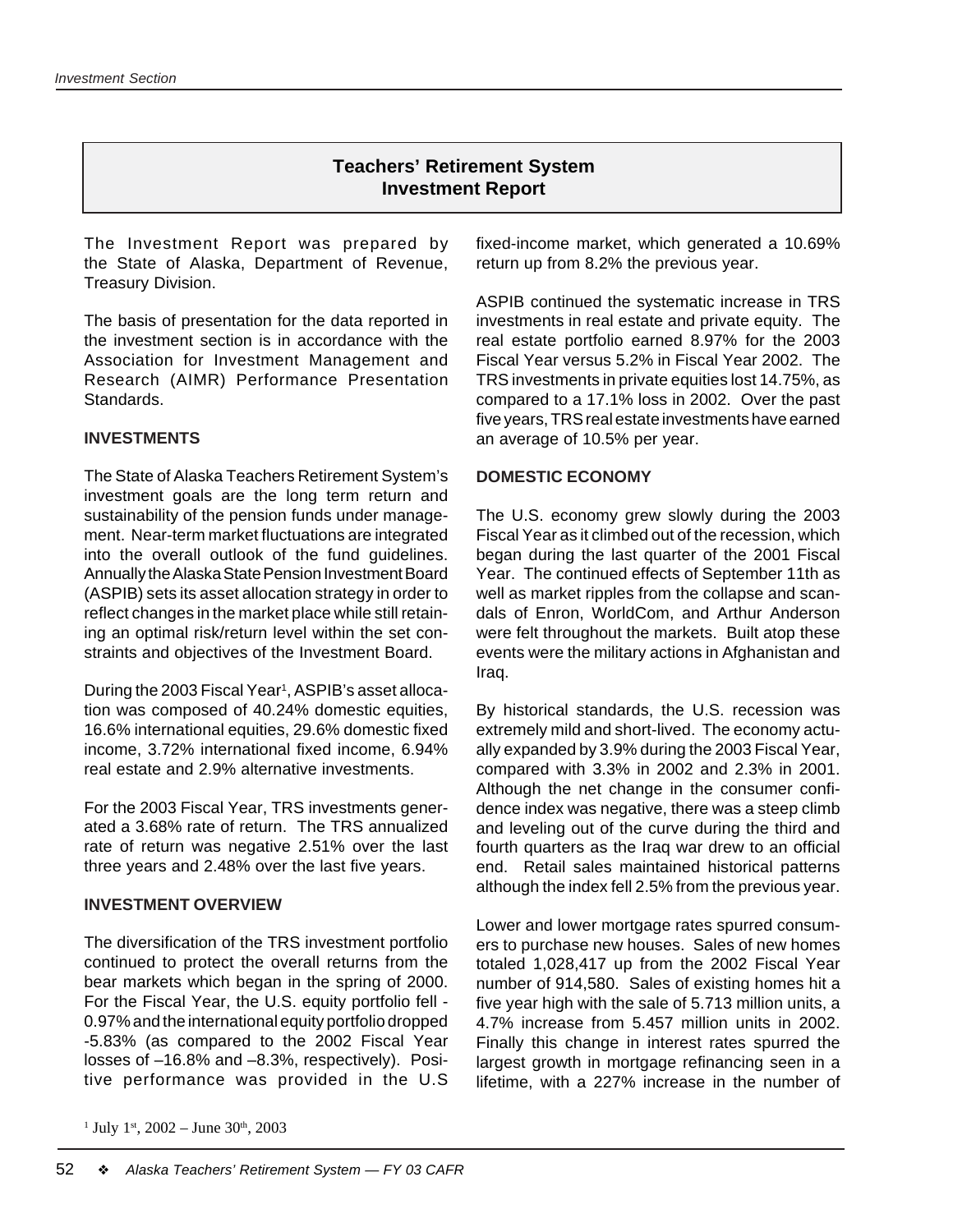# **Teachers' Retirement System Investment Report**

refinancing in June, 2003 as compared to June, 2002.

Inflationary concerns were within acceptable constraints in the 2003 Fiscal Year as The Consumer Price Index (CPI) rose only 2.1% compared to 1.1% in the 2002 Fiscal Year. The Producer Price Index (PPI) rose 2.9% in the 2003 Fiscal Year while it dropped 2.1% in the 2002 Fiscal Year.

## **EQUITIES**

The domestic market rose, following the resolution of the Iraq war, in the third and fourth quarters of the 2003 Fiscal Year. With a net return of -0.97% these year-end gains were not quite enough to bring the equity returns into the black and TRS felt a third year of negative domestic equity returns. The International Equity pool felt a similar fluctuation as it ended with a -5.83% return, which was higher than the index return of -6.46%.

The annualized domestic equity return for the five year period fell to a negative 1.43% versus 3.1% in the 2002 Fiscal Year. While the international equity return for the five year period fell to a negative 0.13%.

Small-cap managers underperformed large-cap managers over year as a whole, while small-cap managers had a very strong fourth quarter with 23.67% returns.

#### **FIXED INCOME MARKET**

The domestic fixed-income portfolio represented approximately 29.6% of the total assets of TRS as of June 30, 2003. The fixed-income portfolio uses a core-oriented strategy investing in U.S. Treasury securities, U.S. government agency securities, investment-grade corporate bonds, and mortgagebacked securities. The benchmark for the TRS bond portfolio is the Lehman Brothers Aggregate Bond Index.

As the domestic economy continued to slowly build interest rates remained at all time lows, which translated into good news for bond investors. The 10-Year U.S. Treasury yield dropped from 4.82% to 3.53% during the 2003 Fiscal Year, reaching a low of 3.10% in mid June of 2003. The 30-year U.S. Treasury yield dropped from 5.50% to 4.57%. Corporate fixed-income markets were well monitored, as ratings agencies maintained conservative ratings methodologies.

Over the 2003 Fiscal Year, the TRS domestic bond portfolio gained 10.69%, up from 8.2% the year before. The Lehman Brothers Aggregate Bond Index returned 10.40%, versus 8.6% during 2002 Fiscal Year.

The international fixed-income portfolio, which represented just about 3.72% of the total assets of TRS, returned 24.48% over the 2003 Fiscal Year, well above the 17.90% posted by the Salomon Brothers Non U.S. Government Index.

#### **REAL ESTATE**

At the end of the 2003 Fiscal Year, TRS had 6.93% of its portfolio invested in real estate, just shy of its target of 9% (+/- 2%). At fiscal year end, the real estate portfolio totaled \$767 million. The total return for real estate, net of fees, was 8.97% compared to 5.2% for the 2002 Fiscal Year. The three and five year total returns were 8.15% and 9.06%, respectively.

ASPIB's early defensive strategy benefited the portfolio in the 2003 Fiscal Year. The delay in the recovery of the economy and the real estate market has increased the value of that position. Although there have not been large capital gains, the defensive strategy has helped ASPIB maintain a very competitive position in relationship to other real estate portfolios. ASPIB's real estate portfolio is made up of 31% apartment, 31% office, 23% industrial, 14% retail and 1% hotel.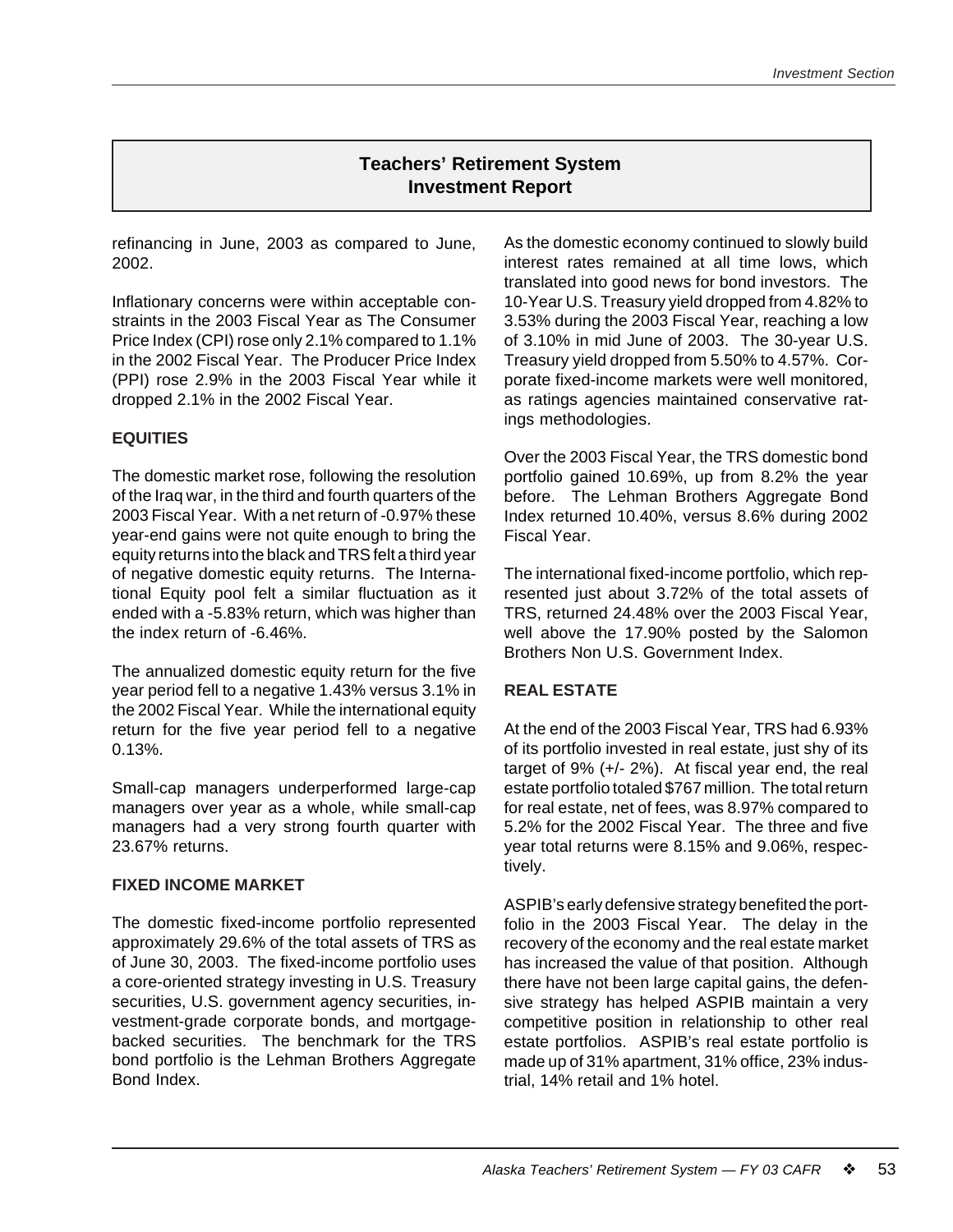## **Teachers' Retirement System Investment Report**

#### **PRIVATE EQUITY**

During the 2003 Fiscal Year the Private Equity component of the TRS portfolio showed a net return of -14.75% with three and five year annualized returns of -10.60% and -.081%, respectively.

ASPIB's managers have committed \$29.7 Million during the 2003 Calendar Year, as compared to the \$195 million targeted for the 2003 Calendar year. The slow pace of new commitments represents the relative dearth of fund raising activity among many of the high quality General Partner groups.

IPO activity has declined, with only seven in the first half of the 2003 calendar year, as compared to 422 in 2000, 90 in 2001 and 85 in 2002.

Although the rise in the public equity markets seen late in the Fiscal Year, as noted above, did strengthen the overall outlook of the markets, it did not help to build the private equity markets which remains anemic compared to the internet boom of late-1999/early-2000.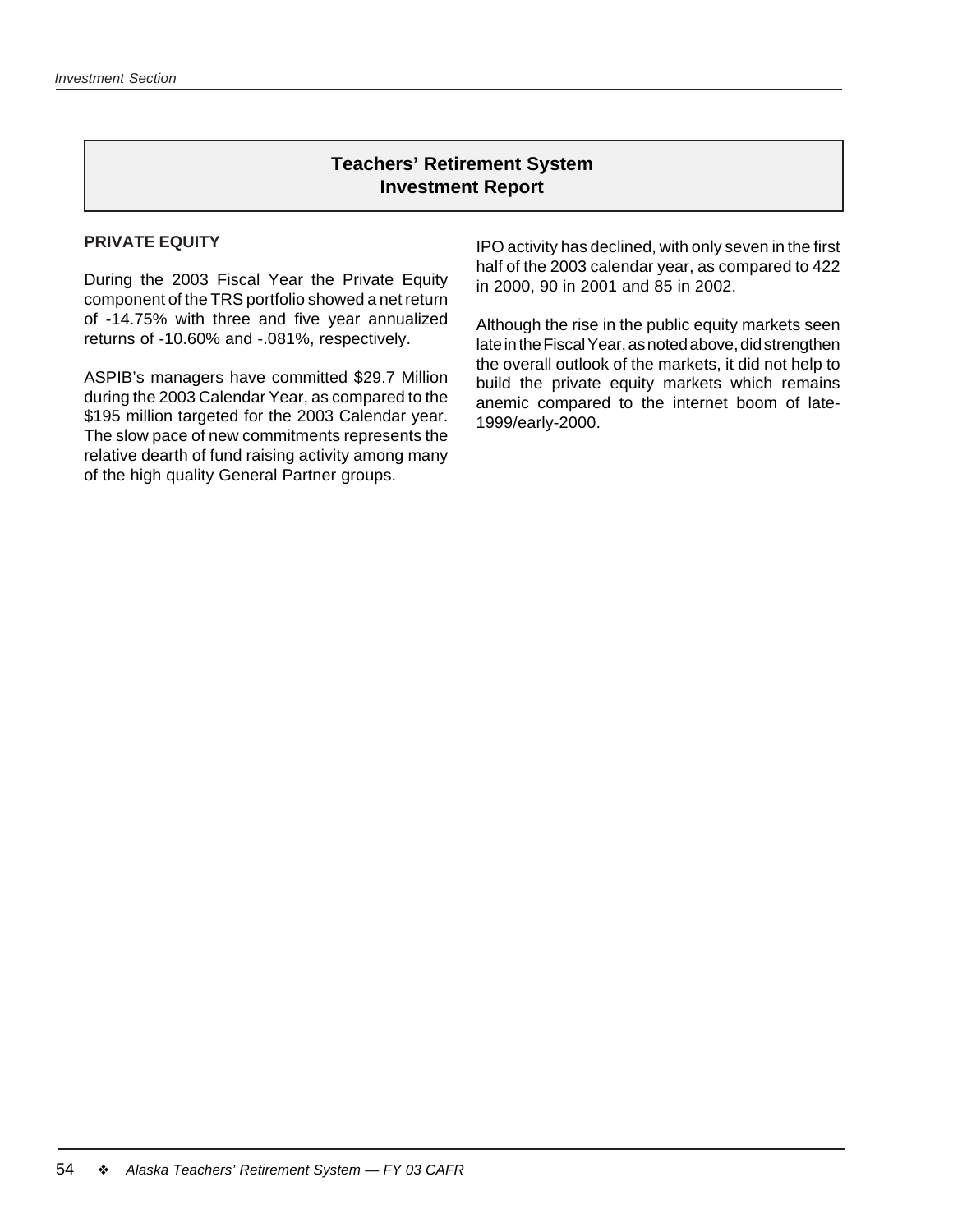| <b>Teachers' Retirement System</b><br><b>Schedule of Investment Results</b><br><b>Fiscal Years Ended June 30</b>               |                  |                     |                                    |                                                        |                        |                                                             |                       |  |  |  |
|--------------------------------------------------------------------------------------------------------------------------------|------------------|---------------------|------------------------------------|--------------------------------------------------------|------------------------|-------------------------------------------------------------|-----------------------|--|--|--|
|                                                                                                                                |                  |                     |                                    |                                                        |                        |                                                             | <b>Annualized</b>     |  |  |  |
|                                                                                                                                | 1999             | 2000                | 2001                               | 2002                                                   | 2003                   | 3 Year                                                      | 5 Year                |  |  |  |
| <b>Total Fund</b><br><b>TRS</b><br><b>Actuarial Earnings Rate</b>                                                              | 10.67%<br>8.25%  | 10.15%<br>8.25%     | $(5.35\%)$<br>8.25%                | (5.49%)<br>8.25%                                       | 3.68%<br>8.25%         | $(2.51\%)$<br>8.25%                                         | 2.48%<br>8.25%        |  |  |  |
| <b>U.S. Common Stock Returns</b><br><b>TRS Domestic Equities</b><br>S&P 500                                                    | 16.56%<br>22.76% |                     |                                    | $10.41\%$ (12.20%) (16.85%)<br>7.24% (14.83%) (17.99%) | $(0.97\%)$<br>0.25%    | (10.25%)<br>$(11.20\%)$                                     | (1.43%)<br>$(1.61\%)$ |  |  |  |
| <b>International Stock Returns</b><br><b>TRS International Equities</b><br>Morgan Stanley Capital<br><b>International EAFE</b> | 14.75%<br>7.62%  |                     | 20.59% (16.92%)<br>18.11% (23.83%) |                                                        |                        | $(8.24\%)$ (5.11%) (10.23%)<br>$(9.49\%)$ (6.46%) ((13.52%) | 0.02%<br>$(4.00\%)$   |  |  |  |
| <b>Domestic Fixed Income</b><br><b>TRS</b><br>Lehman Brothers Aggregate Index*                                                 | 2.28%<br>2.69%   | 1.69%               | 4.56% 11.93%<br>11.22%             | 8.63%                                                  | 8.16% 10.70%<br>10.40% | 10.25%<br>10.08%                                            | 7.46%<br>7.46%        |  |  |  |
| <b>International Fixed Income</b><br><b>TRS</b><br>Salomon Non-U.S. Government                                                 | 5.27%<br>4.87%   | $(3.27\%)$<br>2.42% | $(7.43\%)$                         | $(5.68\%)$ 22.56% 24.48%<br>15.73%                     | 17.90%                 | 12.90%<br>8.10%                                             | 7.94%<br>6.29%        |  |  |  |
| <b>Real Estate Equity</b><br><b>TRS</b><br><b>NCREIF</b>                                                                       | 10.56%<br>11.24% | 11.61%              | 8.43% 11.37%<br>11.15%             | 5.24%<br>5.60%                                         | 8.97%<br>7.64%         | 8.16%<br>8.21%                                              | 9.06%<br>9.79%        |  |  |  |

S&P 500 = Standard & Poor's Domestic Equity Stock Index

EAFE = Europe, Australia, and Far East Stock Index

NCREIF = National Council of Real Estate Investment Fiduciaries Index

The calculation of investment results were prepared using a time-weighted rate of return based on the market rate of return in accordance with the Association for Investment Management and Research (AIMR) Performance Presentation Standards.

*\*Lehman Brothers Government/Corporate Index prior to 3/31/2000.*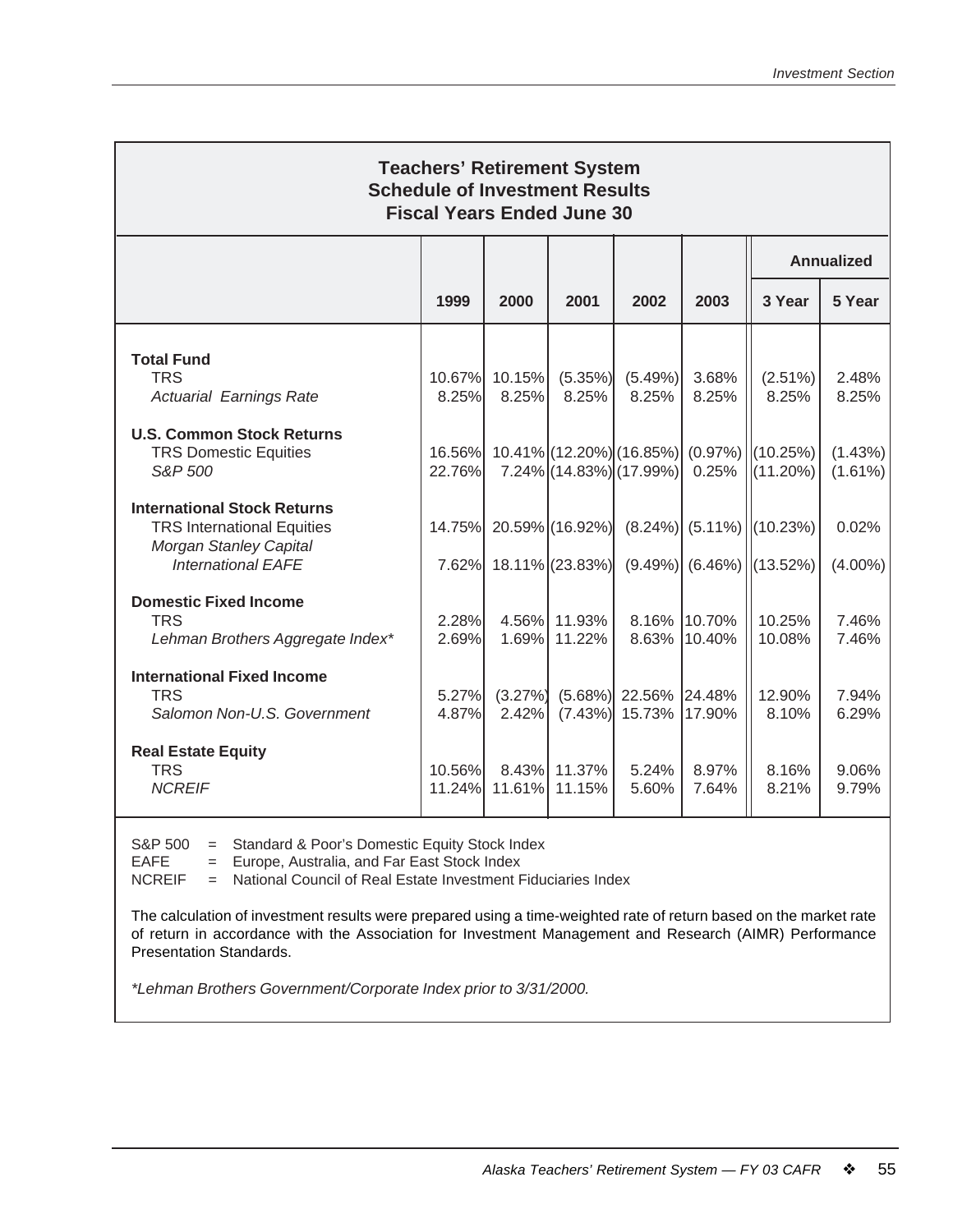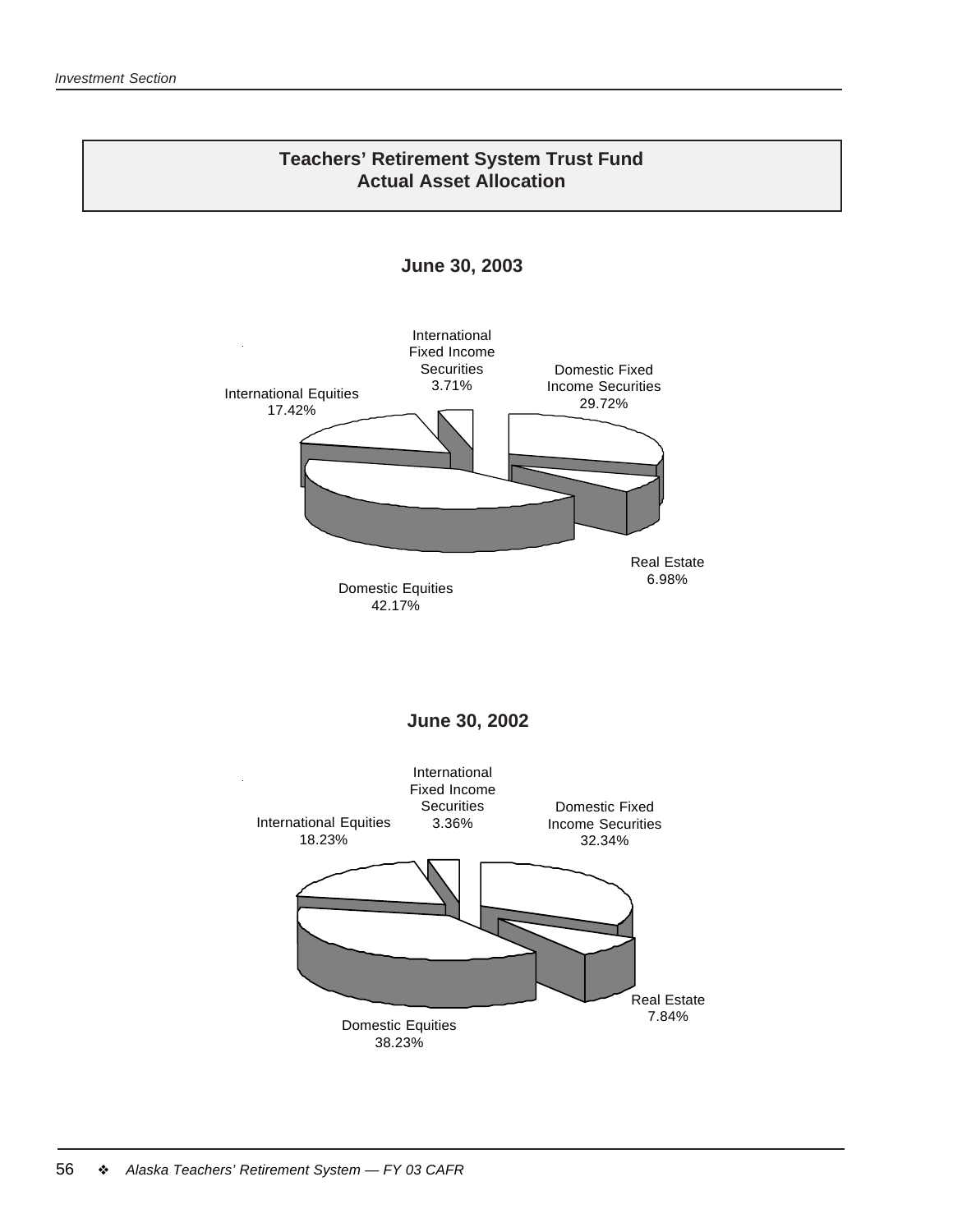## **Alaska State Pension Investment Board Top Ten Holdings by Asset Type June 30, 2003**

Invested assets under the fiduciary responsibility of the Alaska State Pension Investment Board (ASPIB) have been commingled in various investment pools to minimize costs and maximize returns. Treasury Division has created nine different mutual fund-like pools to accomplish the investment asset allocation policies of the ASPIB. Using investment pools increases investment efficiency in three ways. First, combining individual funds' cash inflows and outflows to offset each other reduces the amount of cash on hand needed to support daily operations. Treasury can thus increase the return on funds not needed for daily cash operations. Second, pooling investments significantly reduces accounting, budgeting and administrative costs. Finally, the ASPIB can achieve economies of scale by making available investment options that could not otherwise be practically provided for smaller retirement funds. Following are the ten largest bond holdings and the ten largest equity holdings by market value.

|                 |      |                   | Par Values/   |                                        |           |            | <b>Credit</b> |
|-----------------|------|-------------------|---------------|----------------------------------------|-----------|------------|---------------|
|                 | Rank | <b>Fair Value</b> | <b>Shares</b> | <b>Security</b>                        | Coupon    | <b>Due</b> | Rating        |
| <b>Bonds</b>    |      | 133,105,425       | 128,140,000   | Federal National Mtg. Assn.            | $6.000\%$ | 12/31/2099 | Aaa           |
|                 | 2    | 99,795,000        | 100,000,000   | U.S. Treasury Bill                     | 0.000%    | 9/25/2003  | Aaa           |
|                 | 3    | 61,603,236        | 59,700,000    | Federal Home Loan Mtg. Corp.           | 5.500%    | 12/31/2099 | Aaa           |
|                 | 4    | 57,980,322        | 49,266,548    | U.S. Treasury Note                     | 4.250%    | 1/15/2010  | Aaa           |
|                 | 5    | 45,120,250        | 43.700.000    | Federal National Mtg. Assn.            | 5.000%    | 12/31/2029 | Aaa           |
|                 | 6    | 44,881,471        | 42,974,273    | Federal National Mtg. Assn.            | 6.500%    | 5/1/2029   | Aaa           |
|                 | 7    | 40,922,294        | 36,335,000    | U.S. Treasury Bond                     | 5.375%    | 2/15/2031  | Aaa           |
|                 | 8    | 38,608,666        | 28,900,000    | U.S. Treasury Bond                     | 10.375%   | 11/15/2012 | Aaa           |
|                 | 9    | 38,076,754        | 26,150,000    | U.S. Treasury Bond                     | 12.000%   | 8/15/2013  | Aaa           |
|                 | 10   | 37,349,624        | 25,530,000    | U.S. Treasury Bond                     | 8.125%    | 8/15/2021  | Aaa           |
| <b>Equities</b> | 1.   | 125,092,338       | 3,663,026     | Pfizer Inc.                            |           |            |               |
|                 | 2    | 104,630,376       | 3,648,200     | General Electric Co.                   |           |            |               |
|                 | 3    | 93,630,672        | 3,656,020     | Microsoft Corporation                  |           |            |               |
|                 | 4    | 93,240,891        | 1,737,300     | Wal Mart Stores, Inc.                  |           |            |               |
|                 | 5    | 76,113,328        | 2,119,558     | Exxon Mobil Corporation                |           |            |               |
|                 | 6    | 74,006,079        | 1,729,114     | Citigroup Inc.                         |           |            |               |
|                 | 7    | 68,693,184        | 1,362,960     | <b>Wells Fargo Company</b>             |           |            |               |
|                 | 8    | 64,217,601        | 1,163,784     | American Intl Group Inc.               |           |            |               |
|                 | 9    | 63,574,500        | 770,600       | <b>International Business Machines</b> |           |            |               |
|                 | 10   | 63,016,476        | 934,408       | Federal National Mtg. Assn.            |           |            |               |

Additional investment information on the various pools and investments may be obtained from the Department of Revenue, Treasury Division, P.O. Box 110405, Juneau, Alaska 99811-0405.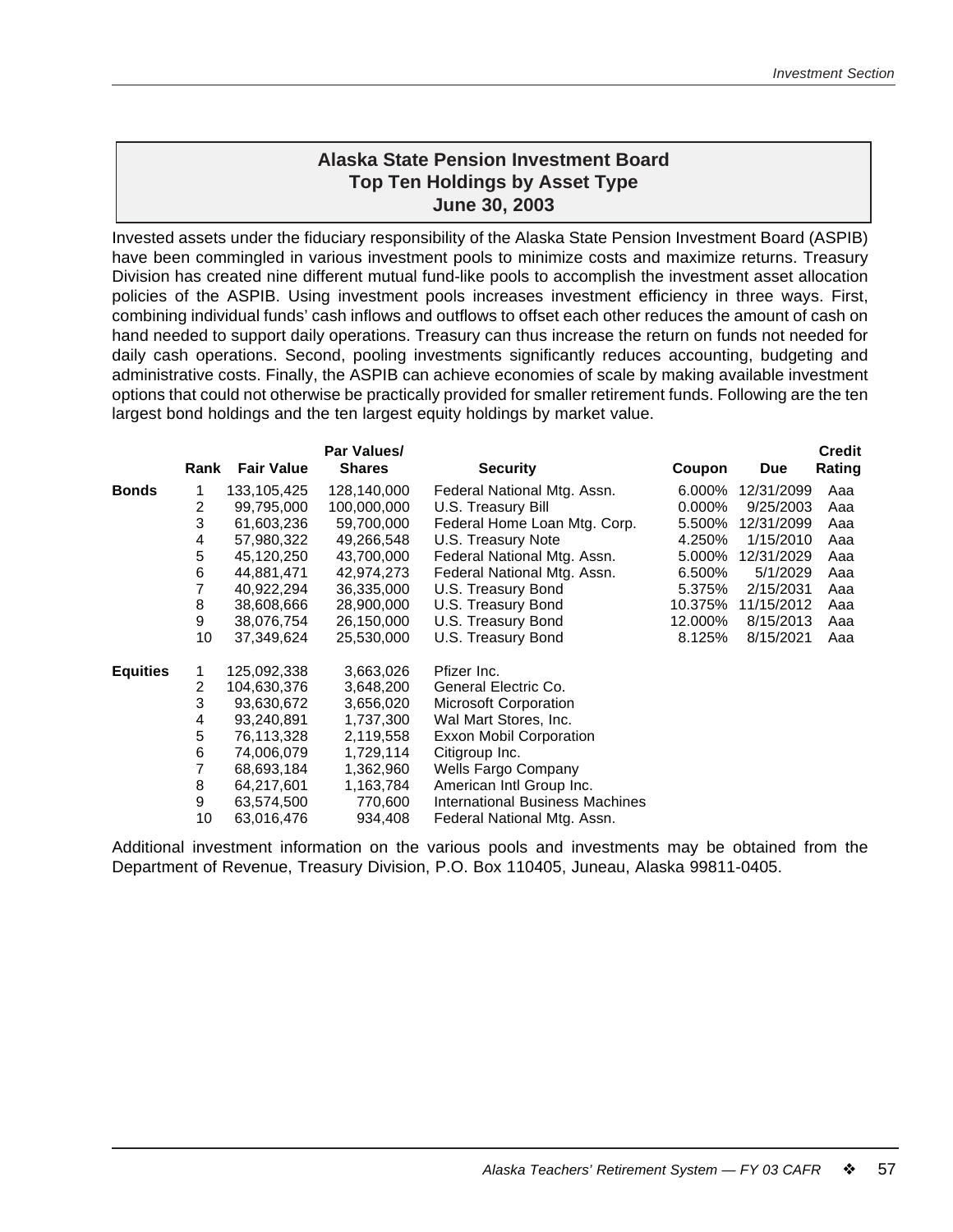| <b>Teachers' Retirement System</b><br><b>Schedule of Investment Management Fees</b><br>Year Ended June 30, 2003                                                                                                                                                                                                                                                           |                                                                                                                                                        |                                                                                                             |  |  |  |  |  |  |
|---------------------------------------------------------------------------------------------------------------------------------------------------------------------------------------------------------------------------------------------------------------------------------------------------------------------------------------------------------------------------|--------------------------------------------------------------------------------------------------------------------------------------------------------|-------------------------------------------------------------------------------------------------------------|--|--|--|--|--|--|
|                                                                                                                                                                                                                                                                                                                                                                           | <b>Fair Value of Pooled Assets</b><br><b>Under Management of all</b><br><b>Retirement Funds in Pool</b><br>as of June 30, 2003                         | <b>Fees</b>                                                                                                 |  |  |  |  |  |  |
| <b>External Management Fees</b>                                                                                                                                                                                                                                                                                                                                           |                                                                                                                                                        |                                                                                                             |  |  |  |  |  |  |
| Domestic Fixed Income<br>BlackRock Financial Management, Inc.                                                                                                                                                                                                                                                                                                             | \$1,169,059,304                                                                                                                                        | \$504,959                                                                                                   |  |  |  |  |  |  |
| International Fixed Income<br>Delaware International Advisers, Ltd.                                                                                                                                                                                                                                                                                                       | 410,977,477                                                                                                                                            | 207,746                                                                                                     |  |  |  |  |  |  |
| Domestic Equity<br>Capital Guardian Trust Co.<br>John McStay Investment Counsel<br>Trust Company of the West<br><b>State Street Global Advisors</b><br>Invesco Capital Management, Inc.<br>Lazard Freres Asset Management<br>McKinley Capital Management, Inc.<br><b>Dresdner RCM Global Investors</b><br>Tukman Capital Management, Inc.<br><b>Total Domestic Equity</b> | 808,784,270<br>265,076,051<br>192,351,674<br>1,204,552,187<br>532,009,749<br>408,950,062<br>212,491,222<br>456,482,259<br>369,261,976<br>4,449,959,450 | 346,303<br>563,143<br>422,794<br>83,500<br>251,383<br>475,311<br>231,693<br>402,082<br>615,134<br>3,391,343 |  |  |  |  |  |  |
| <b>Private Equity</b><br>Pathway Capital Management, LLC<br>Abbott Capital Management, L.P.                                                                                                                                                                                                                                                                               | 30,241,060<br>290,780,031                                                                                                                              | 99,379<br>317,054                                                                                           |  |  |  |  |  |  |
| <b>Total Private Equity</b>                                                                                                                                                                                                                                                                                                                                               | 321,021,091                                                                                                                                            | 416,433                                                                                                     |  |  |  |  |  |  |
| <b>International Equity</b><br>Bank of Ireland Asset Management Ltd.<br>Brandes Investment Partners, L.P.<br>Lazard Freres Asset Management<br>Capital Guardian Trust Co.<br><b>Total International Equity</b>                                                                                                                                                            | 375,067,645<br>569,331,965<br>410,796,235<br>365,995,645<br><u>1,721,191,490</u>                                                                       | 392,784<br>670,950<br>467,313<br>283,971<br>1,815,018                                                       |  |  |  |  |  |  |
| <b>Emerging Markets Equity</b><br>J.P. Morgan Fleming Asset Management<br>Capital Guardian Trust Co.<br><b>Total Emerging Markets Equity</b>                                                                                                                                                                                                                              | 51,736,666<br>62,924,237<br>114,660,903                                                                                                                | 97,862<br>118,788<br>216,650                                                                                |  |  |  |  |  |  |
| <b>Total External Management Fees</b>                                                                                                                                                                                                                                                                                                                                     | \$8,186,869,715                                                                                                                                        | 6,552,149                                                                                                   |  |  |  |  |  |  |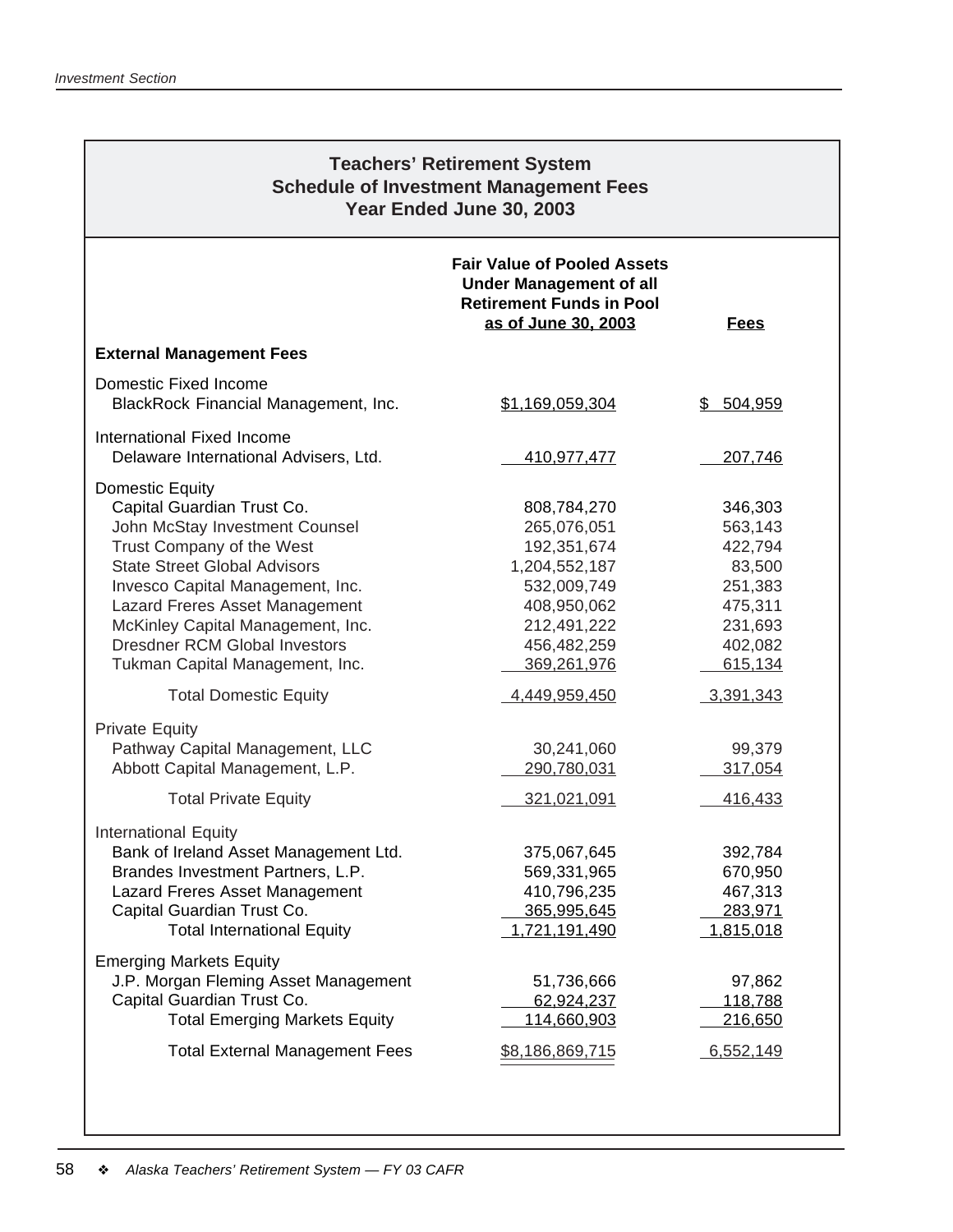| <b>Teachers' Retirement System</b><br><b>Schedule of Investment Management Fees (con't)</b><br>Year Ended June 30, 2003 |                                                                                                                                        |                  |  |  |  |  |  |
|-------------------------------------------------------------------------------------------------------------------------|----------------------------------------------------------------------------------------------------------------------------------------|------------------|--|--|--|--|--|
|                                                                                                                         | <b>Fair Value of Pooled Assets</b><br><b>Under Management of all</b><br><b>Retirement Funds in Pool</b><br>as of June 30, 2003 (con't) | Fees (con't)     |  |  |  |  |  |
| <b>External Management Fees (con't)</b>                                                                                 |                                                                                                                                        |                  |  |  |  |  |  |
| <b>Other Management Fees</b>                                                                                            |                                                                                                                                        |                  |  |  |  |  |  |
| Custodian<br><b>State Street Corporation</b>                                                                            |                                                                                                                                        | 338,319          |  |  |  |  |  |
| <b>Investment Advisory</b><br>Callan Associates Inc.<br>The Townsend Group                                              |                                                                                                                                        | 49,728<br>41,545 |  |  |  |  |  |
| Total                                                                                                                   |                                                                                                                                        | 91,273           |  |  |  |  |  |
| <b>Investment Performance Measurement</b><br>Callan Associates Inc.                                                     |                                                                                                                                        | 55,479           |  |  |  |  |  |
| <b>Total Other Management Fees</b>                                                                                      |                                                                                                                                        | 485,071          |  |  |  |  |  |
| <b>Total Management Fees</b>                                                                                            |                                                                                                                                        | \$7,037,220      |  |  |  |  |  |
|                                                                                                                         |                                                                                                                                        |                  |  |  |  |  |  |
|                                                                                                                         |                                                                                                                                        |                  |  |  |  |  |  |
|                                                                                                                         |                                                                                                                                        |                  |  |  |  |  |  |
|                                                                                                                         |                                                                                                                                        |                  |  |  |  |  |  |
|                                                                                                                         |                                                                                                                                        |                  |  |  |  |  |  |
|                                                                                                                         |                                                                                                                                        |                  |  |  |  |  |  |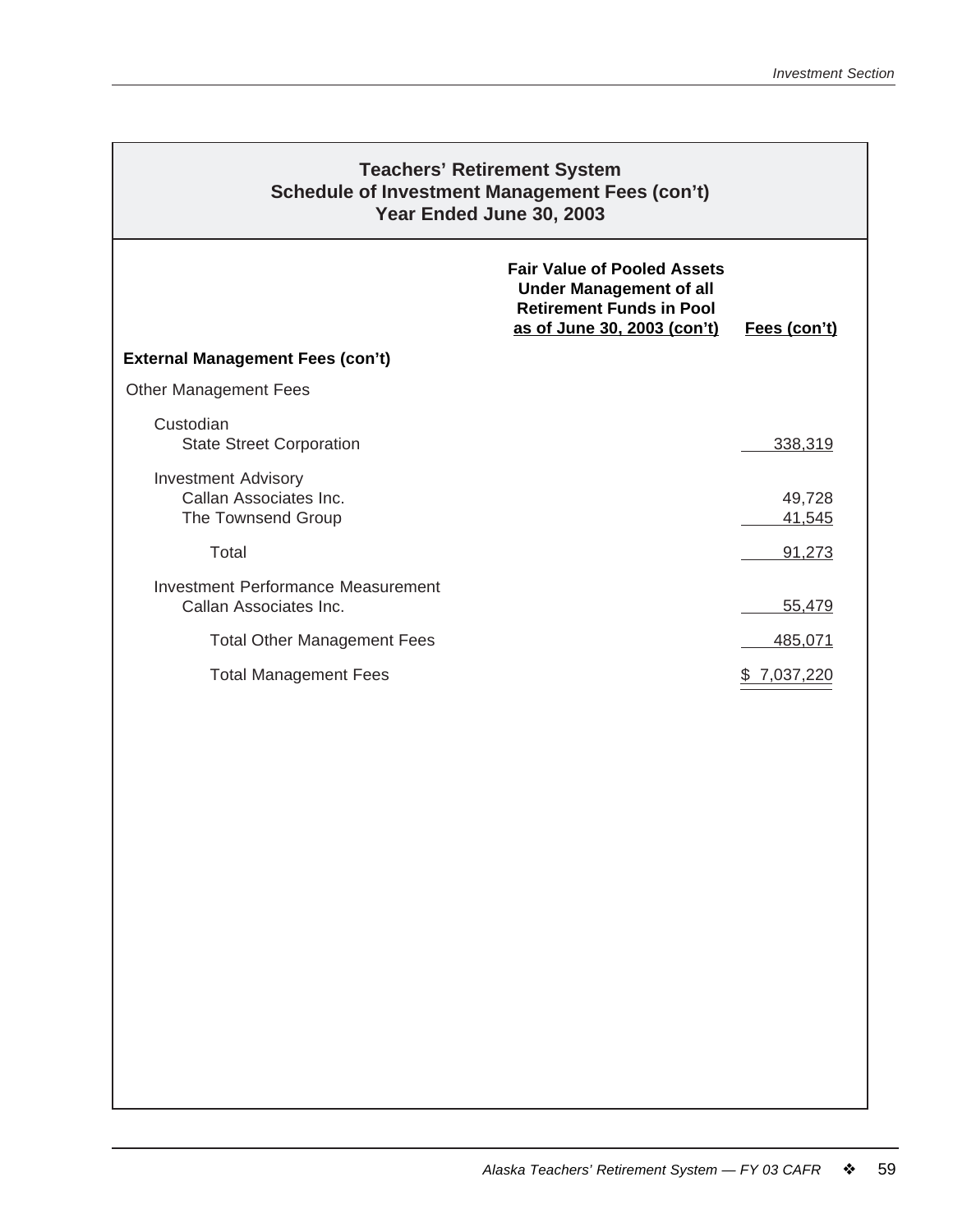| <b>Teachers' Retirement System</b><br><b>Investment Summary Schedule</b><br>June 30, 2003                                                                                                                                                                                  |               |                                                      |                                                           |                                        |                                         |  |  |  |  |  |
|----------------------------------------------------------------------------------------------------------------------------------------------------------------------------------------------------------------------------------------------------------------------------|---------------|------------------------------------------------------|-----------------------------------------------------------|----------------------------------------|-----------------------------------------|--|--|--|--|--|
|                                                                                                                                                                                                                                                                            | <b>Policy</b> | <b>Teachers'</b><br><b>Asset Allocation</b><br>Range | <b>Market</b><br>Value                                    | $%$ of<br><b>Asset</b><br><b>Class</b> | $%$ of<br><b>Total</b><br><b>Assets</b> |  |  |  |  |  |
| <b>Participation in Pools Owning</b><br><b>Fixed Income Securities</b><br>Domestic                                                                                                                                                                                         |               |                                                      |                                                           |                                        |                                         |  |  |  |  |  |
| Short-Term Fixed Income Pool<br><b>Retirement Fixed Income Pool</b><br><b>External Domestic Fixed</b>                                                                                                                                                                      |               |                                                      | \$<br>562,637<br>688,460,269                              | 0.05%<br>64.39%                        | 0.02%<br>19.13%                         |  |  |  |  |  |
| Income Pool                                                                                                                                                                                                                                                                |               |                                                      | 380,442,778                                               | <u>35.56%</u>                          | 10.57%                                  |  |  |  |  |  |
| <b>Total Domestic Fixed</b><br>Income                                                                                                                                                                                                                                      | 31%           | 28-34%                                               | 1,069,465,684                                             | 100.00%                                | 29.72%                                  |  |  |  |  |  |
| International<br>International Fixed Income Pool 3%                                                                                                                                                                                                                        |               | $2 - 4%$                                             | <u>133,608,738</u>                                        | 100.00%                                | 3.71%                                   |  |  |  |  |  |
| <b>Total Fixed Income Securities</b>                                                                                                                                                                                                                                       | 34%           | 30-38%                                               | 1,203,074,422                                             |                                        | 33.43%                                  |  |  |  |  |  |
| <b>Participation in Pools Owning</b><br><b>Domestic Equities</b><br>Small cap <sup>(1)</sup> and Alternative Investments<br><b>Domestic Equity Pool</b><br><b>Private Equity Pool</b><br><b>Total Small Cap Domestic</b><br><b>Equities and Alternative</b><br>Investments | 8%            | $6 - 10%$                                            | 298,926,625<br>15,371,163<br>314,297,788                  | 19.69%<br>1.01%<br>20.70%              | 8.31%<br>0.43%<br>8.74%                 |  |  |  |  |  |
| Large cap and Alternative Investments<br>Domestic Equity Pool-active<br>Domestic Equity Pool-passive<br>Private Equity Pool<br><b>Total Large Cap Domestic</b><br><b>Equities and Alternative</b><br>Investments                                                           | 32%           | 29-35%                                               | 581,405,682<br>563,408,630<br>58,867,714<br>1,203,682,026 | 38.30%<br>37.12%<br>3.88%<br>79.30%    | 16.14%<br>15.65%<br>1.64%<br>33.43%     |  |  |  |  |  |
| <b>Total Domestic Equities</b>                                                                                                                                                                                                                                             | 40%           | 35-45%                                               | 1,517,979,814                                             | 100.00%                                | 42.17%                                  |  |  |  |  |  |
| <b>Participation in Pools Owning</b><br><b>International Equities</b><br><b>International Equity Pool</b><br><b>Emerging Markets Equity Pool</b><br>Private Equity Pool                                                                                                    |               |                                                      | 556,055,258<br>40,133,330<br>30,656,727                   | 88.71%<br>6.40%<br>4.89%               | 15.45%<br>1.12%<br>0.85%                |  |  |  |  |  |
| <b>Total International Equities</b>                                                                                                                                                                                                                                        | 17%           | 14-20%                                               | 626,845,315                                               | 100.00%                                | 17.42%                                  |  |  |  |  |  |
| <b>Participation in Real Estate</b>                                                                                                                                                                                                                                        |               |                                                      |                                                           |                                        |                                         |  |  |  |  |  |
| Mortgages, net of allowances<br>Real Estate Pool                                                                                                                                                                                                                           |               |                                                      | 73,850<br>251,138,858                                     | 0.03%<br>99.97%                        | 0.00%<br>6.98%                          |  |  |  |  |  |
| <b>Total Real Estate</b>                                                                                                                                                                                                                                                   | 9%            | $6 - 12%$                                            | 251,212,708                                               | 100.00%                                | 6.98%                                   |  |  |  |  |  |
| <b>Total Invested Assets</b>                                                                                                                                                                                                                                               | 100%          |                                                      | \$3,599,112,259                                           |                                        | 100.00%                                 |  |  |  |  |  |

 $<sup>(1)</sup>$  Includes only securities held by those managers with small cap mandates. Does not include small cap holdings which may</sup> be held in other managers' portfolios.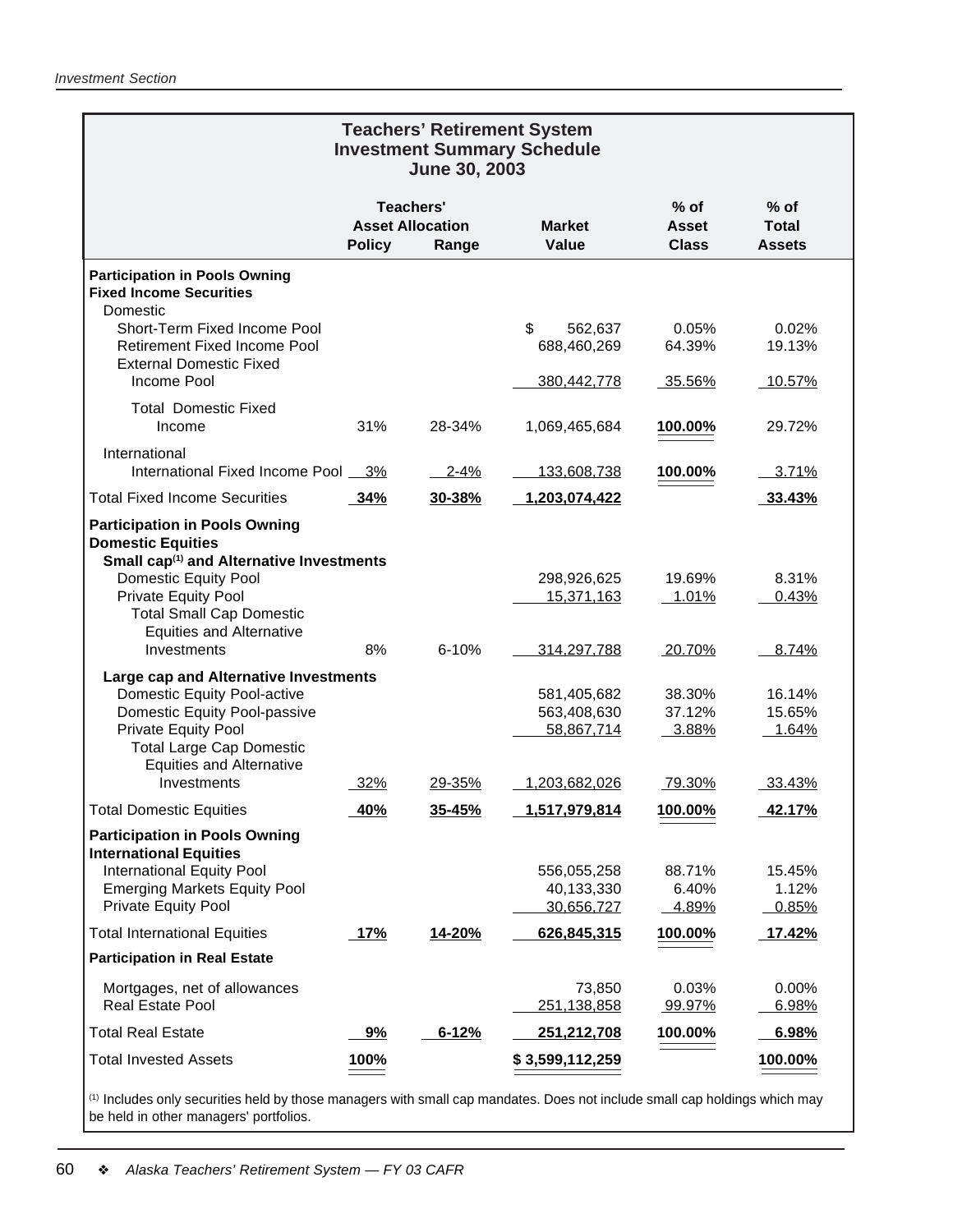# **Teachers' Retirement System Credit Risk of Investments Pension Trust Funds (Expressed in Thousands) June 30, 2003**

|                                   |                 | Category      |   |                   |
|-----------------------------------|-----------------|---------------|---|-------------------|
|                                   | 1               | $\mathbf{2}$  | 3 | <b>Fair Value</b> |
| Marketable debt securities        |                 |               |   |                   |
| Domestic fixed income             | 1,068,903<br>S. |               |   | 1,068,903         |
| International fixed income        | 133,609         |               |   | 133,609           |
| <b>Equity securities</b>          |                 |               |   |                   |
| Domestic equities                 | 1,443,741       |               |   | 1,443,741         |
| International equities            | 556,055         |               |   | 556,055           |
| Emerging market equities          |                 | <u>40,133</u> |   | 40,133            |
|                                   | \$3,202,308     | 40,133        |   | 3,242,441         |
| Not Categorized                   |                 |               |   |                   |
| Private equities                  |                 |               |   | 104,896           |
| Real estate equities              |                 |               |   | 251,213           |
| Total investments not categorized |                 |               |   | 356,109           |
| <b>Total investments</b>          |                 |               |   | 3,598,550         |

The Governmental Accounting Standards Board (GASB) Statement No. 3 requires disclosure regarding custodial credit risk to indicate the chance of loss in the event a financial institution or third party holding the System's securities fails. Those investments represented by specific, indentifiable securities are classified into three categories of credit risk: Category 1 — Insured or registered, or securities held by the State or its custodian in the State's name; Category 2 — Uninsured or unregistered, with securities held by the counterparty's trust department (if a bank) or agent in the State's name; and Category 3 — Uninsured and unregistered, with securities held by the counterparty, or by its trust department (if a bank) or agent, but not in the State's name. Category 1 is the highest level of safekeeping securities as defined by GASB.

The System's investments other than mortgage-related assets are represented by participation in investment pools rather than specific, identifiable securities. Although pooled investments represent the System's share of ownership in the pool rather than ownership of specific securities, all of the underlying securities in the pools are considered to be Category 1 as defined by GASB Statement No. 3, except: (A) investments in the mutual fundlike Emerging Markets Equity Pool which are considered to be Category 2, and (B) shares in the Private equity pool and the Real estate equity pool which, like the System's mortgage-related assets, are not transferable financial instruments and therefore cannot be categorized with regard to custodial credit risk.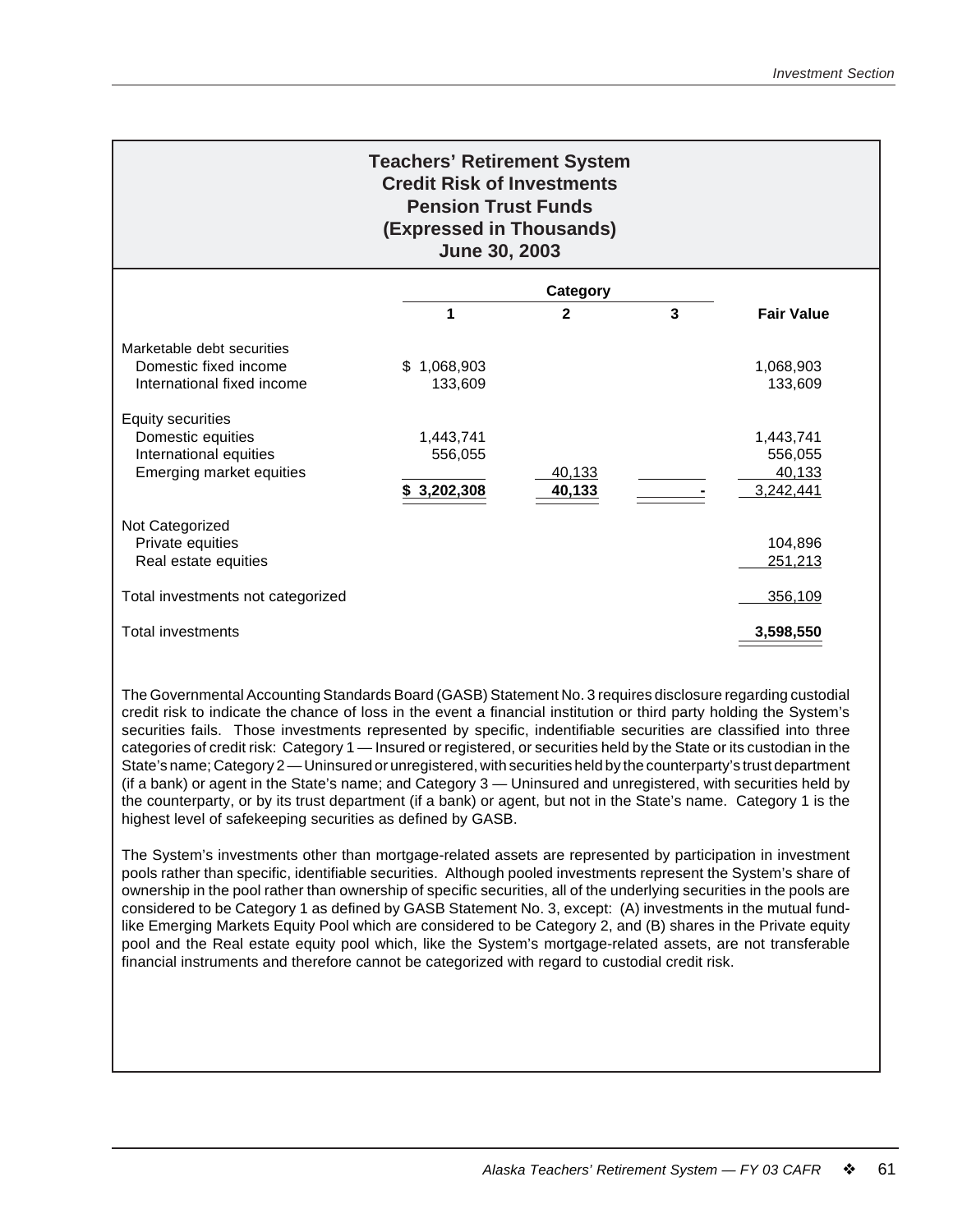# **Alaska State Pension Investment Board Recaptured Commission Fees Received in FY 2003**

|             | <b>Domestic</b><br><b>Equity</b> | <b>International</b><br><b>Equity</b> | Total   |
|-------------|----------------------------------|---------------------------------------|---------|
| <b>PERS</b> | \$<br>395,758                    | 149,403                               | 545,161 |
| <b>TRS</b>  | 194,552                          | 73,085                                | 267,637 |
| Judicial    | 3,675                            | 1,363                                 | 5,038   |
| Military    | 612                              | 166                                   | 778     |
| Total       | 594,597<br>\$                    | 224,017                               | 818,614 |

The Alaska State Pension Investment Board (ASPIB) entered into a commission recapture program in late June 1995 with three large block brokerage firms. A commission recapture program is a form of directed brokerage that allows the plan sponsor to "recapture" a portion of commission dollars paid to broker-dealer firms for executing trades. In June 1995, the large capitalization domestic equity managers were asked to participate in the program targeting 20% of their trading value. The equity managers were asked to consider best execution first and foremost, but encouraged to participate in the commission recapture program when possible. In July 1996, ASPIB raised the level of elective participation for the large capitalization domestic equity managers from 20% to 30% of total trading activity. At that time ASPIB also requested that small capitalization managers participate in the commission recapture program when the opportunity was available to them.

In January 1998, the Alaska State Pension Investment Board (ASPIB) augmented its commission recapture program to include external managers that conduct international equity trades. As a result, a portion of the commission recapture payments received since January have resulted from international equity trades.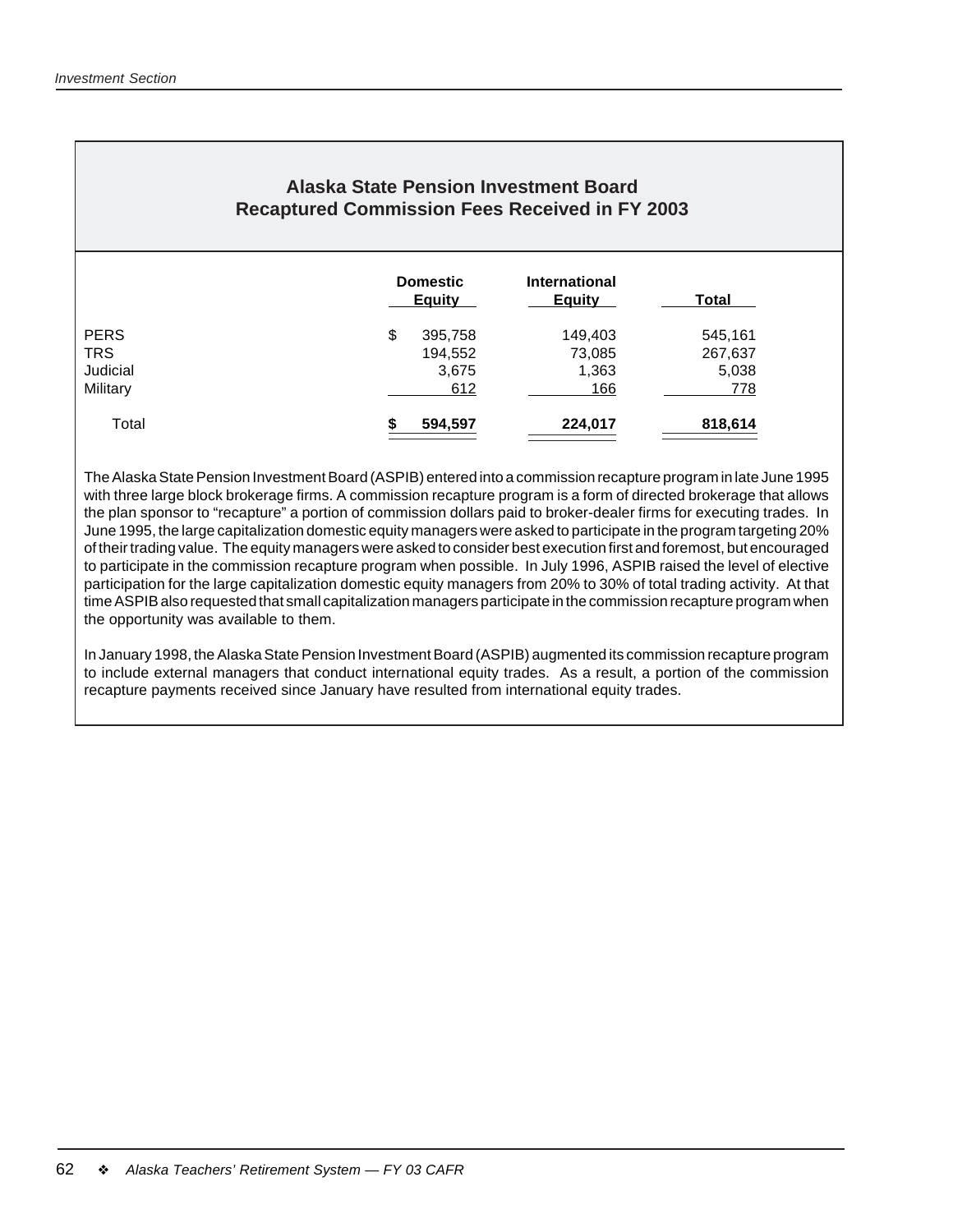|                              | <b>Teachers' Retirement System</b><br><b>System Membership by Status</b> |                                               |                                      |                                                      |              |  |  |  |  |  |
|------------------------------|--------------------------------------------------------------------------|-----------------------------------------------|--------------------------------------|------------------------------------------------------|--------------|--|--|--|--|--|
| <b>Year ended</b><br>June 30 | <b>Active</b>                                                            | <b>Retirees &amp;</b><br><b>Beneficiaries</b> | <b>Vested</b><br><b>Terminations</b> | <b>Nonvested</b><br><b>Terminations</b><br>w/Balance | <b>Total</b> |  |  |  |  |  |
| 1992                         | 9,238                                                                    | 3,602                                         | 710                                  | 1,057                                                | 14,607       |  |  |  |  |  |
| 1993                         | 9,459                                                                    | 3,891                                         | 823                                  | 1,013                                                | 15,186       |  |  |  |  |  |
| 1994                         | 9,489                                                                    | 4,134                                         | 930                                  | 1,090                                                | 15,643       |  |  |  |  |  |
| 1995                         | 9,452                                                                    | 4,459                                         | 859                                  | 1,140                                                | 15,910       |  |  |  |  |  |
| 1996                         | 9,259                                                                    | 4,803                                         | 1,116                                | 1,195                                                | 16,373       |  |  |  |  |  |
| 1997                         | 9,164                                                                    | 5,343                                         | 1,279                                | 1,310                                                | 17,096       |  |  |  |  |  |
| 1998                         | 9,262                                                                    | 5,979                                         | 1,064                                | 1,285                                                | 17,590       |  |  |  |  |  |
| 1999                         | 9,396                                                                    | 6,486                                         | 1,150                                | 1,297                                                | 18,329       |  |  |  |  |  |
| 2001                         | 9,815                                                                    | 7,333                                         | 767                                  | 2,207                                                | 20,122       |  |  |  |  |  |
| 2002                         | 9,690                                                                    | 7,804                                         | 783                                  | 2,447                                                | 20,724       |  |  |  |  |  |

Data not available for FY 2000 due to transition to a new computer system.

# **TEACHERS' RETIREMENT SYSTEM 10-YEAR COMPARISON OF ACTIVE AND RETIRED MEMBERS**



Data not available for FY 2000 due to transition to a new computer system.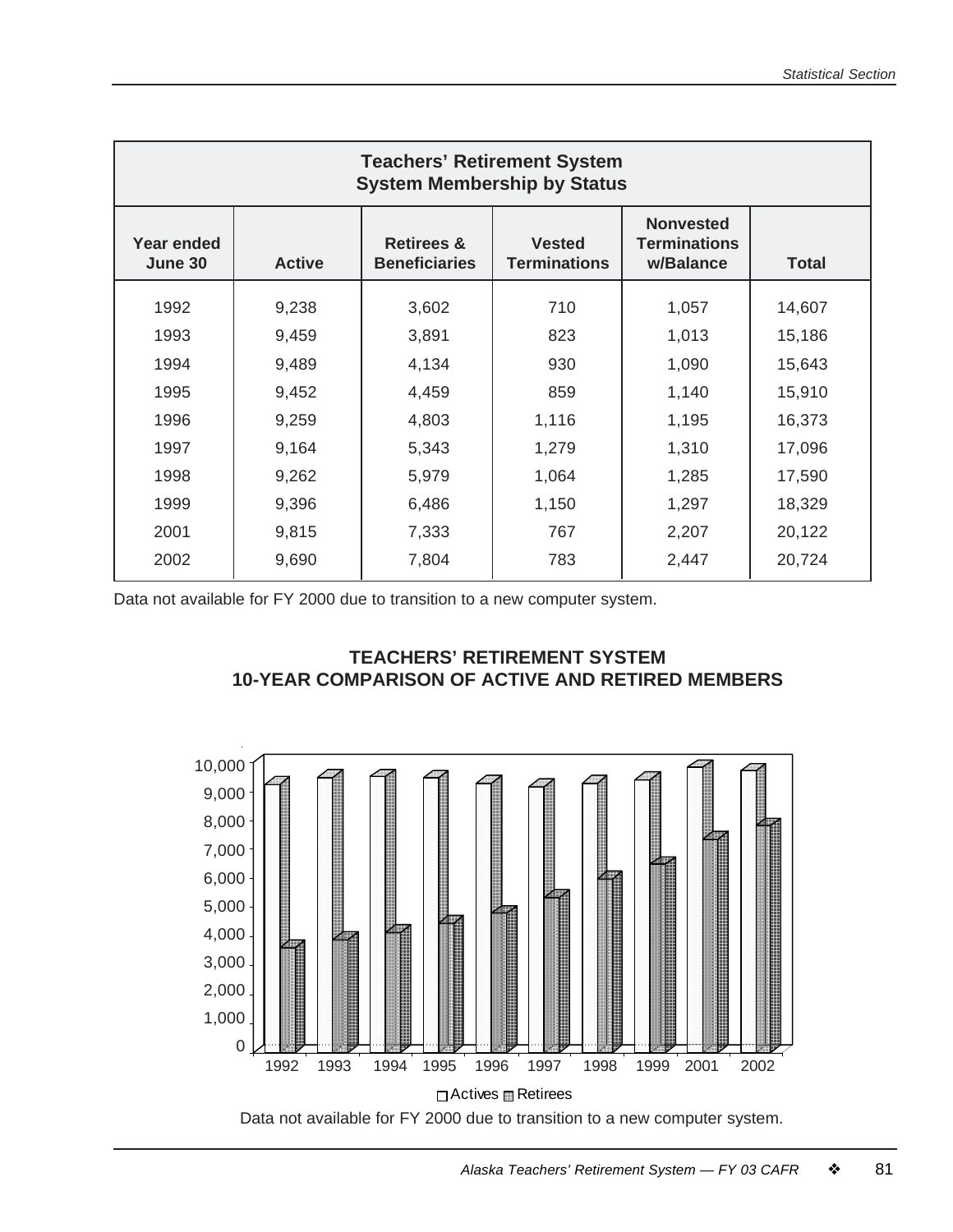|                       | <b>Teachers' Retirement System</b><br><b>Revenues by Source (000's omitted)</b> |          |                                                                                         |                |              |  |  |  |  |  |
|-----------------------|---------------------------------------------------------------------------------|----------|-----------------------------------------------------------------------------------------|----------------|--------------|--|--|--|--|--|
| Year ended<br>June 30 | <b>Plan Member</b><br><b>Contributions</b>                                      |          | <b>Investment</b><br><b>Employer</b><br><b>Income</b><br><b>Contributions</b><br>(Loss) |                | <b>Total</b> |  |  |  |  |  |
| 1994                  | \$47,904                                                                        | \$60,490 | \$<br>57,683                                                                            | \$(30)         | \$166,047    |  |  |  |  |  |
| 1995                  | 47,477                                                                          | 60,018   | 363,645                                                                                 | (6)            | 471,134      |  |  |  |  |  |
| 1996                  | 47,980                                                                          | 61,162   | 379,312                                                                                 | 27             | 488,481      |  |  |  |  |  |
| 1997                  | 49,581                                                                          | 66,347   | 530,568                                                                                 |                | 646,496      |  |  |  |  |  |
| 1998                  | 50,056                                                                          | 77,782   | 496,990                                                                                 | 10             | 624,838      |  |  |  |  |  |
| 1999                  | 48,302                                                                          | 66,266   | 397,499                                                                                 | 1              | 512,068      |  |  |  |  |  |
| 2000                  | 48,505                                                                          | 74,714   | 406,609                                                                                 |                | 529,828      |  |  |  |  |  |
| 2001                  | 48,725                                                                          | 64,141   | (245, 363)                                                                              | (4)            | (132, 501)   |  |  |  |  |  |
| 2002                  | 51,074                                                                          | 61,402   | (225, 234)                                                                              | $\overline{4}$ | (112, 754)   |  |  |  |  |  |
| 2003                  | 55,789                                                                          | 62,856   | 111,575                                                                                 | 14             | 230,234      |  |  |  |  |  |

# **TEACHERS' RETIREMENT SYSTEM 10-YEAR COMPARISON OF REVENUES BY SOURCE**

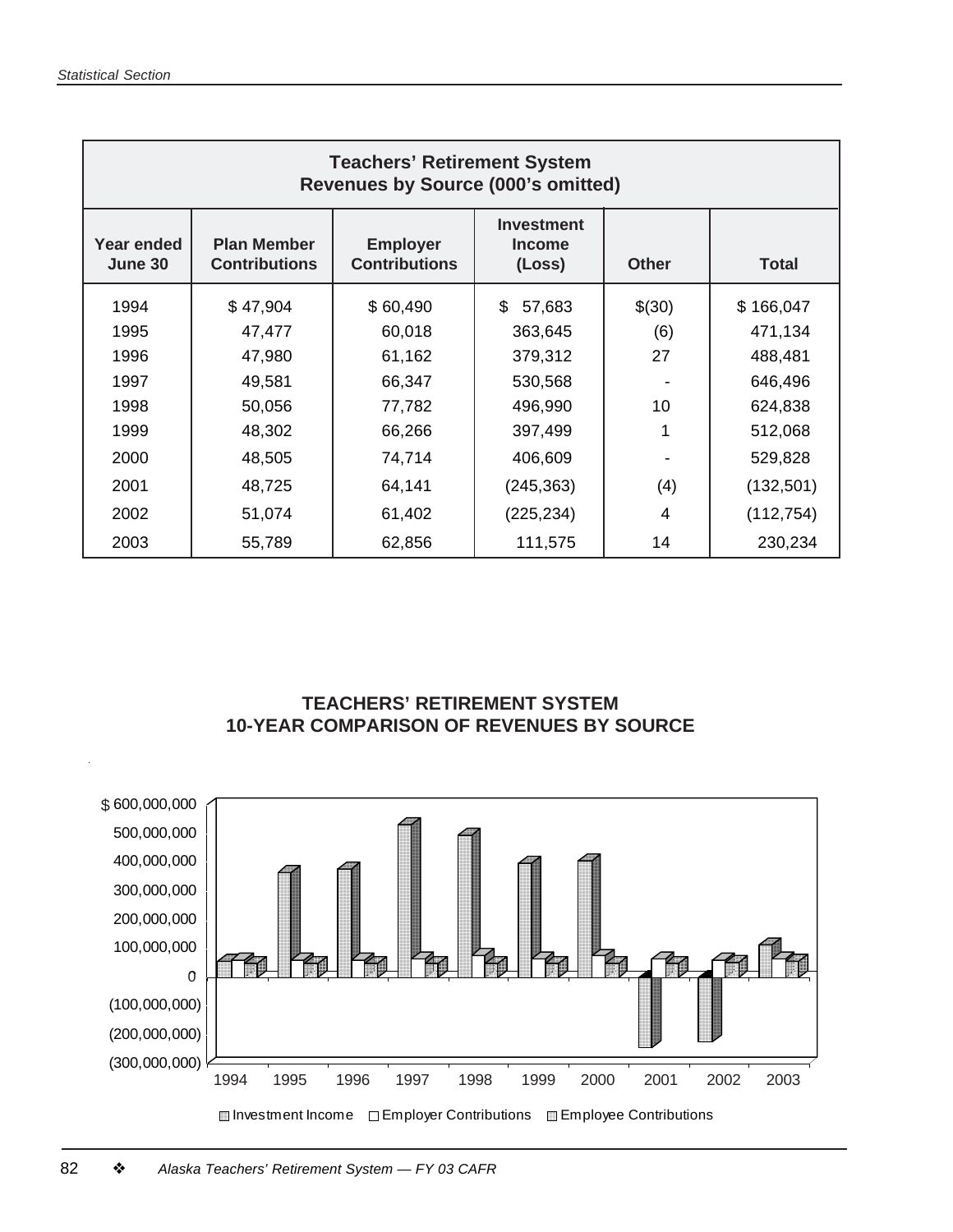|                              | <b>Teachers' Retirement System</b><br><b>Expenses by Type (000's omitted)</b> |                                      |                                           |                                          |              |  |  |  |  |  |
|------------------------------|-------------------------------------------------------------------------------|--------------------------------------|-------------------------------------------|------------------------------------------|--------------|--|--|--|--|--|
| <b>Year ended</b><br>June 30 | <b>Pension</b><br><b>Benefits</b>                                             | <b>Healthcare</b><br><b>Benefits</b> | <b>Refunds of</b><br><b>Contributions</b> | <b>Administrative</b><br><b>Expenses</b> | <b>Total</b> |  |  |  |  |  |
| 1994                         | \$100,767                                                                     | \$15,725                             | \$2,258                                   | \$2,081                                  | \$120,831    |  |  |  |  |  |
| 1995                         | 111,498                                                                       | 18,264                               | 2,819                                     | 1,821                                    | 134,402      |  |  |  |  |  |
| 1996                         | 119,949                                                                       | 21,655                               | 2,629                                     | 2,055                                    | 146,288      |  |  |  |  |  |
| 1997                         | 157,567                                                                       | 22,653                               | 2,626                                     | 2,223                                    | 185,069      |  |  |  |  |  |
| 1998                         | 169,831                                                                       | 26,123                               | 3,489                                     | 2,231                                    | 201,674      |  |  |  |  |  |
| 1999                         | 187,085                                                                       | 30,987                               | 3,490                                     | 1,722                                    | 223,284      |  |  |  |  |  |
| 2000                         | 202,927                                                                       | 40,183                               | 4,118                                     | 1,717                                    | 248,945      |  |  |  |  |  |
| 2001                         | 210,945                                                                       | 48,928                               | 3,742                                     | 1,938                                    | 265,553      |  |  |  |  |  |
| 2002                         | 222,897                                                                       | 56,946                               | 3,120                                     | 2,095                                    | 285,058      |  |  |  |  |  |
| 2003                         | 244,518                                                                       | 65,898                               | 3,840                                     | 2,395                                    | 316,651      |  |  |  |  |  |

# **TEACHERS' RETIREMENT SYSTEM 10-YEAR COMPARISON OF EXPENSES BY TYPE**

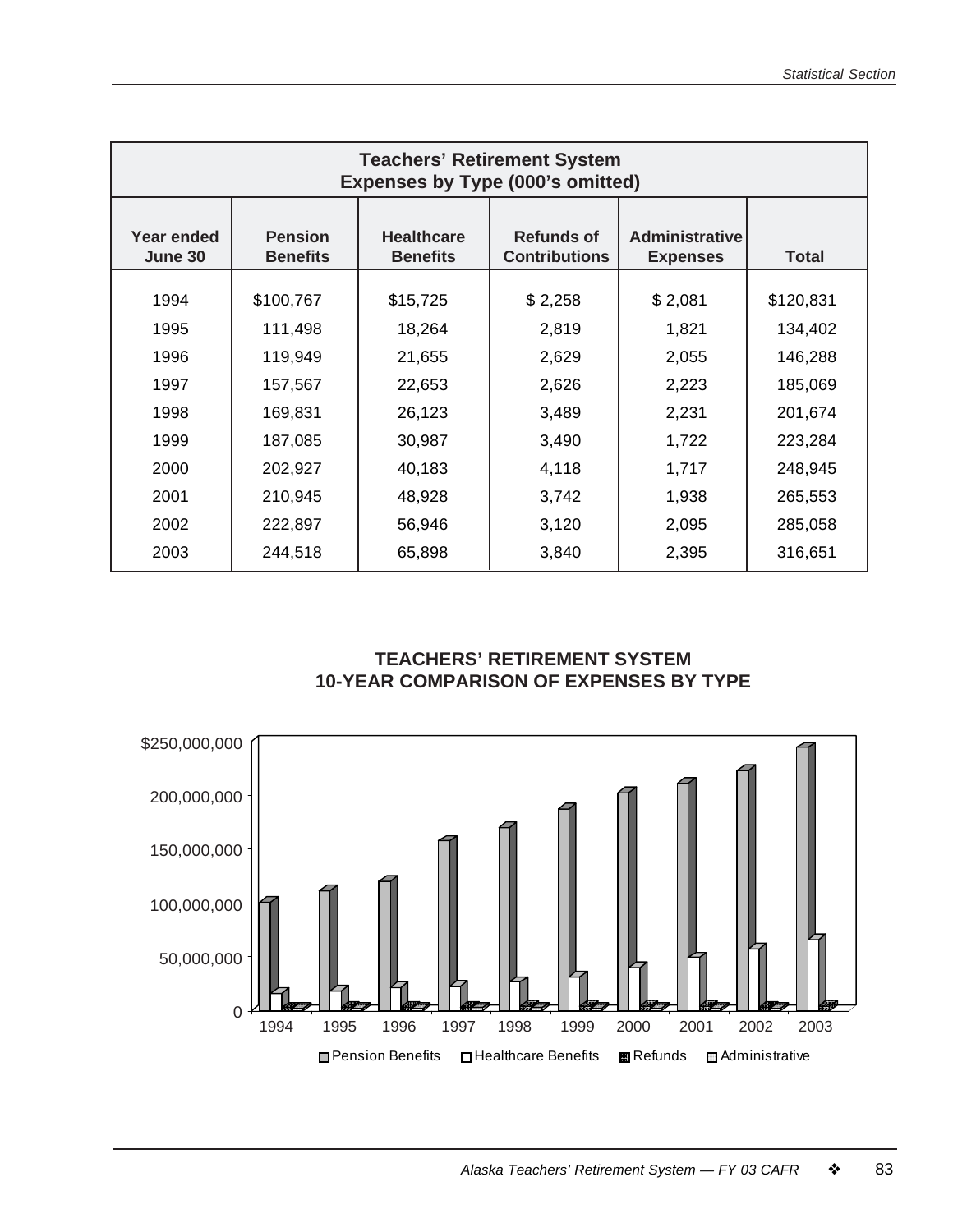

**TEACHERS' RETIREMENT SYSTEM 10-YEAR COMPARISON OF VALUATION ASSETS AND ACCRUED LIABILITIES**

> **TEACHERS' RETIREMENT SYSTEM 10-YEAR COMPARISON OF REVENUES AND EXPENSES**

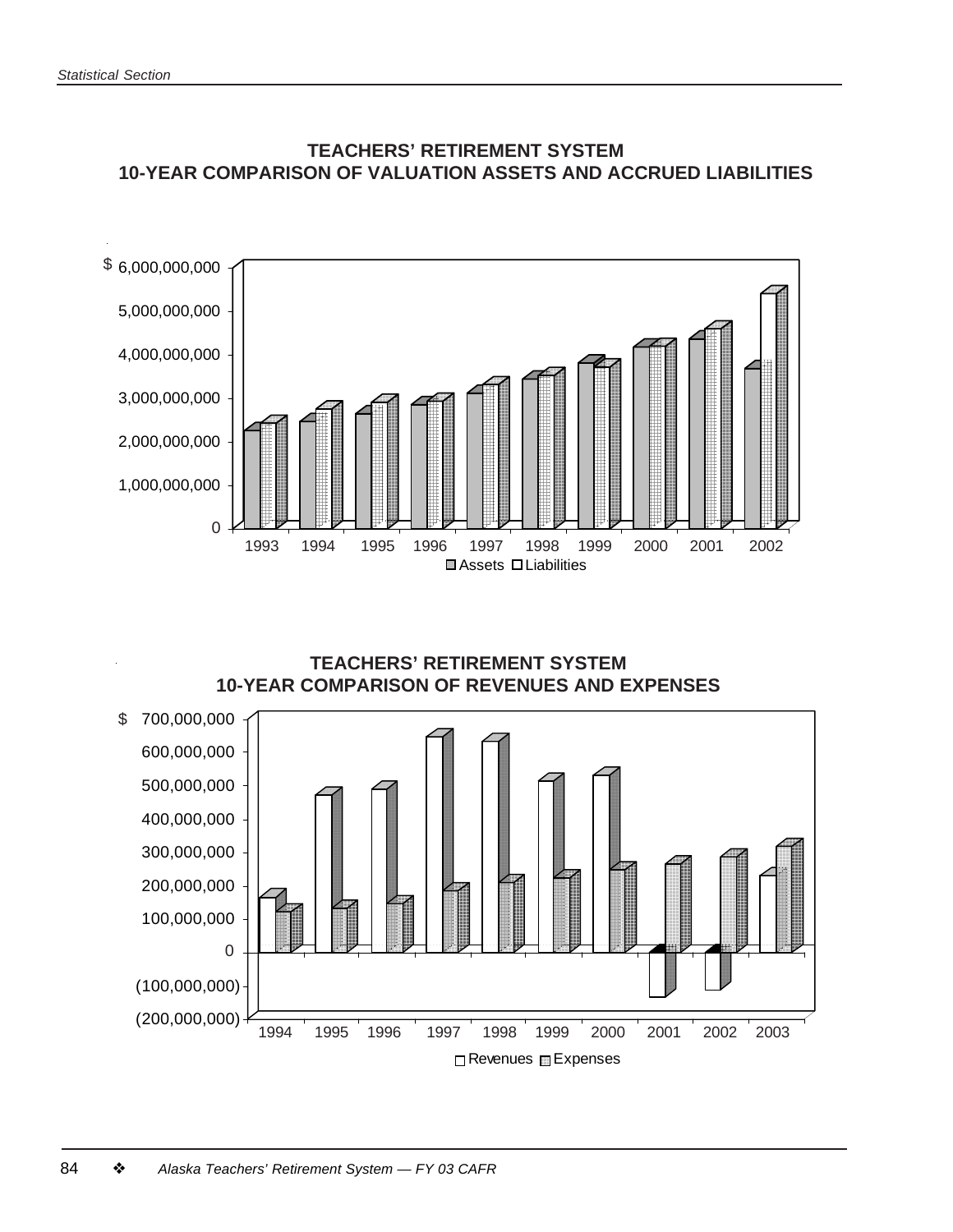| <b>Teachers' Retirement System</b><br><b>Schedule of Benefit Expenses by Type</b><br>(000's omitted) |                |                   |                 |                          |                     |          |                   |              |  |
|------------------------------------------------------------------------------------------------------|----------------|-------------------|-----------------|--------------------------|---------------------|----------|-------------------|--------------|--|
| Year<br><b>Ended</b><br>June 30                                                                      | <b>Service</b> | <b>Disability</b> | <b>Survivor</b> | Dependent <sup>(1)</sup> | COLA <sup>(2)</sup> | PRPA(3)  | <b>Healthcare</b> | <b>Total</b> |  |
| 1994                                                                                                 | \$76,735       | \$2,579           | \$2,260         | \$                       | \$4,991             | \$14,202 | \$15,725          | \$116,492    |  |
| 1995                                                                                                 | 85,933         | 2,546             | 2,513           |                          | 5,642               | 14,864   | 18,264            | 129,762      |  |
| 1996                                                                                                 | 93,089         | 2,798             | 2,618           |                          | 6,082               | 15,362   | 21,655            | 141,604      |  |
| 1997(1)                                                                                              | 147,259        | 3,943             | 6,322           | 43                       | -                   |          | 22,653            | 180,220      |  |
| 1998                                                                                                 | 160,409        | 3,693             | 5,691           | 38                       |                     |          | 26,123            | 195,954      |  |
| 1999                                                                                                 | 176,830        | 3,775             | 6,384           | 96                       |                     |          | 30,987            | 218,072      |  |
| 2000                                                                                                 | 191,138        | 4,601             | 7,059           | 129                      |                     |          | 40,183            | 243,110      |  |
| 2001                                                                                                 | 201,338        | 3,410             | 5,784           | 413                      |                     |          | 48,928            | 259,873      |  |
| 2002                                                                                                 | 213,106        | 2,979             | 6,320           | 492                      |                     |          | 56,946            | 279,843      |  |
| 2003                                                                                                 | 234,253        | 2,872             | 6,901           | 492                      | ۰                   |          | 65,898            | 310,416      |  |

(1) Due to the implementation of a new computer system, COLA and PRPAs can now be combined with the appropriate base benefit and dependent benefits can be separated from survivor and disability benefits.

(2) Cost-of-Living in Alaska (COLA)

(3) Post-Retirement Pension Adjustment (PRPA)

## **TEACHERS' RETIREMENT SYSTEM 20-YEAR COMPARISON OF RETIREE MONTHLY HEALTH INSURANCE PREMIUMS**

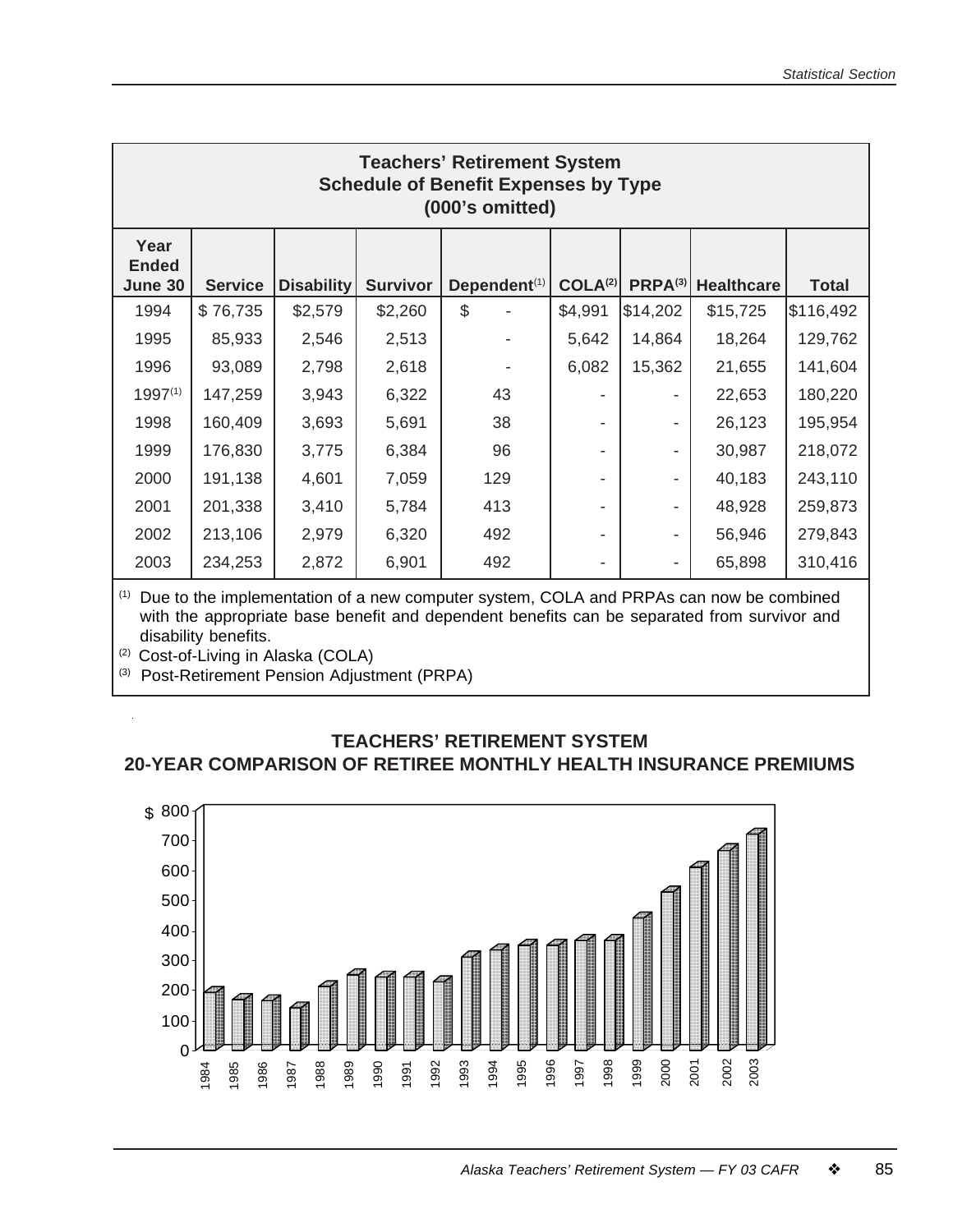| <b>Teachers' Retirement System</b><br>Schedule of Benefit Recipients by Type of Benefit and Option Selected<br><b>June 30, 2002</b> |               |       |                        |          |        |                        |        |        |  |  |
|-------------------------------------------------------------------------------------------------------------------------------------|---------------|-------|------------------------|----------|--------|------------------------|--------|--------|--|--|
| Amount of                                                                                                                           | <b>Number</b> |       | <b>Type of Benefit</b> |          |        | <b>Option Selected</b> |        |        |  |  |
| <b>Monthly Benefit</b>                                                                                                              | of Recipients | 1     | 2                      | 3        | Opt. 1 | Opt. 2                 | Opt. 3 | Opt. 4 |  |  |
| \$<br>- \$<br>300                                                                                                                   | 89            | 72    | 17                     | $\Omega$ | 49     | 19                     | 17     | 4      |  |  |
| 301<br>600                                                                                                                          | 252           | 193   | 59                     | 0        | 154    | 42                     | 44     | 12     |  |  |
| 601<br>900                                                                                                                          | 439           | 343   | 96                     | 0        | 275    | 81                     | 64     | 19     |  |  |
| 901<br>1200                                                                                                                         | 469           | 372   | 97                     | 0        | 306    | 86                     | 67     | 10     |  |  |
| 1201<br>1500                                                                                                                        | 492           | 416   | 76                     | 0        | 319    | 88                     | 73     | 12     |  |  |
| 1501<br>1800                                                                                                                        | 484           | 407   | 74                     | 3        | 333    | 56                     | 84     | 11     |  |  |
| 1801<br>2100<br>$\blacksquare$                                                                                                      | 603           | 553   | 42                     | 8        | 396    | 94                     | 101    | 12     |  |  |
| 2101<br>2400                                                                                                                        | 797           | 751   | 25                     | 21       | 491    | 127                    | 163    | 16     |  |  |
| 2401<br>2700                                                                                                                        | 834           | 800   | 11                     | 23       | 513    | 132                    | 172    | 17     |  |  |
| 2701<br>3000                                                                                                                        | 750           | 728   | 10                     | 12       | 501    | 87                     | 144    | 18     |  |  |
| 3001<br>3300                                                                                                                        | 691           | 679   | 5                      | 7        | 451    | 67                     | 162    | 11     |  |  |
| 3301<br>3600<br>$\blacksquare$                                                                                                      | 544           | 532   | 3                      | 9        | 337    | 63                     | 137    | 7      |  |  |
| 3601<br>3900                                                                                                                        | 428           | 424   | 2                      | 2        | 269    | 42                     | 111    | 6      |  |  |
| 4200<br>3901                                                                                                                        | 285           | 285   | 0                      | 0        | 177    | 29                     | 74     | 5      |  |  |
| over 4200                                                                                                                           | 647           | 646   | 1                      | $\Omega$ | 399    | 60                     | 172    | 16     |  |  |
| Totals                                                                                                                              | 7,804         | 7,201 | 518                    | 85       | 4,970  | 1,073                  | 1,585  | 176    |  |  |

Type of Benefit<br>1 - Normal retirement

1 - Normal retirement Option 1 - Whole Life Annuity<br>2 - Survivor payment Option 2 - 75% Joint and Con

2 - Survivor payment Option 2 - 75% Joint and Contingent Annuity<br>3 - Disability Option 3 - 50% Joint and Contingent Annuity Option 3 - 50% Joint and Contingent Annuity

Option 4 - 66 2/3% Joint and Survivor Annuity

| <b>Teachers' Retirement System</b>                                                                   |                                  |                 |                |                |                |                |                |
|------------------------------------------------------------------------------------------------------|----------------------------------|-----------------|----------------|----------------|----------------|----------------|----------------|
| <b>Schedule of Average Benefit Payments</b>                                                          |                                  |                 |                |                |                |                |                |
| <b>New Benefit Recipients</b>                                                                        |                                  |                 |                |                |                |                |                |
|                                                                                                      | <b>Years of Credited Service</b> |                 |                |                |                |                |                |
|                                                                                                      | $0 - 4$                          | $5 - 9$         | $10 - 14$      | $15 - 19$      | $20 - 24$      | $25 - 29$      | $30+$          |
| Period 7/1/95 - 6/30/96:<br><b>Average Monthly Benefit</b><br>Number of Recipients                   | \$<br>952<br>15                  | \$<br>836<br>24 | \$1,145<br>40  | \$1,731<br>31  | \$2,389<br>115 | \$3,138<br>86  | \$3,317<br>30  |
| Period 7/1/96 - 6/30/97:<br><b>Average Monthly Benefit</b><br>Number of Recipients                   | \$<br>996<br>19                  | \$<br>828<br>42 | \$1,042<br>71  | \$1,692<br>77  | \$2,493<br>151 | \$3,353<br>153 | \$3,812<br>52  |
| Period 7/1/97 - 6/30/98:<br><b>Average Monthly Benefit</b><br>Number of Recipients                   | \$1,051<br>26                    | \$<br>850<br>51 | \$1,095<br>80  | \$1,842<br>105 | \$2,590<br>240 | \$3,443<br>154 | \$4,280<br>57  |
| Period 7/1/98 - 6/30/99:<br><b>Average Monthly Benefit</b><br>Number of Recipients                   | \$1,230<br>23                    | \$<br>820<br>43 | \$1,152<br>67  | \$1,691<br>81  | \$2,510<br>176 | \$3,285<br>153 | \$3,756<br>55  |
| Period 7/1/99 - 6/30/01:<br><b>Average Monthly Benefit</b><br>Number of Recipients                   | \$1,514<br>2                     | \$1,021<br>33   | \$1,488<br>101 | \$1,935<br>237 | \$2,435<br>374 | \$2,551<br>201 | \$2,864<br>109 |
| Period 7/1/01 - 6/30/02:<br><b>Average Monthly Benefit</b><br>Number of Recipients                   | \$<br>532<br>4                   | \$<br>795<br>36 | \$1,168<br>62  | \$1,706<br>78  | \$2,455<br>180 | \$3,126<br>137 | \$3,915<br>92  |
| "Average Monthly Benefit" includes post-retirement pension adjustments and cost-of-living increases. |                                  |                 |                |                |                |                |                |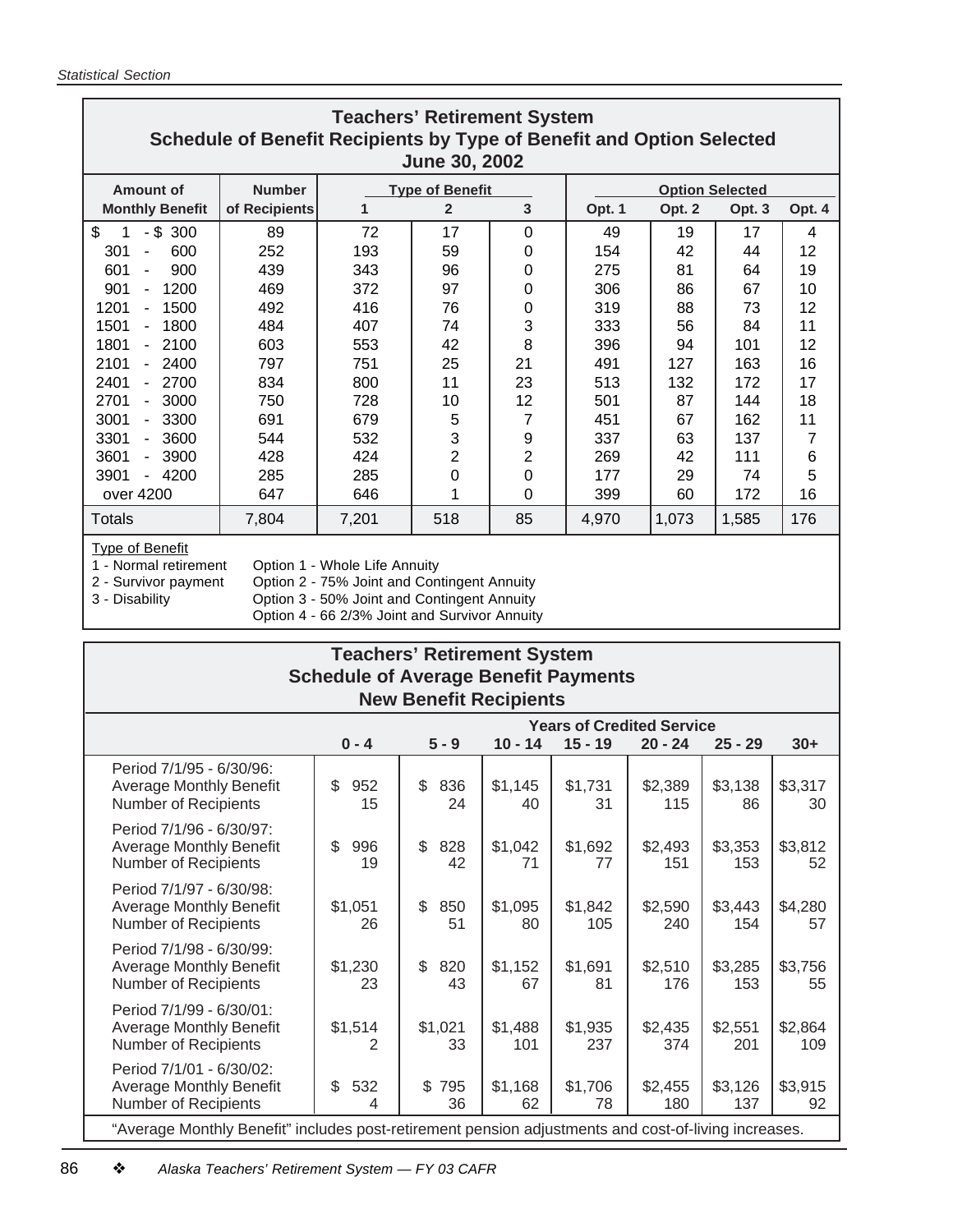## **Teachers' Retirement System Participating Employers**

Alaska Department of Education Alaska Gateway School District Alaska, University of Alaska State Legislature Aleutian Region School District Aleutians East Borough School District Anchorage School District Annette Island School District

Bering Strait School District Bristol Bay Borough School District

Chatham School District Chugach School District Copper River School District Cordova City School District Craig City School District

Delta-Greely School District Denali Borough School District Dillingham City School District

Fairbanks North Star Borough School District

Galena City School District

Haines Borough School District Hoonah City School District Hydaburg City School District

Iditarod Area School District

Juneau School District, City and Borough of

Kake City School District Kashunamiut School District Kenai Peninsula Borough School District Ketchikan Gateway Borough School District Klawock City School District Kodiak Island Borough School District Kuspuk School District

Lake and Peninsula Borough School District Lower Kuskokwim School District Lower Yukon School District

Matanuska-Susitna Borough School District

Nenana City School District Nome City School District North Slope Borough School District Northwest Arctic Borough School District

Pelican City School District Petersburg City School District Pribilof School District

Saint Mary's School District Sitka Borough School District Skagway City School District Southeast Island School District Southeast Regional Resource Center Southwest Region School District Special Education Service Agency

Tanana School District

Unalaska City School District

Valdez City School District

Wrangell Public School District

Yakutat School District Yukon Flats School District Yukon-Koyukuk School District Yupiit School District